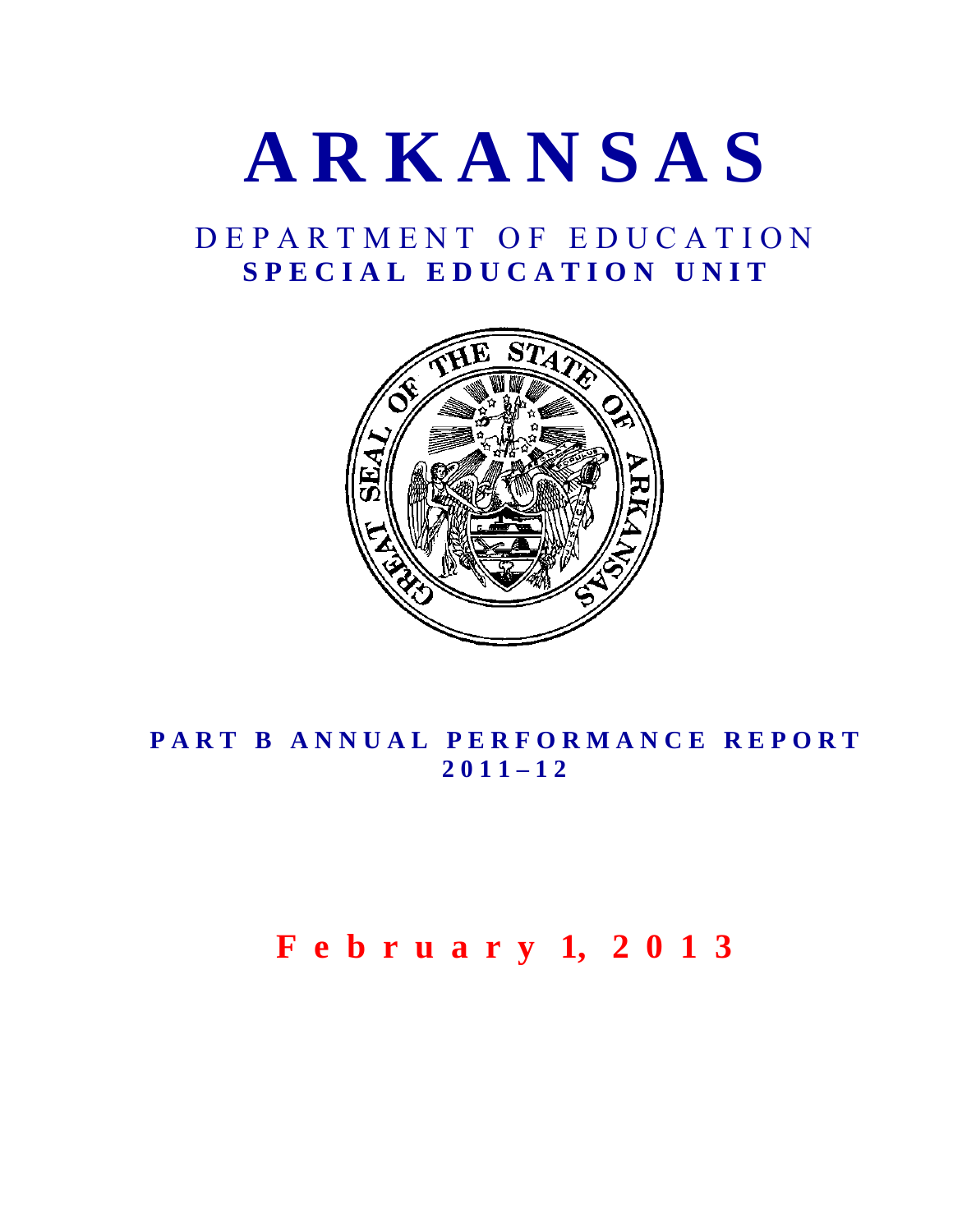



#### Dr. Tom W. Kimbrell Commissioner

January 30, 2013

| <b>State Board</b><br>of Education           | U.S. Department of Education<br><b>Office of Special Education Programs</b>                                                                                                                                                                                                                           |
|----------------------------------------------|-------------------------------------------------------------------------------------------------------------------------------------------------------------------------------------------------------------------------------------------------------------------------------------------------------|
| Dr. Ben Mays<br>Clinton<br>Chair             | Potomac Center<br>Mail Stop 2600, ROOM 4166                                                                                                                                                                                                                                                           |
| Jim Cooper<br>Melbourne<br><b>Vice Chair</b> | 550 12 <sup>TH</sup> St. S.W.<br>Washington, DC 20202                                                                                                                                                                                                                                                 |
| Joe Black<br>Newport                         | Dear Dr. Musgrove:                                                                                                                                                                                                                                                                                    |
| <b>Brenda Gullett</b><br>Fayetteville        | The State of Arkansas Department of Education (ADE) herewith submits it's Part B State Performance<br>Plan (SPP) and Annual Performance Report (APR) to the U.S. Department of Education for the<br>Secretary's review in accordance with 20 U.S.C. 1416(b). Each Section of the Arkansas SPP and APR |
| Sam Ledbetter<br><b>Little Rock</b>          | follows the format established by the federal Office of Special Education Programs (OSEP).                                                                                                                                                                                                            |
| Alice Mahony<br>El Dorado                    | Arkansas will establish its determination criteria for the four levels of assistance and intervention<br>regarding the performance of local education agencies (LEAs), will apply determinations to the LEAs,                                                                                         |
| <b>Toyce Newton</b><br>Crossett              | and notify them by May 30, 2013 of their status. Individual LEA reports will be generated and posted<br>to the ADE special education website along with the SPP and APR.                                                                                                                              |
| Mireya Reith<br>Fayetteville                 | We are appreciative of the efforts of OSEP, including the written comments on our most recent SPP                                                                                                                                                                                                     |
| <b>Vicki Saviers</b><br><b>Little Rock</b>   | and APR, in providing guidance to the State as we worked to prepare a compliant SPP and APR. We<br>look forward to the Secretary's review and approval of the Arkansas SPP and APR.                                                                                                                   |
|                                              | Respectfully,                                                                                                                                                                                                                                                                                         |

Martha Kay Asti Associate Director Special Education Unit

Enclosures

Four Capitol Mall Little Rock, AR 72201-1019 (501) 682-4475 ArkansasEd.org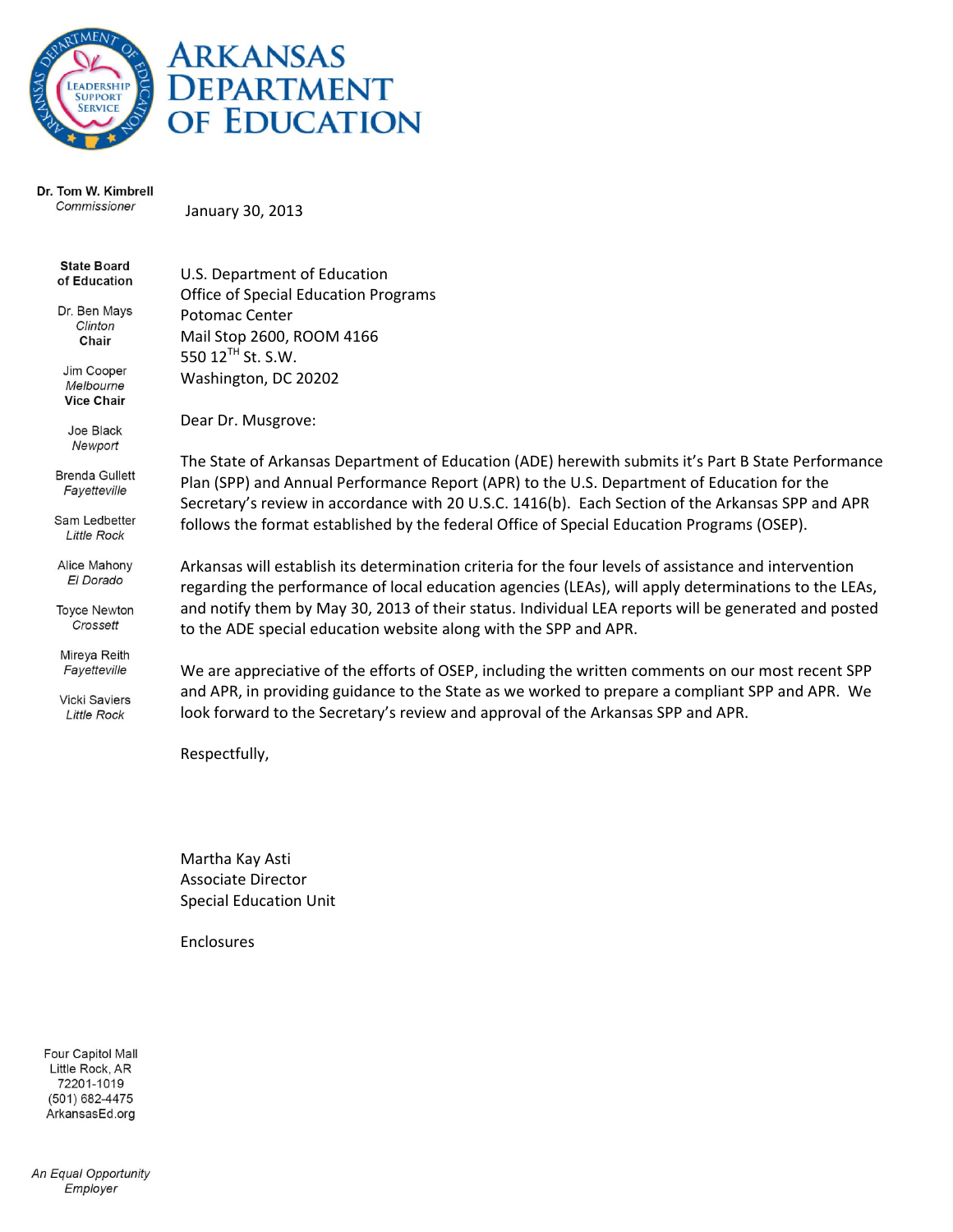Part B State Annual Performance Report (APR) for FFY 11 (2011-12)

# **TABLE OF CONTENTS**

| Monitoring Priority: Effective General Supervision Part B/Child Find 44          |  |
|----------------------------------------------------------------------------------|--|
|                                                                                  |  |
| Monitoring Priority: Effective General Supervision Part B/Effective Transition47 |  |
|                                                                                  |  |
|                                                                                  |  |
|                                                                                  |  |
|                                                                                  |  |
|                                                                                  |  |
|                                                                                  |  |
|                                                                                  |  |
|                                                                                  |  |
|                                                                                  |  |
|                                                                                  |  |
|                                                                                  |  |
|                                                                                  |  |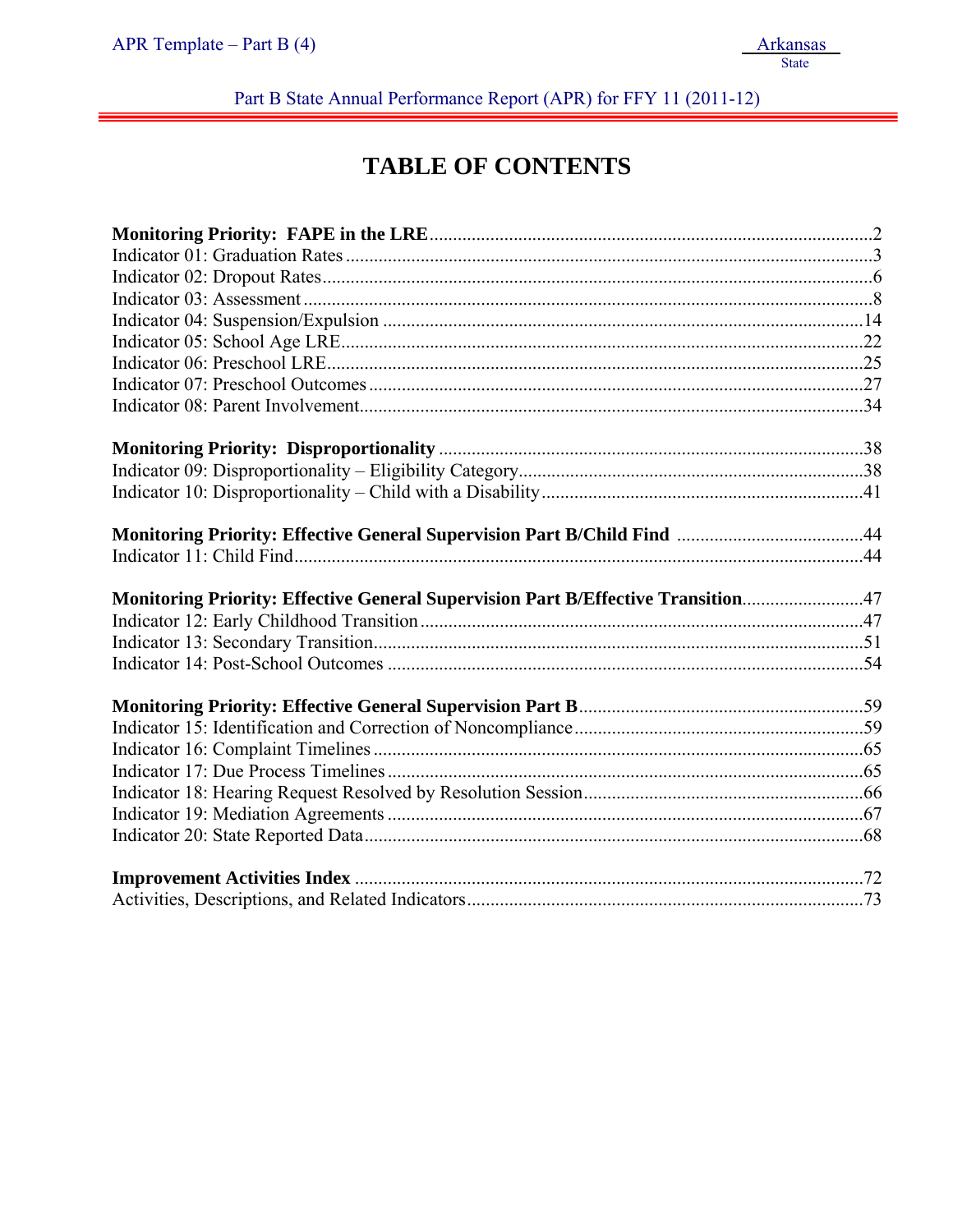# Part B State Annual Performance Report (APR) for FFY 2011

# **Monitoring Priority: FAPE in the LRE**

#### **Overview of the Annual Performance Report Development**

The initial development of the Arkansas State Performance Plan (SPP) began in May 2005 with the appointment of a 40-member stakeholder group. This group consisted of consumers, parents, school officials, legislators, and other interested parties. Initial orientations to the SPP were provided to the stakeholders group as well as to the State Advisory Panel in June 2005.

In July 2005, a half-day working session was conducted for members of the stakeholder group and the State Advisory Panel. After a brief orientation, members were assigned to one of three task groups focusing on the establishment of measurable and rigorous targets, strategies for improving performance, and steps necessary for obtaining broad-based public input. The recommendations and considerations generated by these task groups laid the foundation for the development of the Arkansas SPP.

After additional work to develop the content of the SPP around the 20 indicators, the SPP was presented to the State Advisory Panel in mid-October 2005 for its comments and modifications. Advisory Panel SPP changes were incorporated and presented to the 40-member stakeholder group in a series of conference calls in late October.

Further changes suggested by the stakeholder group were made in November 2005 while additional data and targets were assembled. The SPP was posted on the ADE-SEU website as a series of program area "mini-volumes" in mid-November 2005. Comments were solicited from the public on the SPP topics of FAPE in the LRE, pre- and post-school outcomes, child find, and special education overrepresentation.

Changes made to the SPP, since its original dissemination, are presented to the stakeholder group and State Advisory Panel. The feedback provided by these groups is incorporated into the SPP for subsequent submissions.

Following the submission of the Arkansas APR on February 1, 2013, the Arkansas Department of Education, Special Education Unit (ADE-SEU) will utilize the ADE-SEU website as the primary vehicle for the annual dissemination of the APR on progress or slippage in meeting the SPP measurable and rigorous targets. An official press release will be prepared and provided to all statewide media outlets detailing how the public may obtain or review a copy of the APR. Lastly, the ADE will report annually to the public on each Local Education Agency's (LEA) performance against the SPP targets using the ADE-SEU website.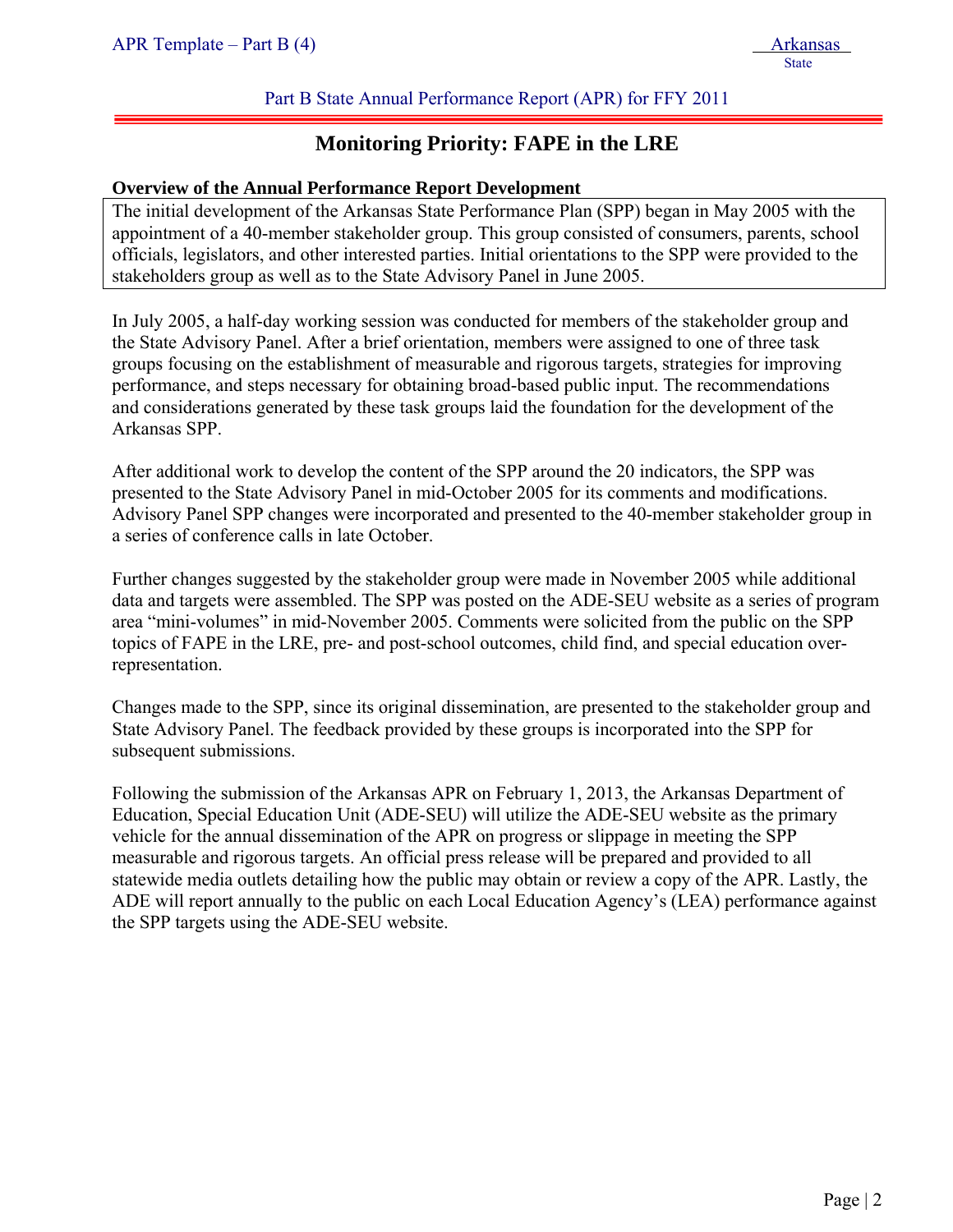Part B State Annual Performance Report (APR) for FFY 2011

# **Monitoring Priority: FAPE in the LRE**

#### **Indicator 01: Graduation Rates**

Percent of youth with IEPs graduating from high school with a regular diploma  $(20 \text{ U.S.C. } 1416(a)(3)(A))$ 

> **Measurement:** Same data as used for reporting to the Department under Title I of the Elementary and Secondary Education Act (ESEA).

States must report using the adjusted cohort graduation rate required under the ESEA.

| FFY             | <b>Measurable and Rigorous Target</b>                                                                                                                                                                    |
|-----------------|----------------------------------------------------------------------------------------------------------------------------------------------------------------------------------------------------------|
| <b>FFY 2011</b> | The target for the percent of students with disabilities graduating from high school<br>with a regular diploma as established in the State's accountability workbook for the<br>four-year cohort is 85%. |

# **Actual Target Data:**

The percent of youth with IEPs graduating from high school with a regular diploma is 75.31%. There were 4,013 ninth grade students receiving special education and related services identified for the cohort, of which 3,022 graduated in four years.

Note: graduation rates are reported a year in arrears.

*Describe the method used to collect data:* The data for this indicator is collected through the statewide student management system of the Arkansas Public School Computer Network (APSCN) student information system.

Arkansas' graduation rate is outlined in Section 7.1 of the Consolidated State Application Accountability Workbook for State Grants under Title IX, Part C, Section 9302 of the Elementary and Secondary Education Act (Public Law 107-110). The Accountability workbook can be accessed on the Arkansas Department of Education's website at http://www.arkansased.org/public/userfiles/Public\_School\_Accountability/School\_Performance/Acc ountability\_Workbook\_with\_2010\_Amendments.pdf

# **Section 7.1 High School Graduation Rate Definition of High School Graduation Rate**

Consistent with guidance from the United States Department of Education staff in the Office of Elementary and Secondary Education, Arkansas will use the four-year adjusted cohort graduation rate.

As defined in 34 C.F.R. §200.19(b)(1)(i)-(iv), the four-year adjusted cohort graduation rate is the number of students who graduate in four years with a regular high school diploma divided by the number of students who form the adjusted cohort for the graduating class. From the beginning of 9th grade, students who are entering that grade for the first time form a cohort that is subsequently "adjusted" by adding any students who transfer into the cohort later during the 9<sup>th</sup> grade and the next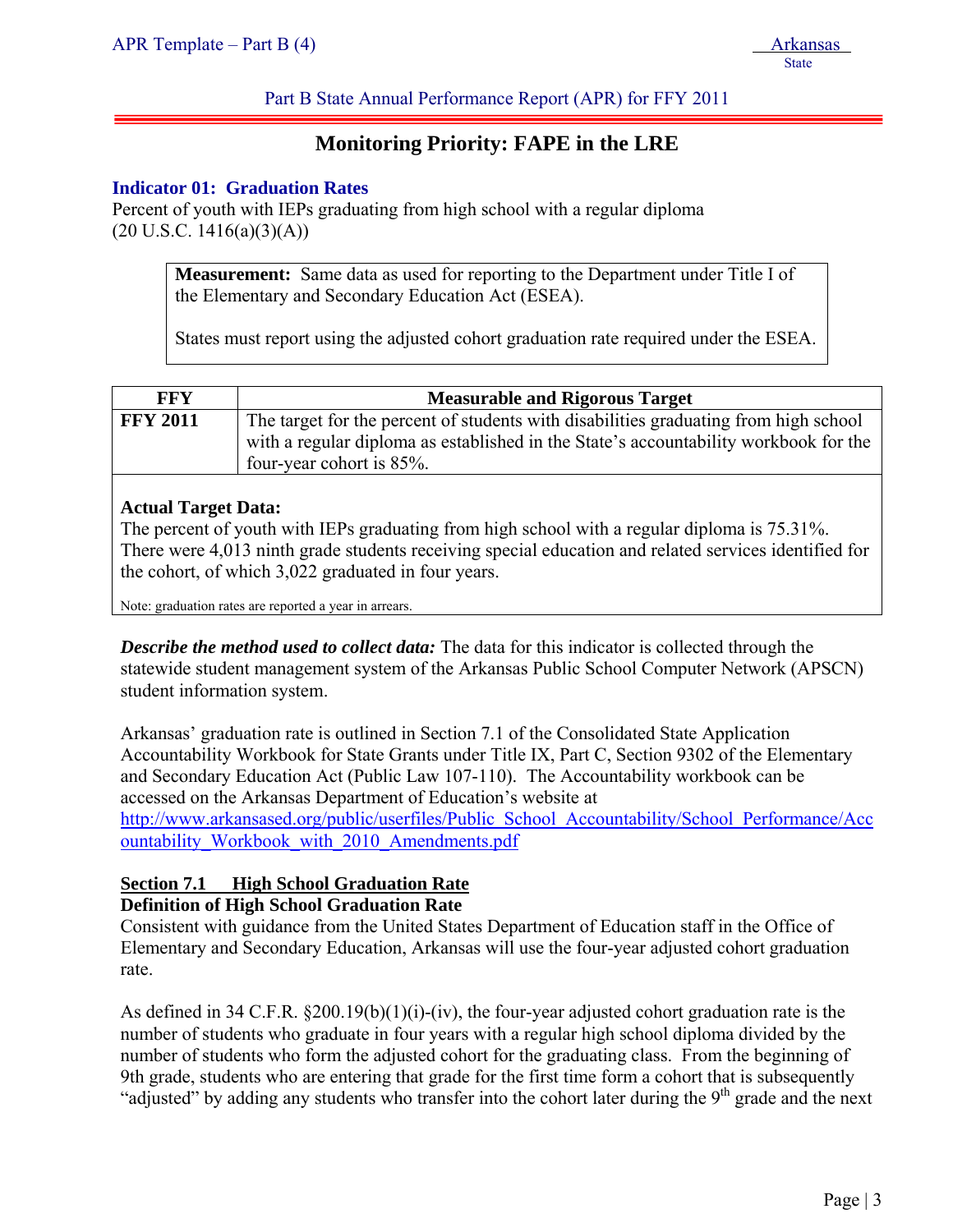# Part B State Annual Performance Report (APR) for FFY 2011

three years and subtracting any students who transfer out, emigrate to another country, or die during that same period.

[Subpopulations are established during the  $9<sup>th</sup>$  grade year. If a student is identified as a student with a disability (SWD) he/she will remain in the subpopulation cohort even if he/she is dismissed from services.]

The following formula provides an example of the four-year graduation rate for the cohort entering 9th grade for the first time in the fall of the 2008-2009 school year and graduating by the end of the 2011-2012 school year.

*Formula:* Four-Year Graduation Rate

(Number of cohort members who earned a regular high school diploma by the end of the 2011- 2012 school year)

# DIVIDED BY

(Number of first-time 9th graders in fall 2008 (starting cohort) plus students who transfer in, minus students who transfer out, emigrate, or die during school years 2008-2009, 2009-2010, 2010-2011, and 2011-2012)

## **High School Graduation Base Rate**

Consistent with guidance from the United States Department of Education, Office of Elementary and Secondary Education and in accordance with 34 C.F.R. § 200.19(b)(1)(i)-(iv), Arkansas complies with ESEA regulations in connection with high school graduation rate. Ninth grade students who are in attendance on October 1<sup>st</sup> constitute the base rate for computing the graduation rate.

# **Discussion of Improvement Activities Completed and Explanation of Progress or Slippage that Occurred for FFY 2011:**

The target for FFY 2011 is 85% for students with disabilities graduating from high school with a regular diploma as established in the State's accountability workbook. However, the rate calculated using 2010-11 data is 75.31%. The FFY 2010 rate (which used 2009-10 data) represented a new baseline year. Therefore this is the first year for reporting progress or slippage. Although the rate has remained relatively the same, it does represent a 0.45 percentage point slippage from the baseline rate of 75.76%.

Arkansas expects to see the rate increase over the next few years as the targeted activities focusing on dropout prevention, secondary transition, and post-school outcomes continue to take hold across the state. Arkansas is working closely with three OSEP technical assistance centers: National Dropout Prevention Center for Students with Disabilities (NDPC-SD), National Post-School Outcomes Center for Students with Disabilities (NPSO-SD), and the National Secondary Transition Technical Assistance Center (NSTTAC).

In June 2012, Arkansas received approval for ESEA Flexibility. One goal of the Flexibility plan is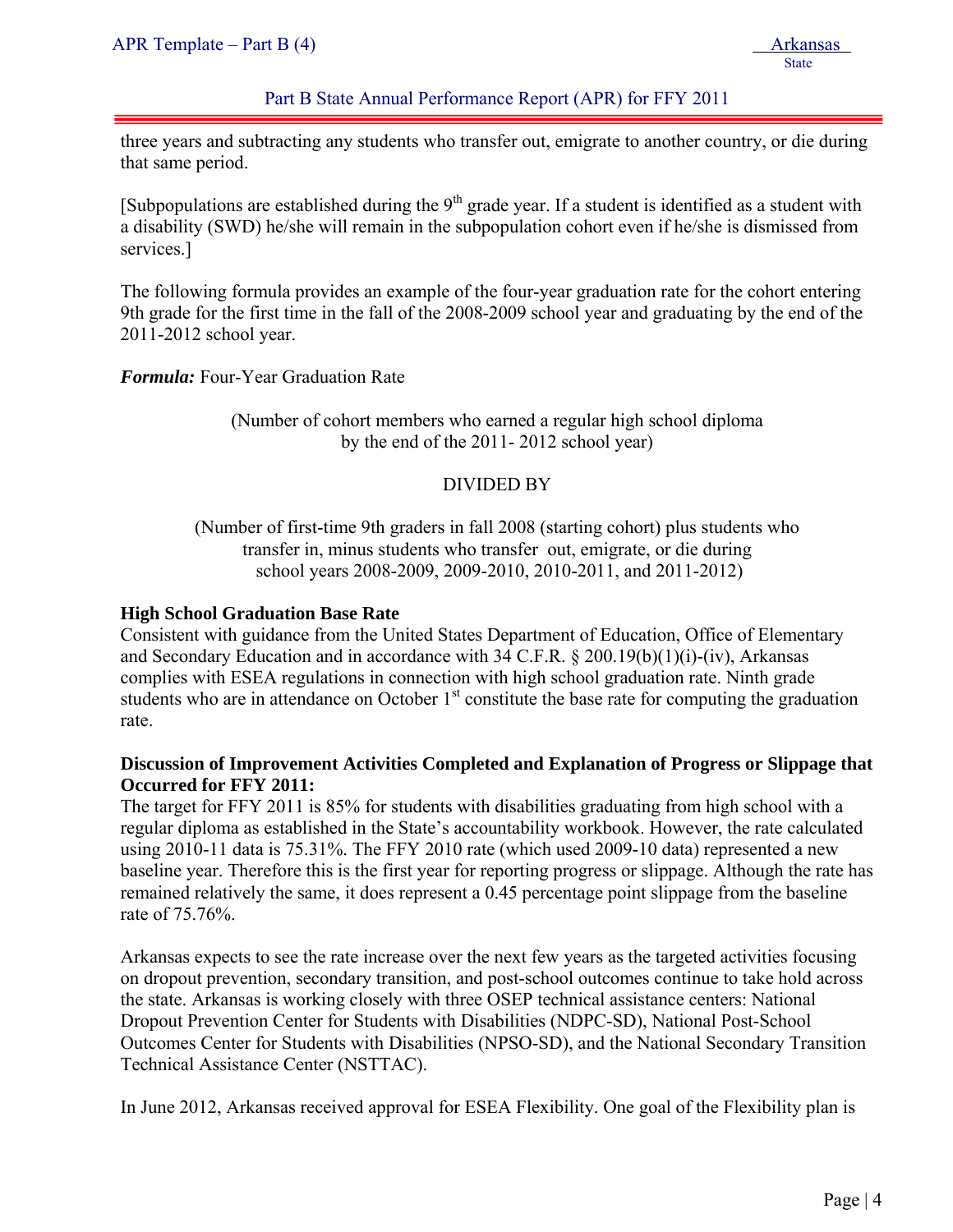# Part B State Annual Performance Report (APR) for FFY 2011

to reduce the graduation rate gap by half by 2016-17 school year. The four-year adjusted cohort graduation rates are used as an additional indicator in identifying high schools for Focus or Priority status. Schools in Priority or Focus status are required to implement meaningful interventions based on turn around principles using the transformation model as outlined beginning on page 89 of the ESEA Flexibility plan located at

http://www.arkansased.org/public/userfiles/Flexibility/AR%20Final%206.18.12%20Revised%20.pdf

## **Targeted Activities**:

Please see the Improvement Activities Index beginning on page 73. A quick reference excel file is posted on the ADE-SEU website under the policy link. The website can be accessed at https:\\arksped.k12.ar.us.

#### **Additional Information Required by the OSEP APR Response Table for this Indicator:**

| <b>Statement from the Response Table</b>                                                                                                                  | <b>State's Response</b>                                                                                                                 |
|-----------------------------------------------------------------------------------------------------------------------------------------------------------|-----------------------------------------------------------------------------------------------------------------------------------------|
| The State must provide a revised SPP that<br>reflects the revisions to the baseline for this<br>indicator with its FFY 2011 APR, due<br>February 1, 2013. | The State has updated the SPP on page 7 to reflect that FFY<br>2010 was a baseline year using the ESEA four-year cohort<br>calculation. |

# **Revisions, with Justification, to Proposed Targets/Improvement Activities/Timelines/ Resources for FFY 2011:**

There were no revisions to the proposed targets. Improvement activities were expanded in the SPP to incorporate the various activities conducted across the State. See pages 7 (FFY 2010), 19-20 of the SPP.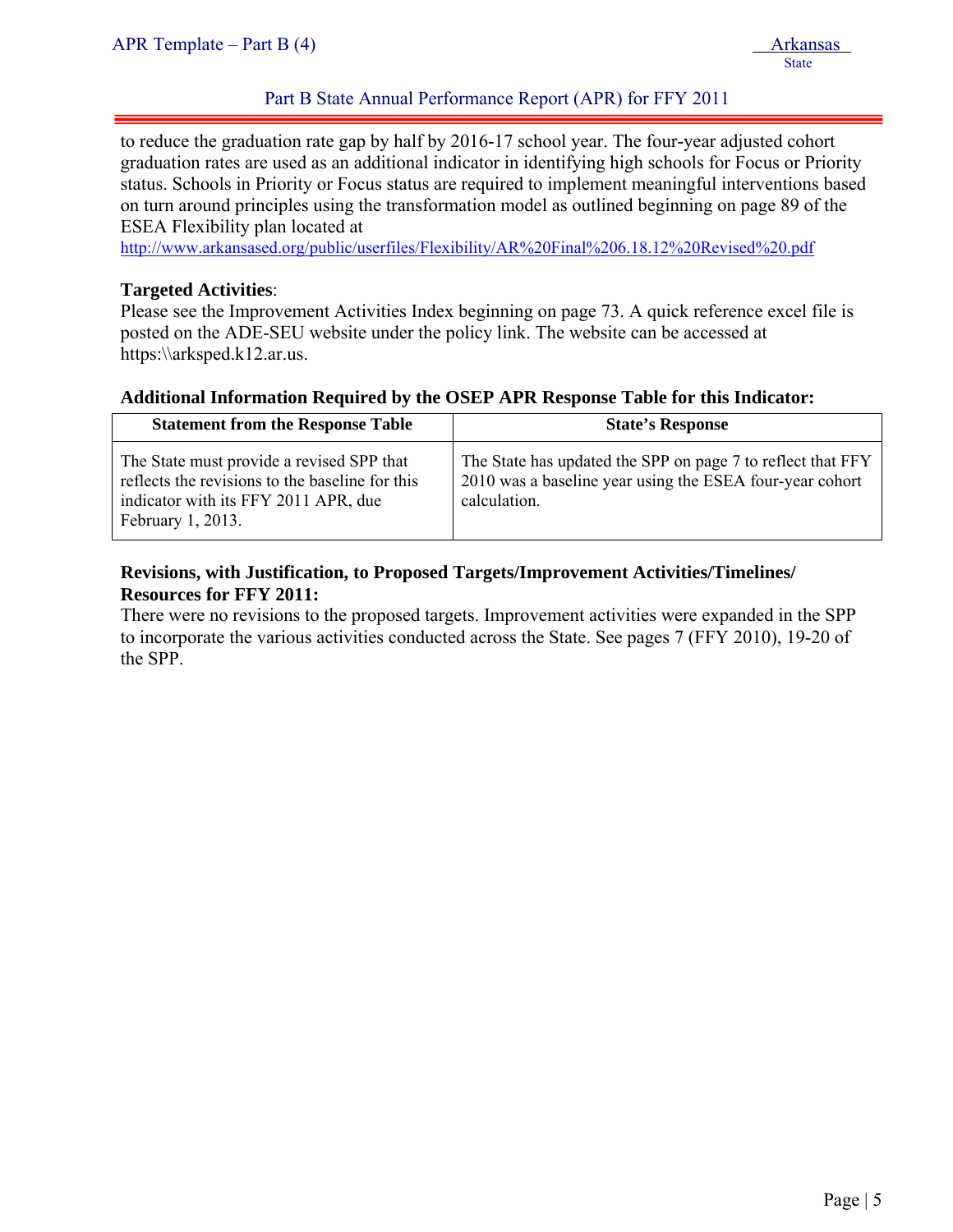Part B State Annual Performance Report (APR) for FFY 2011

# **Monitoring Priority: FAPE in the LRE**

## **Indicator 02: Dropout Rates**

Percent of youth with IEPs dropping out of high school  $(20 \text{ U.S.C. } 1416(a)(3)(A))$ 

#### **Measurement:**

Same data as used for reporting to the Department under IDEA section 618.

States must report a percentage using the number of youth with IEPs (ages 14-21) who exited special education due to dropping out in the numerator and the number of all youth with IEPs who left high school (ages 14-21) in the denominator.

| <b>FFY</b><br><b>Measurable and Rigorous Target</b><br><b>FFY 2011</b><br>The target for the percent of youth with IEPs dropping out of high school is 4.20%.<br><b>Actual Target Data:</b><br>Arkansas has chosen to maintain the previous calculation as optioned to states by OSEP. In 2010-11,<br>2.92% of students in grades 7-12 receiving special education services dropped out of school. |  |
|----------------------------------------------------------------------------------------------------------------------------------------------------------------------------------------------------------------------------------------------------------------------------------------------------------------------------------------------------------------------------------------------------|--|
|                                                                                                                                                                                                                                                                                                                                                                                                    |  |
|                                                                                                                                                                                                                                                                                                                                                                                                    |  |
| Note: Drapout rates are reported a veer in erregge                                                                                                                                                                                                                                                                                                                                                 |  |

Note: Dropout rates are reported a year in arrears.

## *Describe the method used to collect data:*

In accordance with Arkansas Code Annotated §6-15-503, the calculated school enrollment census (October 1 through September 30) total for students grade 7-12, is used to determine the dropout rate for all students. Dropouts include students who leave prior to graduation and students who pursue taking the General Educational Development test leading to a General Equivalency Diploma (GED).

The single year event data for this indicator is collected through the Arkansas Public School Computer Network (APSCN) student information system and submitted through the EDEN submission system (ESS) by the ADE Data Administration Office. Data Administration provides the numbers for this indicator to the Special Education Unit. The data reflects students with disabilities in grades 7-12.

| Number of youth with IEPs   | Number of youth with IEPs in grades | Percent of youth with IEPs  |
|-----------------------------|-------------------------------------|-----------------------------|
| dropping out of high school | 7-12 enrollment (Oct. count).       | dropping out of high school |
| 662                         | 22,709                              | 2.92%                       |

# **Discussion of Improvement Activities Completed and Explanation of Progress or Slippage that Occurred for FFY 2011:**

Based on the ESEA data for students in grades 7-12, in the 2010-11 school year, the special education dropout rate was 2.92%; an improvement from the 2009-10 dropout rate of 3.06%. Arkansas met the target by 1.28 percentage points. In 2010-11, Arkansas had 31.78% fewer students with disabilities dropping out of school when compared to the 2007-08 baseline year. The 2.92% rate demonstrates the continual efforts being undertaken in the State to reduce the number of students with disabilities dropping out of school. Exhibit I-2.1 below illustrates the change in the dropout rate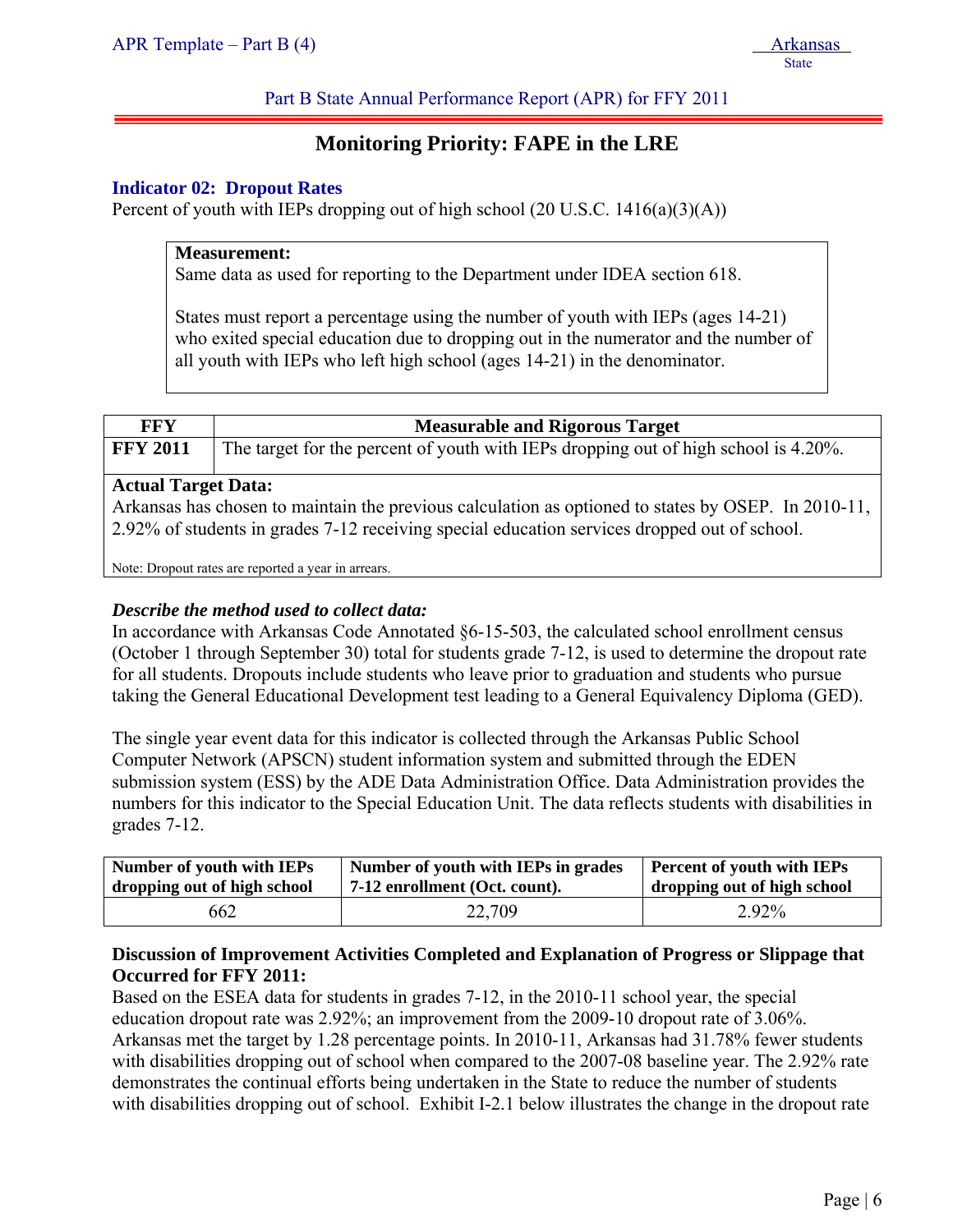for the past three years.

j



\* Note: Dropout rates are reported a year in arrears.

# **Targeted Activities:**

Arkansas met its FFY 2011 target for this result indicator and is not required to provide a discussion of targeted activities. However, identified activities, have been included in the Improvement Activities Index beginning on page 73. A quick reference excel file is posted on the ADE-SEU website under the policy link. The website can be accessed at https:\\arksped.k12.ar.us.

# **Revisions, with Justification, to Proposed Targets/Improvement Activities/Timelines/Resources for FFY 2011:**

There were no changes to the proposed targets or activities. Improvement activities were expanded in the SPP to incorporate the various activities conducted across the State. See pages 35-36 of the SPP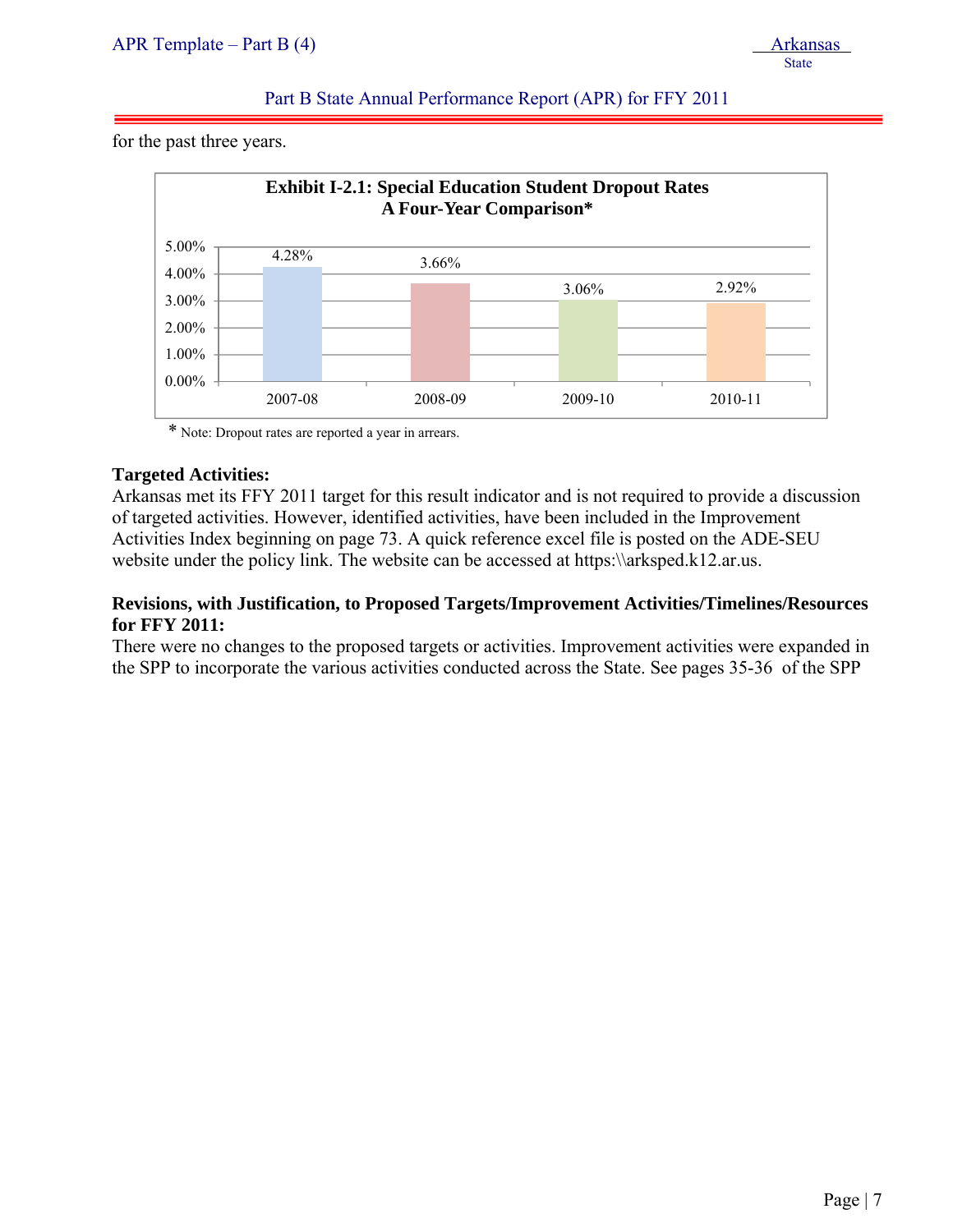# **Monitoring Priority: FAPE in the LRE**

#### **Indicator 03: Assessment**

j

Participation and performance of children with disabilities on statewide assessments:

- A. Percent of the districts with a disability subgroup that meets the State's minimum "n" size that meet the State's AYP/AMO targets for the disability subgroup.
- B. Participation rate for children with IEPs.
- C. Proficiency rate for children with IEPs against grade level, modified, and alternate academic achievement standards.  $(20 \text{ U.S.C. } 1416(a)(3)(A))$

#### **Measurement:**

- A. A.2 AMO percent  $=$   $[(# of \, \text{districts with a disability subgroup that meets the}]$ State's minimum "n" size that meet the State's AMO targets for the disability subgroup) divided by the (total  $\#$  of districts that have a disability subgroup that meets the State's minimum "n" size)] times 100.
- B. Participation rate percent  $=$   $[(# of children with IEPs participating in the$ assessment) divided by the (total  $#$  of children with IEPs enrolled during the testing window, calculated separately for reading and math)]. The participation rate is based on all children with IEPs, including both children with IEPs enrolled for a full academic year and those not enrolled for a full academic year.
- C. Proficiency rate percent  $=$  ( $[(# of children with IEPs scoring at or above proficient$ ) against grade level, modified and alternate academic achievement standards) divided by the (total # of children with IEPs who received a valid score and for whom a proficiency level was assigned, and, calculated separately for reading and math)]. The proficiency rate includes both children with IEPs enrolled for a full academic year and those not enrolled for a full academic year.

| <b>FFY</b>           |        | <b>Measurable and Rigorous Target</b> |        |                                                                            |         |       |        |       |         |               |  |  |  |
|----------------------|--------|---------------------------------------|--------|----------------------------------------------------------------------------|---------|-------|--------|-------|---------|---------------|--|--|--|
| <b>FFY 2011</b>      |        | <b>Districts Meeting</b><br>AMO for   |        | Participation for Students with IEPs<br>Proficiency for Students with IEPs |         |       |        |       |         |               |  |  |  |
|                      |        | Disability                            |        | (3B)                                                                       |         |       |        | (3C)  |         |               |  |  |  |
|                      |        | Subgroup (3A)                         |        |                                                                            |         |       |        |       |         |               |  |  |  |
| <b>Targets for</b>   | 17.15% |                                       | Math   |                                                                            | Reading |       | Math   |       | Reading |               |  |  |  |
| <b>FFY 2011</b>      |        |                                       | 95.00% |                                                                            | 95.00%  |       | 51.44% |       | 45.22%  |               |  |  |  |
| <b>Actual Target</b> | #      | $\%$                                  | #      | $\frac{0}{0}$                                                              | #       | $\%$  | #      | $\%$  | #       | $\frac{0}{0}$ |  |  |  |
| Data for FFY<br>2011 | 50/258 | 19.38                                 | 30,759 | 98.61                                                                      | 28,623  | 98.81 | 13,778 | 45.42 | 10,198  | 36.06         |  |  |  |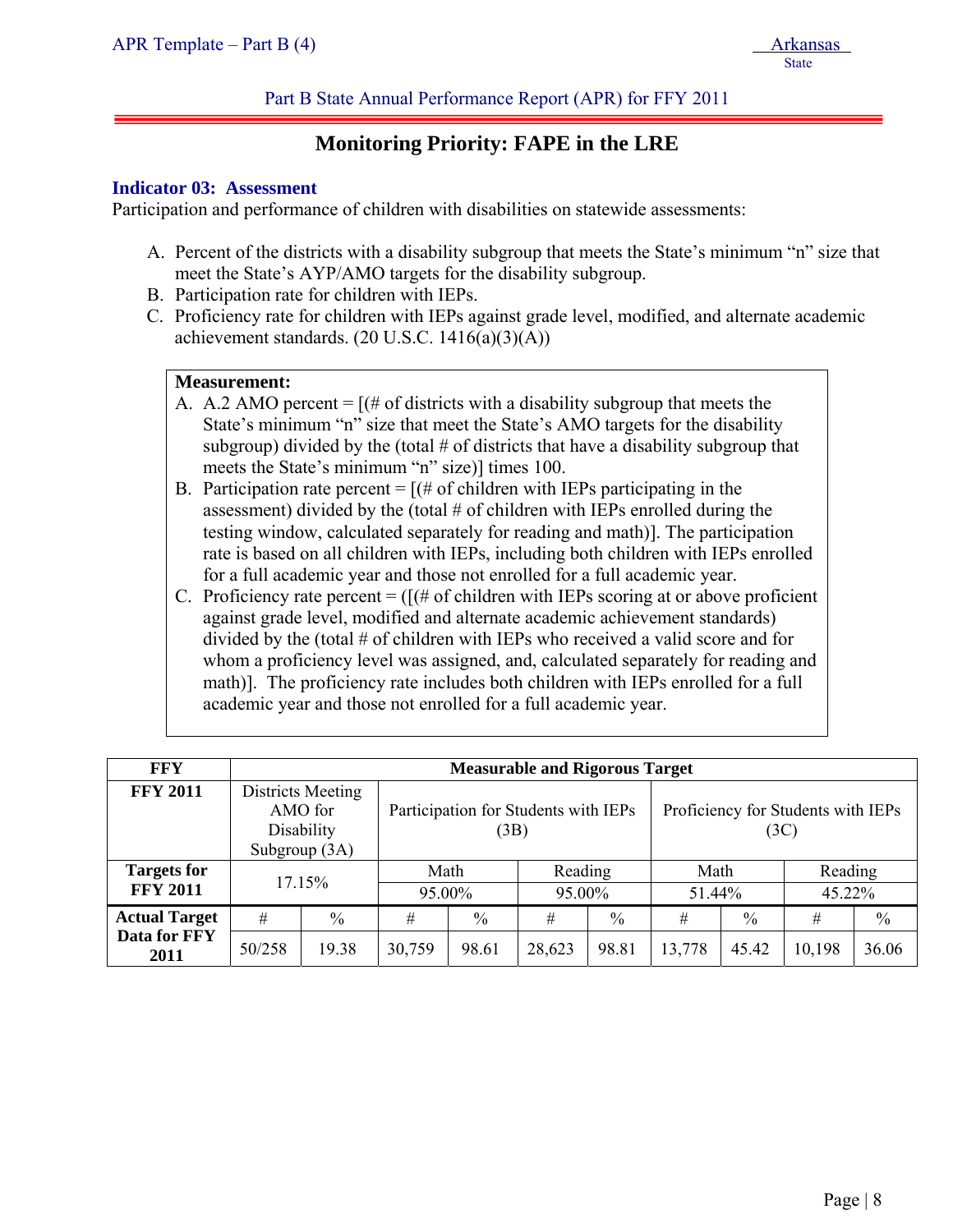# **Actual Target Data for FFY 2011:**

**3.A2 - AMO** 

j

Percent of the districts with a disability subgroup that meets the State's minimum "n" size and meets the State's AMO targets for the disability subgroup is 19.38%.

| Year            | <b>Number of Districts</b><br><b>Total Number</b><br>Meeting the "n" size<br>of Districts |     | <b>Number of Districts that</b><br>meet the minimum "n" size<br>and met AMO for FFY 2011 | <b>Percent of</b><br><b>Districts</b> |
|-----------------|-------------------------------------------------------------------------------------------|-----|------------------------------------------------------------------------------------------|---------------------------------------|
| <b>FFY 2011</b> | 258                                                                                       | 233 | 50                                                                                       | 1938                                  |

#### **3. B - Actual Participation Data for FFY 2011**

| <b>Math Assessment</b>  |                                                                                          | Grade | Grade | Grade | Grade | Grade | Grade | Grade     |        | Total         |
|-------------------------|------------------------------------------------------------------------------------------|-------|-------|-------|-------|-------|-------|-----------|--------|---------------|
|                         |                                                                                          | 3     | 4     | 5     | 6     | 7     | 8     | <b>HS</b> | #      | $\frac{0}{0}$ |
| a                       | Children with IEPs                                                                       | 4,512 | 4,462 | 4,343 | 4.099 | 4.008 | 3,806 | 5,529     | 30,759 | 100.00%       |
| $\mathbf b$             | IEPs in regular<br>assessment with no<br>accommodations                                  | 1,615 | 1,431 | 1,187 | 989   | 901   | 892   | 1,067     | 8,082  | 26.29%        |
| $\mathbf{c}$            | IEPs in regular<br>assessment with<br>accommodations                                     | 2,325 | 2,488 | 2,582 | 2,551 | 2,530 | 2,310 | 1,883     | 16,669 | 54.19%        |
| $\overline{\mathbf{d}}$ | IEPs in alternate<br>assessment against<br>grade-level standards                         | n/a   | n/a   | n/a   | n/a   | n/a   | n/a   | n/a       | n/a    | n/a           |
| e                       | <b>IEPs</b> in alternate<br>assessment against<br>modified standards                     | n/a   | n/a   | n/a   | n/a   | n/a   | n/a   | n/a       | n/a    | n/a           |
| $\mathbf{f}$            | IEPs in alternate<br>assessment against<br>alternate standards                           | 517   | 504   | 535   | 517   | 537   | 562   | 2,409     | 5,581  | 18.15%        |
| g                       | Overall $(b+c+d+e+f)$<br><b>Baseline</b>                                                 | 4,457 | 4,423 | 4,304 | 4,057 | 3,968 | 3,764 | 5,359     | 30,332 | 98.61%        |
|                         | Children included in a but not included in the other counts above*                       |       |       |       |       |       |       |           |        |               |
|                         | Account for any children<br>with IEPs that were not<br>participants in the<br>narrative. | 55    | 39    | 39    | 41    | 39    | 41    | 169       | 421    | 1.39%         |

|            |                                                                   | Grade | Grade                   | Grade | Grade | Grade | Grade | Grade | Total  |               |
|------------|-------------------------------------------------------------------|-------|-------------------------|-------|-------|-------|-------|-------|--------|---------------|
|            | <b>Reading Assessment</b>                                         | 3     | $\overline{\mathbf{4}}$ | 5     | 6     | 7     | 8     | 11    | #      | $\frac{0}{0}$ |
| a          | Children with IEPs                                                | 4,512 | 4,462                   | 4,343 | 4,099 | 4,008 | 3,806 | 3,393 | 28,623 | 100.00%       |
| lb.        | IEPs in regular<br>assessment with no<br>accommodations           | 1,615 | 1,431                   | 1,187 | 989   | 901   | 892   | 842   | 7,857  | 27.45%        |
| lc.        | <b>IEPs</b> in regular<br>assessment with<br>accommodations       | 2,325 | 2,488                   | 2,581 | 2,551 | 2,530 | 2,310 | 1,741 | 16,526 | 57.74%        |
| <b>I</b> d | IEPs in alternate<br>assessment against grade-<br>level standards | n/a   | n/a                     | n/a   | n/a   | n/a   | n/a   | n/a   | n/a    | n/a           |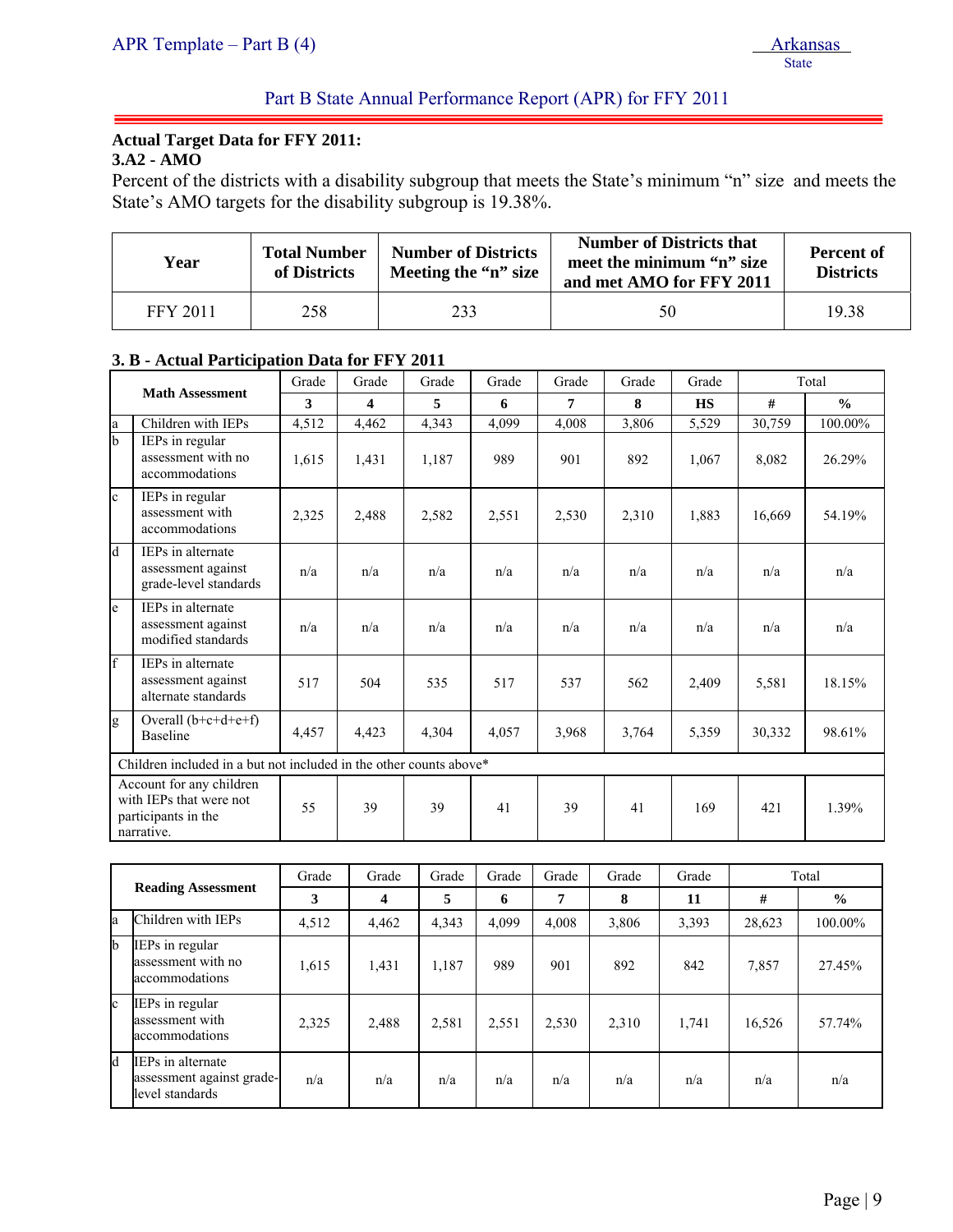| le | IEPs in alternate<br>assessment against<br>modified standards                         | n/a   | n/a   | n/a   | n/a   | n/a   | n/a   | n/a   | n/a    | n/a    |
|----|---------------------------------------------------------------------------------------|-------|-------|-------|-------|-------|-------|-------|--------|--------|
| f  | IEPs in alternate<br>assessment against<br>alternate standards                        | 517   | 504   | 535   | 517   | 537   | 562   | 728   | 3,900  | 13.63% |
| g  | Overall $(b+c+d+e+f)$<br><b>Baseline</b>                                              | 4,457 | 4,423 | 4,303 | 4,057 | 3,968 | 3,764 | 3,311 | 28,283 | 98.81% |
|    | Children included in a but not included in the other counts above                     |       |       |       |       |       |       |       |        |        |
|    | Account for any children<br>with IEPs that were not<br>participants in the narrative. | 55    | 39    | 40    | 42    | 40    | 42    | 82    | 340    | 1.19%  |

#### **3. C – Actual Performance Target Data for FFY 2011**

| <b>Math Assessment</b> |                                                                  | Grade | Grade | Grade | Grade | Grade | Grade | Grade     |        | Total         |
|------------------------|------------------------------------------------------------------|-------|-------|-------|-------|-------|-------|-----------|--------|---------------|
|                        |                                                                  | 3     | 4     | 5     | 6     | 7     | 8     | <b>HS</b> | #      | $\frac{0}{0}$ |
| la                     | Children with IEPs                                               | 4,457 | 4,423 | 4,304 | 4,057 | 3,968 | 3,764 | 5,359     | 30,332 | 100.00%       |
| <sup>1</sup> b         | IEPs in regular<br>assessment with no<br>accommodations          | 1,190 | 812   | 523   | 346   | 328   | 222   | 421       | 3,842  | 12.67%        |
| $\mathbf{c}$           | IEPs in regular<br>assessment with<br>accommodations             | 1,075 | 894   | 689   | 643   | 719   | 468   | 791       | 5,279  | 17.40%        |
| Id                     | IEPs in alternate<br>assessment against<br>grade-level standards | n/a   | n/a   | n/a   | n/a   | n/a   | n/a   | n/a       | n/a    | n/a           |
| le                     | IEPs in alternate<br>assessment against<br>modified standards    | n/a   | n/a   | n/a   | n/a   | n/a   | n/a   | n/a       | n/a    | n/a           |
| <sup>f</sup>           | IEPs in alternate<br>assessment against<br>alternate standards   | 457   | 390   | 399   | 362   | 394   | 368   | 2,287     | 4,657  | 15.35%        |
| g                      | Overall $(b+c+d+e+f)$<br>Baseline                                | 2,722 | 2,096 | 1,611 | 1,351 | 1,441 | 1,058 | 3,499     | 13,778 | 45.42%        |

| <b>Reading Assessment</b> |                                                                      | Grade | Grade | Grade | Grade | Grade | Grade | Grade | Total  |               |
|---------------------------|----------------------------------------------------------------------|-------|-------|-------|-------|-------|-------|-------|--------|---------------|
|                           |                                                                      | 3     | 4     | 5     | 6     | 7     | 8     | 11    | #      | $\frac{0}{0}$ |
| la                        | Children with IEPs                                                   | 4,457 | 4,423 | 4,303 | 4,057 | 3,968 | 3,764 | 3,311 | 28,283 | 100.00%       |
| lb.                       | IEPs in regular<br>assessment with no<br>accommodations              | 1,001 | 797   | 622   | 308   | 301   | 275   | 144   | 3,448  | 12.19%        |
| $\mathbf{c}$              | IEPs in regular<br>assessment with<br>accommodations                 | 564   | 731   | 790   | 416   | 596   | 523   | 192   | 3,812  | 13.48%        |
| d                         | IEPs in alternate<br>assessment against<br>grade-level standards     | n/a   | n/a   | n/a   | n/a   | n/a   | n/a   | n/a   | n/a    | n/a           |
| le.                       | <b>IEPs</b> in alternate<br>assessment against<br>modified standards | n/a   | n/a   | n/a   | n/a   | n/a   | n/a   | n/a   | n/a    | n/a           |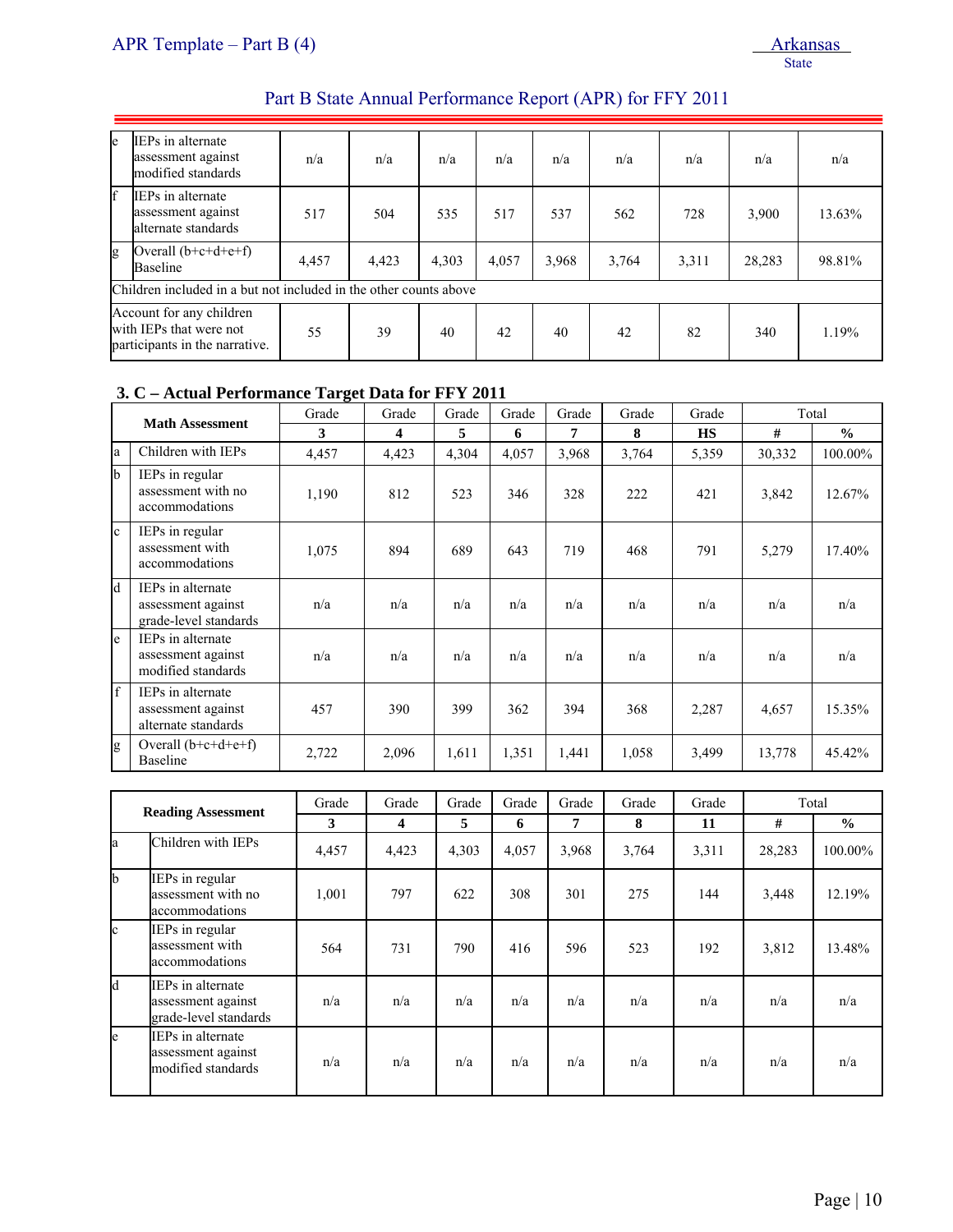| Part B State Annual Performance Report (APR) for FFY 2011 |  |
|-----------------------------------------------------------|--|
|-----------------------------------------------------------|--|

|   | IEPs in alternate<br>assessment against<br>alternate standards | 398  | 337  | 388  | 389   | 404  | 396   | 626 | 2.938  | 10.39% |
|---|----------------------------------------------------------------|------|------|------|-------|------|-------|-----|--------|--------|
| g | Overall $(b+c+d+e+f)$<br>Baseline                              | .963 | .865 | .800 | 1,113 | .301 | 1,194 | 962 | 10.198 | 36.06% |

# **Discussion of Improvement Activities Completed and Explanation of Progress or Slippage that Occurred for FFY 2011:**

# **AMO:**

The 2011-12 Annual Measurable Objectives (AMO) rate for Arkansas districts with disability subgroups is 19.38%. Arkansas received ESEA Flexibility and applied the new AMO measurement to the 2011-12 Arkansas Comprehensive Testing, Assessment and Accountability Program (ACTAAP) results to determine school and district ESEA status for the 2012-13 school year. As seen below in Exhibit I-3.1 the shift from the Adequate Yearly Progress (AYP) calculation to the AMO calculation approved in Arkansas' Flexibility application resulted in a significant increase in the percentage of districts meeting AYP/AMO.



#### **Participation: Mathematics**

The participation target is 95%; the 2011-12 participation rates remained the same at 98.61% (Exhibit I-3.2). Although Arkansas met the target of 95%, it recognizes the need for continual efforts to ensure all students with disabilities participate in statewide assessments.

The rate of students with disabilities participating in statewide mathematics assessments has remained relatively steady with less than a one percentage point shift. The ADE Student Assessment Unit, in conjunction with the Special Education Unit, will continue to provide intensive training to special education teachers and administrators on the selection, use, and evaluation of accommodations for the benchmark exam. This training addresses how the possible misuse/overuse of accommodations could affect performance outcomes.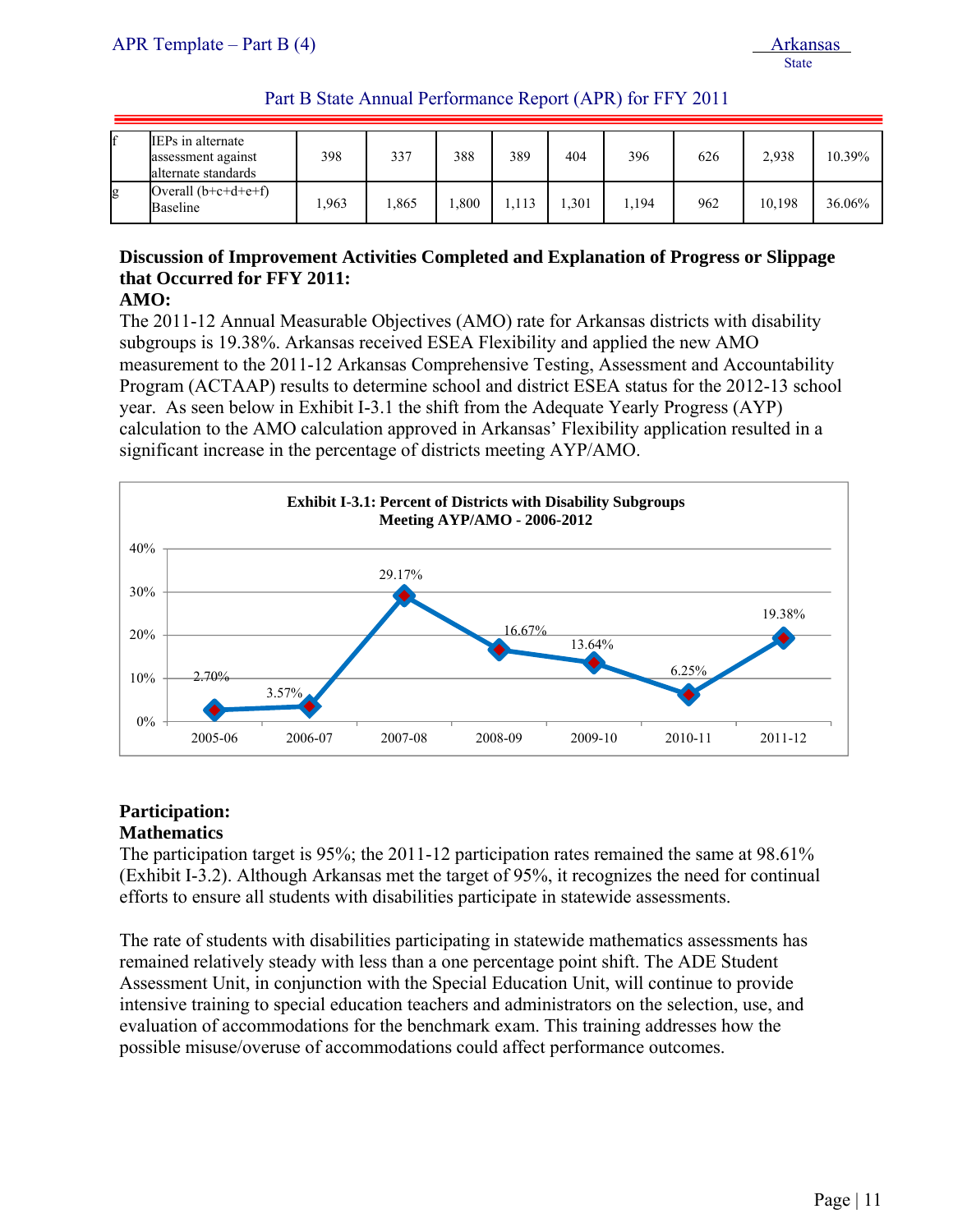| Exhibit I-3.2: Special Education Students Paticipation Rates in Statewide Assessment<br>School Years: 2010 - 2012* |                            |                            |                            |                            |                            |  |  |  |
|--------------------------------------------------------------------------------------------------------------------|----------------------------|----------------------------|----------------------------|----------------------------|----------------------------|--|--|--|
| 99%                                                                                                                | 99%                        | 99%                        | 99%                        | 99%                        | 99%                        |  |  |  |
| 59%<br>28%<br>12%<br>$1\%$                                                                                         | 57%<br>28%<br>13%<br>$1\%$ | 58%<br>27%<br>14%<br>$1\%$ | 55%<br>28%<br>17%<br>$1\%$ | 54%<br>28%<br>17%<br>$1\%$ | 54%<br>26%<br>18%<br>$1\%$ |  |  |  |
| 2010                                                                                                               | 2011                       | 2012                       | 2010                       | 2011                       | 2012                       |  |  |  |

\*Percentages are rounded

#### **Literacy**

The participation target is 95%; the 2011-12 participation rates increased to 98.81% from 98.78% (Exhibit I-3.2). Although Arkansas met the target of 95% it recognizes the need for continual efforts to ensure all students with disabilities participate in statewide assessments.

The rate of students with disabilities participating in statewide literacy assessments has remained relatively steady with less than a one percentage point shift. The ADE Student Assessment Unit, in conjunction with the Special Education Unit, will continue to provide intensive training to special education teachers and administrators on the selection, use, and evaluation of accommodations for the benchmark exam. This training addresses how the possible misuse/overuse of accommodations could affect performance outcomes.

# **Performance Proficiency:**

The proficiency rate for students with disabilities increased both in mathematics and literacy for 2011-12. The increases in the proficiency scores illustrate a continual improvement, but this increase in mathematics and literacy was not sufficient to meet the targets established in the SPP. It is very challenging for the State to show sharp gains in student performance within short periods of time. This performance score is a composite of all student scores across all the assessed grades, and represents students at all instructional levels and thousands of teachers statewide. The steady increase in the overall proficiency rate represents a major effort on the part of teachers and local school officials to make a positive impact on the achievement of children with disabilities. For a comparison of special education students to all students please visit the website of the National Office for Research on Measurements and Evaluation Systems (NORMES), the holder of the State contract for collection and statistical analysis of the statewide assessment data, at http://normessasweb.uark.edu/schoolperformance/beta/Advsearch. **To conduct an advanced search:** 

- Select district and scroll to bottom and click "search"
- Once the results are loaded click on district name to access district dashboard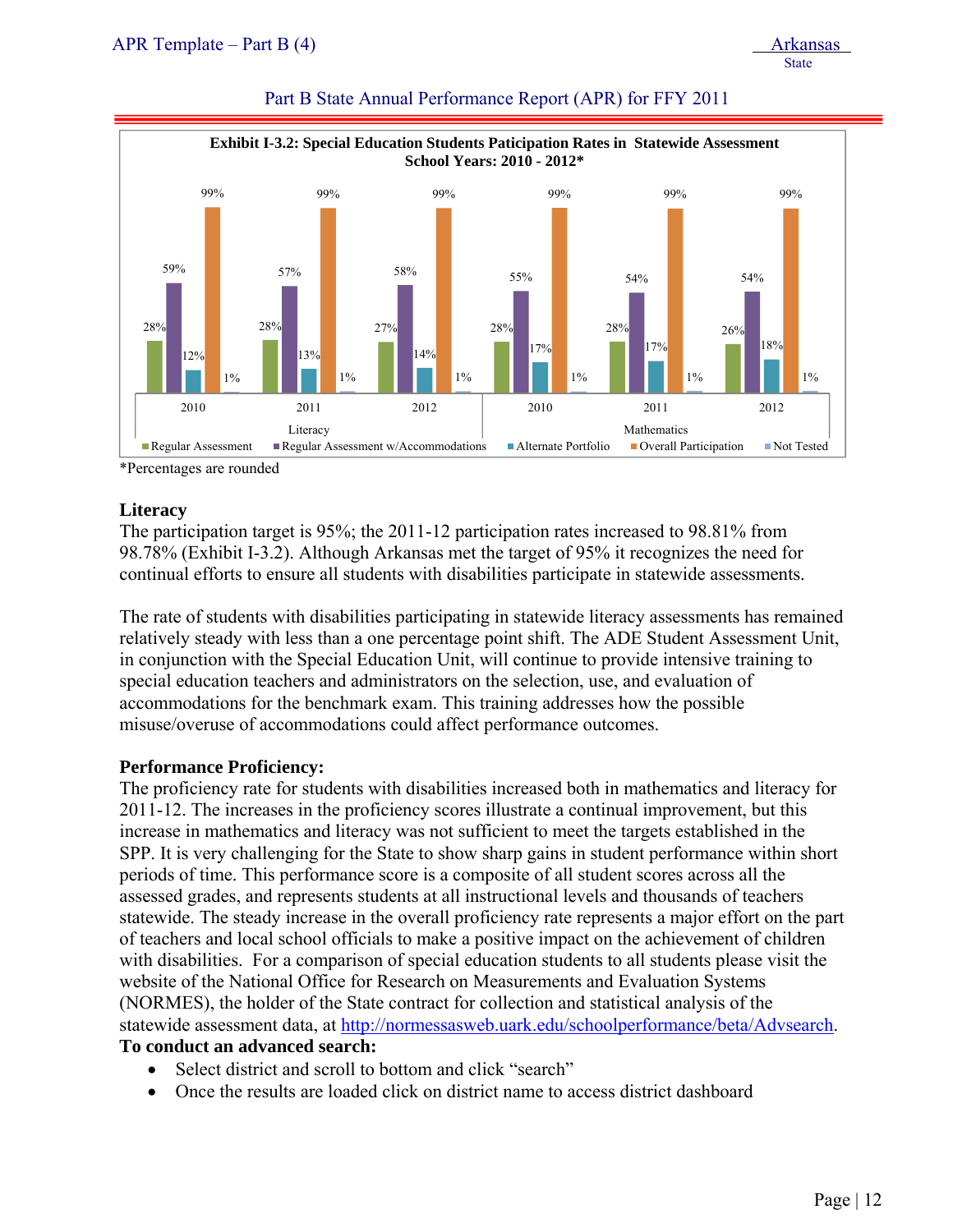• Then go to dropdown menu and select ESEA accountability report. The same process is used to view school level information.

Assessment results for all students with disabilities at the state level as well as participation by school building and grade level will be available on the Special Education website under Data and Research in the profile section https://arksped.k12.ar.us/sections/dataandresearch.html

# **Mathematics**

j

Arkansas received Flexibility approval in 2012 with a target to reduce proficiency, growth, and graduation rate gaps by half by 2016-17. For the purpose of the SPP and APR, Arkansas will maintain the previous established proficiency targets. The target for 2011-12, for students with disabilities, is 51.44%. The mathematics proficiency rate reached 45.42%, missing the target by 6.02 percentage points. This is the smallest increase in mathematics proficiency Arkansas has seen in seven years. However, the 2011-12 rate is a 1.25% increase from 2010-11 and a 139% increase since the 2005-06 school year. Exhibit I-3.3 displays a seven-year comparison of mathematics proficiency.



\*Percentages are rounded

#### **Literacy**

Arkansas received Flexibility approval in 2012 with a target to reduce proficiency, growth, and graduation rate gaps by half by 2016-17. For the purpose of the SPP and APR, Arkansas will maintain the previous established proficiency targets. The target for 2011-12 for students with disabilities is 45.22%. The overall literacy proficiency rate reached 36.06%, a 33.38% increase from the previous year and a 140% increase since the 2005-06 school year. A seven year comparison is presented in Exhibit I-3.4.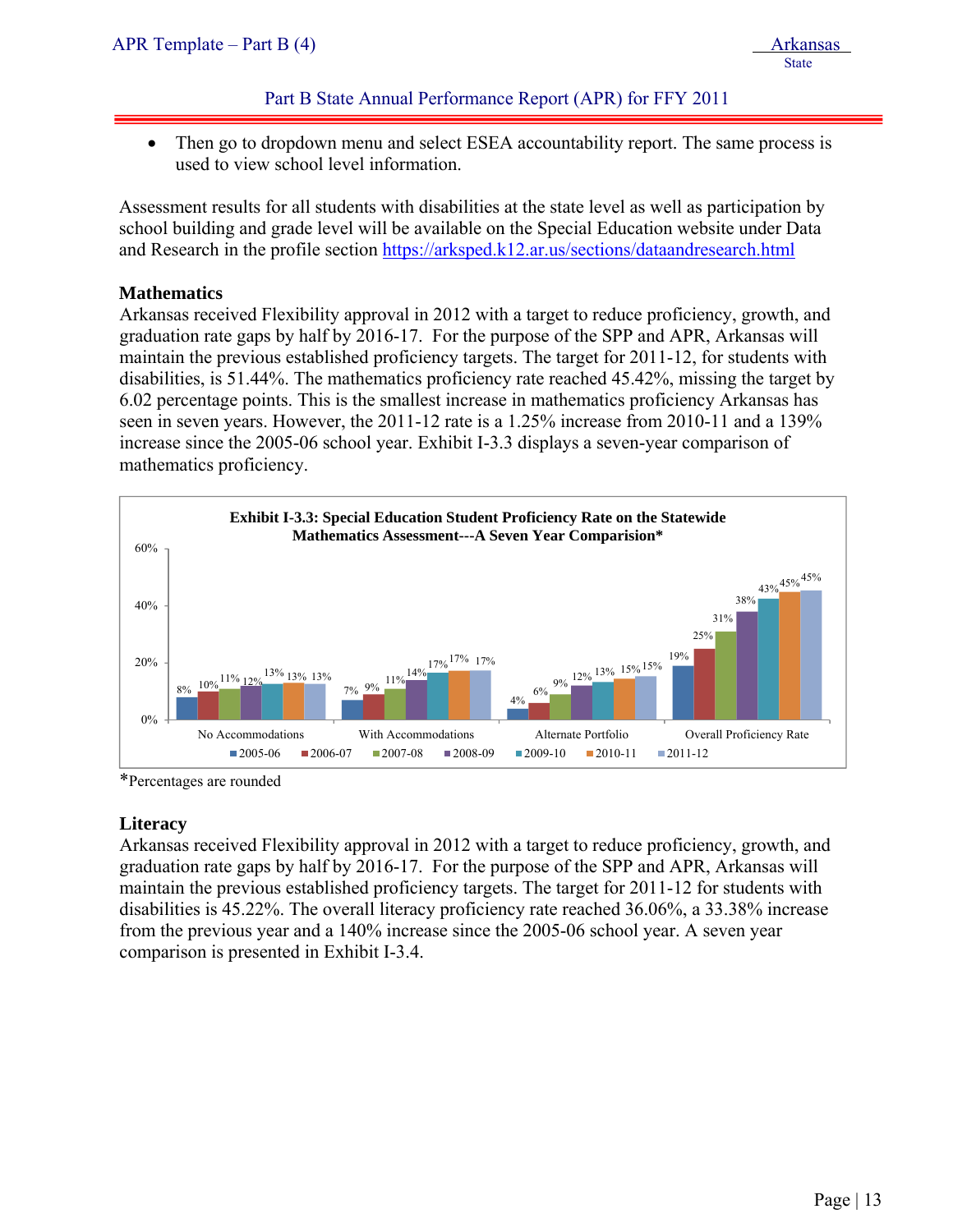| APR Template – Part B $(4)$ | <b>Arkansas</b> |
|-----------------------------|-----------------|
|                             | <b>State</b>    |



\*Percentages are rounded

#### **Targeted Activities**:

Please see the Improvement Activities Index beginning on page 73. A quick reference excel file is posted on the ADE-SEU website under the policy link. The website can be accessed at https:\\arksped.k12.ar.us.

# **Revisions, with Justification, to Proposed Targets/Improvement Activities/Timelines/ Resources for FFY 2011:**

There were no revisions to the targets. Improvement activities, timelines, and resources were updated in the SPP to reflect activities across the State. See pages 54-55 of the SPP.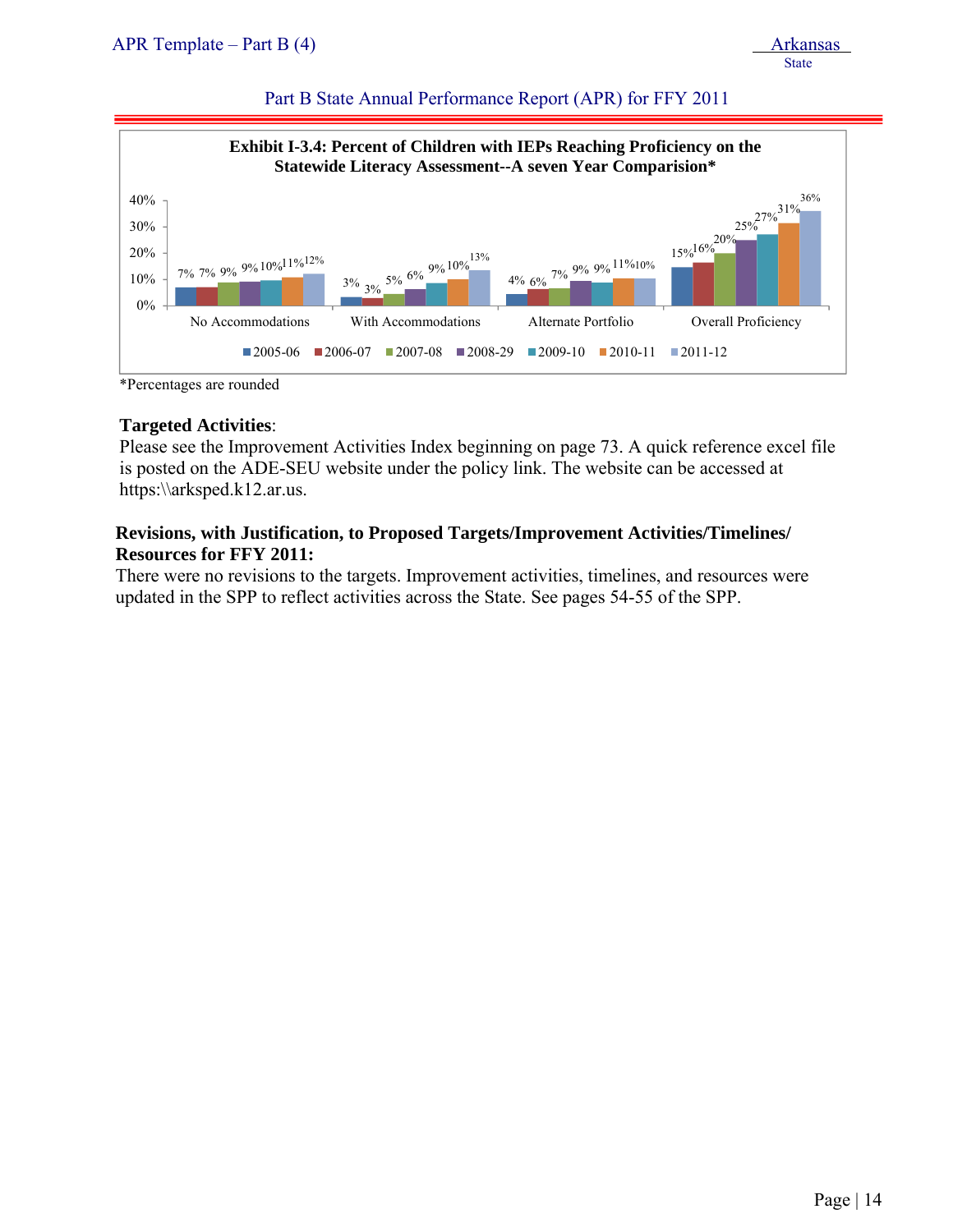# Part B State Annual Performance Report (APR) for FFY 2011

# **Monitoring Priority: FAPE in the LRE**

## **Indicator 04: Rates of Suspension and Expulsion**

- A. Percent of districts that have a significant discrepancy in the rate of suspensions and expulsions of greater than 10 days in a school year for children with IEPs.
- B. Percent of districts that have: (a) a significant discrepancy, by race or ethnicity, in the rate of suspensions and expulsions of greater than 10 days in a school year for children with IEPs; and (b) policies, procedures or practices that contribute to the significant discrepancy and do not comply with requirements relating to the development and implementation of IEPs, the use of positive behavioral interventions and supports, and procedural safeguards.  $(20 \text{ U.S.C. } 1416(a)(3)(A); 1412(a)(22))$

# **Indicator 04A**

A. Percent of districts that have a significant discrepancy in the rate of suspensions and expulsions of greater than 10 days in a school year for children with IEPs.  $(20 \text{ U.S.C. } 1416(a)(3)(A); 1412(a)(22))$ 

#### **Measurement:**

A. Percent  $=$   $[(# of \, \text{districts} \, \text{that} \, \text{have a significant discrepancy} \, \text{in} \, \text{the rates of} \, \text{in} \, \text{at} \, \text{the rate of} \, \text{in} \, \text{the rate of} \, \text{in} \, \text{the rate of} \, \text{in} \, \text{the rate of} \, \text{in} \, \text{the rate of} \, \text{in} \, \text{the rate of} \, \text{the rate of} \, \text{the rate of} \, \text{the rate of} \, \text{the rate of} \, \text{the rate of} \, \text{the rate of} \, \$ suspensions and expulsions for greater than 10 days in a school year of children with IEPs) divided by the (# of districts in the State)] times 100.

Include State's definition of "significant discrepancy." Note: This indicator is now being reported a year in arrears.

| FFY  | <b>Measurable and Rigorous Target</b>                                                                                                                                                                                                                                                                                                                                                                                                                                                                                               |
|------|-------------------------------------------------------------------------------------------------------------------------------------------------------------------------------------------------------------------------------------------------------------------------------------------------------------------------------------------------------------------------------------------------------------------------------------------------------------------------------------------------------------------------------------|
| FFY  | A. Percent = $[(# of \, \text{districts} \, \text{that} \, \text{have a significant discrepancy} \, \text{in} \, \text{the rates of} \, \text{in} \, \text{at} \, \text{the rate of} \, \text{in} \, \text{the rate of} \, \text{the rate of} \, \text{the rate of} \, \text{the rate of} \, \text{the rate of} \, \text{the rate of} \, \text{the rate of} \, \text{the rate of} \, \text{the rate of} \, \text{the rate of} \, \text{the rate of} \, \text{the rate of} \, \text{the rate of} \, \text{the rate of} \, \text{the$ |
| 2011 | suspensions and expulsions for greater than 10 days in a school year of children with                                                                                                                                                                                                                                                                                                                                                                                                                                               |
|      | IEPs) divided by the $(\# \text{ of districts in the State})$ times 100: 6.23%                                                                                                                                                                                                                                                                                                                                                                                                                                                      |

# **Definition of Significant Discrepancy and Methodology**

An LEA with a comparative percentage point difference greater than 1.36 is identified as having a significant difference. Arkansas collects discipline data at the building level for all students through the Arkansas Public School Computer Network (APSCN). Discipline data are submitted to APSCN during Cycle 7 (June) each year. Upon closing the cycle, the ADE-SEU receives two data pulls, an aggregate unduplicated count of general education students by race and ethnicity meeting the greater than 10 days out-of school suspensions or expulsions and a student level file for children with disabilities which is aggregated into the 618 reporting. The two sets of data allow for the comparative analysis. Further, there is no minimum "n" for Indicator 4A.

The special education benchmark for suspension/expulsion (s/e) rate is the three-year difference between district rates for general education students as compared to children with disabilities greater than 10 days out-of-school suspension/expulsion. Districts are identified as having a significant difference if special education rates are more than 1.36 percentage points higher than the rate for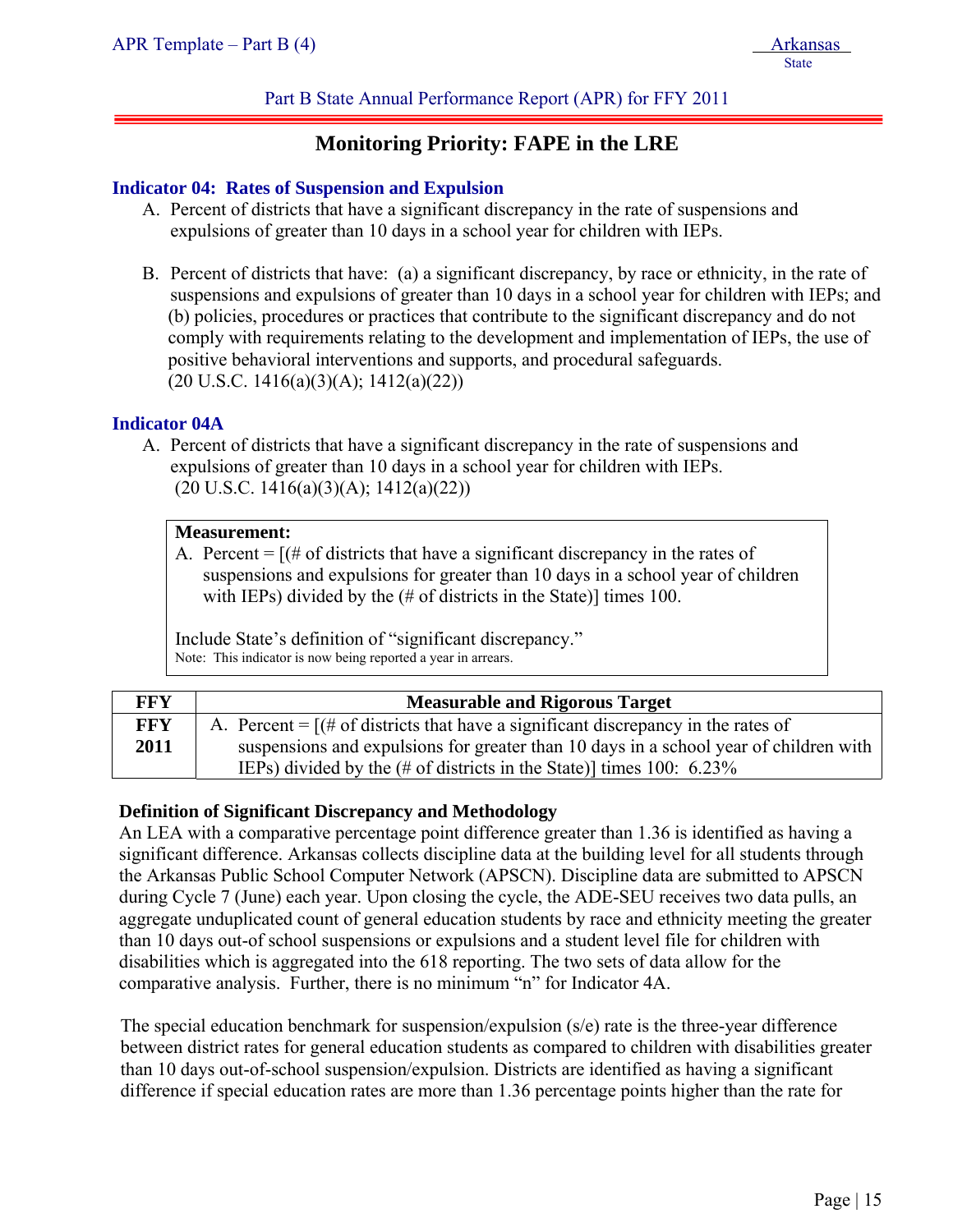general education students. The formula is presented below.

*Formula: Suspension/expulsion rate for children with disabilities – Suspension/expulsion rate for general education students = Difference between Special Education & General Education students.* 

#### **Actual Target Data:**

j

A. In 2010-11, 580 children with disabilities (aged 3-21) had out-of-school suspensions greater than 10 days or were expelled. Through the State's monitoring system, 28 of 273 districts were identified as having significant discrepancies in the rates of suspensions and expulsions of children with disabilities for greater than 10 days in a school year, resulting in a State rate of 10.26%.

| <b>Total Number of LEAs</b> | <b>Number of LEAs that have</b><br><b>Significant Discrepancies</b> | <b>Percent</b> |
|-----------------------------|---------------------------------------------------------------------|----------------|
|                             | 28                                                                  | 10.26%         |

**Review of Policies, Procedures, and Practices:** For each of the 28 LEAs that the State identified in 2010-11 as having a significant discrepancy in the rate of suspensions and expulsions of greater than 10 days in a school year for children with IEPs, the State reviewed LEAs policies, procedures and practices relating to the development and implementation of IEPs, the use of positive behavioral interventions and supports, and procedural safeguards via an LEA self-assessment. The State verified each LEA's self-assessment through desk audits and/or on-site visits to determine whether an LEA was in compliance with Part B requirements. The review of policies, procedures, and practices resulted in zero finding of noncompliance.

Each identified district conducted a self-assessment of policies, procedures, and practices that were submitted to the ADE-SEU Monitoring and Program Effectiveness (M/PE) section. The selfassessments were reviewed for procedural safeguards related to discipline, functional behavior assessments, positive behavioral supports, and intervention planning as well as if the district accessed any of the ADE-SEU technical assistance consultants. When necessary, districts were contacted for clarification, and directed to resubmit. If a district failed to comply with any requests, the Associate Director of Special Education was notified for further action. Once the reviews are completed the Associate Director of Special Education sends a letter informing the district superintendent and special education administrator of the district's compliance.

# **Discussion of Improvement Activities Completed and Explanation of Progress or Slippage that Occurred during FFY 2011 for 4A:**

In 2010-11, the unduplicated count of students suspended or expelled for greater than 10 days increased from 437 to 580; an increase of 143 students. The count of students in 2010-11 is closer to the 2008-09 count of 636. The number of districts identified as having a significant difference also rose from 19 in 2009-10 to 28 in 2010-11. This is the highest rate Arkansas has seen; resulting in slippage and failure to meet the 6.23% target by 4.03 percentage points.

Factors influencing the rate of suspension and expulsion include data validity, reliability and administrative changes. Data validity and reliability is a challenge for the LEAs. The data is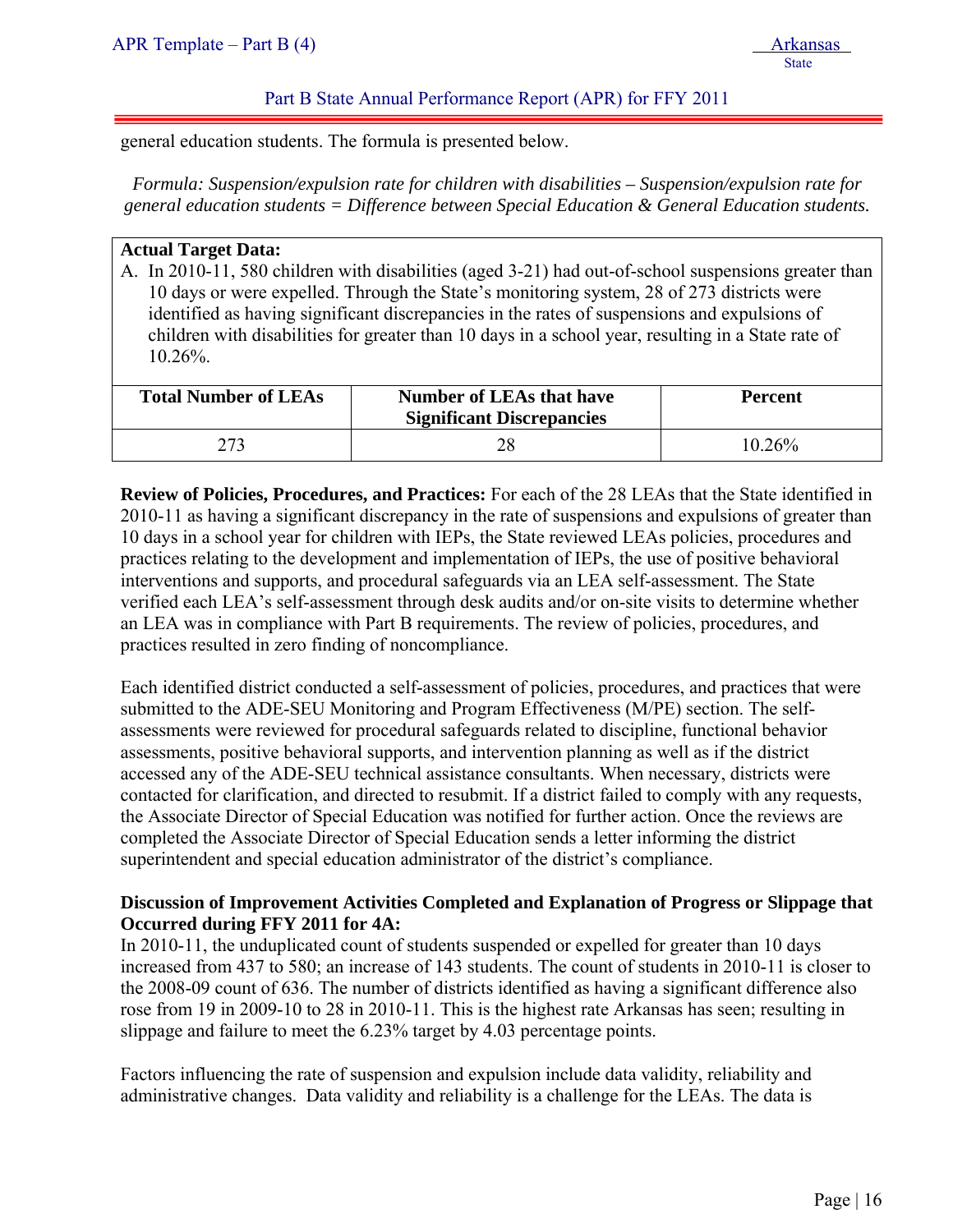# Part B State Annual Performance Report (APR) for FFY 2011

collected in the student management system for all children. There are also issues around the use of the appropriate action taken codes at the local level. A recent analysis of all expulsion records found some school buildings are coding students as expelled when in reality a change of location of services (special education and general education) has occurred such as an alternative learning environment (ALE) program.

It is important for special education staff to be part of the disciplinary teams and to have access to routine disciplinary reports in order to ensure student IEPs are meeting all of the students' needs. Often special education staff is not notified until situations escalate. Arkansas continues to provide districts with technical assistance around discipline tracking and the use of positive behavior supports through its State Personnel Development Grant.

Another influencing factor is changes in district administrators. As administrators change in a district (superintendents and principals), so does the approach to discipline. The ADE recognizes that it is imperative to continually provide training opportunities for administrators and staff responsible for disciplinary actions in their schools.

#### **Correction of FFY 2010 Findings of Noncompliance**

| 1. Number of findings of noncompliance the State made during FFY 2010 (the period from<br>July 1, 2010 through June 30, 2011) using 2009-2010 data                | $\bf{0}$    |
|-------------------------------------------------------------------------------------------------------------------------------------------------------------------|-------------|
| 2. Number of FFY 2010 findings the State verified as timely corrected (corrected within one<br>year from the date of notification to the district of the finding) | 0           |
| 3. Number of FFY 2010 findings not verified as corrected within one year $[(1)$ minus (2)                                                                         | $\mathbf 0$ |

#### **Correction of FFY 2010 Findings of Noncompliance Not Timely Corrected (corrected more than one year from identification of the noncompliance):**

| 4. Number of FFY 2010 findings not timely corrected (same as the number from (3) above)                                      | $\bf{0}$ |
|------------------------------------------------------------------------------------------------------------------------------|----------|
| 5. Number of FFY 2010 findings the State has verified as corrected beyond the one-year<br>timeline ("subsequent correction") | $\bf{0}$ |
| 6. Number of FFY 2010 findings not yet verified as corrected [(4) minus (5)]                                                 |          |

#### **Actions Taken if Noncompliance Not Corrected:**

Not Applicable

# **Verification of Correction (either timely or subsequent):**

Not Applicable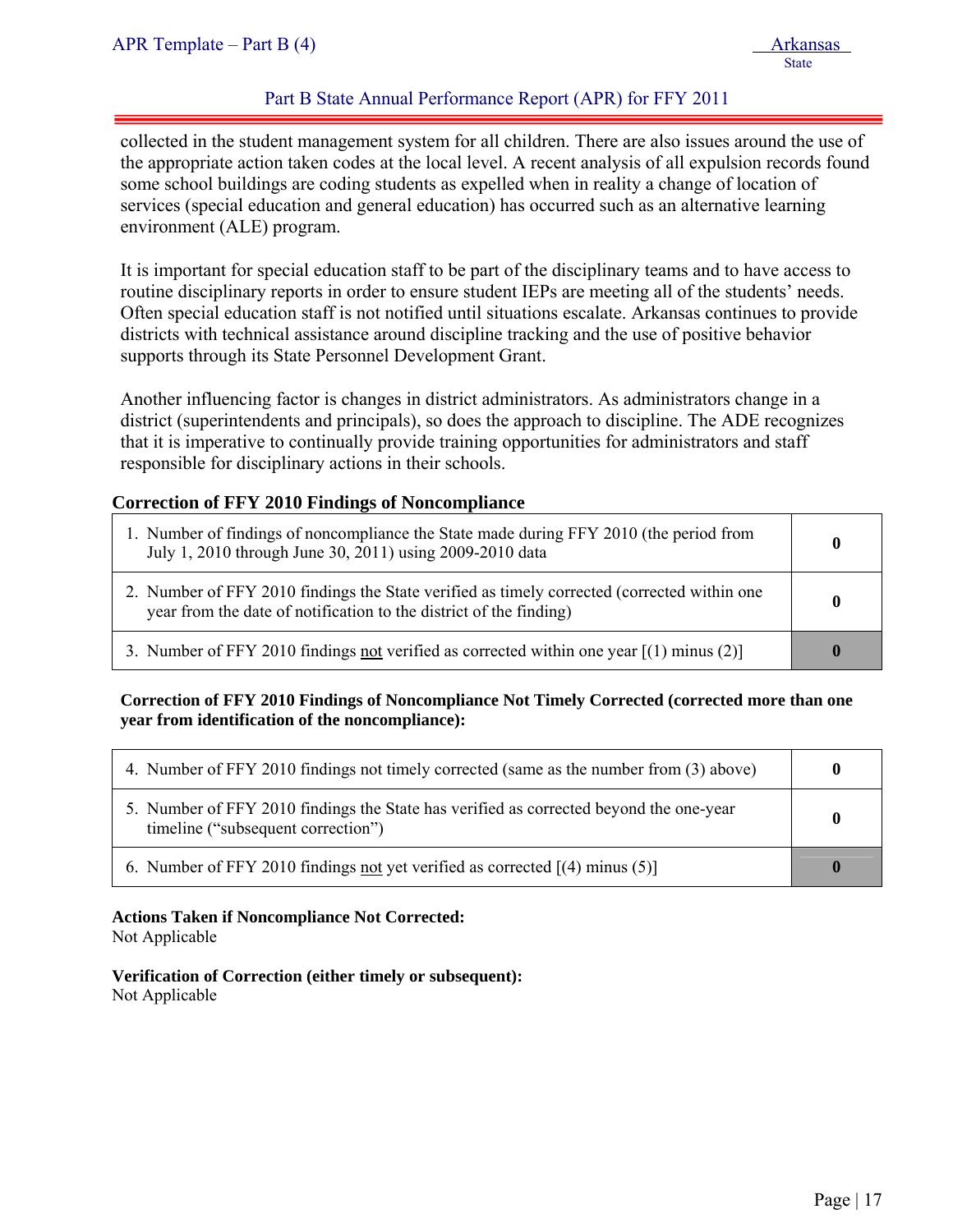# **Indicator 4B: Rates of Suspension and Expulsion by Race or Ethnicity**

B. Percent of districts that have: (a) a significant discrepancy, by race or ethnicity, in the rate of suspensions and expulsions of greater than 10 days in a school year for children with IEPs; and (b) policies, procedures or practices that contribute to the significant discrepancy and do not comply with requirements relating to the development and implementation of IEPs, the use of positive behavioral interventions and supports, and procedural safeguards.  $(20 \text{ U.S.C. } 1416(a)(3)(A); 1412(a)(22))$ 

#### **Measurement:**

j

Percent  $=$   $[$  (# of districts that have: (a) a significant discrepancy, by race or ethnicity, in the rates of suspensions and expulsions of greater than 10 days in a school year of children with IEPs; and (b) policies, procedures or practices that contribute to the significant discrepancy and do not comply with requirements relating to the development and implementation of IEPs, the use of positive behavioral interventions and supports, and procedural safeguards) divided by the (# of districts in the State)] times 100.

| FFY               | <b>Measurable and Rigorous Target</b> |
|-------------------|---------------------------------------|
| $FFY 2011$ (using | 0%                                    |
| 2010-2011 data)   |                                       |

# **Definition of Significant Discrepancy and Methodology**

The measurement for 4B uses a percent difference calculation within the LEA. The calculation is the difference of a specific race for SWD with suspension/expulsion exceeding 10 days minus the percent of all general education students with suspension/expulsion exceeding 10 days within the LEA. The following criteria are applied after the percent difference is calculated:

- Special Education Child Count must have more than 40 students
- Special Education Child Count must have more than 10 students in a particular race/ethnicity

In 2010-11, there were 19 districts excluded for identification because the child count did not exceed 40 students. Three (3) districts were excluded for a particular race/ethnicity because the child count did not exceed 10 students in a particular race/ethnicity.

Any district identified as having a percentage point difference greater than 4 (special education suspension/expulsion rate for a specific race is more than four (4) percentage points higher than general education suspension/expulsion rate), and that is not excluded by the criteria above, will be required to submit a self-assessment for the review discipline policies, procedures, and practices.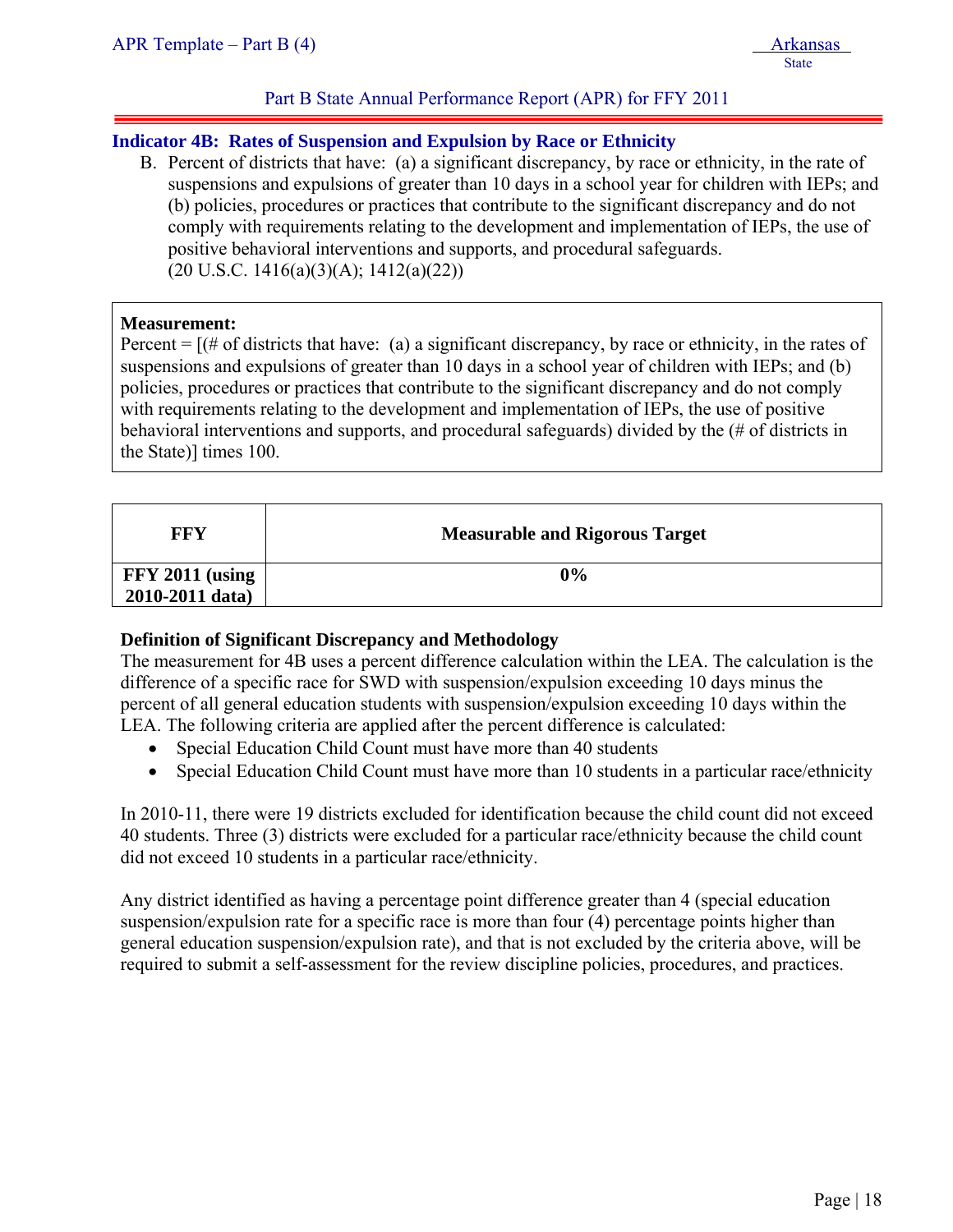# **Actual Target Data for 4B:**

j

4B(a). LEAs with Significant Discrepancy by Race or Ethnicity, in Rates of Suspension and Expulsion:

| Year                                     | Total Number of<br>LEAs | Number of LEAs that have Significant<br>Discrepancies by Race or Ethnicity | Percent |
|------------------------------------------|-------------------------|----------------------------------------------------------------------------|---------|
| $FFY 2011$ (using<br>$2010 - 2011$ data) | 273                     |                                                                            | 4.03%   |

4B(b). LEAs with Significant Discrepancy by Race or Ethnicity, in Rates of Suspensions and Expulsions; and policies, procedures or practices that contribute to the significant discrepancy and do not comply with requirements relating to the development and implementation of IEPs, the use of positive behavioral interventions and supports, and procedural safeguards.

| Year                                 | <b>Total Number</b><br>of $LEAs*$ | Number of LEAs that have Significant<br>Discrepancies, by Race or Ethnicity, and policies,<br>procedures or practices that contribute to the<br>significant discrepancy and do not comply with<br>requirements relating to the development and<br>implementation of IEPs, the use of positive<br>behavioral interventions and supports, and<br>procedural safeguards. | Percent** |
|--------------------------------------|-----------------------------------|-----------------------------------------------------------------------------------------------------------------------------------------------------------------------------------------------------------------------------------------------------------------------------------------------------------------------------------------------------------------------|-----------|
| $FFY 2011$ (using<br>2010-2011 data) | 273                               |                                                                                                                                                                                                                                                                                                                                                                       | 0%        |

# **Review of Policies, Procedures, and Practices**

Each of the 11 LEAs that the State identified in 2010-11 as having a Significant Discrepancy by Race or Ethnicity completed a self–assessment of policies, procedures, and practices related to discipline. The State reviewed LEAs' self-assessments relating to the development and implementation of IEPs, the use of positive behavioral interventions and supports, and procedural safeguards. The State verified each LEA's self-assessment through desk audits and/or onsite visits to determine whether an LEA was in compliance with Part B requirements. The review of policies, procedures, and practices resulted in zero findings of noncompliance.

Each identified district conducted a self-assessment of policies, procedures, and practices that were submitted to the ADE-SEU Monitoring and Program Effectiveness (M/PE) section. The selfassessments were reviewed for procedural safeguards related to discipline, functional behavior assessments, positive behavioral supports, and intervention planning as well as if the district accessed any of the ADE-SEU technical assistance consultants. When necessary, districts were contacted for clarification, and directed to resubmit. If a district failed to comply with any requests, the Associate Director of Special Education was notified for further action. Once the reviews are completed the Associate Director of Special Education sends a letter informing the district superintendent and special education administrator of the district's compliance.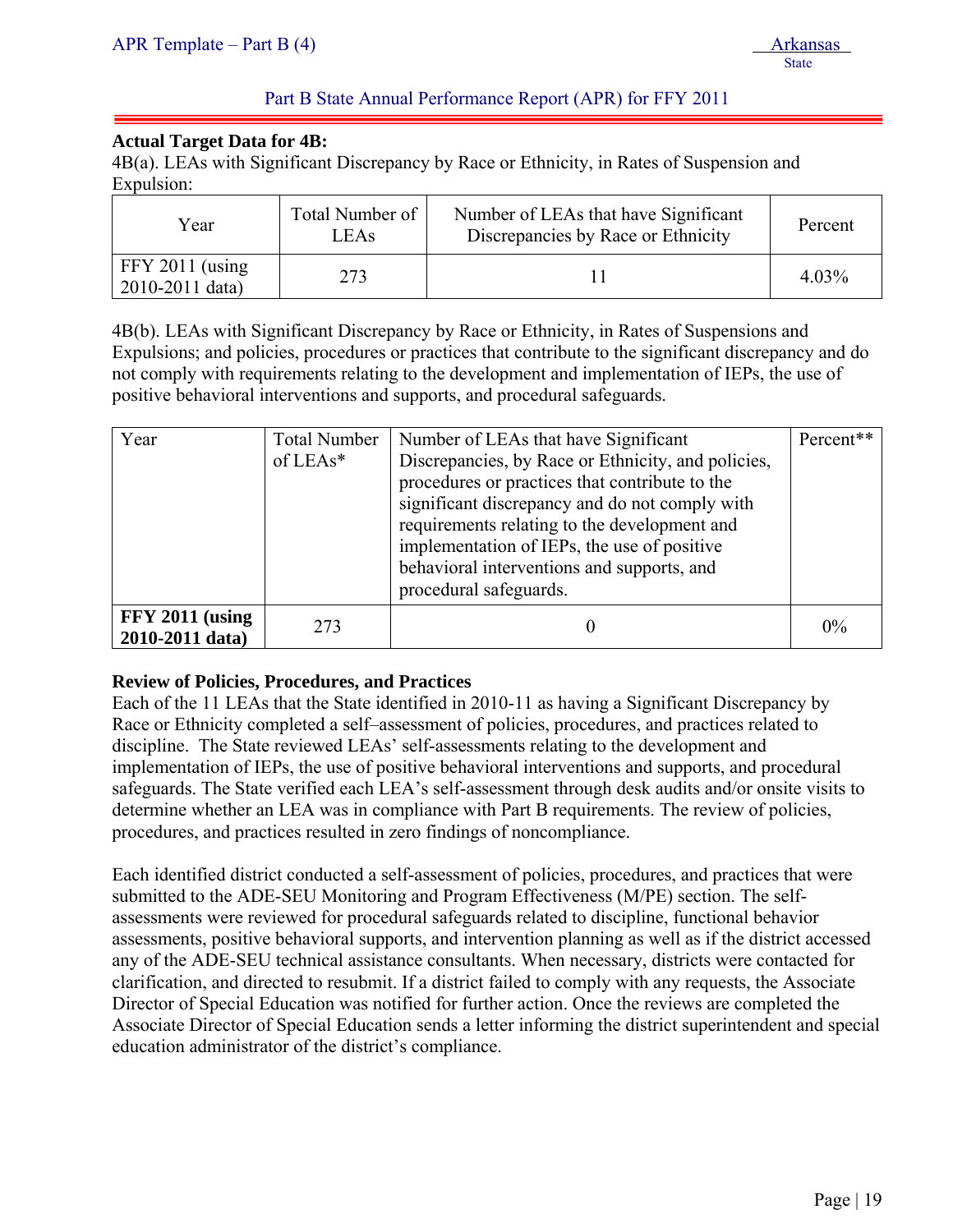# Part B State Annual Performance Report (APR) for FFY 2011

The Disproportionality Self-Assessment is a combination of a state developed document and the National Center for Culturally Responsive Education Systems (NCCRESt) document presented at the 2007 OSEP Leadership Conference. Districts identified as having a significant discrepancy are required to submit self-assessments. The Disproportionality Self-Assessment is available on the special education website at

https://arksped.k12.ar.us/documents/data\_n\_research/SelfAssesmentSeptember2012.doc.

The self-assessments and supporting evidence documents were submitted to the ADE-SEU and reviewed by ADE-SEU staff. The district special education supervisor was contacted by phone and/or e-mail for follow up during the review process if components were not addressed or the responses were deemed insufficient. The district was then required to submit written clarification addressing the component(s) in question before the self-assessment review was finalized. Once finalized, the Associate Director's office sent letters informing districts of their status.

# **Discussion of Improvement Activities Completed and Explanation of Progress or Slippage that Occurred during FFY 2011 for 4B:**

Although more LEAs were identified as having a Significant Discrepancy by Race or Ethnicity, in rates of suspension and expulsion the review of policies, procedures, and practices resulted in zero findings of noncompliance. Arkansas met the compliance target of 0%.

#### **Correction of FFY 2010 Findings of Noncompliance**

| 1. Number of findings of noncompliance the State made during FFY 2010 (the period<br>from July 1, 2010 through June 30, 2011) using 2009-2010 data                |  |
|-------------------------------------------------------------------------------------------------------------------------------------------------------------------|--|
| 2. Number of FFY 2010 findings the State verified as timely corrected (corrected within<br>one year from the date of notification to the district of the finding) |  |
| 3. Number of FFY 2010 findings not verified as corrected within one year $[(1)$ minus (2)]                                                                        |  |

# **Correction of FFY 2010 Findings of Noncompliance Not Timely Corrected (corrected more than one year from identification of the noncompliance):**

| 4. Number of FFY 2010 findings not timely corrected (same as the number from (3)<br>above)                                   |  |
|------------------------------------------------------------------------------------------------------------------------------|--|
| 5. Number of FFY 2010 findings the State has verified as corrected beyond the one-year<br>timeline ("subsequent correction") |  |
| 6. Number of FFY 2010 findings not yet verified as corrected $[(4)$ minus (5)                                                |  |

# **Actions Taken if Noncompliance Not Corrected:**

Not Applicable

**Verification of Correction (either timely or subsequent):**  Not Applicable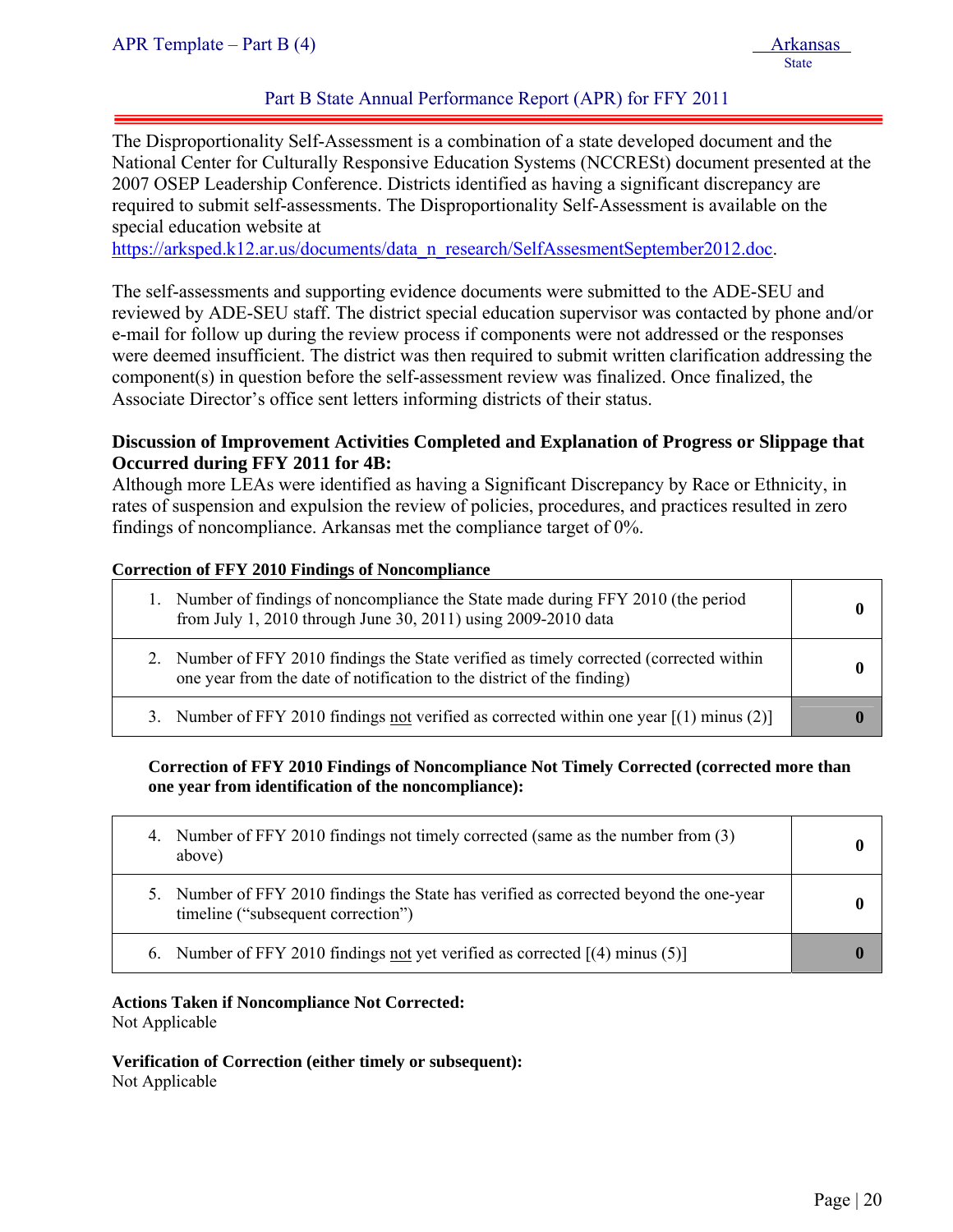# Part B State Annual Performance Report (APR) for FFY 2011

## **Targeted Activities for 4A and 4B:**

Please see the Improvement Activities Index beginning on page 73. A quick reference excel file is posted on the ADE-SEU website under the policy link. The website can be accessed at https:\\arksped.k12.ar.us.

# **Revisions, with Justification, to Proposed Targets/Improvement Activities/Timelines/Resources for FFY 2011:**

Reporting of the indicator is a year in arrears. Improvement activities were expanded in the SPP to incorporate the various activities conducted across the State. See page 72-73 in the SPP.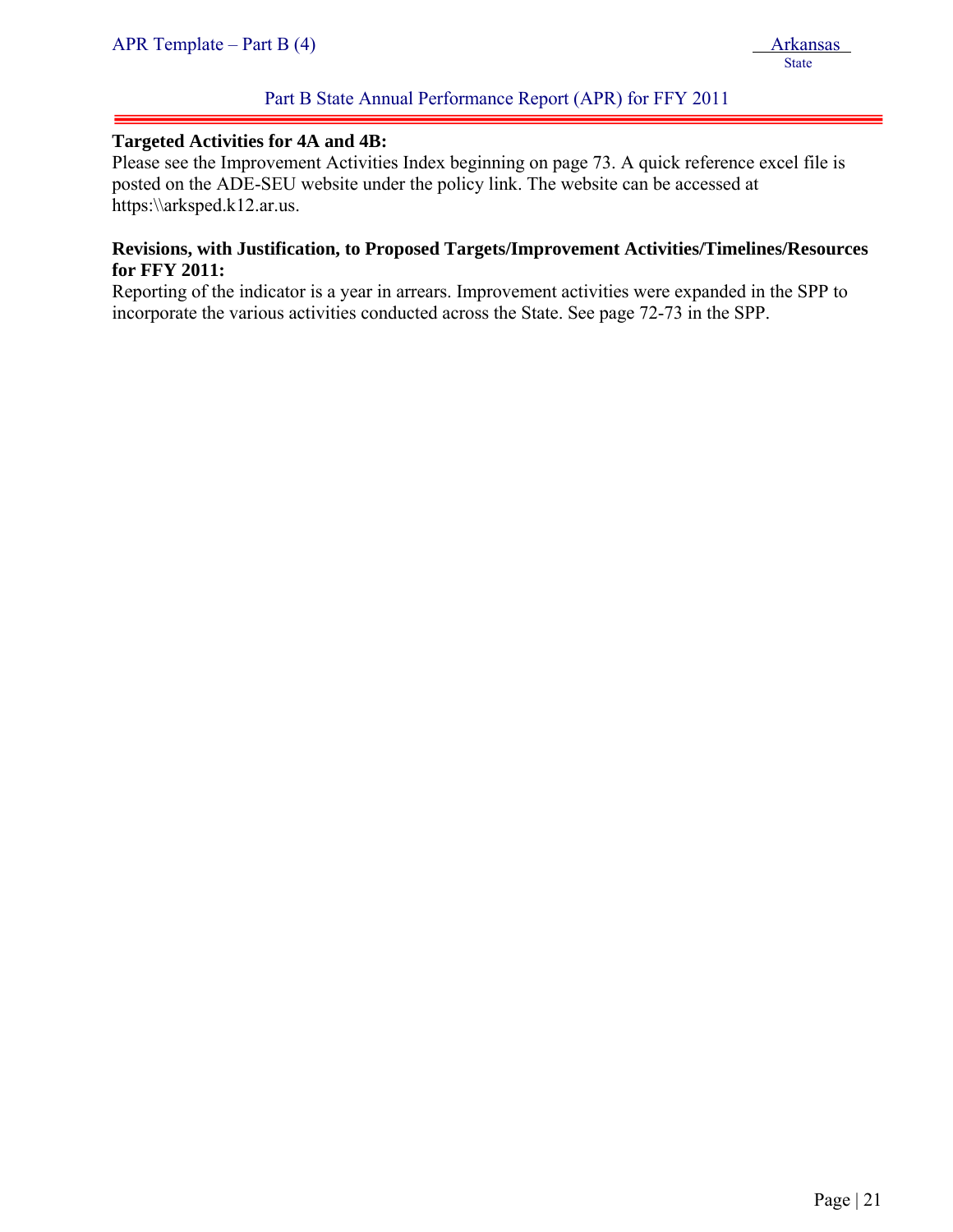Part B State Annual Performance Report (APR) for FFY 2011

# **Monitoring Priority: FAPE in the LRE**

# **Indicator 05: Percent of children with IEPs aged 6 through 21**

- A. Inside the regular class 80% or more of the day;
- B. Inside the regular class less than 40% of the day;
- C. In separate schools, residential facilities, or homebound/hospital placements. (20 U.S.C.  $1416(a)(3)(A))$

#### **Measurement:**

- A. Percent  $=$   $[(# of children with IEPs served inside the regular class 80% or more of the$ day) divided by the (total  $\#$  of students aged 6 through 21 with IEPs)] times 100.
- B. Percent  $=$   $[(# of children with IEPs served inside the regular class less than 40% of$ the day) divided by the (total  $\#$  of students aged 6 through 21 with IEPs)] times 100.
- C. Percent  $=$   $[(# of children with IEPs served in separate schools, residual facilities, or$ homebound/hospital placements) divided by the (total # of students aged 6 through 21 with IEPs)] times 100.

| <b>FFY</b>                                                                                       | <b>Measurable and Rigorous Target</b>                                                                                                                                 |                                                                                           |         |  |
|--------------------------------------------------------------------------------------------------|-----------------------------------------------------------------------------------------------------------------------------------------------------------------------|-------------------------------------------------------------------------------------------|---------|--|
| <b>FFY 2011</b>                                                                                  | A. Percent = $[(# of children with IEPs served inside the regular class 80% or more of$                                                                               |                                                                                           |         |  |
|                                                                                                  | the day) divided by the (total # of students aged 6 through 21 with IEPs)] times<br>100:59.77%                                                                        |                                                                                           |         |  |
|                                                                                                  |                                                                                                                                                                       | B. Percent = $[(# of children with IEPs served inside the regular class less than 40\%]$  |         |  |
|                                                                                                  | of the day) divided by the (total $#$ of students aged 6 through 21 with IEPs)] times                                                                                 |                                                                                           |         |  |
|                                                                                                  | 100: 12.51%                                                                                                                                                           |                                                                                           |         |  |
|                                                                                                  | C. Percent = $[(# of children with IEPs served in separate schools, residual]$<br>facilities, or homebound/hospital placements) divided by the (total $#$ of students |                                                                                           |         |  |
|                                                                                                  | aged 6 through 21 with IEPs)] times 100: 02.56%                                                                                                                       |                                                                                           |         |  |
|                                                                                                  |                                                                                                                                                                       |                                                                                           |         |  |
|                                                                                                  | <b>Actual Target Data for FFY 2011:</b>                                                                                                                               |                                                                                           |         |  |
|                                                                                                  |                                                                                                                                                                       | A. 53.26% of children with IEPs were inside the regular classroom 80% or more of the day. |         |  |
|                                                                                                  | Number of children with IEPs inside the<br>Total number of students aged 6<br><b>Percent</b>                                                                          |                                                                                           |         |  |
| regular class 80% or more of the day<br>27,439                                                   |                                                                                                                                                                       | through 21 with IEPs<br>51,515                                                            | 53.26%  |  |
| B. 12.52% of children with IEPs were inside the regular classroom less than 40% of the day       |                                                                                                                                                                       |                                                                                           |         |  |
| Number of children with IEPs inside the<br>regular class less than 40% of the day                |                                                                                                                                                                       | Total number of students aged 6<br>through 21 with IEPs                                   | Percent |  |
|                                                                                                  | 6,449                                                                                                                                                                 | 51,515                                                                                    | 12.52%  |  |
| C. 2.70% of children with IEPs served in separate schools, residential facilities, or homebound/ |                                                                                                                                                                       |                                                                                           |         |  |
| hospital placements.                                                                             |                                                                                                                                                                       |                                                                                           |         |  |
| Number of children with IEPs served in                                                           |                                                                                                                                                                       | Total number of students aged 6                                                           | Percent |  |
|                                                                                                  | separate schools, residential facilities, or                                                                                                                          | through 21 with IEPs                                                                      |         |  |
| homebound/ hospital placements.<br>1,392                                                         |                                                                                                                                                                       | 51,515                                                                                    | 2.70%   |  |
|                                                                                                  |                                                                                                                                                                       |                                                                                           |         |  |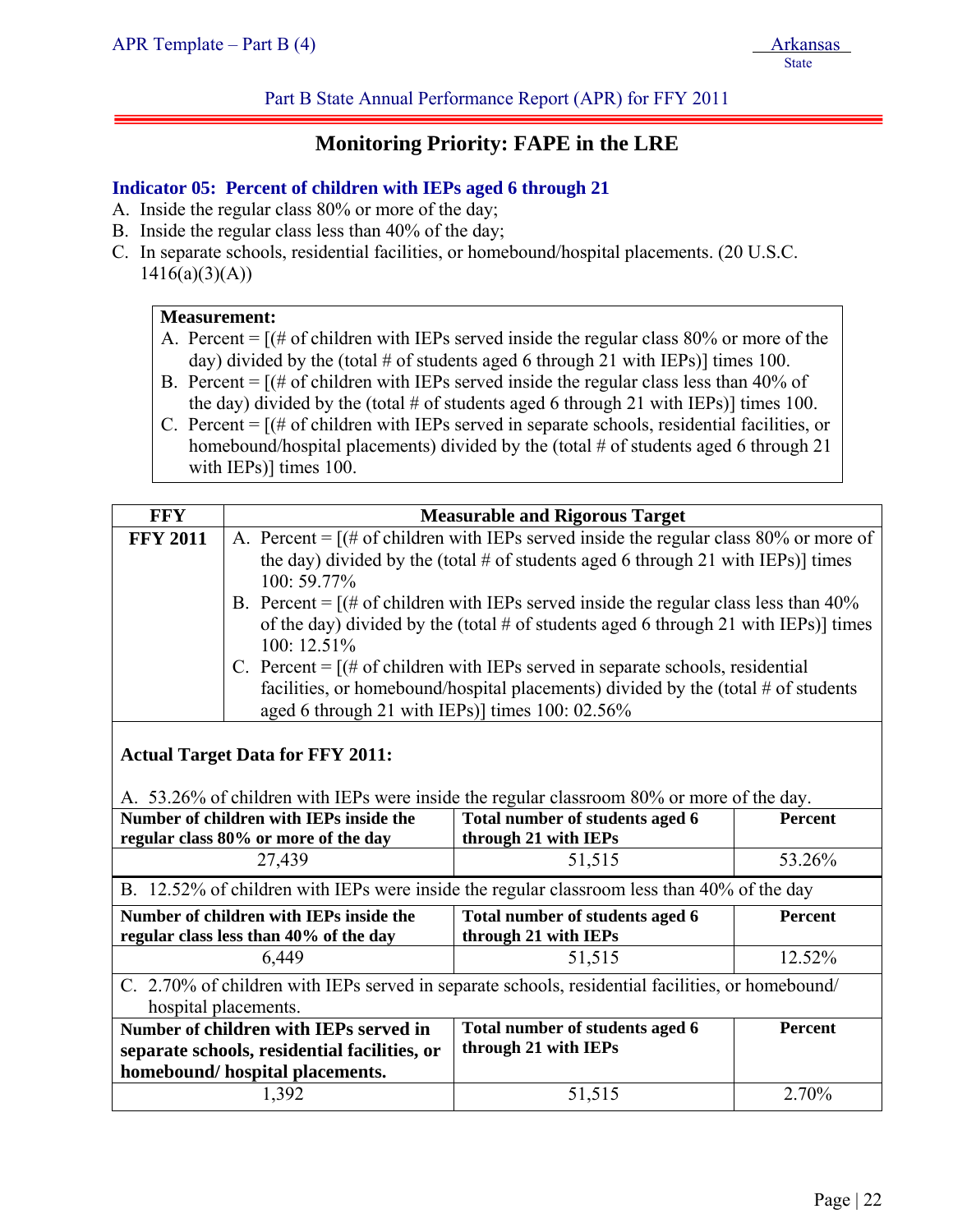# Part B State Annual Performance Report (APR) for FFY 2011

# **Discussion of Improvement Activities Completed and Explanation of Progress or Slippage that Occurred for FFY 2011:**

## **Regular Classroom 80% or More of the Day**

In 2011-12, 53.26% of children with IEPs were served in the regular classroom 80% or more of the day; thus, falling short of the proposed target of 59.77% by 6.51 percentage points as seen in Exhibit I-5.1. For the first time since the baseline year of the APR, the percentage of children with IEPs served in the regular classroom 80% or more of the day declined slightly (53.87% in 2010-11).



Arkansas did not meet the proposed target and had a slippage of 0.6 percentage points for the percentage of students receiving services in the regular classroom 80% or more of the day. The slight decrease may be a leveling off after six-years of increases. Additionally, the rate has increased by 10.27% since the 2005-06 school year. The stability of the rate can in part be attributed to schools implementing co-teaching. In addition, the LEAs have increased their accuracy in calculating the LRE percentage rate. Throughout the year, the IDEA Data & Research Office provided technical assistance to LEAs on how to calculate LRE. LEAs were having difficulty with how to include time in a co-taught classroom in the calculation and how to address block scheduling. The ADE-SEU anticipates that the rate will remain relatively unchanged.

# **Regular Classroom <40% of the Day**

The percentage of children with IEPs who were in the regular class less than 40% of the day increased to 12.52%, an increase of 0.10 percentage points from the 2010-11 rate of 12.42%. Besides having slippage, Arkansas missed the target of 12.51% by 0.01 percentage points. The ADE-SEU staff and LEA supervisors continue to be mindful of the previous increases and continue to monitor the previously identified influencing factors. The predominate factors identified were:

- 1. Districts are fully embracing early intervening and/or response to instruction strategies, especially at the lower grade levels (K-5). The use of these strategies has resulted in the referral and placement of students who have the greatest need for more intensive special education and related services that cannot always be provided effectively in the regular education setting.
- 2. The delivery of secondary instruction necessitates the offering of an array of core special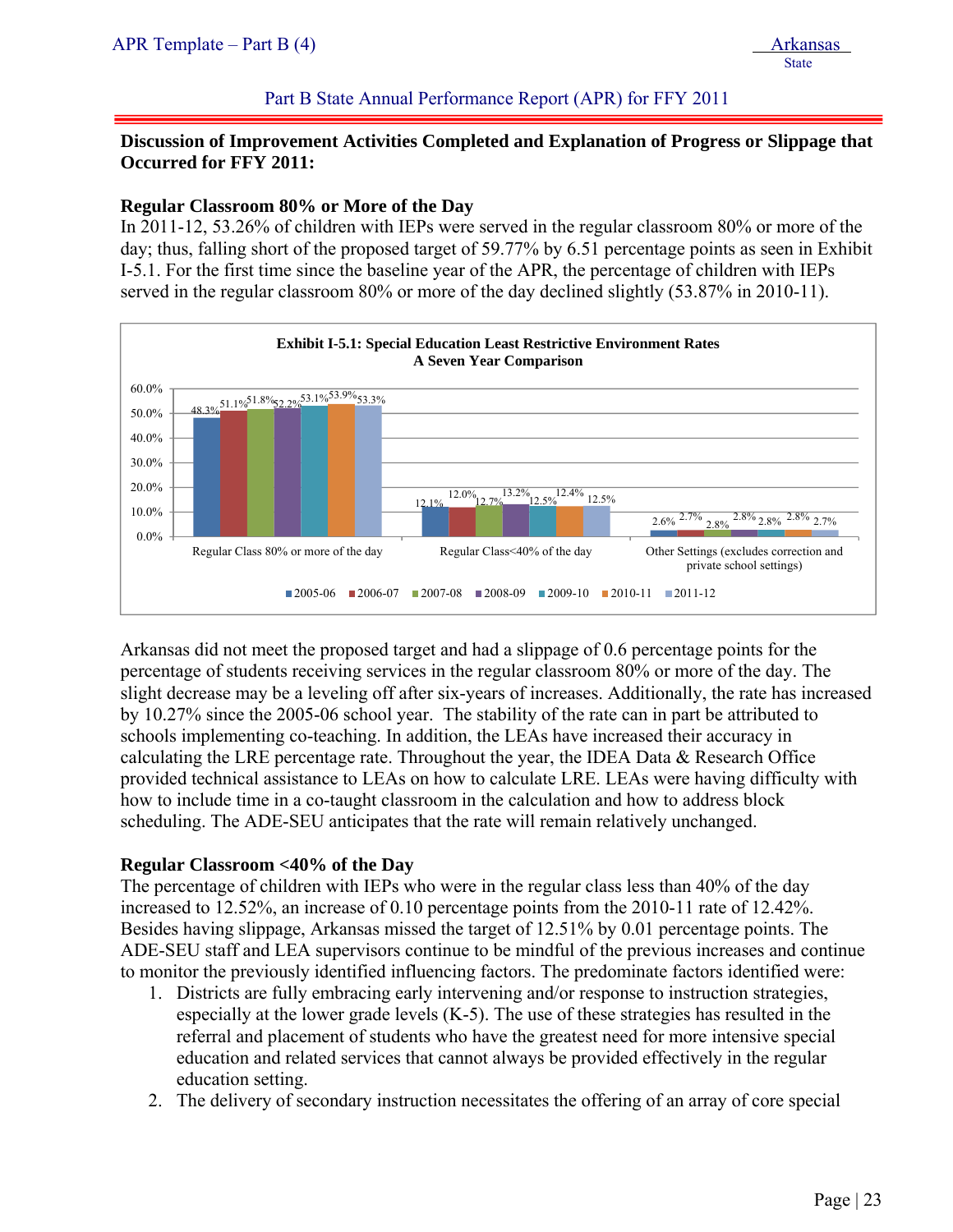education courses to support some students with disabilities in meeting the high curricular standards. Additionally, as districts develop elective courses to address needs of students with disabilities transitioning to post-school life, these students may spend more instructional time away from their nondisabled peers.

It appears that these latter initiatives may be resulting in unintended and unexpected adverse consequences relative to LRE.

## **Other Settings**

j

The percentage of students with IEPs who were served in public/private residential facilities, public/private day schools, or hospital/homebound decreased to 2.70%. Although the rate has held steady around 2.8% for the past five years, this decline matches the 2006-07 rate as illustrated above in Exhibit I-5.1 Although the declining rate does represent progress, Arkansas failed to meet the target of 2.56%. This is a difficult target to meet since a vast majority of students served in private residential treatment facilities are not placed by the school districts to meet the educational needs of a child with an IEP. Although the State monitors the special education programs in approved residential treatment facilities to ensure a free and appropriate public education is provided, the placement of the students in private residential treatment facilities is usually from a non-education source such as the courts or parent/guardian.

#### **Targeted Activities:**

Please see the Improvement Activities Index beginning on page 73. A quick reference excel file is posted on the ADE-SEU website under the policy link. The website can be accessed at https:\\arksped.k12.ar.us.

# **Revisions, with Justification, to Proposed Targets/Improvement Activities/Timelines/ Resources for FFY 2011:**

There were no revisions to the proposed targets for FFY 2011. Students in correctional facilities or private schools (parentally placed) are part of the denominator; they are not included in any numerator counts.

Revisions to improvement activities, timelines, and resources for FFY 2011 were updated in the SPP to reflect activities undertaken across the State. See pages 86-87 in the SPP.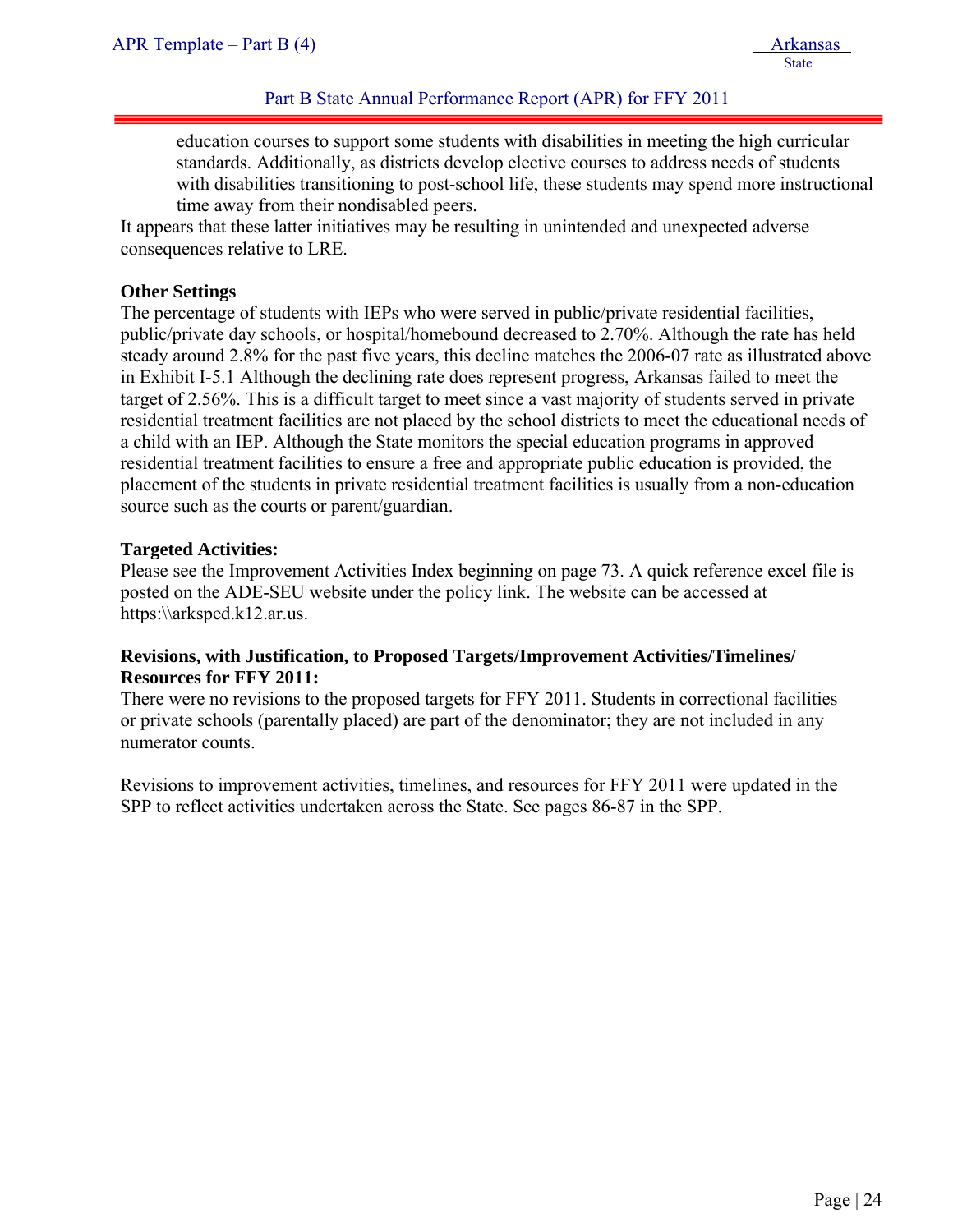Part B State Annual Performance Report (APR) for FFY 2011

# **Monitoring Priority: FAPE in the LRE**

## **Indicator 06: Percent of preschool children with IEPs aged 3 through 5**

- A. Regular early childhood program and receiving the majority of special education and related services in the regular early childhood program; and
- B. Separate special education class, separate school or residential facility. (20 U.S.C. 1416(a)(3)(A))

| <b>Measurement:</b><br>A. Percent = $[(# of children aged 3 through 5 with IEPs attending a regular early]$<br>childhood program and receiving the majority of special education and related<br>services in the regular early childhood program) divided by the (total $\#$ of<br>children aged 3 through 5 with IEPs)] times 100. |                                                                                                                                                                                                                                                                                                                       |  |  |
|------------------------------------------------------------------------------------------------------------------------------------------------------------------------------------------------------------------------------------------------------------------------------------------------------------------------------------|-----------------------------------------------------------------------------------------------------------------------------------------------------------------------------------------------------------------------------------------------------------------------------------------------------------------------|--|--|
| B. Percent = $[(# of children aged 3 through 5 with IEPs attending a separate special]$<br>education class, separate school or residential facility) divided by the (total $#$ of<br>children aged 3 through 5 with IEPs)] times 100.                                                                                              |                                                                                                                                                                                                                                                                                                                       |  |  |
| <b>FFY</b><br><b>Measurable and Rigorous Target</b>                                                                                                                                                                                                                                                                                |                                                                                                                                                                                                                                                                                                                       |  |  |
| <b>FFY 2011</b>                                                                                                                                                                                                                                                                                                                    | A. $31.00\% = (4.116 \text{ children aged } 3 \text{ through } 5 \text{ with IEPs attending a regular early})$<br>childhood program and receiving the majority of special education and related<br>services in the regular early childhood program) divided by (13,276 children aged<br>3 through 5 with IEPs) x 100. |  |  |
| B. $27.63\% = (3,668/\text{ children aged } 3 \text{ through } 5 \text{ with IEPs attending a separate special})$<br>education class, separate school or residential facility) divided by (13,276<br>children aged 3 through 5 with IEPs)] $x 100$                                                                                 |                                                                                                                                                                                                                                                                                                                       |  |  |

# **Actual Target Data for FFY 2011:**

Discussion of Improvement Activities Completed and Explanation of Progress or Slippage that Occurred for FFY 2011:

FFY 2011 is a baseline year. No progress or slippage can be reported. Thirty-one percent of Arkansas' children with disabilities (CWD) ages 3-5 attend a regular preschool and receive the majority of their special education and related services in the regular preschool program. Children with disabilities ages 3-5 attending a regular preschool program but receiving their services in a location away from their non-disabled peers represent 37.93% of Arkansas' early childhood special education population.

Additionally, 27.63% children with disabilities ages 3-5 attend a separate special education class, separate school, or residential facility. Of these three settings, the majority of the children receive services in separate schools (3,241 students) through an inter-agency agreement with the Arkansas Department of Human Services Division of Developmental Disability Services (DHS-DDS) Children Services Section.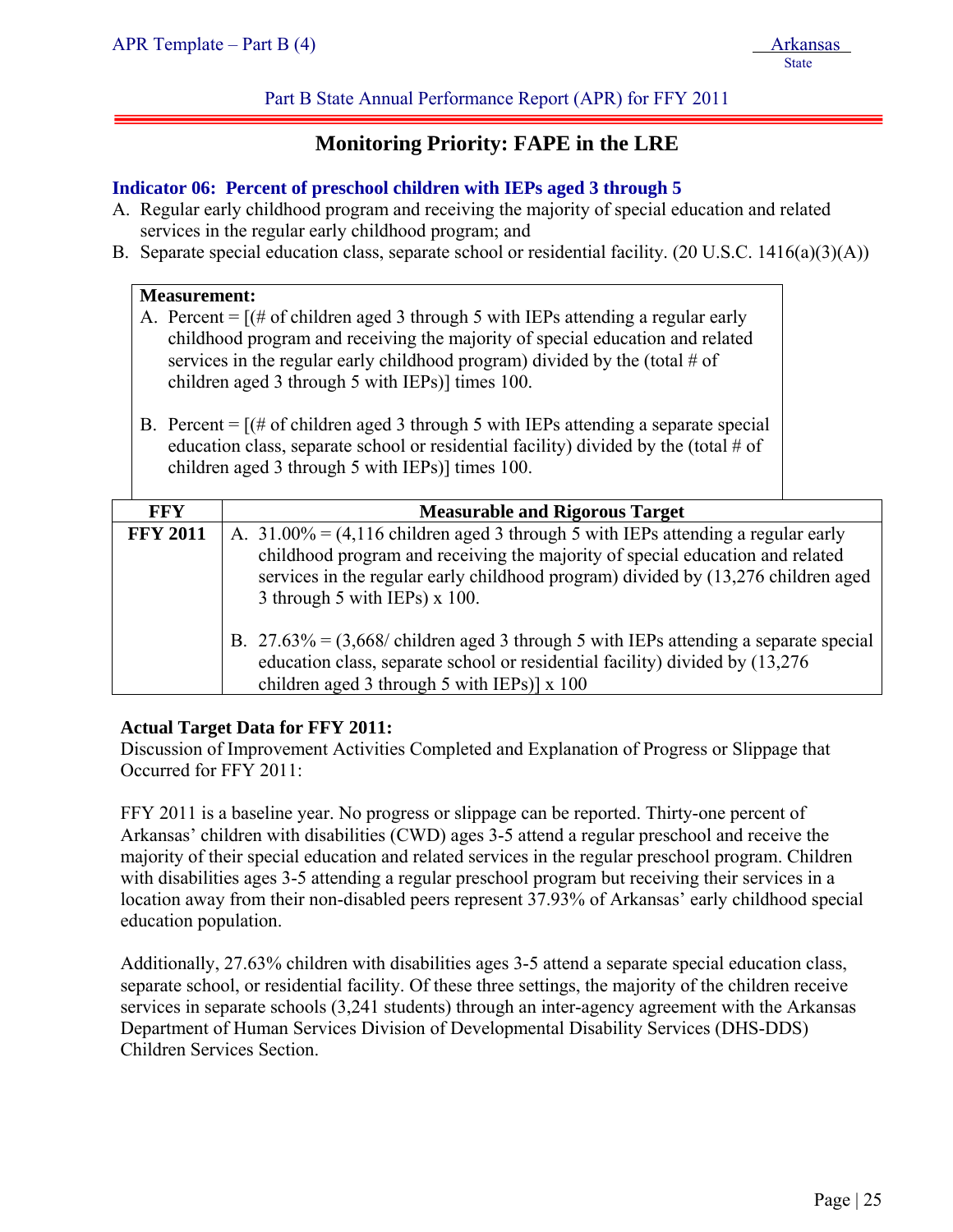#### **Targeted Activities:**

j

Please see the Improvement Activities Index beginning on page 73. A quick reference excel file is posted on the ADE-SEU website under the policy link. The website can be accessed at https:\\arksped.k12.ar.us.

# **Revisions, with Justification, to Proposed Targets/Improvement Activities/Timelines/ Resources for FFY 2011:**

No revisions were made to the proposed targets. Updates have been made to the improvement activities in the SPP. See pages 96-97.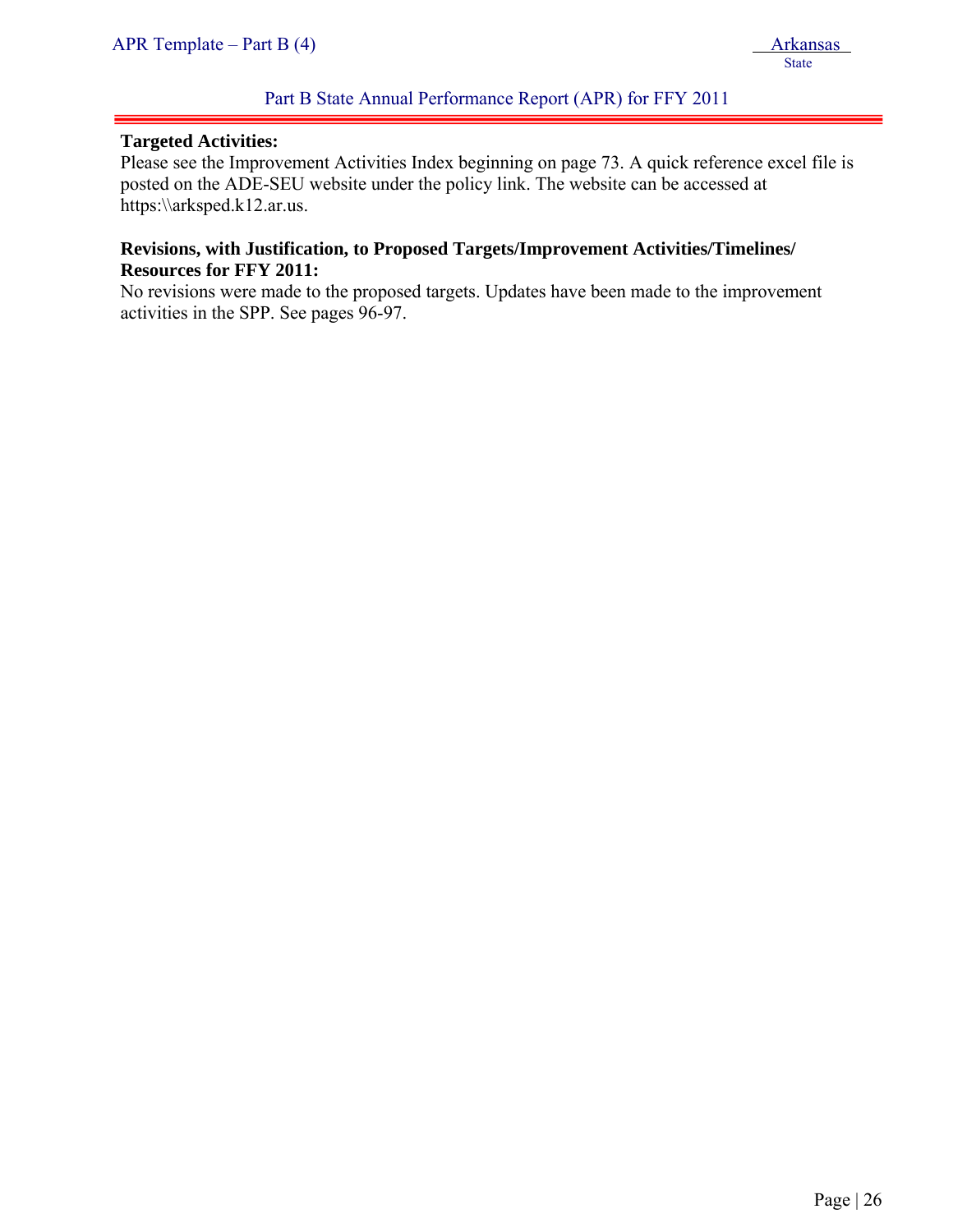# **Monitoring Priority: FAPE in the LRE**

## **Indicator 07: Preschool Outcomes**

Percent of preschool children aged 3 through 5 with IEPs who demonstrate improved:

- A. Positive social-emotional skills (including social relationships);
- B. Acquisition and use of knowledge and skills (including early language/communication and early literacy); and
- C. Use of appropriate behaviors to meet their needs.  $(20 \text{ U.S.C. } 1416(a)(3)(A))$

#### **Measurement:**

j

- A. Positive social-emotional skills (including social relationships):
	- a. Percent of preschool children who did not improve functioning = number of preschool children who did not improve functioning divided by the number of preschool children with IEPs assessed times 100.
	- b. Percent of preschool children who improved functioning but not sufficient to move nearer to functioning comparable to same-aged peers = number of preschool children who improved functioning but not sufficient to move nearer to functioning comparable to same-aged peers divided by the number of preschool children with IEPs assessed times 100.
	- c. Percent of preschool children who improved functioning to a level nearer to same-aged peers but did not reach it = number of preschool children who improved functioning to a level nearer same-aged peers but did not reach it divided by the number of preschool children with IEPs assessed times 100.
	- d. Percent of preschool children who improved functioning to reach a level comparable to same-aged peers = number of preschool children who improved functioning to reach a level comparable to same-aged peers divided by the number of preschool children with IEPs assessed times 100.
	- e. Percent of preschool children who maintained functioning at a level comparable to sameaged peers = number of preschool children who maintained functioning at a level comparable to same-aged peers divided by the number of preschool children with IEPs assessed times 100.

If  $a + b + c + d + e$  does not sum to 100% explain the difference.

- B. Acquisition and use of knowledge and skills (including early language/ communication and early literacy):
	- a. Percent of preschool children who did not improve functioning = number of preschool children who did not improve functioning divided by the number of preschool children with IEPs assessed times 100.
	- b. Percent of preschool children who improved functioning but not sufficient to move nearer to functioning comparable to same-aged peers = number of preschool children who improved functioning but not sufficient to move nearer to functioning comparable to same-aged peers divided by the number of preschool children with IEPs assessed times 100.
	- c. Percent of preschool children who improved functioning to a level nearer to same-aged peers but did not reach it = number of preschool children who improved functioning to a level nearer same-aged peers but did not reach it divided by the number of preschool children with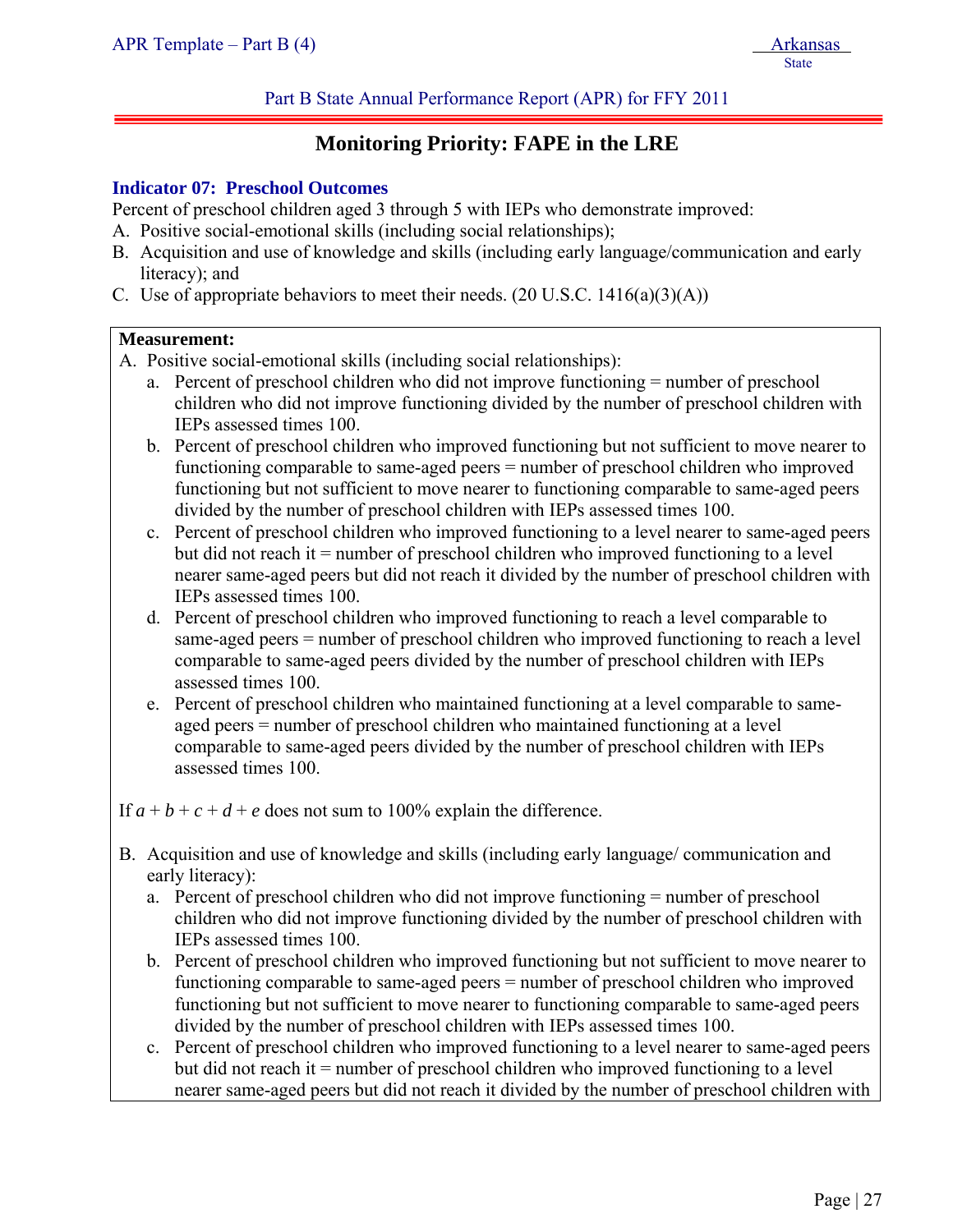# Part B State Annual Performance Report (APR) for FFY 2011

IEPs assessed times 100.

- d. Percent of preschool children who improved functioning to reach a level comparable to same- aged peers = number of preschool children who improved functioning to reach a level comparable to same-aged peers divided by the number of preschool children with IEPs assessed times 100.
- e. Percent of preschool children who maintained functioning at a level comparable to sameaged peers = number of preschool children who maintained functioning at a level comparable to same-aged peers divided by the number of preschool children with IEPs assessed times 100.

If  $a + b + c + d + e$  does not sum to 100% explain the difference.

- C. Use of appropriate behaviors to meet their needs:
	- a. Percent of preschool children who did not improve functioning = number of preschool children who did not improve functioning divided by the number of preschool children with IEPs assessed times 100.
	- b. Percent of preschool children who improved functioning but not sufficient to move nearer to functioning comparable to same-aged peers = number of preschool children who improved functioning but not sufficient to move nearer to functioning comparable to same-aged peers divided by the number of preschool children with IEPs assessed times 100.
	- c. Percent of preschool children who improved functioning to a level nearer to same-aged peers but did not reach it = number of preschool children who improved functioning to a level nearer same-aged peers but did not reach it divided by the number of preschool children with IEPs assessed times 100.
	- d. Percent of preschool children who improved functioning to reach a level comparable to same- aged peers = number of preschool children who improved functioning to reach a level comparable to same-aged peers divided by the number of preschool children with IEPs assessed times 100.
	- e. Percent of preschool children who maintained functioning at a level comparable to sameaged peers = number of preschool children who maintained functioning at a level comparable to same-aged peers divided by the number of preschool children with IEPs assessed times 100.

If  $a + b + c + d + e$  does not sum to 100% explain the difference.

# **Summary Statements**

**Outcome A**: Positive social-emotional skills (including social relationships)

1. Of those children who entered or exited the program below age expectations in Outcome A, the percent who substantially increased their rate of growth by the time they **turned 6 years of age or** exited the program

Percent  $=$  # of preschool children reported in progress category (c) plus # of preschool children reported in category (d) divided by [# of preschool children reported in progress category (a) plus # of preschool children reported in progress category (b) plus # of preschool children reported in progress category (c) plus # of preschool children reported in progress category (d)] times 100.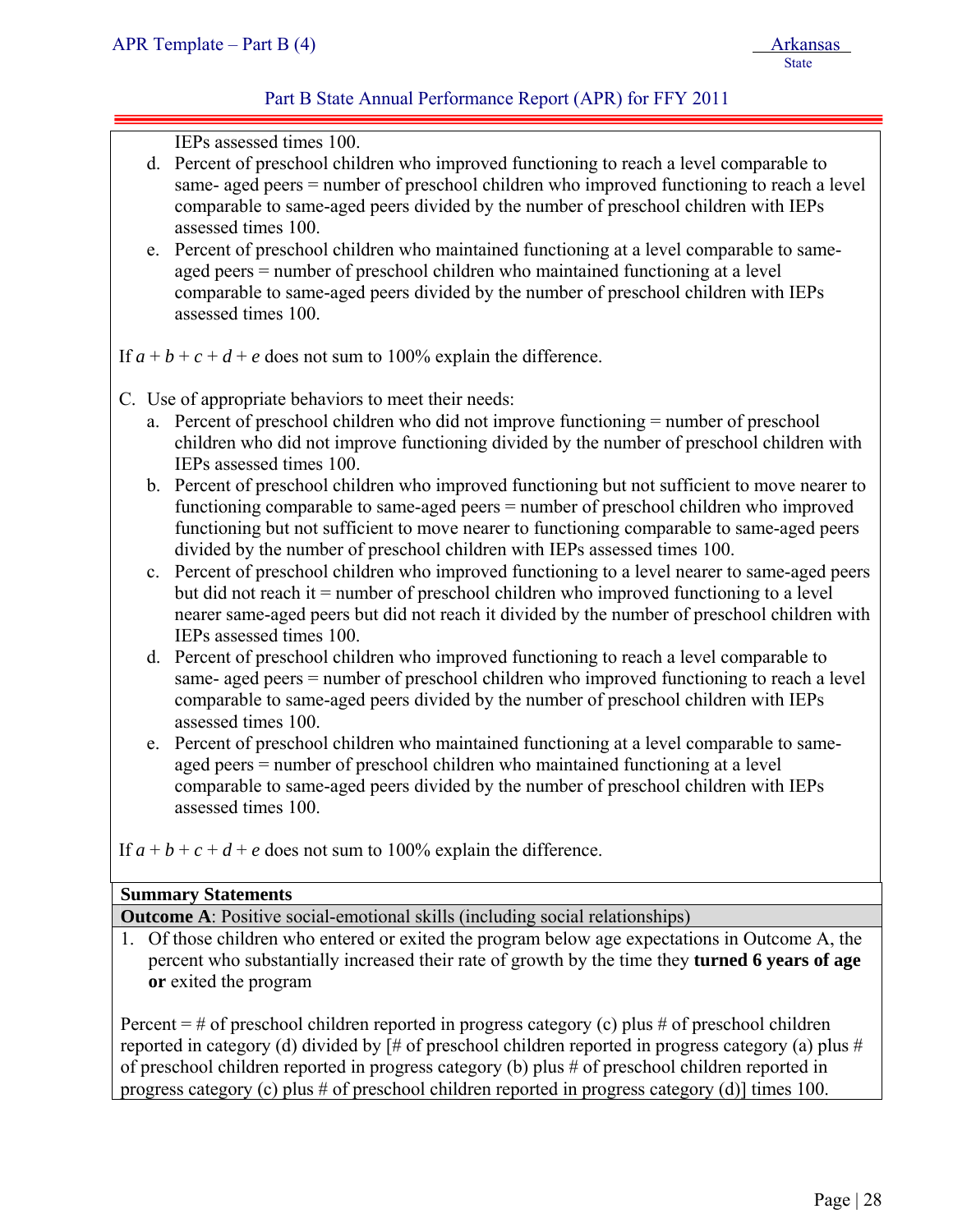# Part B State Annual Performance Report (APR) for FFY 2011

2. The percent of children who were functioning within age expectations in Outcome A by the time they **turned 6 years of age or** exited the program

Percent  $=$  # of preschool children reported in progress category (d) plus # of preschool children reported in progress category (e) divided by [the total # of preschool children reported in progress categories (a) + (b) + (c) + (d) + (e)] times 100.

**Outcome B**: Acquisition and use of knowledge and skills (including early language/communication and early literacy)

1. Of those children who entered or exited the program below age expectations in Outcome B, the percent who substantially increased their rate of growth by the time they **turned 6 years of age or** exited the program

Percent  $=$  # of preschool children reported in progress category (c) plus # of preschool children reported in category (d) divided by [# of preschool children reported in progress category (a) plus # of preschool children reported in progress category (b) plus # of preschool children reported in progress category (c) plus # of preschool children reported in progress category (d)] times 100.

2. The percent of children who were functioning within age expectations in Outcome B by the time they **turned 6 years of age or** exited the program

Percent  $=$  # of preschool children reported in progress category (d) plus # of preschool children reported in progress category (e) divided by [the total # of preschool children reported in progress categories (a) + (b) + (c) + (d) + (e)] times 100.

**Outcome C**: Use of appropriate behaviors to meet their needs

1. Of those children who entered or exited the program below age expectations in Outcome C, the percent who substantially increased their rate of growth by the time they **turned 6 years of age or** exited the program

Percent  $=$  # of preschool children reported in progress category (c) plus # of preschool children reported in category (d) divided by [# of preschool children reported in progress category (a) plus # of preschool children reported in progress category (b) plus # of preschool children reported in progress category (c) plus # of preschool children reported in progress category (d)] times 100.

2. The percent of children who were functioning within age expectations in Outcome C by the time they **turned 6 years of age or** exited the program

Percent  $=$  # of preschool children reported in progress category (d) plus # of preschool children reported in progress category (e) divided by [the total # of preschool children reported in progress categories (a) + (b) + (c) + (d) + (e)] times 100.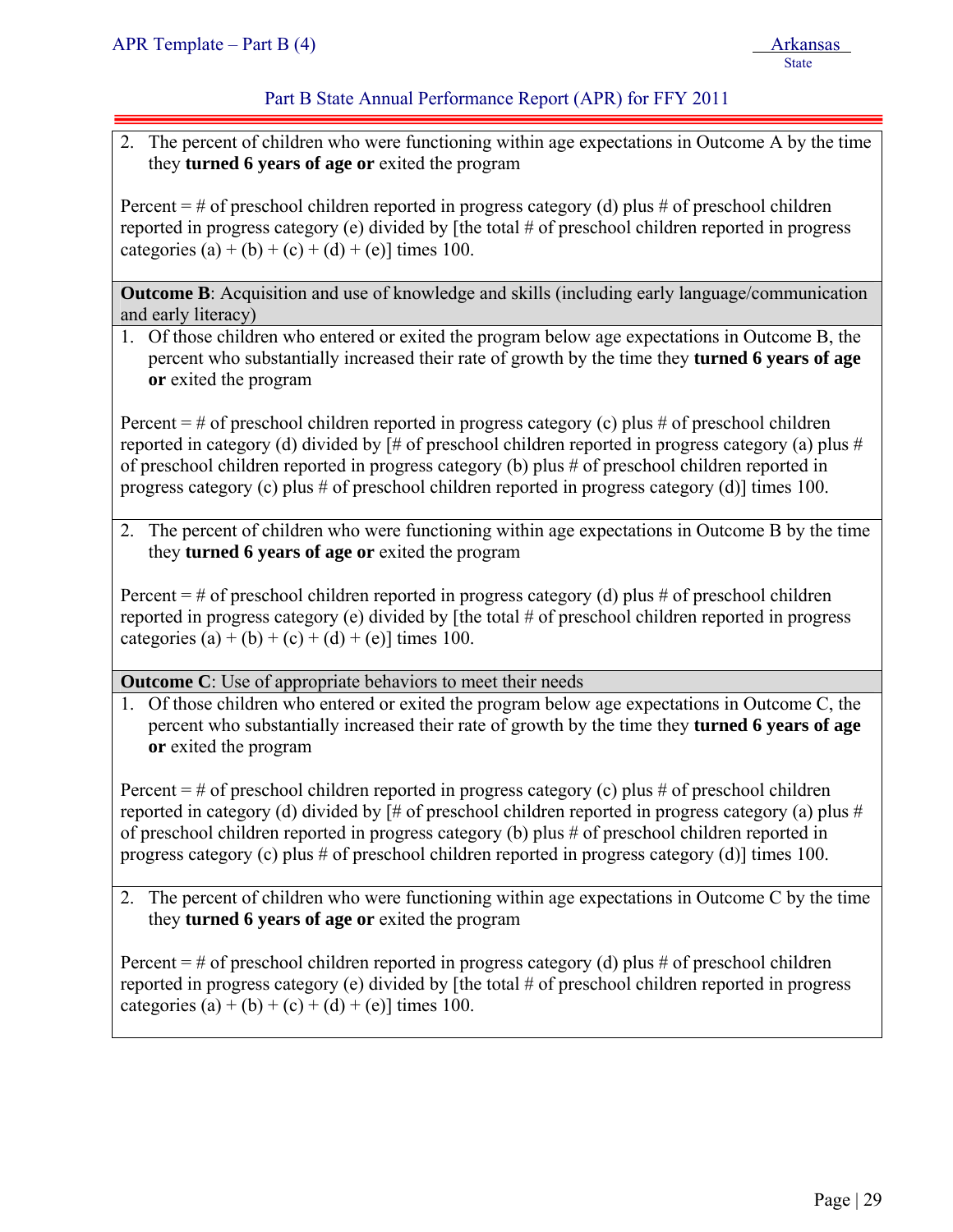| <b>FFY</b>         | <b>Measurable and Rigorous Target</b>                                                                                                                                                                                                     |                    |  |  |
|--------------------|-------------------------------------------------------------------------------------------------------------------------------------------------------------------------------------------------------------------------------------------|--------------------|--|--|
| <b>FFY</b><br>2011 | A. Positive social-emotional skills (including social relationships):                                                                                                                                                                     | $%$ of<br>children |  |  |
|                    | 1. Of those preschool children who entered the preschool program below age<br>expectations in each Outcome, the percent who substantially increased their<br>rate of growth by the time they turned 6 years of age or exited the program. | 90.50%             |  |  |
|                    | 2. The percent of preschool children who were functioning within age<br>expectations in each Outcome by the time they turned 6 years of age or exited<br>the program.                                                                     | 69.50%             |  |  |
|                    | B. Acquisition and use of knowledge and skills (including early                                                                                                                                                                           | $%$ of             |  |  |
|                    | language/communication and early literacy):                                                                                                                                                                                               | children           |  |  |
|                    | 1. Of those preschool children who entered the preschool program below age<br>expectations in each Outcome, the percent who substantially increased their<br>rate of growth by the time they turned 6 years of age or exited the program. | 90.50%             |  |  |
|                    | 2. The percent of preschool children who were functioning within age<br>expectations in each Outcome by the time they turned 6 years of age or exited<br>the program.                                                                     | 60.50%             |  |  |
|                    | C. Use of appropriate behaviors to meet their needs:                                                                                                                                                                                      |                    |  |  |
|                    | 1. Of those preschool children who entered the preschool program below age<br>expectations in each Outcome, the percent who substantially increased their<br>rate of growth by the time they turned 6 years of age or exited the program. | 92.50%             |  |  |
|                    | 2. The percent of preschool children who were functioning within age<br>expectations in each Outcome by the time they turned 6 years of age or exited<br>the program.                                                                     | 78.50%             |  |  |

# **Actual Data for FFY 2011:**

In 2011-12, 5,572 children who received at least six months of services exited early childhood special education with both entry and exit COSF scores and met the Indicator criteria because they no longer required services or were kindergarten eligible. This is an increase of 458 children from 2010-11.

| А. | Positive social-emotional skills (including social relationships):                                                                          | Number of<br>children | $%$ of<br>children* |
|----|---------------------------------------------------------------------------------------------------------------------------------------------|-----------------------|---------------------|
|    | Percent of preschool children who did not improve functioning<br>a.                                                                         | 73                    | $1.31\%$            |
|    | b. Percent of preschool children who improved functioning but not sufficient to<br>move nearer to functioning comparable to same-aged peers | 347                   | 6.23%               |
|    | c. Percent of preschool children who improved functioning to a level nearer to same-<br>aged peers but did not reach it                     | 1,349                 | 24.21%              |
|    | d. Percent of preschool children who improved functioning to reach a level<br>comparable to same-aged peers                                 | 2,120                 | 38.05%              |
|    | Percent of preschool children who maintained functioning at a level comparable<br>e.<br>to same-aged peers                                  | 1,683                 | 30.20%              |
|    | Total                                                                                                                                       | $N = 5,572$           | 100%                |
|    |                                                                                                                                             |                       |                     |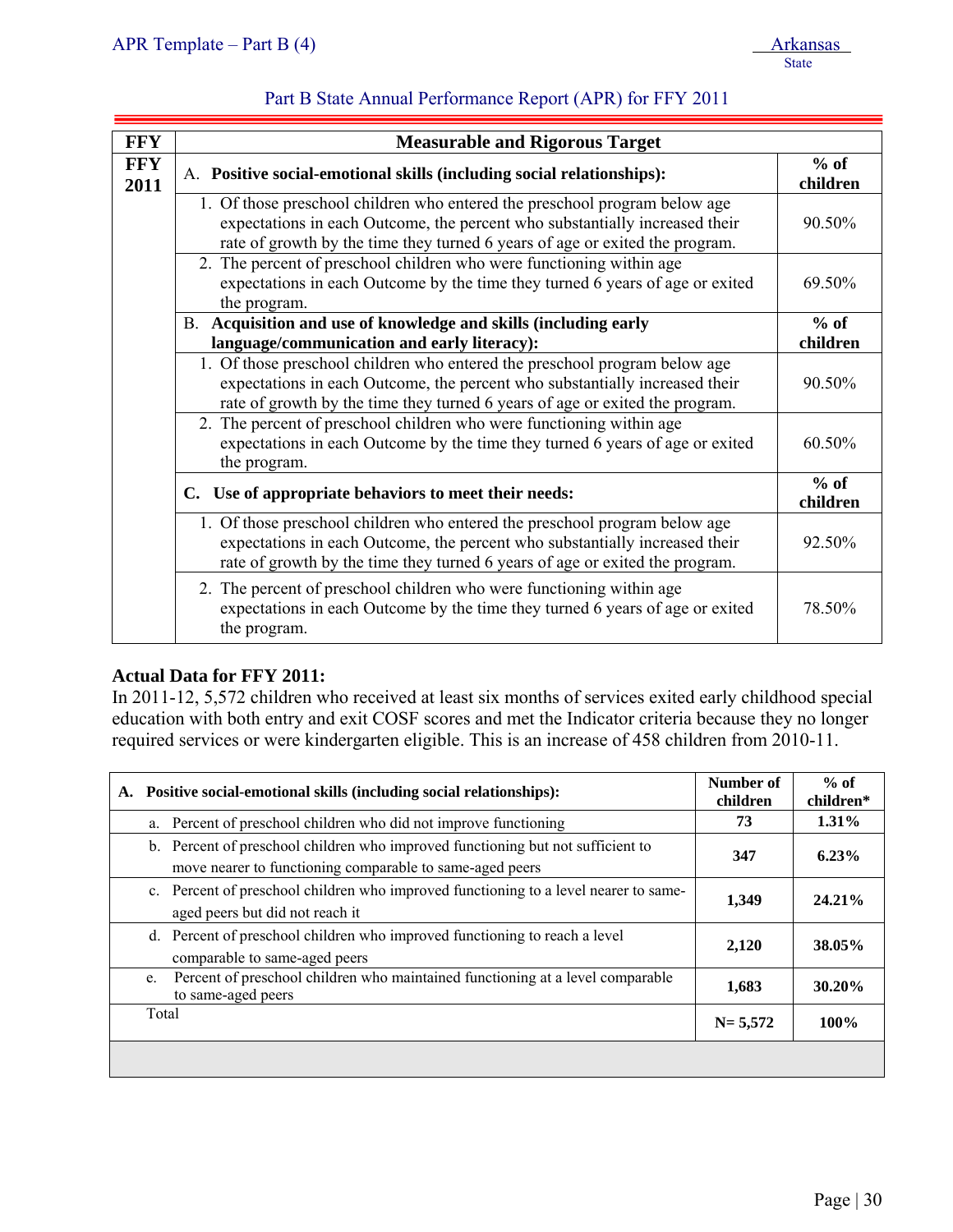|                                                                                                                                                                                                                                                        | B. Acquisition and use of knowledge and skills (including early<br>language/communication and early literacy):                                             | Number of<br>children | $%$ of<br>children*                     |
|--------------------------------------------------------------------------------------------------------------------------------------------------------------------------------------------------------------------------------------------------------|------------------------------------------------------------------------------------------------------------------------------------------------------------|-----------------------|-----------------------------------------|
|                                                                                                                                                                                                                                                        | a. Percent of preschool children who did not improve functioning                                                                                           | 70                    | 1.26%                                   |
|                                                                                                                                                                                                                                                        | b. Percent of preschool children who improved functioning but not sufficient to                                                                            | 426                   | 7.65%                                   |
|                                                                                                                                                                                                                                                        | move nearer to functioning comparable to same-aged peers                                                                                                   |                       |                                         |
|                                                                                                                                                                                                                                                        | c. Percent of preschool children who improved functioning to a level nearer to same-                                                                       | 1,862                 | 33.42%                                  |
|                                                                                                                                                                                                                                                        | aged peers but did not reach it                                                                                                                            |                       |                                         |
|                                                                                                                                                                                                                                                        | d. Percent of preschool children who improved functioning to reach a level<br>comparable to same-aged peers                                                | 2,414                 | 43.32%                                  |
|                                                                                                                                                                                                                                                        | Percent of preschool children who maintained functioning at a level comparable<br>e.<br>to same-aged peers                                                 | 800                   | 14.36%                                  |
|                                                                                                                                                                                                                                                        | Total                                                                                                                                                      | $N = 5,572$           | 100%                                    |
|                                                                                                                                                                                                                                                        |                                                                                                                                                            |                       |                                         |
|                                                                                                                                                                                                                                                        | C. Use of appropriate behaviors to meet their needs:                                                                                                       | Number of<br>children | $%$ of<br>children*                     |
|                                                                                                                                                                                                                                                        | a. Percent of preschool children who did not improve functioning                                                                                           | 46                    | 0.83%                                   |
|                                                                                                                                                                                                                                                        | b. Percent of preschool children who improved functioning but not sufficient to                                                                            | 266                   | 4.77%                                   |
|                                                                                                                                                                                                                                                        | move nearer to functioning comparable to same-aged peers                                                                                                   |                       |                                         |
|                                                                                                                                                                                                                                                        | c. Percent of preschool children who improved functioning to a level nearer to same-                                                                       | 912                   | 16.37%                                  |
|                                                                                                                                                                                                                                                        | aged peers but did not reach it                                                                                                                            |                       |                                         |
|                                                                                                                                                                                                                                                        | d. Percent of preschool children who improved functioning to reach a level                                                                                 | 2,242                 | 40.24%                                  |
|                                                                                                                                                                                                                                                        | comparable to same-aged peers                                                                                                                              |                       |                                         |
|                                                                                                                                                                                                                                                        | Percent of preschool children who maintained functioning at a level comparable<br>e.<br>to same-aged peers                                                 | 2,106                 | 37.80%                                  |
|                                                                                                                                                                                                                                                        | Total                                                                                                                                                      | $N = 5,572$           | 100%                                    |
| <b>Summary Statements: Targets</b>                                                                                                                                                                                                                     |                                                                                                                                                            |                       |                                         |
|                                                                                                                                                                                                                                                        | A. Positive social-emotional skills (including social relationships):                                                                                      |                       | $\overline{\frac{9}{6}}$ of<br>children |
|                                                                                                                                                                                                                                                        | Of those preschool children who entered or exited the preschool program below age<br>1.                                                                    |                       |                                         |
|                                                                                                                                                                                                                                                        | expectations in each Outcome, the percent who substantially increased their rate of growth by                                                              |                       | 89.20%                                  |
|                                                                                                                                                                                                                                                        | the time they turned 6 years of age or exited the program.                                                                                                 |                       |                                         |
| The percent of preschool children who were functioning within age expectations in each<br>2.<br>Outcome by the time they turned 6 years of age or exited the program.                                                                                  |                                                                                                                                                            |                       | 68.25%                                  |
| Acquisition and use of knowledge and skills (including early language/ communication and<br><b>B.</b><br>early literacy):                                                                                                                              |                                                                                                                                                            |                       | $%$ of<br>children                      |
|                                                                                                                                                                                                                                                        | Of those preschool children who entered or exited the preschool program below age<br>1.                                                                    |                       |                                         |
|                                                                                                                                                                                                                                                        | expectations in each Outcome, the percent who substantially increased their rate of growth by                                                              |                       | 89.81%                                  |
|                                                                                                                                                                                                                                                        | the time they turned 6 years of age or exited the program.<br>The percent of preschool children who were functioning within age expectations in each<br>2. |                       |                                         |
| Outcome by the time they turned 6 years of age or exited the program.                                                                                                                                                                                  |                                                                                                                                                            |                       | 57.68%                                  |
| Use of appropriate behaviors to meet their needs:<br>C.                                                                                                                                                                                                |                                                                                                                                                            |                       | $%$ of                                  |
|                                                                                                                                                                                                                                                        |                                                                                                                                                            |                       | children                                |
| Of those preschool children who entered or exited the preschool program below age<br>1.<br>expectations in each Outcome, the percent who substantially increased their rate of growth by<br>the time they turned 6 years of age or exited the program. |                                                                                                                                                            |                       | 91.00%                                  |
| The percent of preschool children who were functioning within age expectations in each<br>2.<br>Outcome by the time they turned 6 years of age or exited the program.                                                                                  |                                                                                                                                                            |                       | 78.03%                                  |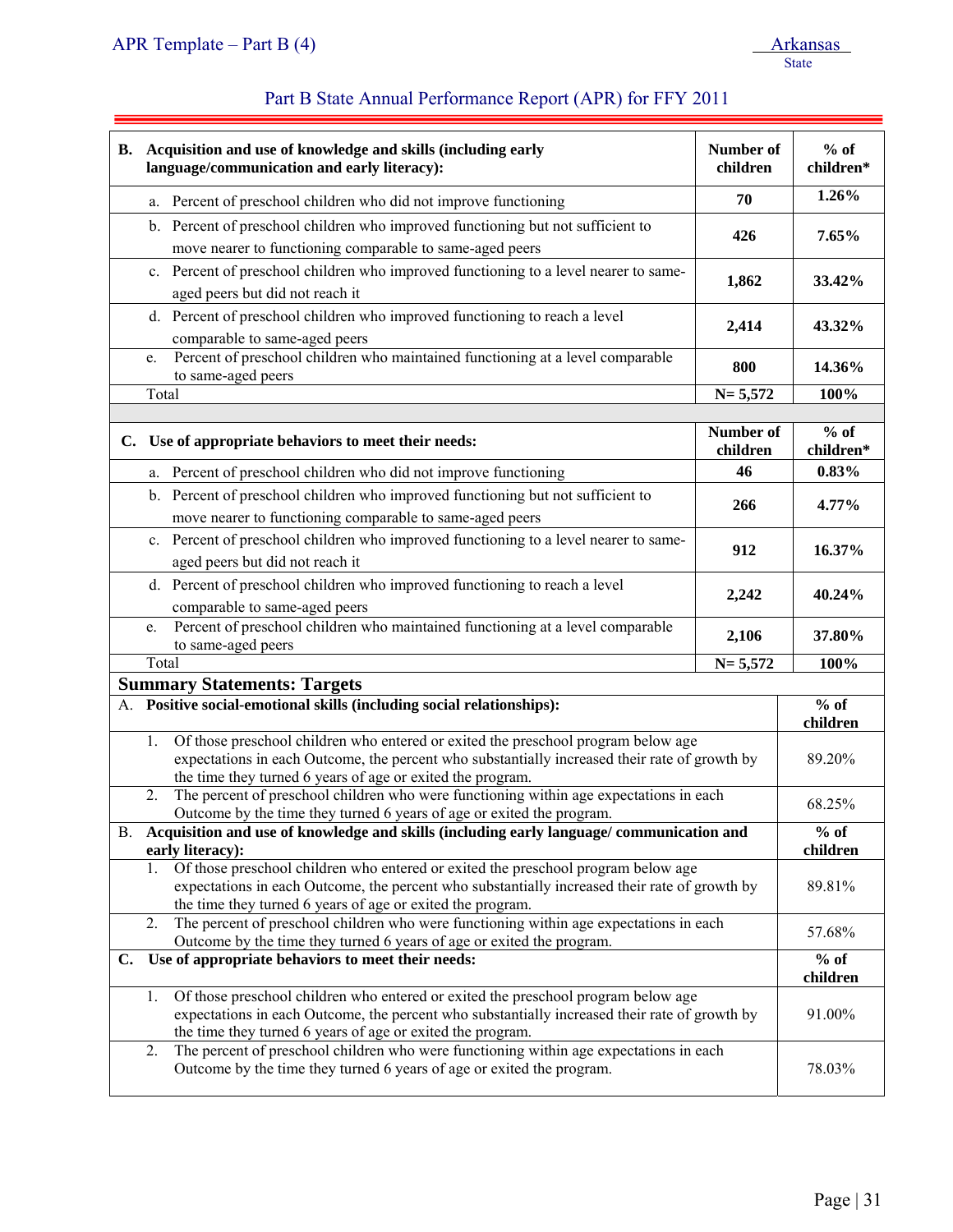## Part B State Annual Performance Report (APR) for FFY 2011

# **Discussion of Improvement Activities Completed and Explanation of Progress or Slippage that occurred for FFY 2011:**

#### **Positive social-emotional skills (including social relationships)**

There were 5,572 children with entry and exit assessment data. Of those that entered or exited the preschool program functioning below level of same-aged peers, 89.20% substantially increased their rate of growth by the time they turned 6 years of age or exited the program. This is a slight decrease from the FFY 2010 year of 89.61%, and it falls short of the 90.50% target by 1.30 percentage points.

Of the 5,572 children with entry and exit assessment data, 68.25% of children were functioning within age level by the time they turned six or exited the program. This represents progress with an increase of 1.67 percentage points; however, the increase was not enough to overcome two declining years to meet the target of 69.50%.

Overall, 68.25% reached or maintained functioning at a level comparable to same-age peers. Additionally, 24.21% of children improved functioning nearer to same-age peers, a decrease of 1.76 percentage points; however, there was a slight increase in the number of children. The percentage of children making personal gains but failing to improve functioning nearer to same-age peers increased to 6.23%, and children who did not improve functioning fell from 2.14% in 2010-11 to 1.31% in 2011-12.

# **Acquisition and use of knowledge and skills (including early language/communication and early literacy)**

There were 5,572 children with entry and exit assessment data. Of those that entered or exited the preschool program functioning below level of same-aged peers, 89.81% substantially increased their rate of growth by the time they turned 6 years of age or exited the program. This is a decrease of 0.50 percentage points from the FFY 2010. This represents a slippage from the FFY 2010 and falls below the target of 90.50% by 0.69 percentage points.

Of the 5,572 children with entry and exit assessment data, 57.68% of children were functioning within age level by the time they turned six or exited the program. This represents progress from the FFY 2010 rate of 57.43%; however the increase was not enough to meet the target of 60.50%.

Overall, 57.68% reached or maintained functioning at a level comparable to same-age peers. Additionally, 33.42% of children improved functioning nearer to same-age peers, a decrease of 0.81 percentage points. Although the rate has declined, the number of children making improvement but not reaching a level nearer to same age peers increased by 101 children. The percentage of children making personal gains but failing to improve functioning nearer to same-age peers rose to 7.65% from 6.59% in 2010-11. In 2011-12, the rate of children who did not improve functioning declined to 1.26% from 1.75% in 2010-11.

#### **Use of appropriate behaviors to meet their needs**

There were 5,572 children with entry and exit assessment data. Of those that entered or exited the preschool program functioning below level of same-aged peers, 91.00% substantially increased their rate of growth by the time they turned 6 years of age or exited the program. This is a slight increase from the FFY 2010 rate of 90.82%, but falls short of the 92.50% target by 1.50 percentage points.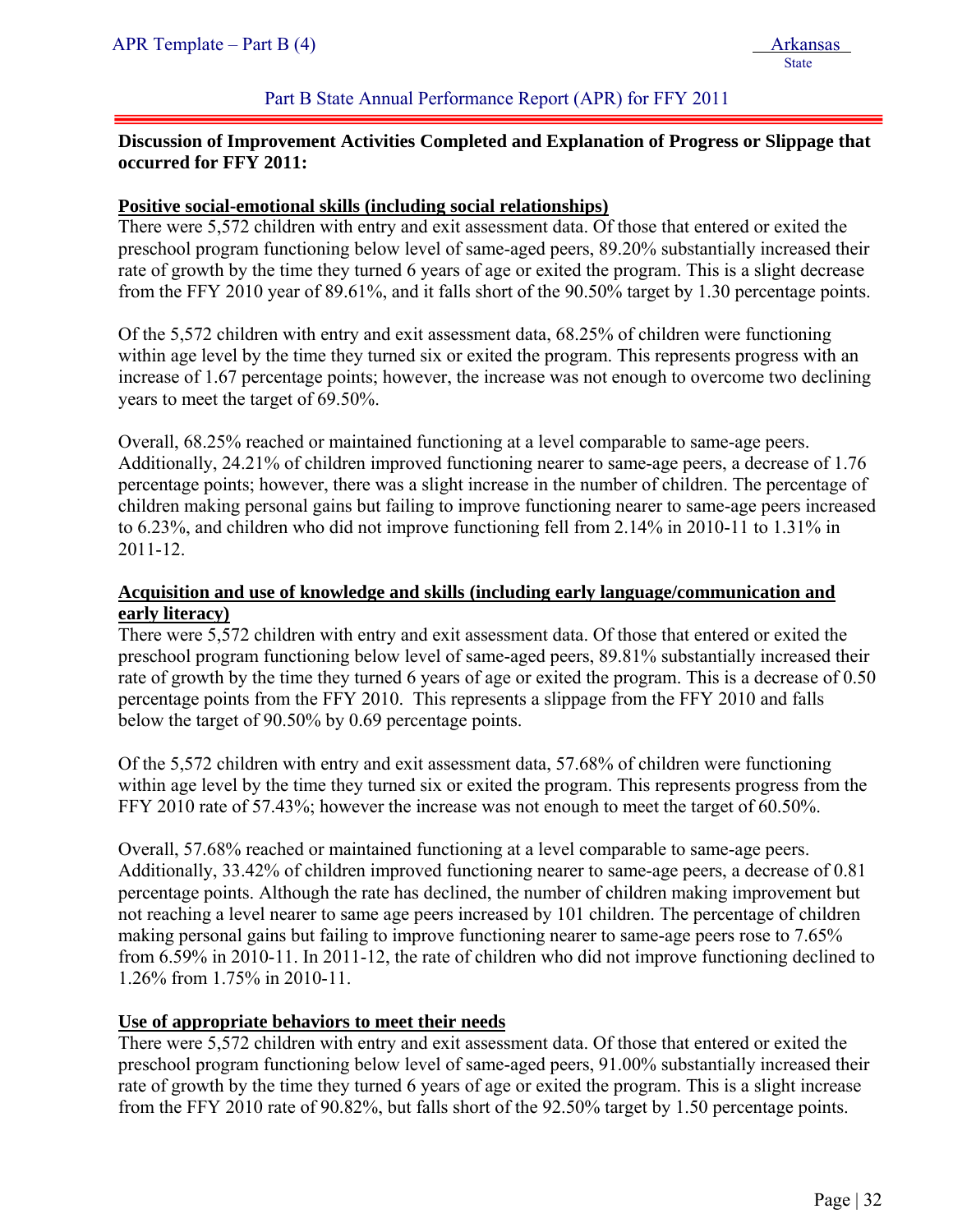# Part B State Annual Performance Report (APR) for FFY 2011

Of the 5,572 children with entry and exit assessment data, 78.03% of children were functioning within age level by the time they turned six or exited the program. This also represents an increase from the FFY 2010 rate of 76.69%.

Overall, 76.69% reached or maintained functioning at a level comparable to same-age peers. Additionally, 16.37% of children improved functioning nearer to same-age peers, a decrease of 0.97 percentage points. Although the rate has declined, the number of children who improved functioning nearer to same-age peers increased. The percentage of children making personal gains but failing to improve functioning nearer to same-age peers increased slightly to 4.77% from 4.51% and children who did not improve functioning decreased to  $0.83\%$  from 1.46% in 2010-11.

The data reveals that children made the most gains in use of appropriate behaviors to meet their needs, followed by positive social-emotional skills (including social relationships). The least amount of progress was demonstrated in the acquisition and use of knowledge and skills (including early language/communication and early literacy).

# **Targeted Activities:**

Please see the Improvement Activities Index beginning on page 73. A quick reference excel file is posted on the ADE-SEU website under the policy link. The website can be accessed at https:\\arksped.k12.ar.us.

# **Revisions, with Justification, to Proposed Targets/Improvement Activities/Timelines/ Resources for FFY 2011:**

Targets have been established in the SPP and improvement activities were updated to reflect activities across the State. See pages 116-117.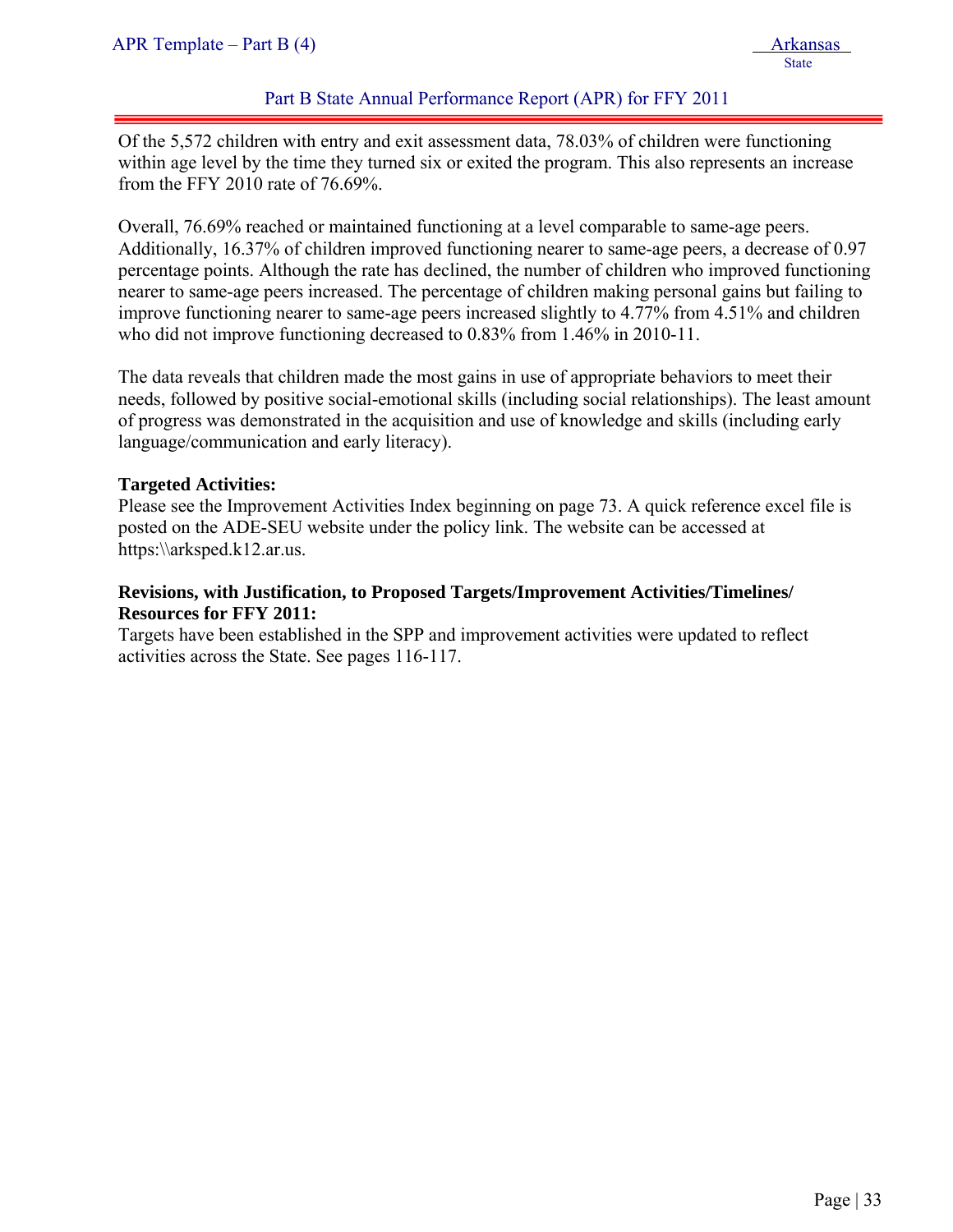Part B State Annual Performance Report (APR) for FFY 2011

# **Monitoring Priority: FAPE in the LRE**

# **Indicator 08: Parent Involvement**

Percent of parents with a child receiving special education services who report that schools facilitated parent involvement as a means of improving services and results for children with disabilities (20 U.S.C.  $1416(a)(3)(A)$ 

|                                                                                                                                                                                                                                                                                                                                                                                                                                                                                                                                                                                                                                                                                                         | <b>Measurement:</b><br>Percent = Number of respondent parents who report school facilitated parent<br>involvement as a means of improving services and results for children with<br>disabilities divided by the total number of respondent parents of children with<br>disabilities times 100. |        |        |        |
|---------------------------------------------------------------------------------------------------------------------------------------------------------------------------------------------------------------------------------------------------------------------------------------------------------------------------------------------------------------------------------------------------------------------------------------------------------------------------------------------------------------------------------------------------------------------------------------------------------------------------------------------------------------------------------------------------------|------------------------------------------------------------------------------------------------------------------------------------------------------------------------------------------------------------------------------------------------------------------------------------------------|--------|--------|--------|
| <b>FFY</b>                                                                                                                                                                                                                                                                                                                                                                                                                                                                                                                                                                                                                                                                                              |                                                                                                                                                                                                                                                                                                |        |        |        |
| <b>Measurable and Rigorous Target</b><br><b>FFY 2011</b><br>Percent = $[(# of respondent parents who report schools facilitated parent involvement$<br>as a means of improving services and results for children with disabilities) divided by<br>the (total $\#$ of respondent parents of children with disabilities)] times 100.<br>Early Childhood: 88.00%<br>School Age: 96.00%<br><b>Actual Target Data for FFY 2011:</b><br>Percent = $[(# of respondent parents who report schools facilitated parent involvement as a means of$<br>improving services and results for children with disabilities) divided by the (total $#$ of respondent<br>parents of children with disabilities)] times 100. |                                                                                                                                                                                                                                                                                                |        |        |        |
| <b>Total number of</b><br>Number of respondent parents who report school<br>facilitated parent involvement as a means of improving<br><b>Percent</b><br>respondent parents of<br>children with disabilities<br>services and results for children with disabilities                                                                                                                                                                                                                                                                                                                                                                                                                                      |                                                                                                                                                                                                                                                                                                |        |        |        |
| Early Childhood<br>3,397                                                                                                                                                                                                                                                                                                                                                                                                                                                                                                                                                                                                                                                                                |                                                                                                                                                                                                                                                                                                |        | 3,664  | 92.71% |
| School Age                                                                                                                                                                                                                                                                                                                                                                                                                                                                                                                                                                                                                                                                                              |                                                                                                                                                                                                                                                                                                | 16,640 | 17,483 | 95.18% |

# **Discussion of Improvement Activities Completed and Explanation of Progress or Slippage that Occurred for FFY 2011:**

# **Early Childhood**

Local education agencies and DHS-DDS sub-grantees with early childhood programs conducted family outcome surveys for the 2011-12 school year. Overall, 3,664 surveys were collected, of which 3,397 respondents (92.71%), reported the school facilitated parent involvement as a means for improving services and results for children with disabilities, exceeding the target rate of 88.00% by 4.71 percentage points.

# **School Age**

Local education agencies with special education school age programs conducted family outcome surveys for the 2011-12 school year. Overall, 17,483 surveys were collected, a decline in the response rate of 320 surveys. Of those surveys, 16,640 respondents (95.18%), reported the school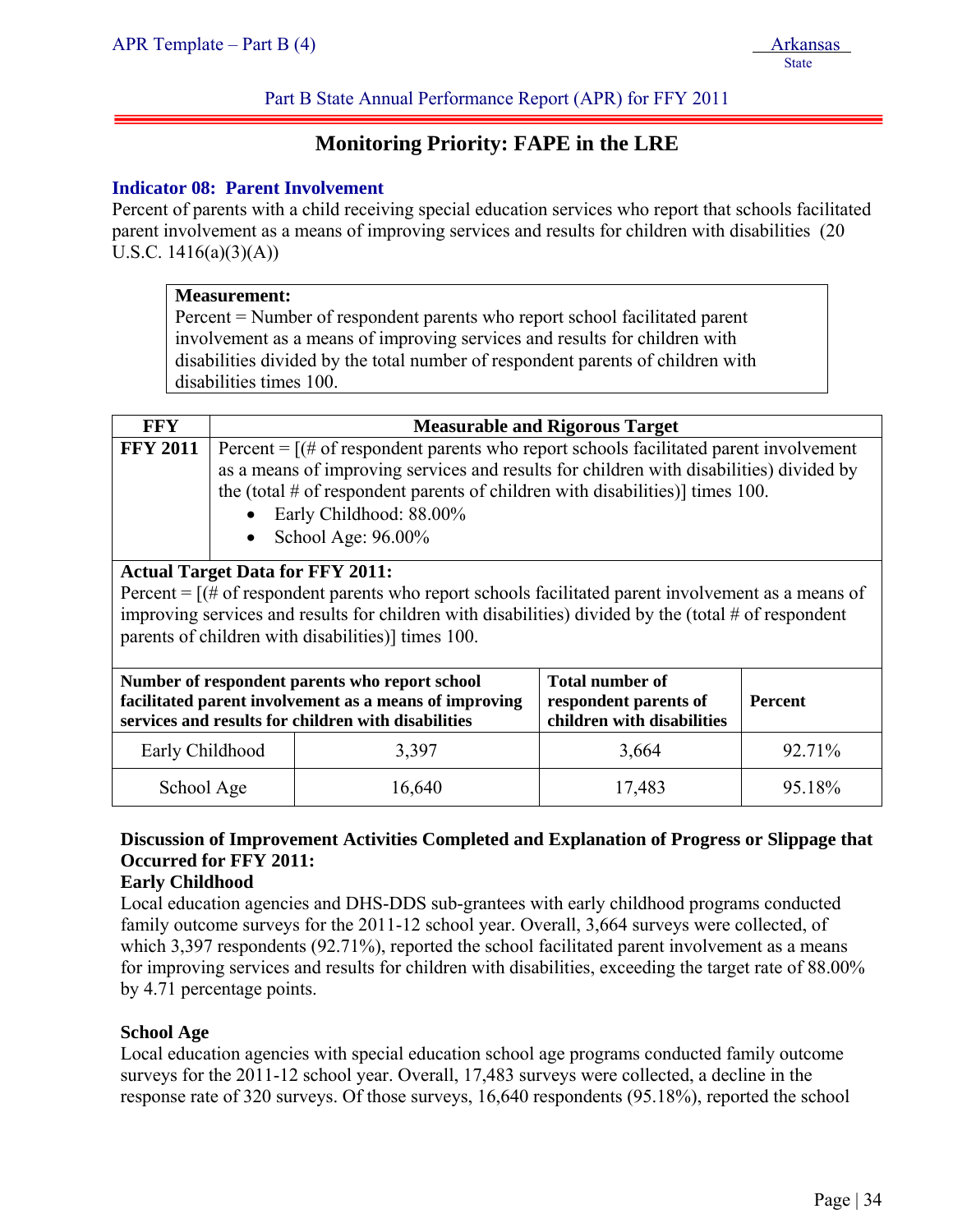# Part B State Annual Performance Report (APR) for FFY 2011

facilitated parent involvement as a means for improving services and results for children with disabilities. The 95.18% rate is an increase over the 2010-11 rate of 95.05% indicating progress but it does fall short of the target rate of 96.00% by 0.82 percentage points.

The ADE-SEU continues to take steps to ensure that LEAs are offering parents the opportunity to participate. Each Spring the IDEA Data & Research Office in its monthly newsletter reminds LEAs that they are required to (1) offer every child's parent/guardian the opportunity to participate in the survey; and (2) submit the survey data to the ADE-SEU no later than July  $15<sup>th</sup>$ . The surveys can be completed online via the secured website or by mailing all completed scan forms to the IDEA Data & Research Office for scanning.

### **Representativeness of Respondents**

The number of responding parents/guardians increased in 2011-12 for early childhood while the number fell for school age programs. Representativeness of the respondents shows many racial/ethnic groups and disabilities remain under-represented when compared to December 1, 2011 child count. Part of the under-representation is associated with race/ethnic group and/or disability category not being marked on the surveys by the respondents.

As evident in Table I-8.1, families of children with disabilities (CWD) ages 3-21, who responded to the survey, is not representative of the December 1 child count for 2011-12. Using  $a +1$ - 3% as the criteria to identify over- or under-representativeness, families of CWD in early childhood programs are under-represented in two racial groups as well as the ethnic group Hispanic and over-represented in three racial groups. Additionally, families of CWD in school age programs are under-represented in all racial and ethnic groups except white.

|                    | Asian    | <b>Black</b> | <b>Hispanic</b> | <b>Native American/</b><br><b>Alaska Native</b> | Native Hawaiian/<br><b>Pacific Islander</b> | Two or<br>more races | White |
|--------------------|----------|--------------|-----------------|-------------------------------------------------|---------------------------------------------|----------------------|-------|
| Early<br>Childhood | $-36.74$ | $-19.27$     | $-16.58$        | 236.48                                          | 13.78                                       | 48.75                | 2.76  |
| <b>School Age</b>  | $-29.56$ | $-31.71$     | $-36.15$        | $-3.70$                                         | $-71.24$                                    | $-47.03$             | l.40  |

**Table I-8.1 Percentage Difference in Racial and Ethnic groups in December 2011 Child Count and 2011-12 Family Survey Respondents by Program Type** 

These findings indicate the continual need for training on the family surveys with an emphasis on completing the race and disability portion of the survey. The M/PE section will continue to verify that LEAs are offering families the opportunity to participate in the survey. If the LEA (1) has failed to offer parents the opportunity to participate in the survey annually or (2) had a zero response rate in the most recent survey year, the LEA will have to develop and implement strategies and activities to improve family participation and representation which must be reflected in the LEA's response table.

# **Early Childhood**

The 2011-12 representativeness by race and disability reflects a marked improvement; however, using the +/- 3% criteria, only one category is under-represented, Black. The relative difference of child count demographics to early childhood respondents shows improvement from the previous years. Even with improved representativeness, there is a need for continual training on the preparation, collection, and submission of the family surveys. A breakdown of early childhood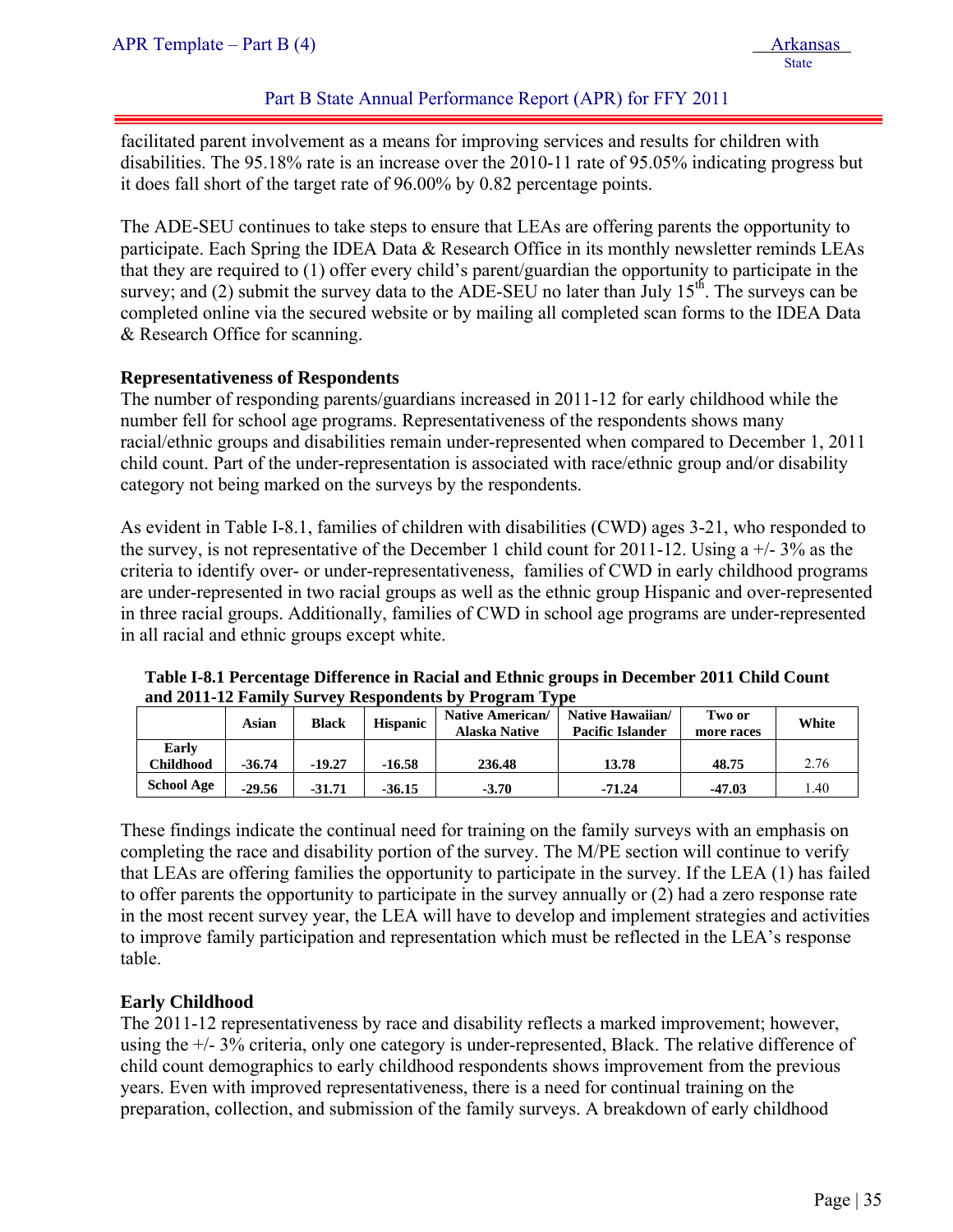# Part B State Annual Performance Report (APR) for FFY 2011

demographics for child count and survey respondents is presented in Exhibit I-8.2

|                                |             | <b>Not Reported</b>                  |             |             | Asian                                   |          |          | <b>Black</b>      |           |             | <b>Hispanic</b> |          |
|--------------------------------|-------------|--------------------------------------|-------------|-------------|-----------------------------------------|----------|----------|-------------------|-----------|-------------|-----------------|----------|
|                                | cc          | $_{SR}$                              | $\mathbf D$ | cc          | SR                                      | D        | cc       | <b>SR</b>         | D         | cc          | SR              | D        |
| <b>Not Reported</b>            | $0.00\%$    | 2.55%                                | 2.55%       | $0.00\%$    | $0.00\%$                                | $0.00\%$ | $0.00\%$ | 1.19%             | 1.19%     | $0.00\%$    | 0.62%           | 0.62%    |
| Autism                         | $0.00\%$    | $0.00\%$                             | $0.00\%$    | 0.03%       | $0.00\%$                                | $-0.03%$ | 0.15%    | 0.49%             | 0.34%     | 0.06%       | 0.14%           | 0.07%    |
| Deaf/Blind                     | $0.00\%$    | $0.00\%$                             | $0.00\%$    | $0.00\%$    | 0.03%                                   | 0.03%    | $0.00\%$ | $0.00\%$          | $0.00\%$  | $0.00\%$    | 0.03%           | 0.03%    |
| <b>Hearing Impaired</b>        | $0.00\%$    | $0.00\%$                             | $0.00\%$    | 0.01%       | $0.00\%$                                | $-0.01%$ | 0.05%    | 0.03%             | $-0.02%$  | 0.04%       | 0.03%           | $-0.01%$ |
| <b>Multiple Disabilities</b>   | $0.00\%$    | $0.00\%$                             | $0.00\%$    | 0.01%       | $0.00\%$                                | $-0.01%$ | 0.21%    | 0.14%             | $-0.08%$  | 0.03%       | $0.22\%$        | 0.19%    |
| <b>Other Health Impairment</b> | $0.00\%$    | 0.03%                                | 0.03%       | $0.00\%$    | $0.00\%$                                | $0.00\%$ | 0.07%    | 0.03%             | $-0.05%$  | 0.04%       | 0.27%           | 0.23%    |
| <b>Orthopedic Impaired</b>     | $0.00\%$    | 0.03%                                | 0.03%       | $0.00\%$    | $0.00\%$                                | $0.00\%$ | $0.00\%$ | $0.00\%$          | $0.00\%$  | $0.00\%$    | 0.03%           | 0.03%    |
| <b>Developmental Delay</b>     | $0.00\%$    | 1.06%                                | 1.06%       | 0.42%       | 0.22%                                   | $-0.20%$ | 24.52%   | 17.57%            | $-6.95%$  | 7.45%       | 4.64%           | $-2.81%$ |
| <b>Speech Impaired</b>         | $0.00\%$    | 0.57%                                | 0.57%       | 0.21%       | 0.19%                                   | $-0.02%$ | 4.50%    | 4.40%             | $-0.10%$  | 1.10%       | 1.19%           | 0.10%    |
| <b>Traumatic Brain Injury</b>  | $0.00\%$    | $0.00\%$                             | $0.00\%$    | $0.00\%$    | $0.00\%$                                | $0.00\%$ | 0.02%    | $0.00\%$          | $-0.02%$  | $0.00\%$    | 0.11%           | 0.11%    |
| <b>Vision Impaired</b>         | $0.00\%$    | $0.00\%$                             | $0.00\%$    | 0.01%       | $0.00\%$                                | $-0.01%$ | 0.01%    | $0.00\%$          | $-0.01%$  | 0.01%       | $0.00\%$        | $-0.01%$ |
| Total*                         | $0.00\%$    | 1.68%                                | 1.68%       | 0.69%       | 0.43%                                   | $-0.25%$ | 29.53%   | 22.64%            | $-6.88\%$ | 8.72%       | 6.65%           | $-2.07%$ |
|                                |             | <b>Native American/Alaska Native</b> |             |             | <b>Native Hawaiian/Pacific Islander</b> |          |          | Two or more races |           |             | White           |          |
|                                | $_{\rm cc}$ | SR                                   | D           | $_{\rm cc}$ | SR                                      | D        | cc       | SR                | D         | $_{\rm CC}$ | SR              | D        |
| <b>Not Reported</b>            | $0.00\%$    | 0.05%                                | 0.05%       | $0.00\%$    | $0.00\%$                                | $0.00\%$ | $0.00\%$ | 0.11%             | 0.11%     | $0.00\%$    | 2.06%           | 2.06%    |
| Autism                         | 0.01%       | 0.08%                                | 0.07%       | $0.00\%$    | $0.00\%$                                | $0.00\%$ | 0.04%    | 0.03%             | $-0.01%$  | 1.03%       | 1.11%           | 0.08%    |
| Deaf/Blind                     | $0.00\%$    | $0.00\%$                             | $0.00\%$    | $0.00\%$    | $0.00\%$                                | $0.00\%$ | $0.00\%$ | $0.00\%$          | $0.00\%$  | $0.00\%$    | 0.03%           | 0.03%    |
| <b>Hearing Impaired</b>        | $0.00\%$    | $0.00\%$                             | $0.00\%$    | $0.00\%$    | $0.00\%$                                | $0.00\%$ | $0.00\%$ | $0.00\%$          | $0.00\%$  | 0.21%       | 0.16%           | $-0.05%$ |
| <b>Multiple Disabilities</b>   | $0.00\%$    | 0.03%                                | 0.03%       | $0.00\%$    | $0.00\%$                                | $0.00\%$ | 0.01%    | 0.05%             | 0.05%     | 0.39%       | 0.38%           | $-0.01%$ |
| <b>Other Health Impairment</b> | $0.00\%$    | $0.00\%$                             | $0.00\%$    | $0.00\%$    | $0.00\%$                                | $0.00\%$ | 0.01%    | $0.00\%$          | $-0.01%$  | 0.24%       | 0.38%           | 0.14%    |
| <b>Orthopedic Impaired</b>     | $0.00\%$    | $0.00\%$                             | $0.00\%$    | $0.00\%$    | $0.00\%$                                | $0.00\%$ | $0.00\%$ | 0.03%             | 0.03%     | 0.18%       | 0.14%           | $-0.04%$ |
| <b>Developmental Delay</b>     | 0.12%       | 0.30%                                | 0.18%       | 0.13%       | 0.14%                                   | 0.01%    | 1.50%    | 2.28%             | 0.78%     | 39.68%      | 32.50%          | $-7.18%$ |
| <b>Speech Impaired</b>         | 0.06%       | 0.16%                                | 0.11%       | 0.04%       | 0.05%                                   | 0.02%    | 0.64%    | 0.79%             | 0.15%     | 16.70%      | 23.21%          | 6.51%    |
| <b>Traumatic Brain Injury</b>  | $0.00\%$    | $0.00\%$                             | $0.00\%$    | $0.00\%$    | $0.00\%$                                | $0.00\%$ | $0.00\%$ | $0.00\%$          | $0.00\%$  | 0.03%       | 0.05%           | 0.03%    |
| <b>Vision Impaired</b>         | $0.00\%$    | $0.00\%$                             | $0.00\%$    | $0.00\%$    | $0.00\%$                                | $0.00\%$ | 0.01%    | $0.00\%$          | $-0.01%$  | 0.04%       | 0.08%           | 0.04%    |
|                                |             |                                      |             |             |                                         |          |          |                   |           |             |                 |          |

| <b>Exhibit I-8.2: Early Childhood Family Survey Representativeness</b> |  |
|------------------------------------------------------------------------|--|
|------------------------------------------------------------------------|--|

Code CC – December 1 count; SR – Survey Respondents; D – Difference (SR-CC) : \*\* Total excludes not reported

### **School Age**

While school age respondents tend to be more under-represented than early childhood, there is improvement. The 2011-12 representativeness by race and disability using the +/- 3% criteria, reveals an under-representation in two categories, Black and Hispanic. However, over 5% of the surveys returned did not indicate the race and/or disability. Even with improved representativeness, there is a need for continual training on the preparation, collection, and submission of the family surveys. A breakdown of school age demographics for child count and survey respondents is presented in Exhibit I-8.3.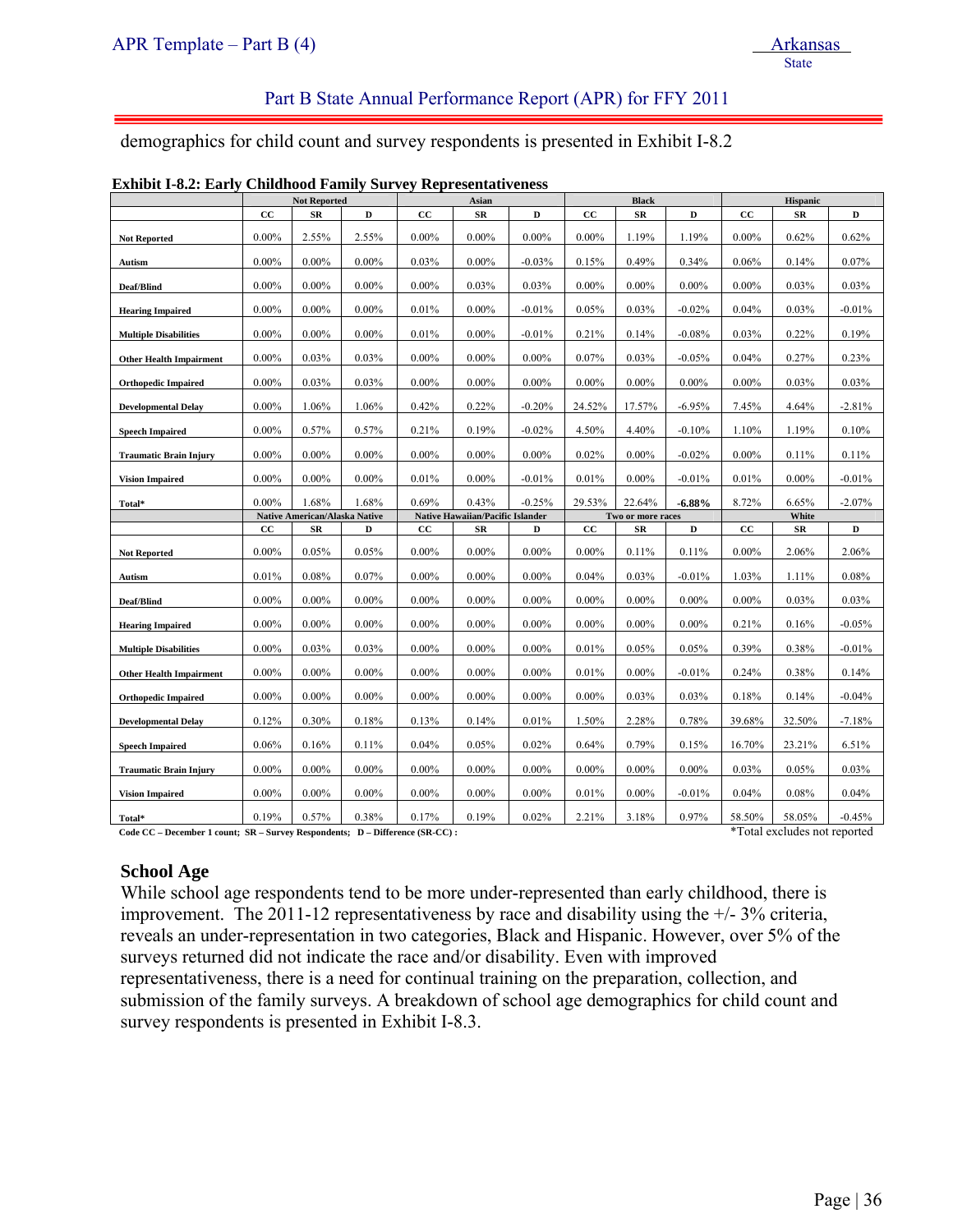# Part B State Annual Performance Report (APR) for FFY 2011

#### **Exhibit I-8.3: School Age Family Survey Representativeness**

| емный 1-6.5. эснові дре ганніў эмі усу кергезенши снезз |          | <b>Not Reported</b>                  |             |          | Asian                                   |             |          | <b>Black</b>      |             |          | <b>Hispanic</b> |             |
|---------------------------------------------------------|----------|--------------------------------------|-------------|----------|-----------------------------------------|-------------|----------|-------------------|-------------|----------|-----------------|-------------|
|                                                         | cc       | ${\bf SR}$                           | $\mathbf D$ | cc       | ${\bf SR}$                              | $\mathbf D$ | cc       | ${\bf SR}$        | $\mathbf D$ | cc       | ${\bf SR}$      | $\mathbf D$ |
| <b>Not Reported</b>                                     | $0.00\%$ | 5.30%                                | 5.30%       | $0.00\%$ | 0.04%                                   | 0.04%       | $0.00\%$ | 0.95%             | 0.95%       | $0.00\%$ | 0.46%           | 0.46%       |
| Autism                                                  | $0.00\%$ | 0.27%                                | 0.27%       | 0.10%    | 0.10%                                   | $0.00\%$    | 0.75%    | 0.54%             | $-0.22%$    | 0.40%    | 0.25%           | $-0.15%$    |
| Deaf/Blind                                              | $0.00\%$ | $0.00\%$                             | $0.00\%$    | $0.00\%$ | $0.00\%$                                | $0.00\%$    | $0.00\%$ | 0.02%             | 0.02%       | $0.00\%$ | 0.01%           | 0.01%       |
| <b>Emotional Disturbance</b>                            | $0.00\%$ | 0.05%                                | 0.05%       | $0.00\%$ | 0.01%                                   | $0.00\%$    | 0.26%    | 0.13%             | $-0.13%$    | 0.06%    | 0.05%           | $-0.01%$    |
| <b>Hearing Impaired</b>                                 | $0.00\%$ | 0.05%                                | 0.05%       | 0.02%    | 0.01%                                   | $-0.01%$    | 0.19%    | 0.15%             | $-0.03%$    | 0.14%    | 0.10%           | $-0.04%$    |
| <b>Multiple Disabilities</b>                            | $0.00\%$ | 0.14%                                | 0.14%       | 0.03%    | 0.03%                                   | $0.00\%$    | 0.64%    | 0.50%             | $-0.14%$    | 0.19%    | 0.09%           | $-0.10%$    |
| <b>Intellectual Disability</b>                          | $0.00\%$ | 0.58%                                | 0.58%       | 0.04%    | 0.03%                                   | $0.00\%$    | 4.07%    | 2.76%             | $-1.31%$    | 0.84%    | 0.54%           | $-0.29%$    |
| <b>Other Health Impairment</b>                          | $0.00\%$ | 1.03%                                | 1.03%       | 0.04%    | 0.02%                                   | $-0.02%$    | 3.67%    | 2.12%             | $-1.56%$    | 0.60%    | 0.39%           | $-0.21%$    |
| <b>Orthopedic Impaired</b>                              | $0.00\%$ | 0.05%                                | 0.05%       | 0.01%    | 0.01%                                   | $0.00\%$    | 0.06%    | 0.05%             | $-0.01%$    | 0.03%    | 0.01%           | $-0.01%$    |
| <b>Speech Impaired</b>                                  | $0.00\%$ | 0.96%                                | 0.96%       | 0.30%    | 0.14%                                   | $-0.17%$    | 5.65%    | 3.02%             | $-2.63%$    | 2.61%    | 1.22%           | $-1.39%$    |
| <b>Specific Learning Disability</b>                     | $0.00\%$ | 2.40%                                | 2.40%       | 0.11%    | 0.06%                                   | $-0.04%$    | 8.87%    | 6.28%             | $-2.59%$    | 3.09%    | 1.95%           | $-1.14%$    |
| <b>Traumatic Brain Injury</b>                           | $0.00\%$ | 0.03%                                | 0.03%       | $0.00\%$ | $0.00\%$                                | $0.00\%$    | 0.09%    | 0.06%             | $-0.03%$    | 0.02%    | 0.01%           | $-0.01%$    |
| <b>Vision Impaired</b>                                  | $0.00\%$ | 0.01%                                | 0.01%       | 0.01%    | 0.01%                                   | 0.01%       | 0.11%    | 0.06%             | $-0.05%$    | 0.02%    | 0.02%           | $0.00\%$    |
| Total*                                                  | $0.00\%$ | 5.58%                                | 5.58%       | 0.65%    | 0.42%                                   | $-0.23%$    | 24.35%   | 15.68%            | $-8.67%$    | 8.00%    | 4.64%           | $-3.35%$    |
|                                                         |          |                                      |             |          |                                         |             |          |                   |             |          |                 |             |
|                                                         |          | <b>Native American/Alaska Native</b> |             |          | <b>Native Hawaiian/Pacific Islander</b> |             |          | Two or more races |             |          | White           |             |
|                                                         | cc       | ${\bf SR}$                           | $\mathbf D$ | cc       | ${\bf SR}$                              | D           | cc       | SR                | D           | cc       | ${\bf SR}$      | $\mathbf D$ |
| <b>Not Reported</b>                                     | $0.00\%$ | 0.08%                                | 0.08%       | $0.00\%$ | 0.01%                                   | 0.01%       | $0.00\%$ | 0.11%             | 0.11%       | $0.00\%$ | 3.12%           | 3.12%       |
| Autism                                                  | 0.04%    | 0.05%                                | 0.01%       | 0.01%    | 0.01%                                   | $-0.01%$    | 0.12%    | 0.07%             | $-0.04%$    | 4.27%    | 4.27%           | $0.00\%$    |
| Deaf/Blind                                              | $0.00\%$ | $0.00\%$                             | $0.00\%$    | $0.00\%$ | $0.00\%$                                | $0.00\%$    | $0.00\%$ | $0.00\%$          | $0.00\%$    | 0.01%    | 0.04%           | 0.03%       |
| <b>Emotional Disturbance</b>                            | 0.01%    | $0.00\%$                             | $-0.01%$    | $0.00\%$ | $0.00\%$                                | $0.00\%$    | 0.04%    | 0.01%             | $-0.03%$    | 1.01%    | 0.72%           | $-0.29%$    |
| <b>Hearing Impaired</b>                                 | 0.01%    | 0.01%                                | 0.01%       | $0.02\%$ | 0.01%                                   | $-0.01%$    | $0.00\%$ | $0.00\%$          | $0.00\%$    | 0.61%    | 0.44%           | $-0.17%$    |
| <b>Multiple Disabilities</b>                            | 0.01%    | 0.02%                                | 0.01%       | $0.00\%$ | $0.00\%$                                | $0.00\%$    | 0.03%    | 0.05%             | 0.02%       | 1.68%    | 1.84%           | 0.16%       |
| <b>Intellectual Disability</b>                          | 0.06%    | 0.07%                                | 0.01%       | 0.06%    | 0.01%                                   | $-0.05%$    | 0.12%    | 0.08%             | $-0.04%$    | 5.48%    | 5.55%           | 0.07%       |
| <b>Other Health Impairment</b>                          | 0.15%    | 0.10%                                | $-0.05%$    | 0.02%    | 0.01%                                   | $-0.01%$    | 0.26%    | 0.09%             | $-0.17%$    | 11.47%   | 10.63%          | $-0.84%$    |
| <b>Orthopedic Impaired</b>                              | $0.00\%$ | 0.01%                                | 0.01%       | $0.00\%$ | $0.00\%$                                | $0.00\%$    | 0.01%    | 0.01%             | $0.00\%$    | 0.29%    | 0.25%           | $-0.03%$    |
| <b>Speech Impaired</b>                                  | 0.19%    | 0.11%                                | $-0.08%$    | 0.06%    | 0.02%                                   | $-0.05%$    | 0.56%    | 0.18%             | $-0.37%$    | 17.86%   | 16.22%          | $-1.64%$    |
| <b>Specific Learning Disability</b>                     | 0.30%    | 0.28%                                | $-0.02%$    | 0.10%    | 0.02%                                   | $-0.08%$    | 0.45%    | 0.25%             | $-0.20%$    | 21.23%   | 21.72%          | 0.49%       |
| <b>Traumatic Brain Injury</b>                           | 0.01%    | 0.01%                                | $0.00\%$    | $0.00\%$ | $0.00\%$                                | $0.00\%$    | 0.01%    | $0.00\%$          | $-0.01%$    | 0.19%    | 0.20%           | 0.01%       |
| <b>Vision Impaired</b>                                  | $0.00\%$ | 0.01%                                | 0.01%       | $0.00\%$ | $0.00\%$                                | $0.00\%$    | $0.00\%$ | $0.00\%$          | $0.00\%$    | 0.25%    | 0.26%           | 0.01%       |

Code CC – December 1 count; SR – Survey Respondents; D – Difference (SR-CC) : \*Total excludes not reported

### **Targeted Activities:**

Please see the Improvement Activities Index beginning on page 73. A quick reference excel file is posted on the ADE-SEU website under the policy link. The website can be accessed at https:\\arksped.k12.ar.us. 

# **Revisions, with Justification, to Proposed Targets/Improvement Activities/Timelines/ Resources for FFY 2011:**

No changes were made to the proposed targets. Revisions to improvement activities, timelines, and resources for FFY 2011 were updated in the SPP to reflect activities undertaken across the State. See pages 125-126 in the SPP.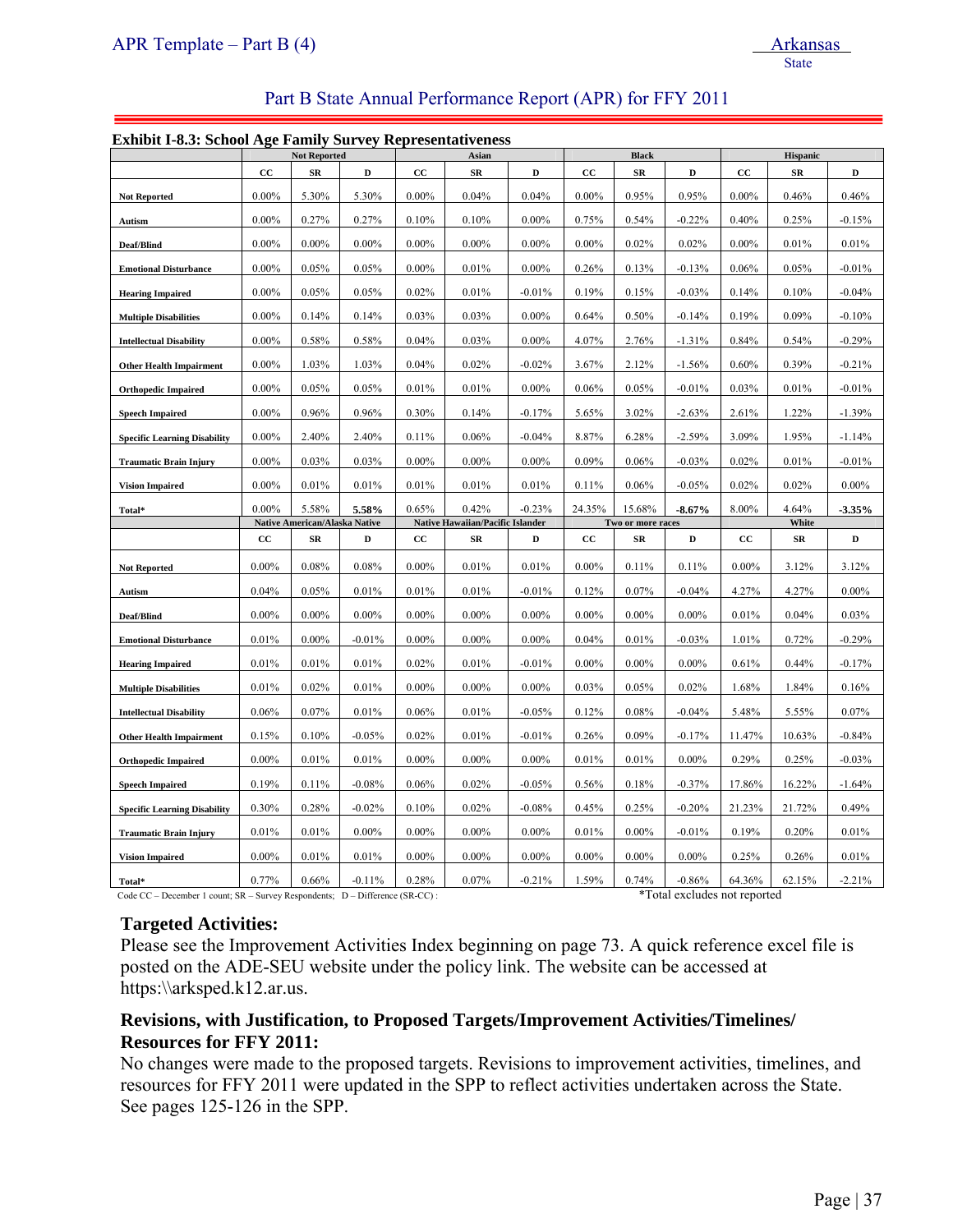# **Monitoring Priority: Disproportionality**

# **Indicator 09: Disproportionality**

Percent of districts with disproportionate representation of racial and ethnic groups in special education and related services that is the result of inappropriate identification (20 U.S.C.  $1416(a)(3)(C)$ 

### **Measurement:**

j

Percent  $=$   $[(# of \, \text{districts with} \, \text{disproportionate representation of \, \text{racial} \, \text{and} \, \text{ethnic groups} \, \text{in special} \, \text{or} \, \text{rightharpoonup \text{rightharpoonup} \, \text{or} \, \text{rightharpoonup \text{rightharpoonup} \, \text{or} \, \text{rightharpoonup \text{rightharpoonup} \, \text{or} \, \text{rightharpoonup \text{rightharpoonup} \, \text{or} \, \text{rightharpoonup \text{rightharpoonup} \, \text{or} \, \text{rightharpoonup \text{righth$ education and related services that is the result of inappropriate identification) divided by the (# of districts in the State)] times 100.

Include State's definition of "disproportionate representation."

Based on its review of the 618 data for FFY 2011, describe how the State made its annual determination that the disproportionate representation it identified (over- representation) of racial and ethnic groups in special education and related services was the result of inappropriate identification as required by  $\S 300.600(d)(3)$  and  $300.602(a)$ , e.g., using monitoring data; reviewing policies, practices and procedures, etc. In determining disproportionate representation, analyze data, for each district, for all racial and ethnic groups in the district, or all racial and ethnic groups in the district that meet a minimum 'n' size set by the State. Report on the percent of districts in which disproportionate representation of racial and ethnic groups in special education and related services is the result of inappropriate identification, even if the determination of inappropriate identification was made after the end of the FFY 2011 reporting period, i.e., after June 30, 2012. If inappropriate identification is identified, report on corrective actions taken.

# Disproportionality/Over-Representation

### **Identification –All Disabilities**

In order to demonstrate educational equity, relative to opportunity, services, and decision-making, the racial composition of students receiving special education services in a school district should be proportionally similar to the composition of students in the district. Thus, it is important to ensure that these students in a school district are not disproportionately represented in special education in contrast with other students in the district.

To identify disproportionate race/ethnic representation, Arkansas uses Westat's Risk Ratio application. However, the State also applies secondary criteria along with the risk ratio.

### **Over-Representation**

A risk ratio methodology was used to determine if a district has disproportionate representation. District enrollment and special education child count data were examined and adjusted according to the following criteria.

1. Students receiving services in a private residential treatment program were removed from the special education child count numbers and the district October 1 enrollment numbers for the selected year. The reason for excluding students in private residential treatment facilities is in the State rules governing private residential treatment facilities. These rules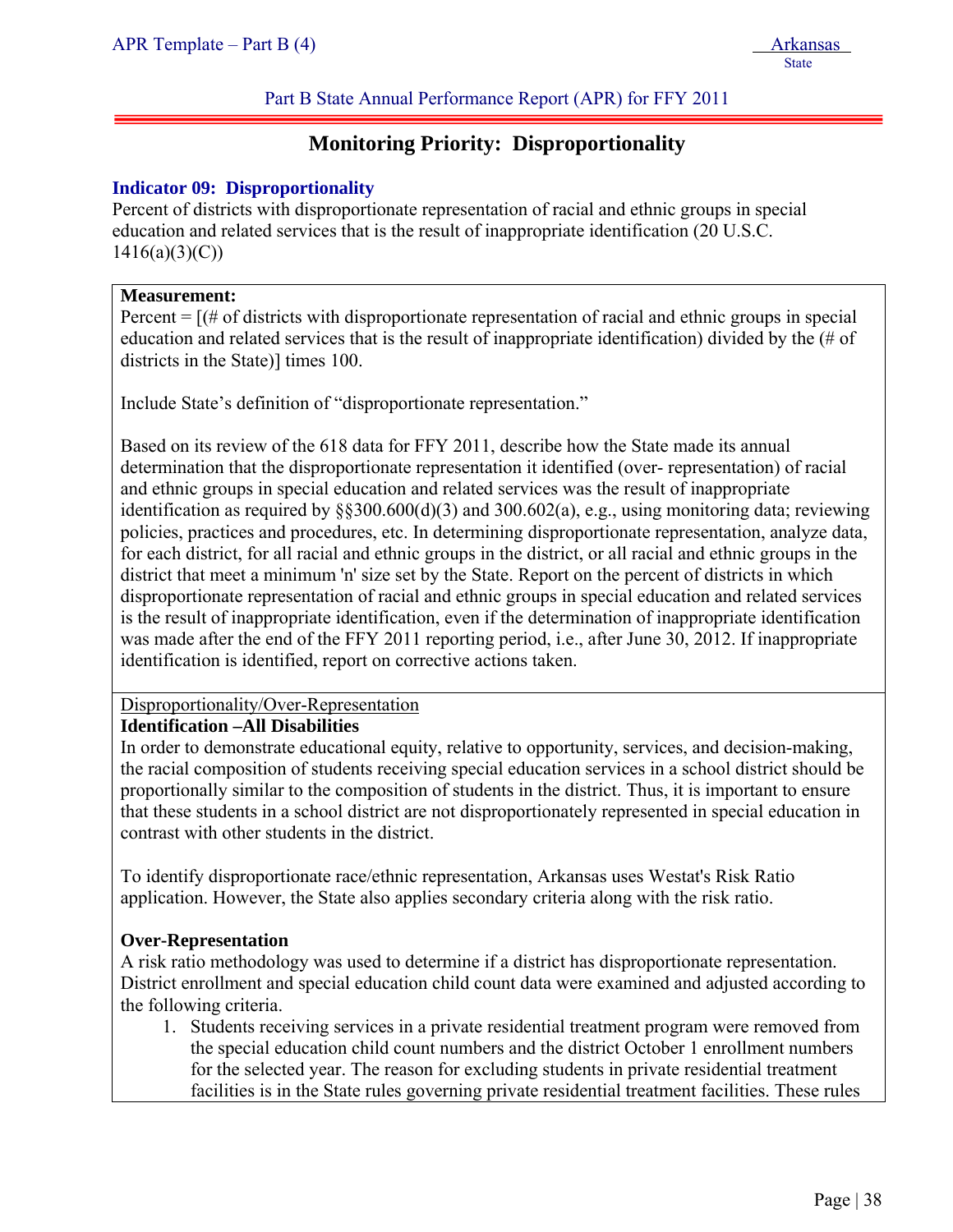# Part B State Annual Performance Report (APR) for FFY 2011

state that a student belongs to the district where the facility is located; therefore, enrollment of such students artificially increases the district's special education child count and district wide enrollment.

- 2. After the October 1 enrollment and December 1 child count have been adjusted for private residential treatment students, weighted risk ratios were generated. Both risk ratios and weighted risk ratios are examined and the lowest value is selected as the districts risk for a particular race.
- 3. Some risk ratios are considered invalid if (1) the district enrollment of a racial/ethnic group is less than 5% or more than 95% of the district's enrollment or (2) the number of students in the district's child count is equal or less than 40.

Once adjusted, Disproportionate Representation is defined as a district that has risk ratios greater than 4.00 for over-representation.

In 2011-12, 16 districts with an "N" size less than 40 were excluded from being identified for this indicator. Additionally, numerous districts were excluded using the 5% or 95% criteria for specific racial or ethnic categories. Zero districts were excluded from all categories. Exhibit I-9.1 provides the count of districts excluded per racial/ethnic category.

| Exhibit I-9.1 Number of LEAs Excluded Based on the 5% and 95% of Enrollment Criteria |                       |         |         |         |              |         |                 |                            |         |         |              |         |                    |
|--------------------------------------------------------------------------------------|-----------------------|---------|---------|---------|--------------|---------|-----------------|----------------------------|---------|---------|--------------|---------|--------------------|
|                                                                                      | American<br>Indian/   |         |         |         |              |         |                 | <b>Native</b><br>Hawaiian/ |         |         |              |         |                    |
|                                                                                      | <b>Alaskan Native</b> |         | Asian   |         | <b>Black</b> |         | <b>Hispanic</b> | <b>Pacific Islander</b>    |         |         | <b>White</b> |         | <b>Two or More</b> |
| $< 5\%$                                                                              | $>95\%$               | $< 5\%$ | $>95\%$ | $< 5\%$ | $>95\%$      | $< 5\%$ | $>95\%$         | $< 5\%$                    | $>95\%$ | $< 5\%$ | $>95\%$      | $< 5\%$ | $>95\%$            |
| 252                                                                                  |                       | 247     |         | 142     |              | 170     | 0               | 254                        |         |         | 43           | 248     | $\overline{0}$     |
|                                                                                      |                       |         |         |         |              |         |                 |                            |         |         |              |         |                    |

| <b>FFY</b>      | <b>Measurable and Rigorous Target</b>                                                                                                                                                                                                                            |     |       |  |  |  |  |  |  |
|-----------------|------------------------------------------------------------------------------------------------------------------------------------------------------------------------------------------------------------------------------------------------------------------|-----|-------|--|--|--|--|--|--|
| <b>FFY 2011</b> | Zero (0) percent of districts will have disproportionate representation of racial and<br>ethnic groups in special education and related services as a result of inappropriate                                                                                    |     |       |  |  |  |  |  |  |
|                 | identification.                                                                                                                                                                                                                                                  |     |       |  |  |  |  |  |  |
|                 | <b>Actual Target Data for FFY 2011:</b><br>Zero (0) percent of districts were identified as having disproportionate representation of racial and<br>ethnic groups in special education and related services as a result of inappropriate identification.         |     |       |  |  |  |  |  |  |
|                 | Number of districts with disproportionate representation of<br><b>Total number of</b><br>racial and/or ethnic groups in special education and related<br><b>Percent</b><br>districts in the State<br>services that is the result of inappropriate identification |     |       |  |  |  |  |  |  |
|                 |                                                                                                                                                                                                                                                                  | 255 | $0\%$ |  |  |  |  |  |  |

# **Discussion of Improvement Activities Completed and Explanation of Progress or Slippage that Occurred for FFY 2011**

In 2011-12, using the Westat Risk Ratio spreadsheet, applying the criteria outlined above Arkansas found zero (0) LEAs to have over-representation in any racial/ethnic category; therefore, zero districts had disproportionate representation of racial and/or ethnic groups in special education and related services that is the result of inappropriate identification.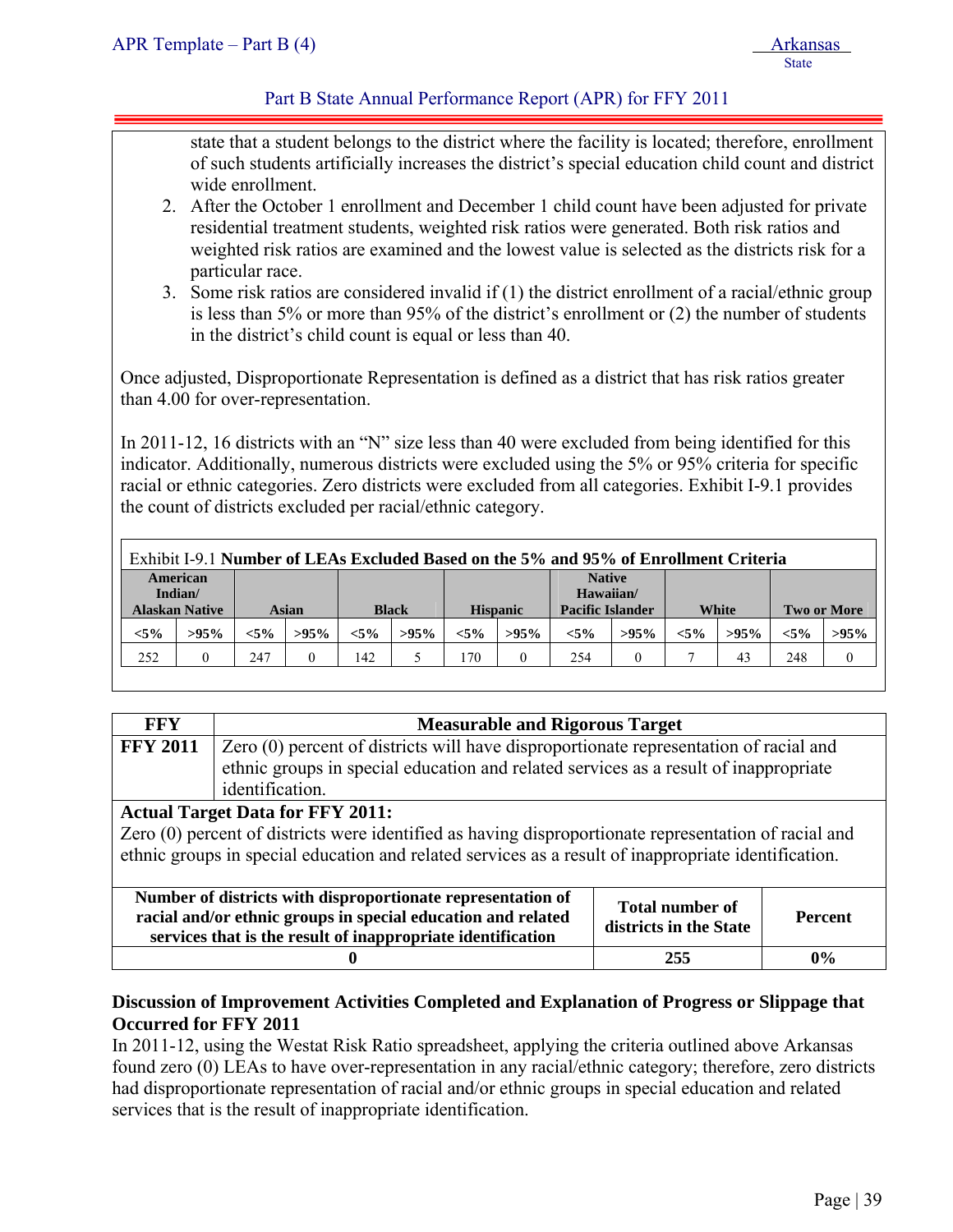#### **Targeted Activities:**

j

Arkansas met its FFY 2011 target for this result indicator and is not required to provide a discussion of targeted activities. However, identified activities have been included in the Improvement Activities Index beginning on page 73. A quick reference excel file is posted on the ADE-SEU website under the policy link. The website can be accessed at https:\\arksped.k12.ar.us.

### **Revisions, with Justification, to Proposed Targets/Improvement Activities/Timelines/Resources for FFY 2011:**

No revisions were made to the proposed targets. Improvement activities, timelines, or resources were updated to reflect activities across the State. See pages 133-134 in the SPP.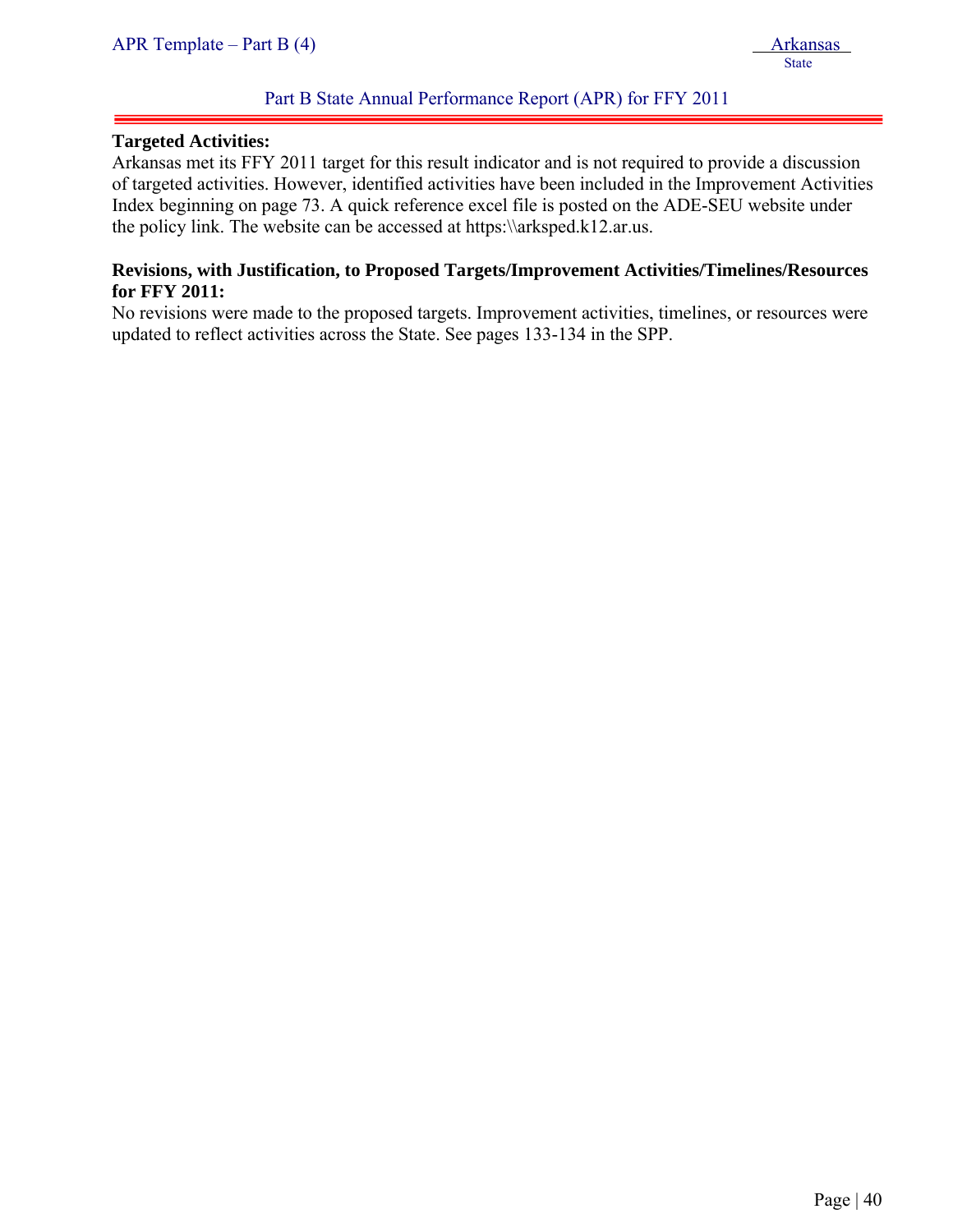# **Monitoring Priority: Disproportionality**

### **Indicator 10: Disproportionality—Child with a Disability**

Percent of districts with disproportionate representation of racial and ethnic groups in specific disability categories that is the result of inappropriate identification  $(20 \text{ U.S.C. } 1416(a)(3)(C))$ 

#### **Measurement:**

j

Percent  $=$   $[(# of \, \text{districts with} \, \text{disproportionate representation of } \, \text{racial and} \, \text{ethnic groups} \, \text{in specific}]$ disability categories that is the result of inappropriate identification) divided by the (# of districts in the State)] times 100. Include State's definition of "disproportionate representation."

Based on its review of the 618 data for FFY 2011, describe how the State made its annual determination that the disproportionate representation it identified (over- representation) of racial and ethnic groups in specific disability categories was the result of inappropriate identification as required by §§300.600(d)(3) and 30.602(a), e.g., using monitoring data; reviewing policies, practices and procedures, etc. In determining disproportionate representation, analyze data, for each district, for all racial and ethnic groups in the district, or all racial and ethnic groups in the district that meet a minimum 'n' size set by the State. Report on the percent of districts in which disproportionate representation of racial and ethnic groups in specific disability categories is the result of inappropriate identification, even if the determination of inappropriate identification was made after the end of the FFY 2011, i.e., after June 30, 2012. If inappropriate identification is identified, report on corrective actions taken.

To identify disproportionate racial and/or ethnic representation by disability category, Arkansas uses Westat's Weighted Risk Ratio application. However, the State has applied its own criteria in applying the weighted risk ratio.

### **Over-Representation in a Disability Category**

There are six disability categories that must be examined under Indicator 10: Autism, Emotional Disturbance, Mental Retardation, Other Health Impairments, Specific Learning Disabilities, and Speech Language Impairment. A risk ratio methodology was used to determine if a district has disproportionate representation within the six disabilities. However, the district enrollment and special education child count data were examined and adjusted according to the following criteria.

- 1. Students receiving services in a private residential treatment program were removed from the special education child count numbers and the district October 1 enrollment numbers for the selected year. The reason for excluding students in private residential treatment facilities is found in the State rules governing private residential treatment facilities. These rules state that a student belongs to the district where the facility is located; therefore, enrollment of such students artificially increases the district's special education child count and district wide enrollment.
- 2. After the October 1 enrollment and December 1 child count have been adjusted for private residential treatment students, risk ratios are generated for each of the six disability categories.
- 3. Further, risk ratios are considered invalid if (1) the district enrollment of a racial or ethnic group is less than 5% or (2) the number of students in a disability category is below 40.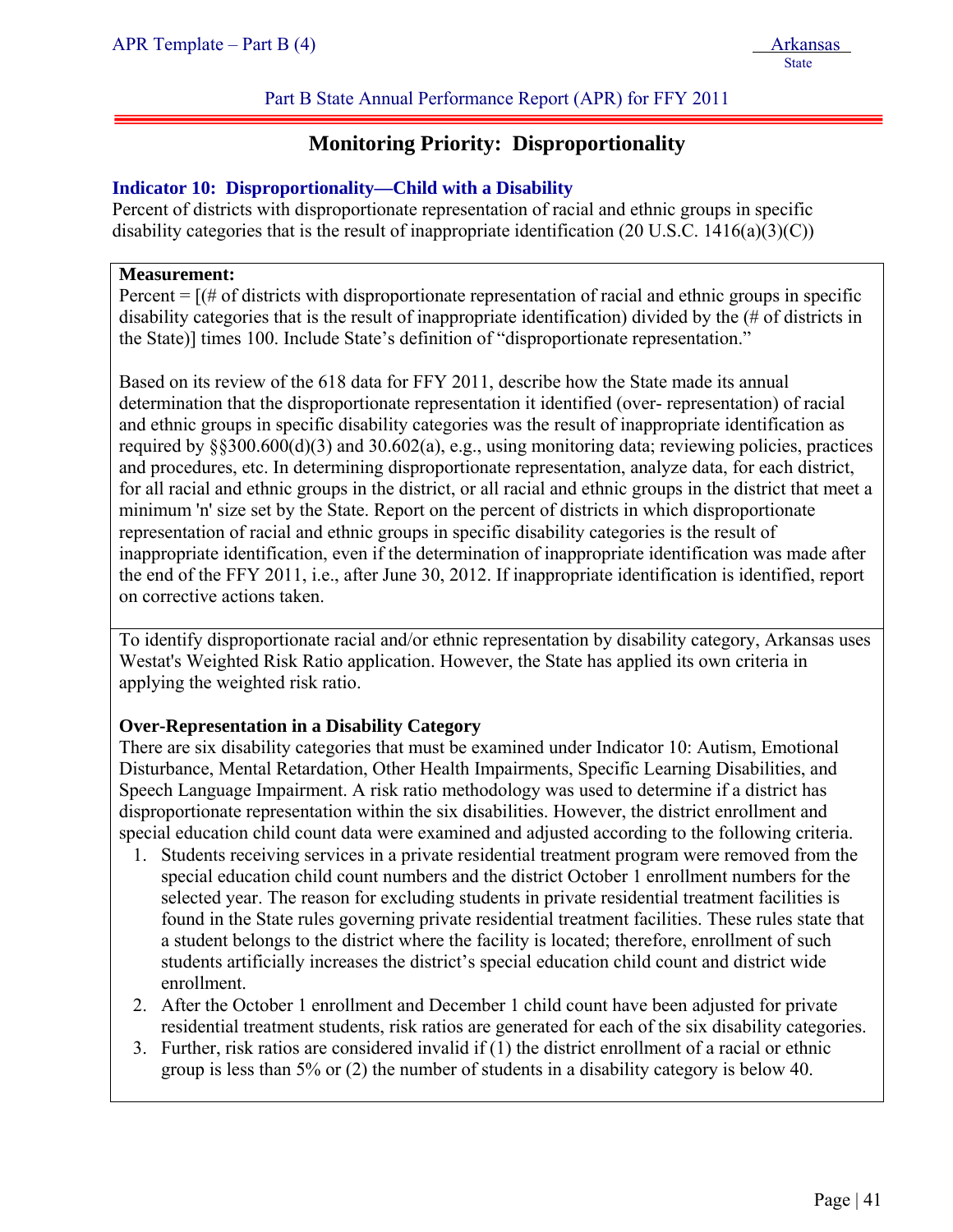Part B State Annual Performance Report (APR) for FFY 2011

Once adjusted with the above criteria, weighted risk ratios greater than 4.00 are considered an overrepresentation.

In 2011-12, 16 districts with an "N" size less than 40 were excluded from being identified for this indicator. Additionally, numerous districts were excluded using the 5% criteria for specific racial or ethnic categories. Zero districts were excluded from all categories. Exhibit I-10.1 provides the count of districts excluded per racial/ethnic category.

| <b>Exhibit I-10.1 Number of LEAs Excluded Based on the 5% of Enrollment Criteria</b> |       |              |                 |                            |       |                    |  |
|--------------------------------------------------------------------------------------|-------|--------------|-----------------|----------------------------|-------|--------------------|--|
| American<br>Indian/                                                                  |       |              |                 | <b>Native</b><br>Hawaiian/ |       |                    |  |
| <b>Alaskan Native</b>                                                                | Asian | <b>Black</b> | <b>Hispanic</b> | <b>Pacific Islander</b>    | White | <b>Two or More</b> |  |
| 252                                                                                  | 247   | 142          | 170             | 254                        |       | 248                |  |

| FFY             | <b>Measurable and Rigorous Target</b>                                                                                                                                                    |
|-----------------|------------------------------------------------------------------------------------------------------------------------------------------------------------------------------------------|
| <b>FFY 2011</b> | Zero (0) percent of districts will have disproportionate representation of racial and<br>ethnic groups in specific disability categories as a result of inappropriate<br>identification. |
|                 |                                                                                                                                                                                          |

### **Actual Target Data for FFY 2011:**

Zero (0) percent of districts were identified as having disproportionate representation of racial and ethnic groups in specific disability categories as a result of inappropriate identification.

| Number of districts identified as having disproportionate<br>representation of racial and ethnic groups in specific disability<br>categories as a result of inappropriate identification | Total number of<br>districts in the State | Percent |
|------------------------------------------------------------------------------------------------------------------------------------------------------------------------------------------|-------------------------------------------|---------|
|                                                                                                                                                                                          | 255                                       | $0\%$   |

# **Discussion of Improvement Activities Completed and Explanation of Progress or Slippage that Occurred for FFY 2011:**

The Disproportionality Self-Assessment is a combination of a state developed document and the National Center for Culturally Responsive Education Systems (NCCRESt) document presented at the 2007 OSEP Leadership Conference. Districts identified for disproportionate representation are required to submit self-assessments. The Disproportionality Self-Assessment is available on the special education website at

https://arksped.k12.ar.us/documents/data\_n\_research/SelfAssesmentSeptember2012.doc.

The self-assessments and supporting evidence documents were submitted to the ADE-SEU and reviewed by ADE-SEU staff. The district special education supervisor was contacted by phone and/or e-mail for follow up during the review process if components were not addressed or the responses were deemed insufficient. The district was then required to submit written clarification addressing the component(s) in question before the self-assessment review was finalized. Once finalized, the Associate Director's office sent letters informing districts of their status.

For the 2011-12 school year, 6 of 255 districts were identified with over-representation of racial and ethnic groups in specific disability categories when applying the State's criteria to the risk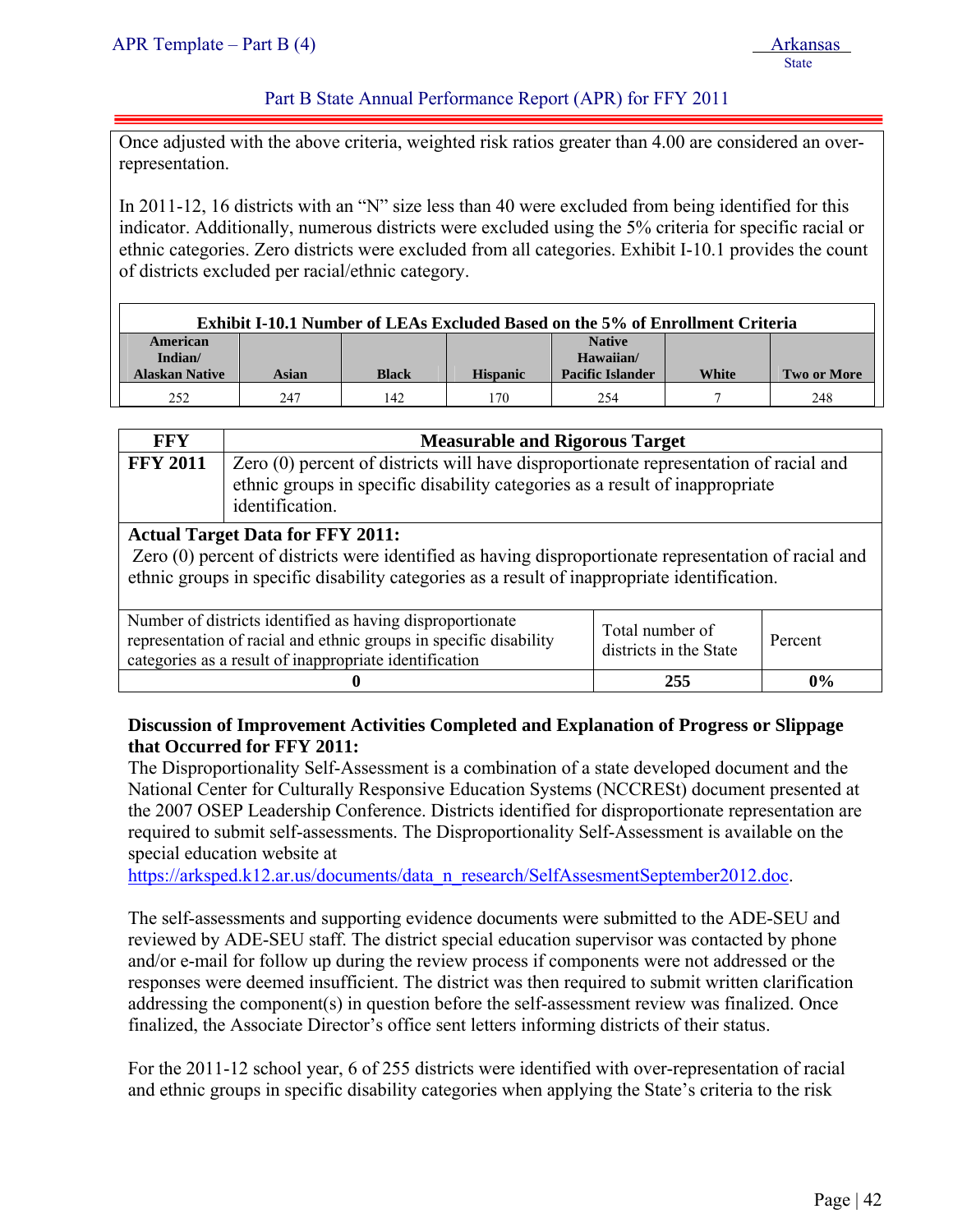### Part B State Annual Performance Report (APR) for FFY 2011

ratios. Districts with risk ratios greater than 4.00 were identified as having over-representation. The variance in over-representation is more widely dispersed, with a low of 4.13 and a high of 9.04.

Each of the 6 identified districts was required to conduct and submit a self-assessment. The ADE-SEU staff examined the district's Disproportionality Self-Assessment and supporting evidence documents on five procedural areas: intervention, referral, evaluation, placement, and procedural safeguards as well as policies, procedures, and practices specific to disproportionality. The review of policies, procedures, and practices resulted in zero findings of noncompliance.

As presented in Exhibit I-10.1, within the six primary disability categories reveals zero districts are identified as having over-representation in the racial groups of American Indian, Pacific Islander, Asian, two or more, or the ethic group Hispanic. The two dominant racial groups in the state, black and white, were found to have over-representation in two separate disability categories. Students in the racial group of black are over-represented in the category of Intellectual Disability in four districts. Students in the racial group of white are over-represented in the disability category of Other Health Impaired in two districts.

| <b>Disability Category</b><br><b>Racial/Ethnic Group</b> | Autism | <b>Emotional</b><br><b>Disturbance</b> | <b>Intellectual</b><br><b>Disability</b> | <b>Other Health</b><br><b>Impairment</b> | <b>Specific</b><br><b>Learning</b><br><b>Disability</b> | <b>Speech</b><br><b>Impairment</b> |
|----------------------------------------------------------|--------|----------------------------------------|------------------------------------------|------------------------------------------|---------------------------------------------------------|------------------------------------|
| Hispanic                                                 |        |                                        |                                          |                                          |                                                         |                                    |
| American Indian                                          |        |                                        |                                          |                                          |                                                         |                                    |
| Asian                                                    |        |                                        |                                          |                                          |                                                         |                                    |
| Black (non-Hispanic)                                     |        |                                        | 4                                        |                                          |                                                         |                                    |
| Hawaiian/Pacific<br>Islander                             |        |                                        |                                          |                                          |                                                         |                                    |
| White (non-Hispanic)                                     |        |                                        |                                          | $\mathfrak{D}$                           |                                                         |                                    |
| Two or More                                              |        |                                        |                                          |                                          |                                                         |                                    |

**Exhibit I-10.1: District Count of Disproportionate Over-Representation for Specific Disability Categories by Racial and Ethnic Groups, FFY 2011** 

### **Targeted Activities:**

Arkansas met its FFY 2011 target for this result indicator and is not required to provide a discussion of targeted activities. However, identified activities have been included in the Improvement Activities Index beginning on page 73. A quick reference excel file is posted on the ADE-SEU website under the policy link. The website can be accessed at https:\\arksped.k12.ar.us.

### **Revisions, with Justification, to Proposed Targets/Improvement Activities/Timelines/ Resources for FFY 2011:**

No revisions were made to the proposed targets. Improvement activities, timelines, or resources were updated to reflect activities across the State. See page 140-141 in the SPP.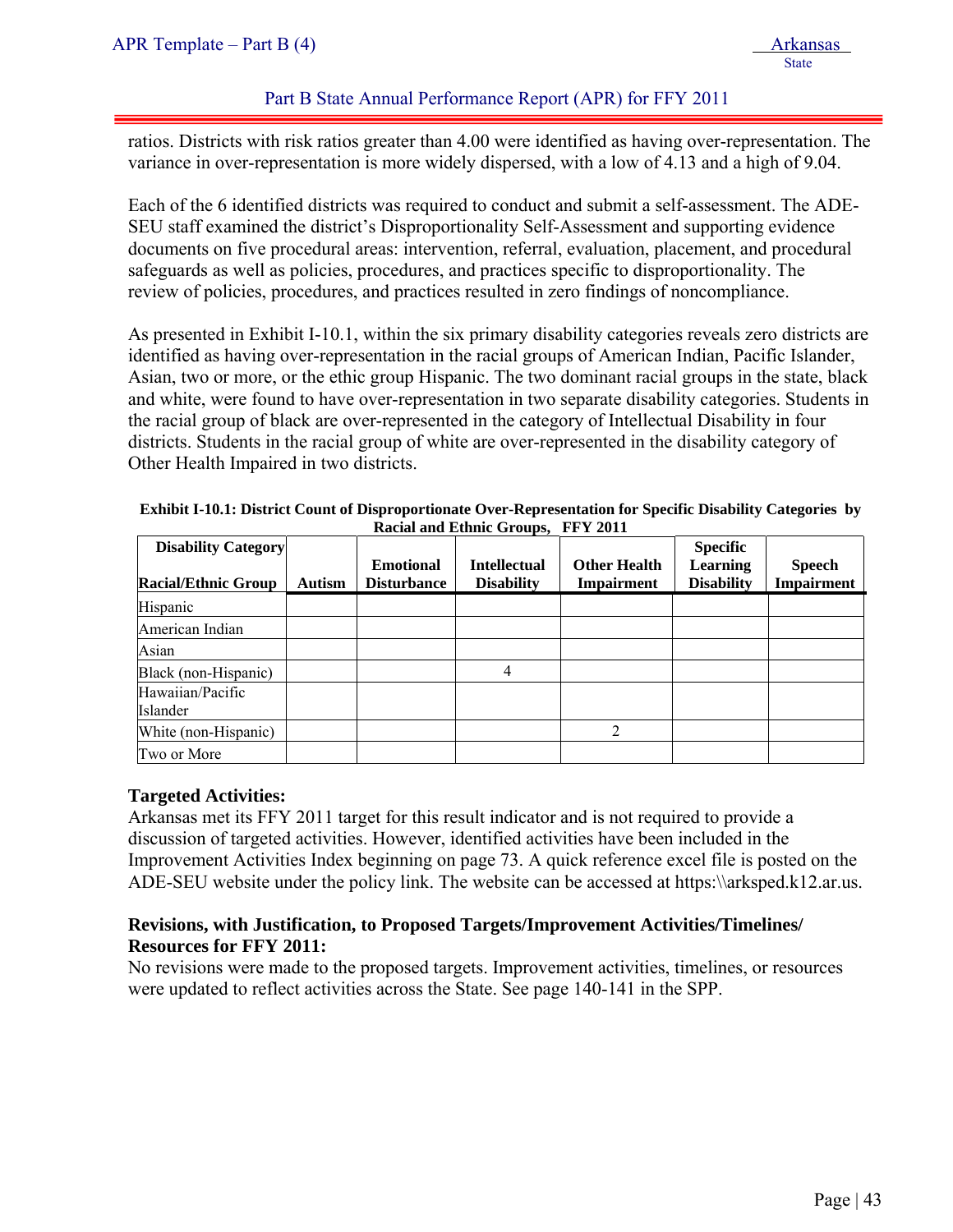Part B State Annual Performance Report (APR) for FFY 2011

# **Monitoring Priority: Effective General Supervision Part B Child Find**

# **Indicator 11: Effective General Supervision Part B/Child Find**

Percent of children who were evaluated within 60 days of receiving parental consent for initial evaluation or, if the State establishes a timeframe within which the evaluation must be conducted, within that timeframe.  $(20 \text{ U.S.C. } 1416(a)(3)(B))$ 

# **Measurement:**

- a. # of children for whom parental consent to evaluate was received.
- b. # of children whose evaluations were completed within 60 days (or Stateestablished timeline).

Account for children included in "a" but not included in "b". Indicate the range of days beyond the timeline when the evaluation was completed and any reasons for the delays.

Percent =  $[(b)$  divided by (a)] times 100.

| FFY             | <b>Measurable and Rigorous Target</b>                                                                                                                 |
|-----------------|-------------------------------------------------------------------------------------------------------------------------------------------------------|
| <b>FFY 2011</b> | 100% of children with parental consent to evaluate are evaluated within the State<br>established timeline of 60 days (or State established timeline). |

# **Actual Target Data for FFY 2011:**

In 2011-12, 99.42% of children with parental consent to evaluate were evaluated within the State established timeline of 60 days.

*Describe the method used to collect data:* The data for this indicator is collected through the special education referral tracking module in the statewide student management system and via MySped Resource on the special education website for non-education state agencies. The data is collected at the child/student level with specific dates and reasons for missing State established timelines.

| Number of children for whom parental consent to evaluate was received<br>$a_{\cdot}$                                                                                     | 17,858 |
|--------------------------------------------------------------------------------------------------------------------------------------------------------------------------|--------|
| b. Number of children whose evaluations were completed within 60 days (or State-<br>established timelines)                                                               | 17,755 |
| Percent of children with parental consent to evaluate, who were evaluated within 60 days<br>(or State-established timeline) (Percent = $[(b)$ divided by (a)] times 100) | 99.42% |

# **Discussion of Improvement Activities Completed and Explanation of Progress or Slippage that Occurred for FFY 2011:**

In 2011-12, there were 17,858 children with parental consent to evaluate who were evaluated. The number of children evaluated within the State's 60-day timeline was 17,755 or 99.42%, an improvement from the 2010-11 rate of 99.41%. Of the 17,755 children, 5,277 or 29.72% were determined not eligible, while 12,478 or 70.28% were determined eligible. There were 103 children whose evaluations exceeded the 60 day timeline, an increase from 91 children reported in 2010-11. A verification of the 103 children showed 73 (70.87%) were determined eligible and 30 (29.13%)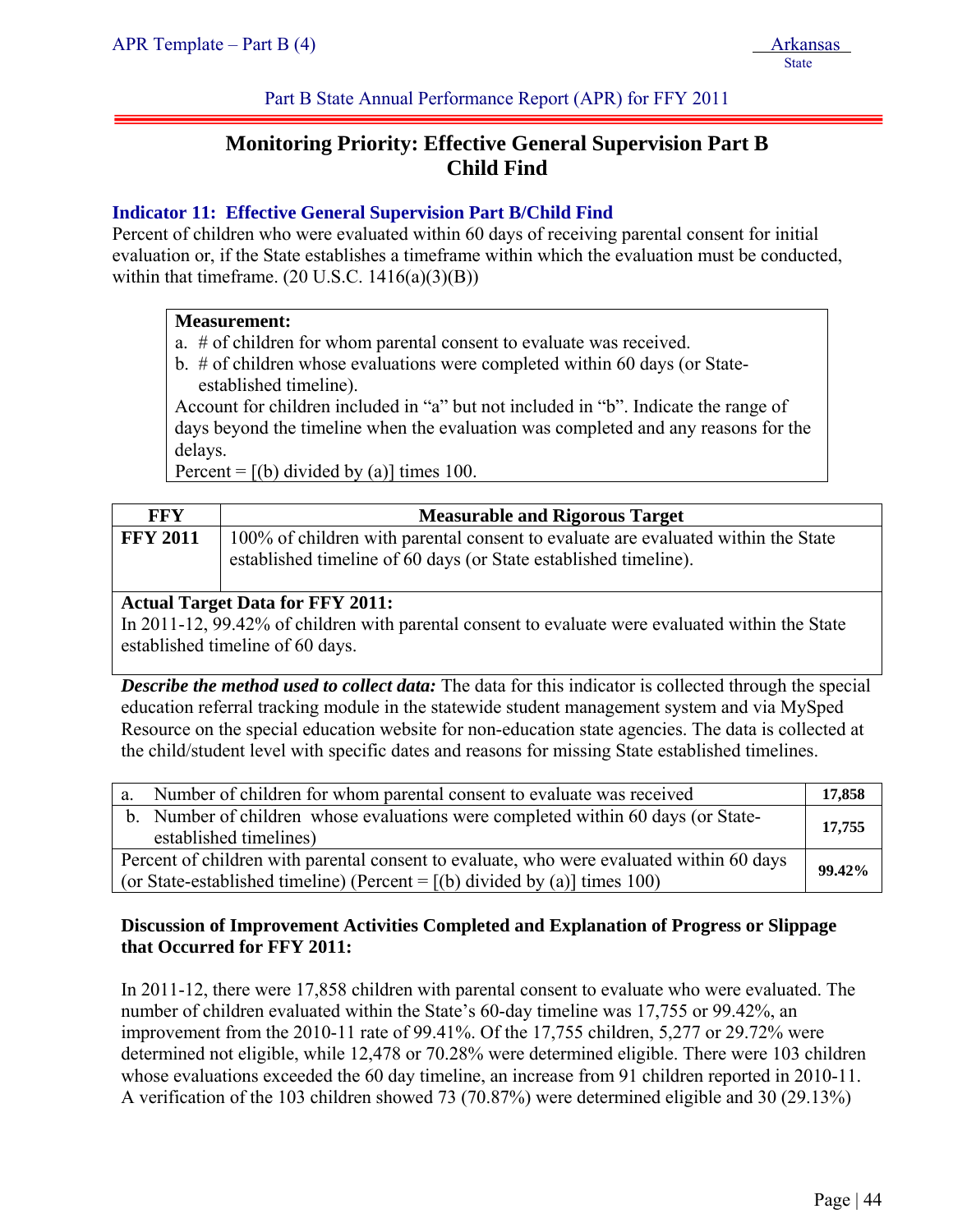# Part B State Annual Performance Report (APR) for FFY 2011

were found not eligible. The number of days beyond the 60-day timeline varied from 1 to 62 days for students who were later found not eligible and 1 to 170 days for students found eligible. Reasons for exceeding the 60-day timeline included team error and contractor availability.

A root cause analysis of this indicator identified two key issues: (1) LEA team errors such as timeline calculations, and (2) availability of contracted evaluators. Arkansas regulations do not provide any exceptions for weekends, holidays, or school breaks including summer. State timelines are based on calendar days, not business days. The root cause analysis reflects this difficulty of LEAs to meet timelines during these non-school periods. In addition, Arkansas has many small districts which utilize contracted services. In discussions with LEAs, the ADE-SEU has recommended a contractual statement which would address the contractor's responsibility related to timelines and the repercussions to the LEAs when timelines are missed.

Additionally, as of December 20, 2012 using current year data (statewide data system), verification of the correction of noncompliance did not yield any evidence of continuing noncompliance.

#### **Targeted Activities:**

Please see the Improvement Activities Index beginning on page 73. A quick reference excel file is posted on the ADE-SEU website under the policy link. The website can be accessed at https:\\arksped.k12.ar.us.

### **Correction of FFY 2010 Findings of Noncompliance (if State reported less than 100% compliance):**

Level of compliance (actual target data) State reported for FFY 2010 for this indicator: 99.41%

| Number of findings of noncompliance the State made during FFY 2010<br>(the period from July 1, 2010 through June 30, 2011)                                      | 18 |
|-----------------------------------------------------------------------------------------------------------------------------------------------------------------|----|
| 2. Number of FFY 2011 findings the State verified as timely corrected<br>(corrected within one year from the date of notification to the LEA of the<br>finding) | 18 |
| 3. Number of FFY 2010 findings not verified as corrected within one year<br>$(1)$ minus $(2)$ ]                                                                 |    |

**Correction of FFY 2010 Findings of Noncompliance Not Timely Corrected (corrected more than one year from identification of the noncompliance):** 

| 4. Number of FFY 2010 findings not timely corrected (same as the number<br>from $(3)$ above)                                 |  |
|------------------------------------------------------------------------------------------------------------------------------|--|
| 5. Number of FFY 2010 findings the State has verified as corrected beyond<br>the one-year timeline ("subsequent correction") |  |
| 6. Number of FFY 2010 findings not verified as corrected $[(4)$ minus (5)]                                                   |  |

### **Actions Taken if Noncompliance Not Corrected:**

No action necessary

### **Verification of Correction (either timely or subsequent):**

The ADE-SEU verified that each of the 18 LEAs with findings in FFY 2010 is correctly implementing the specific regulatory requirements. The verification process included on-site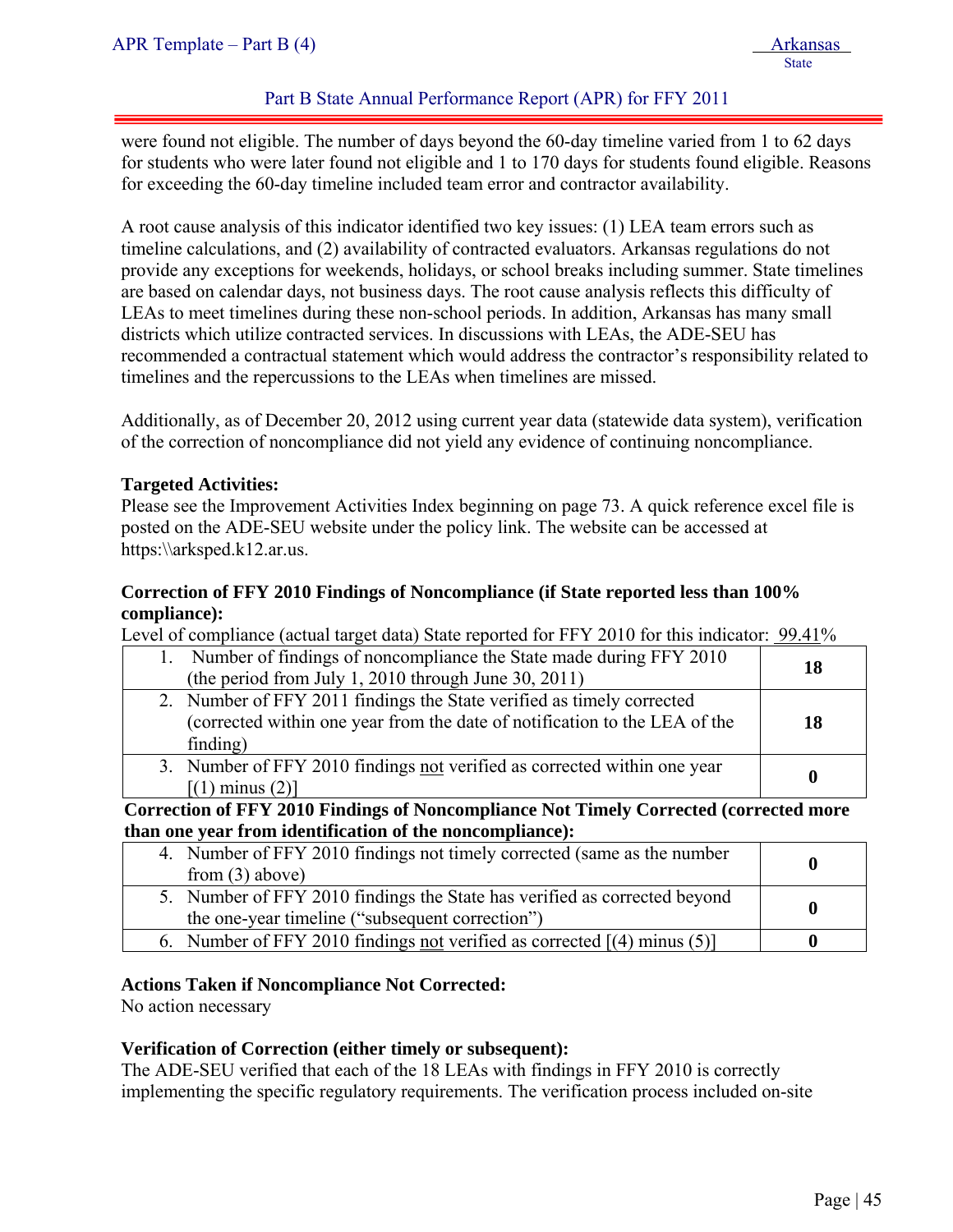# Part B State Annual Performance Report (APR) for FFY 2011

monitoring and the review of the special education modules of the student management system. Through the student management system and on-site monitoring, late initial evaluations were verified to have been completed and an IEP implemented if the child was eligible, unless the child is no longer within the jurisdiction of the LEA. Further review of the student management system examined current year referrals to verify if a systemic issue existed. The records reviewed in November and December 2011 by the IDEA Data & Research Office found no further evidence of noncompliance.

# **Additional Information Required by the OSEP APR Response Table for this Indicator:**

| <b>Statement from the Response Table</b>                                                                                                                                                                                                                                                                                                                                                                                                                                                                                                                                                                                                                                                                                                                                                                                                                                                                                                                                                                                                                                                                                                                                                                                                                                       | <b>State's Response</b>                                                                                                                                                                                                                                                                                                                                                                                                                                                                                                                                                                                                                                                                                                                                                                                                                                                                                                                                                                                                                                                              |
|--------------------------------------------------------------------------------------------------------------------------------------------------------------------------------------------------------------------------------------------------------------------------------------------------------------------------------------------------------------------------------------------------------------------------------------------------------------------------------------------------------------------------------------------------------------------------------------------------------------------------------------------------------------------------------------------------------------------------------------------------------------------------------------------------------------------------------------------------------------------------------------------------------------------------------------------------------------------------------------------------------------------------------------------------------------------------------------------------------------------------------------------------------------------------------------------------------------------------------------------------------------------------------|--------------------------------------------------------------------------------------------------------------------------------------------------------------------------------------------------------------------------------------------------------------------------------------------------------------------------------------------------------------------------------------------------------------------------------------------------------------------------------------------------------------------------------------------------------------------------------------------------------------------------------------------------------------------------------------------------------------------------------------------------------------------------------------------------------------------------------------------------------------------------------------------------------------------------------------------------------------------------------------------------------------------------------------------------------------------------------------|
| OSEP appreciates the State's efforts and looks<br>forward to reviewing in the FFY 2011 APR, the<br>State's data demonstrating that it is in compliance<br>with the timely initial evaluation requirements in<br>34 CFR §300.301(c)(1). Because the State<br>reported less than 100% compliance for FFY 2010,<br>the State must report on the status of correction of<br>noncompliance identified in FFY 2010 for this<br>indicator. When reporting on the correction of<br>noncompliance, the State must report, in its FFY<br>2011 APR, that it has verified that each LEA with<br>noncompliance identified in FFY 2010 for this<br>indicator: (1) is correctly implementing 34 CFR<br>$§300.301(c)(1)$ (i.e., achieved 100% compliance)<br>based on a review of updated data such as data<br>subsequently collected through on-site monitoring<br>or a State data system; and (2) has completed the<br>evaluation, although late, for any child whose<br>initial evaluation was not timely, unless the child is<br>no longer within the jurisdiction of the LEA,<br>consistent with OSEP Memorandum 09-02, dated<br>October 17, 2008 (OSEP Memo 09-02). In the<br>FFY 2011 APR, the State must describe the<br>specific actions that were taken to verify the<br>correction. | The State has verified, by conducting on-site<br>monitoring and reviewing the special education<br>modules of the student management system, that<br>each of the 18 LEAs with findings in FFY 2010 is<br>correctly implementing the specific regulatory<br>requirements.<br>The State has verified through the student<br>management system and on-site monitoring that<br>initial evaluations, although late, were completed and<br>an IEP implemented if the child was eligible, unless<br>the child was no longer within the jurisdiction of the<br>LEA.<br>Further review of the student management system<br>examined current year referrals to verify if a systemic<br>issue existed. The records reviewed in November and<br>December 2011 by the staff of the IDEA Data $\&$<br>Research Office via the student management system<br>found no further noncompliance.<br>The State will continue to implement and refine<br>verification protocols to ensure LEA compliance<br>with the requirements in 34 CFR $\S 300.301(c)(1)$ ,<br>including correction of noncompliance. |
| If the State does not report 100% compliance in the<br>FFY 2011 APR, the State must review its<br>improvement activities and revise them, if<br>necessary to ensure compliance.                                                                                                                                                                                                                                                                                                                                                                                                                                                                                                                                                                                                                                                                                                                                                                                                                                                                                                                                                                                                                                                                                                |                                                                                                                                                                                                                                                                                                                                                                                                                                                                                                                                                                                                                                                                                                                                                                                                                                                                                                                                                                                                                                                                                      |

# **Revisions, with Justification, to Proposed Targets/Improvement Activities/Timelines/ Resources for 2011-12:**

No revisions were made to the proposed targets. However, improvement activities, timelines, and resources were updated in the SPP to reflect activities across the State. See pages 151-152 of the SPP.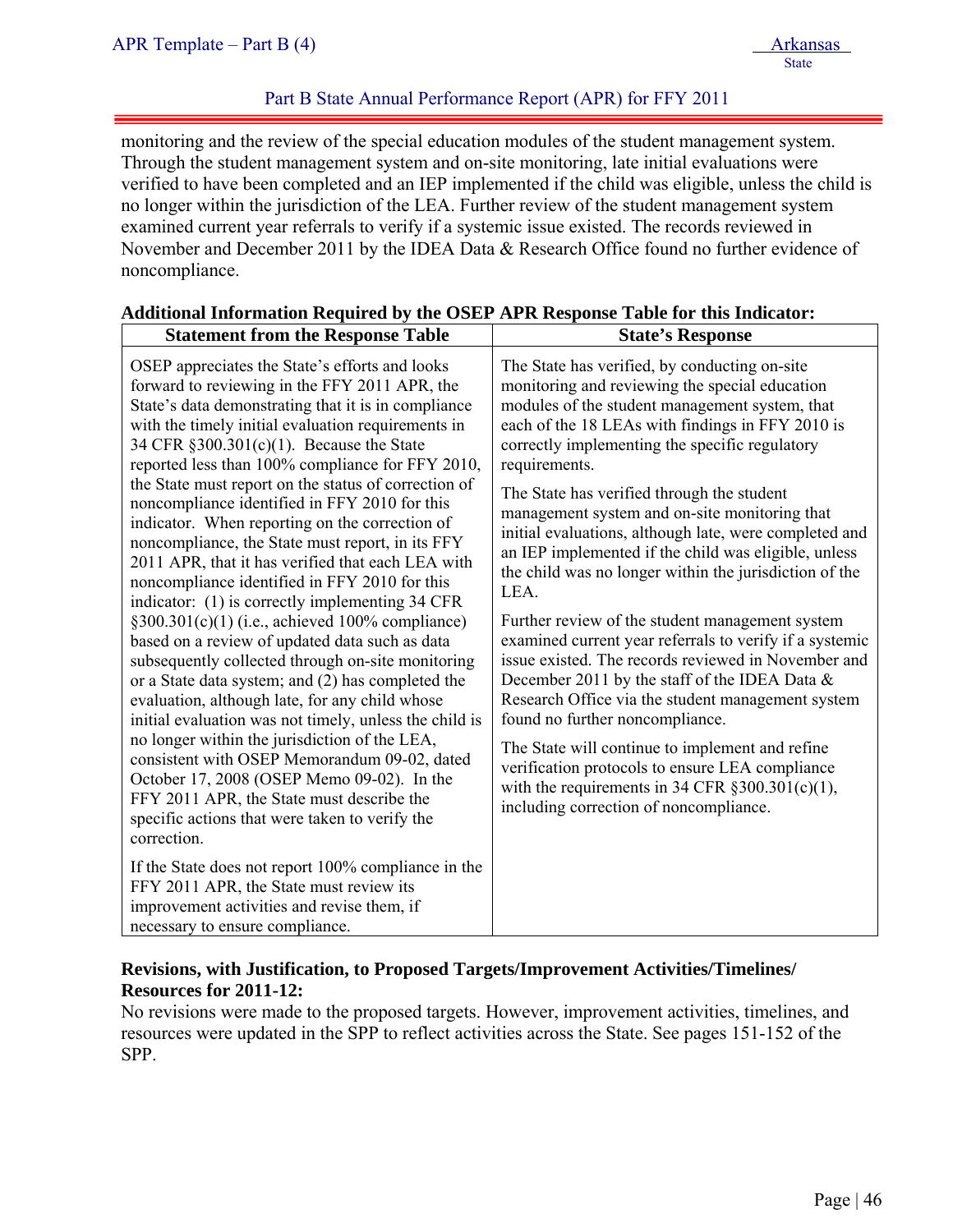Part B State Annual Performance Report (APR) for FFY 2011

# **Monitoring Priority: Effective General Supervision Part B Effective Transition**

# **Indicator 12: Early Childhood Transition**

Percent of children referred by Part C prior to age 3, who are found eligible for Part B, and who have an IEP developed and implemented by their third birthdays (20 U.S.C. 1416(a)(3)(B))

### **Measurement:**

- a. Number of children who have been served in Part C and referred to Part B for eligibility determination
- b. Number of those referred determined to be not eligible and whose eligibility was determined prior to their third birthdays
- c. Number of those found eligible who have an IEP developed and implemented by their third birthdays
- d. Number of children for whom parent refusal to provide consent caused delays in evaluation or initial services or to whom exceptions under §34 CFR 300.301(d) applied
- e. # of children determined to be eligible for early intervention services under Part C less than 90 days before their third birthdays.

Account for children included in *a* but not included in *b*, *c, d* or *e*. Indicate the range of days beyond the third birthday when eligibility was determined and the IEP was developed, and the reasons for the delay.

Percent = *c* divided by  $(a - b - d - e)$  times 100.

| FFY                                     | <b>Measurable and Rigorous Target</b>                                                                |  |  |
|-----------------------------------------|------------------------------------------------------------------------------------------------------|--|--|
|                                         | <b>FFY 2011</b> The percent of children referred by Part C prior to age 3 who are found eligible for |  |  |
|                                         | Part B and who have an IEP developed and implemented by their third birthday was                     |  |  |
|                                         | $100\%$ .                                                                                            |  |  |
| <b>Actual Target Data for FFY 2011:</b> |                                                                                                      |  |  |

The percent of children referred by Part C prior to age 3 who are found eligible for Part B, and who have an IEP developed and implemented by their third birthday was **99.53%**.

*Describe the method used to collect data:* The data for this indicator is collected through the special education referral tracking module in the statewide student management system and MySped Resource on the special education website for non-education state agencies. The data is collected at the child/student level with specific demographics including date of birth, eligibility determination date, and reasons for missing the third birthday requirement.

| a. # of children who have been served in Part C and referred to Part B (LEA notified     | 1,054 |
|------------------------------------------------------------------------------------------|-------|
| pursuant to IDEA.                                                                        |       |
| b. $\#$ of those referred determined to be NOT eligible and whose eligibility was        | 185   |
| determined prior to third birthday                                                       |       |
| c. $\#$ of those found eligible who have an IEP developed and implemented by their third | 842   |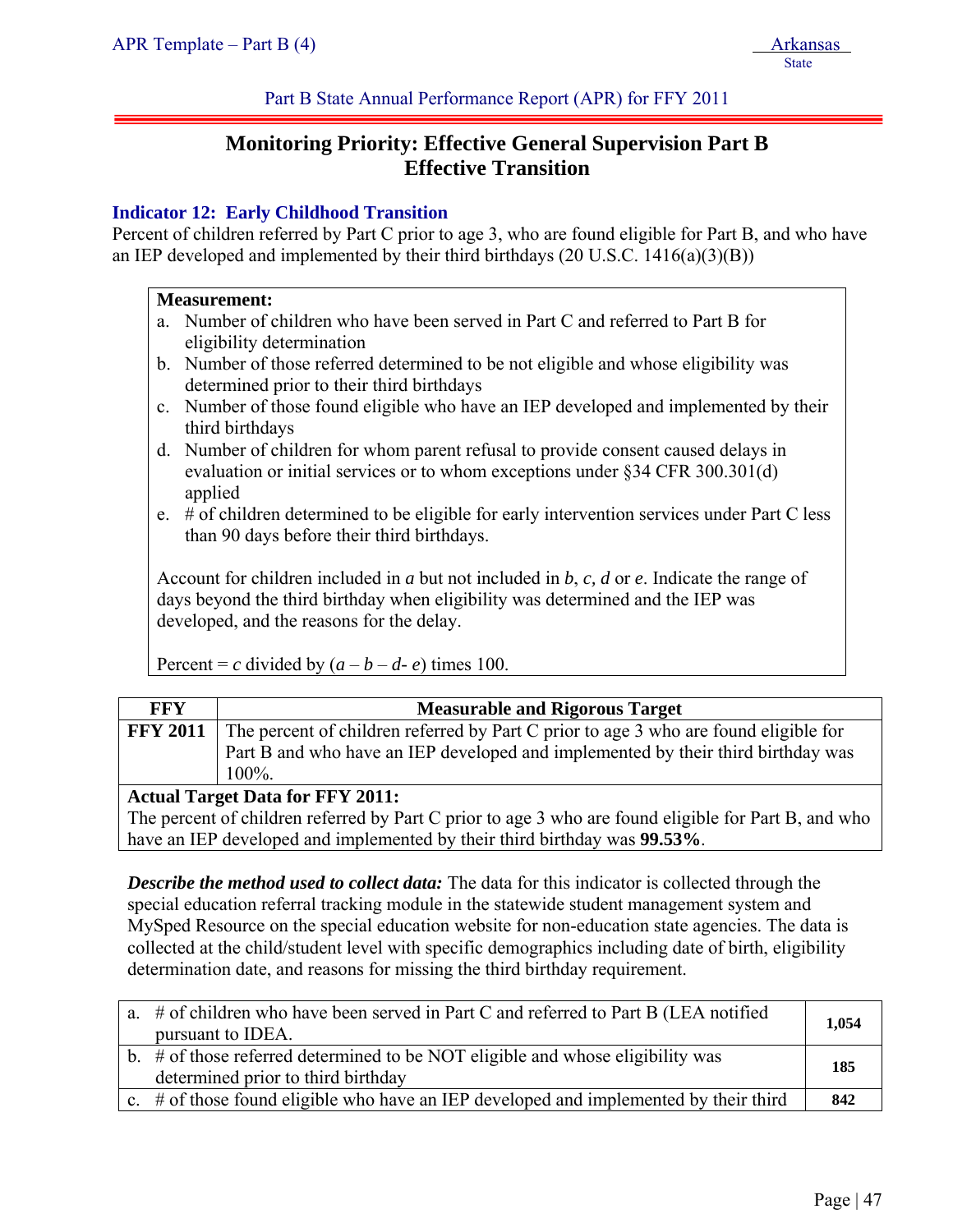# Part B State Annual Performance Report (APR) for FFY 2011

| birthdays                                                                                                                                                                     |    |
|-------------------------------------------------------------------------------------------------------------------------------------------------------------------------------|----|
| $d.$ # of children for whom parent refusals to provide consent caused delays in evaluation<br>or initial services or to whom exceptions under $\S 34$ CFR 300.301(d) applied. | 8  |
| e. # of children determined to be eligible for early intervention services under Part C<br>less than 90 before their third birthday.                                          | 15 |
| # in a but not in b, c, d, or e.                                                                                                                                              |    |
| Percent of children referred by Part C prior to age 3 who are found eligible for Part B,                                                                                      |    |
| and who have an IEP developed and implemented by their third birthdays                                                                                                        |    |
| Percent = $[(c) / (a-b-d-e)] * 100$                                                                                                                                           |    |

Account for children included in *a* but not included in *b*, *c,* or *d*. Indicate the range of days beyond the third birthday when eligibility was determined and the IEP was developed and the reasons for the delay.

### **Discussion of Improvement Activities Completed and Explanation of Progress or Slippage that Occurred for FFY 2011:**

Arkansas is in substantial compliance with a rate of 99.53%; a 0.32 percentage points increase from the 2010-11 rate of 99.21%.

In 2011-12, 1,054 children being served in Part C were referred to Part B for eligibility determination. There were 1,027 children with eligibility determined by their third birthday:

- 185 children were determined not eligible, including 1 child for whom the parents and referral team decided not to test, and
- 842 children were found eligible.

Eight (8) children had delays in evaluation or initial consent due to parental refusals to provide consent. Although late, all 8 children had eligibility determined. The reasons for the delays included:

- 6 children's evaluations were delayed due to child/family illness making the child unavailable;
- 2 children transferred between programs during the transition process causing a delay in evaluations.

Additionally, 15 children were determined to be eligible for early intervention services under Part C less than 90 days before their third birthday.

Four (4) of the Part C to B referrals did not have eligibility determined prior to the third birthday, of which three (3) were found eligible and one (1) was found ineligible. The number of days beyond the third birthday ranged from one (1) to twenty (20). A root cause analysis found a single reason for eligibility determination delays: all four (4) children did not have eligibility determined by their third birthday due to LEA error.

Arkansas regulations do not provide any exceptions for weekends, holidays, or school breaks including summer. State timelines are based on calendar days, not business days. The root cause analysis of the LEA error found:

(1) The LEA failed to meet timelines when timelines overlap with non-school days.

The DHS-DDS compliance rate for 2011-12 is 99.48% (768 of 772). This is an increase from a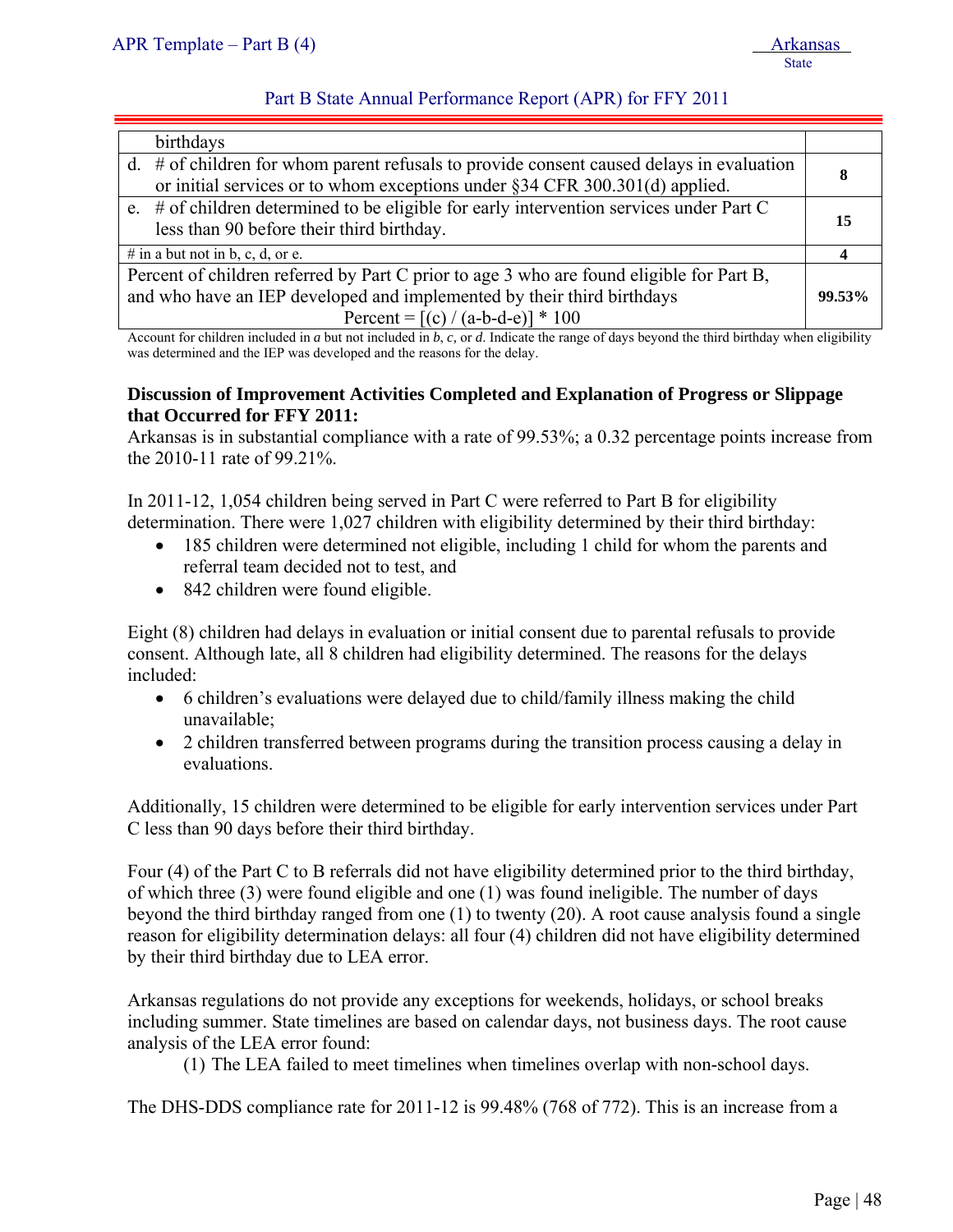# Part B State Annual Performance Report (APR) for FFY 2011

compliance rate of 99.01% in 2010-11, but is below the State's rate of 99.53%. The challenge with this program is the high number of sub-grantees (approximately 75) which tend to have frequent staff turnover. Even with staffing challenges, DHS-DDS has made great gains. A review of data showed that sub-grantees noncompliant in FFY 2010 corrected their noncompliance within one year and continued to be in compliance with the Part C to B requirements in FFY 2011.

#### **Targeted Activities:**

Please see the Improvement Activities Index beginning on page 73. A quick reference excel file is posted on the ADE-SEU website under the policy link. The website can be accessed at https:\\arksped.k12.ar.us.

### **Correction of FFY 2010 Findings of Noncompliance (if State reported less than 100% compliance)**

Level of compliance (actual target data) State reported for FFY 2010 for this indicator: 99.21%

| 1. Number of findings of noncompliance the State made during FFY 2010 (the<br>period from July 1, 2010 through June 30, 2011)                                   |  |
|-----------------------------------------------------------------------------------------------------------------------------------------------------------------|--|
| 2. Number of FFY 2010 findings the State verified as timely corrected<br>(corrected within one year from the date of notification to the LEA of the<br>finding) |  |
| 3. Number of FFY 2010 findings not verified as corrected within one year $[(1)$<br>minus $(2)$ ]                                                                |  |

#### **Correction of FFY 2010 Findings of Noncompliance Not Timely Corrected (corrected more than one year from identification of the noncompliance):**

| 4. Number of FFY 2010 findings not timely corrected (same as the number from<br>$(3)$ above)                                 |  |
|------------------------------------------------------------------------------------------------------------------------------|--|
| 5. Number of FFY 2010 findings the State has verified as corrected beyond the<br>one-year timeline ("subsequent correction") |  |
| 6. Number of FFY 2010 findings not yet verified as corrected $[(4)$ minus (5)]                                               |  |

### **Actions taken if Noncompliance Not Corrected**

No action was taken by the SEA; all noncompliance was corrected.

### **Verification of Correction (either timely or subsequent)**

Through the student management system, children identified as not having eligibility determined by their  $3^{rd}$  birthday were verified to have (1) had eligibility determined; and (2) an IEP implemented if the child was eligible, unless the child was no longer within the jurisdiction of the LEA.

The ADE-SEU requested that the IDEA Data & Research Office verify the correction of noncompliance via the student management system. A review of subsequent data showed that subgrantees noncompliant in FFY 2010 corrected their noncompliance within one year and continued to be in compliance with the Part C to B requirements in FFY 2011. Additionally, through the student management system it was verified that the LEA developed and implemented the IEPs, although late, unless the child was no longer within the jurisdiction of the LEA.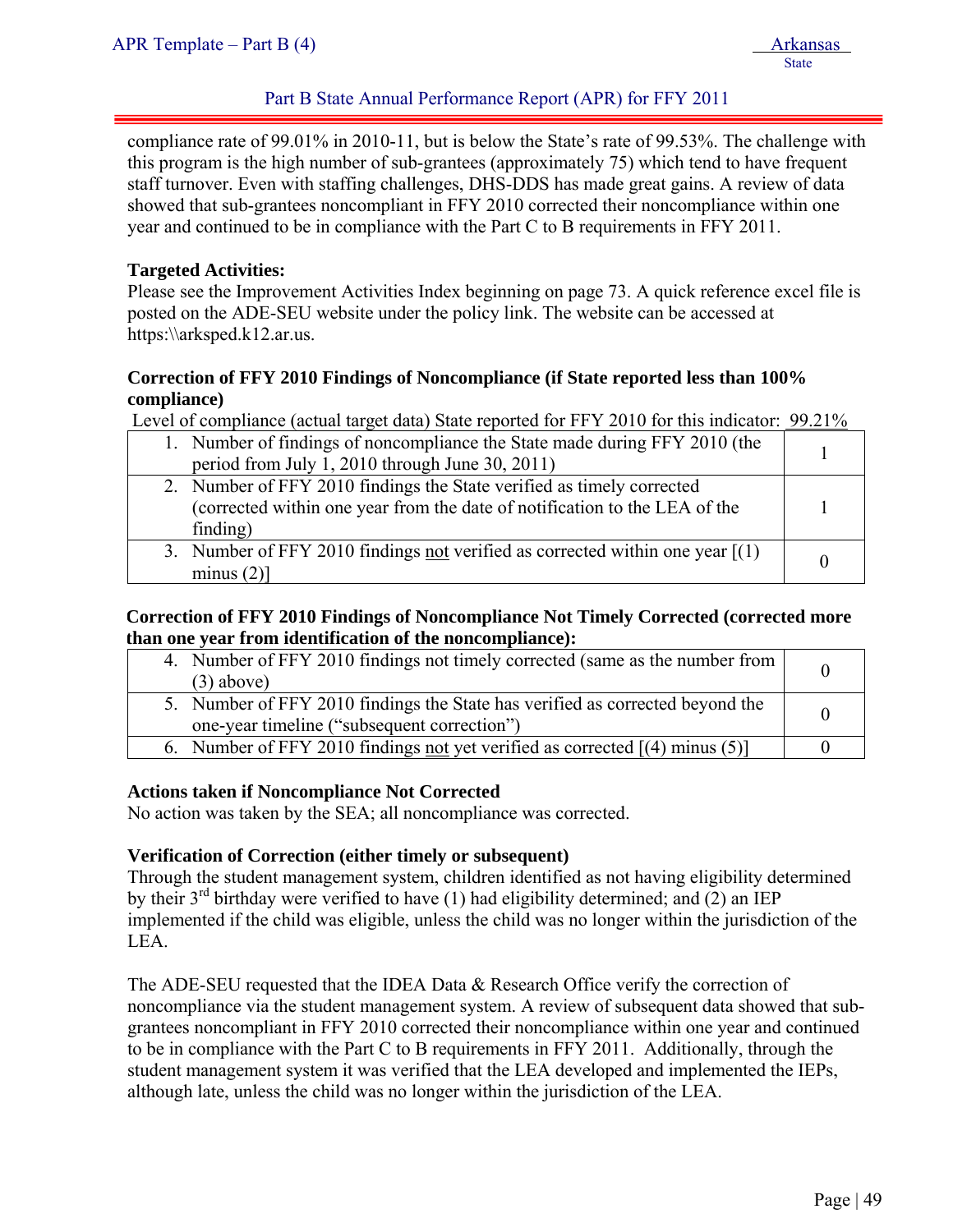# Part B State Annual Performance Report (APR) for FFY 2011

Technical assistance was provided by M/PE section on the regulatory requirements to ensure the LEA and sub grantees are correctly implementing the specific regulatory requirements. Trainings continue to be held in conjunction with Part C to ensure all parties understand their responsibilities in implementing the requirements of 34 CFR §300.124, including correction of noncompliance.

### **Additional Information Required by the OSEP APR Response Table (if applicable)**

| <b>Statement from the Response Table</b>                                                                                                                                                                                                                                                                                                             | <b>State's Response</b>                                                                                                                                                                                                                                                                                               |
|------------------------------------------------------------------------------------------------------------------------------------------------------------------------------------------------------------------------------------------------------------------------------------------------------------------------------------------------------|-----------------------------------------------------------------------------------------------------------------------------------------------------------------------------------------------------------------------------------------------------------------------------------------------------------------------|
| OSEP appreciates the State's efforts and looks<br>forward to reviewing in the FFY 2011 APR, the<br>State's data demonstrating that it is in<br>compliance with the early childhood transition<br>requirements in 34 CFR §300.124(b). Because<br>the State reported less than 100% compliance for<br>FFY 2010, the State must report on the status of | Through the student management system, children<br>identified as not having eligibility determined by their<br>$3rd$ birthday were verified to have (1) had eligibility<br>determined; and (2) an IEP implemented if the child<br>was eligible, unless the child was no longer within the<br>jurisdiction of the LEA. |
| correction of noncompliance identified in FFY<br>2010 for this indicator.                                                                                                                                                                                                                                                                            | The ADE-SEU conducted on-site monitoring and<br>provided technical assistance on regulatory<br>requirements to ensure that each LEA with findings in                                                                                                                                                                  |
| When reporting on the correction of<br>noncompliance, the State must report, in its FFY<br>2011 APR, that it has verified that each LEA<br>with noncompliance identified in FFY 2010 for                                                                                                                                                             | FFY 2010 is correctly implementing the specific<br>regulatory requirements of 34 CFR §300.124(b),<br>including correction of noncompliance                                                                                                                                                                            |
| this indicator: (1) is correctly implementing 34<br>CFR §300.124(b) (i.e., achieved 100%<br>compliance) based on a review of updated data<br>such as data subsequently collected through on-<br>site monitoring or a State data system; and (2)<br>has developed and implemented the IEP,                                                            | Further review of the student management system<br>examined subsequent year referrals to determine if a<br>systemic issue existed. The records reviewed in<br>November and December 2011 by the IDEA Data &<br>Research Office found no further noncompliance.                                                        |
| although late, for any child for whom<br>implementation of the IEP was not timely, unless<br>the child is no longer within the jurisdiction of<br>the LEA, consistent with OSEP Memo 09-02. In<br>the FFY 2011 APR, the State must describe the<br>specific actions that were taken to verify the<br>correction.                                     | The State will continue to refine and implement the<br>verification protocols to ensure LEA compliance with<br>the requirements in 34 CFR $\S 300.301(c)(1)$ , including<br>correction of noncompliance.                                                                                                              |
| If the State does not report 100% compliance in<br>the FFY 2011 APR, the State must review its<br>improvement activities and revise them, if<br>necessary to ensure compliance.                                                                                                                                                                      |                                                                                                                                                                                                                                                                                                                       |

# **Revisions, with Justification, to Proposed Targets/Improvement Activities/Timelines/ Resources for FFY 2011:**

No revisions were made to the proposed targets. Improvement activities, timelines, and resources were updated to reflect activities across the State. See pages160-161 in the SPP.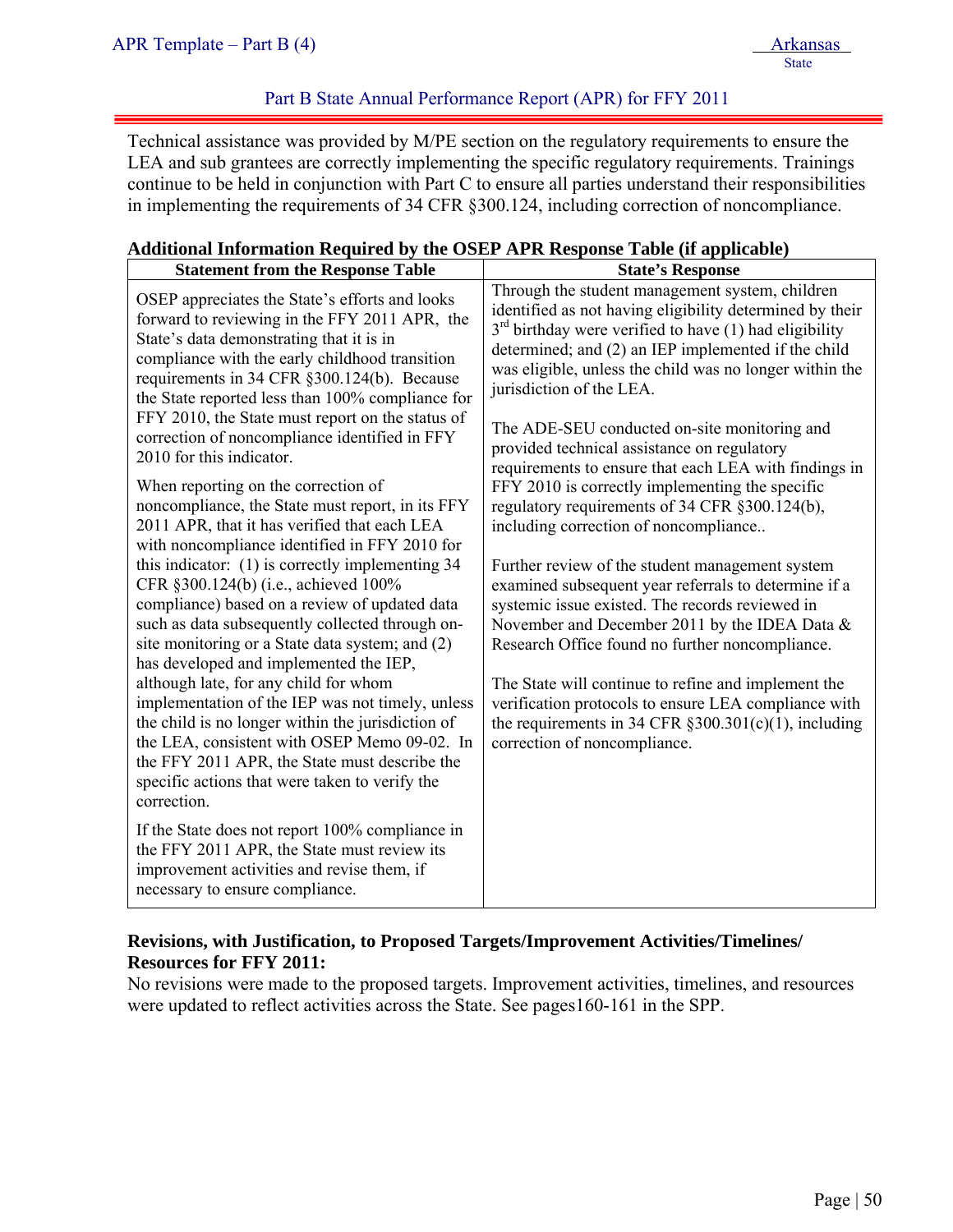Part B State Annual Performance Report (APR) for FFY 2011

# **Monitoring Priority: Effective General Supervision Part B Effective Transition**

# **Indicator 13: Secondary Transition**

Percent of youth with IEPs aged 16 and above with an IEP that includes appropriate measurable postsecondary goals that are annually updated and based upon an age appropriate transition assessment, transition services, including courses of study, that will reasonably enable the student to meet those postsecondary goals, and annual IEP goals related to the student's transition service needs. There also must be evidence that the student was invited to the IEP Team meeting where transition services are to be discussed and evidence that, if appropriate, a representative of any participating agency was invited to the IEP Team meeting with the prior consent of the parent or student who has reached the age of majority.  $(20 \text{ U.S.C. } 1416(a)(3)(B))$ 

**Measurement:** Percent  $=$   $[(# of youth with IEPs aged 16 and above with an IEP that$ includes appropriate measurable postsecondary goals that are annually updated and based upon an age appropriate transition assessment, transition services, including courses of study, that will reasonably enable the student to meet those postsecondary goals, and annual IEP goals related to the student's transition service needs. There also must be evidence that the student was invited to the IEP Team meeting where transition services are to be discussed and evidence that, if appropriate, a representative of any participating agency was invited to the IEP Team meeting with the prior consent of the parent or student who has reached the age of majority) divided by the (# of youth with an IEP age 16 and above)] times 100.

| <b>FFY</b>                                                                                                                                                                                                                                                                                                                                                                                                                                                                                                                                                                                                                                                                                                                                                                                                                                                                       | <b>Measurable and Rigorous Target</b>                                                                                                                                                                                                                                                                                                                                                                     |     |        |
|----------------------------------------------------------------------------------------------------------------------------------------------------------------------------------------------------------------------------------------------------------------------------------------------------------------------------------------------------------------------------------------------------------------------------------------------------------------------------------------------------------------------------------------------------------------------------------------------------------------------------------------------------------------------------------------------------------------------------------------------------------------------------------------------------------------------------------------------------------------------------------|-----------------------------------------------------------------------------------------------------------------------------------------------------------------------------------------------------------------------------------------------------------------------------------------------------------------------------------------------------------------------------------------------------------|-----|--------|
| Percent = $[(# of youth with IEPs aged 16 and above with an IEP that includes$<br><b>FFY 2011</b><br>appropriate measurable postsecondary goals that are annually updated and based upon<br>an age appropriate transition assessment, transition services, including courses of study,<br>that will reasonably enable the student to meet those postsecondary goals, and annual<br>IEP goals related to the student's transition service needs. There also must be evidence<br>that the student was invited to the IEP Team meeting where transition services are to be<br>discussed and evidence that, if appropriate, a representative of any participating agency<br>was invited to the IEP Team meeting with the prior consent of the parent or student who<br>has reached the age of majority) divided by the (# of youth with an IEP age 16 and<br>above)] times 100. 100% |                                                                                                                                                                                                                                                                                                                                                                                                           |     |        |
|                                                                                                                                                                                                                                                                                                                                                                                                                                                                                                                                                                                                                                                                                                                                                                                                                                                                                  | <b>Actual Target Data for FFY 2011:</b>                                                                                                                                                                                                                                                                                                                                                                   |     |        |
|                                                                                                                                                                                                                                                                                                                                                                                                                                                                                                                                                                                                                                                                                                                                                                                                                                                                                  | $\#$ of youth with IEPs aged 16 and above with an IEP that<br>$#$ of youth with IEPs<br>Percent<br>aged 16 and above<br>includes appropriate measurable postsecondary goals that are<br>annually updated and based upon an age appropriate transition<br>whose IEPs were<br>assessment, transition services, including courses of study that<br>reviewed during on-<br>will reasonably<br>site monitoring |     |        |
|                                                                                                                                                                                                                                                                                                                                                                                                                                                                                                                                                                                                                                                                                                                                                                                                                                                                                  | 304                                                                                                                                                                                                                                                                                                                                                                                                       | 315 | 96.51% |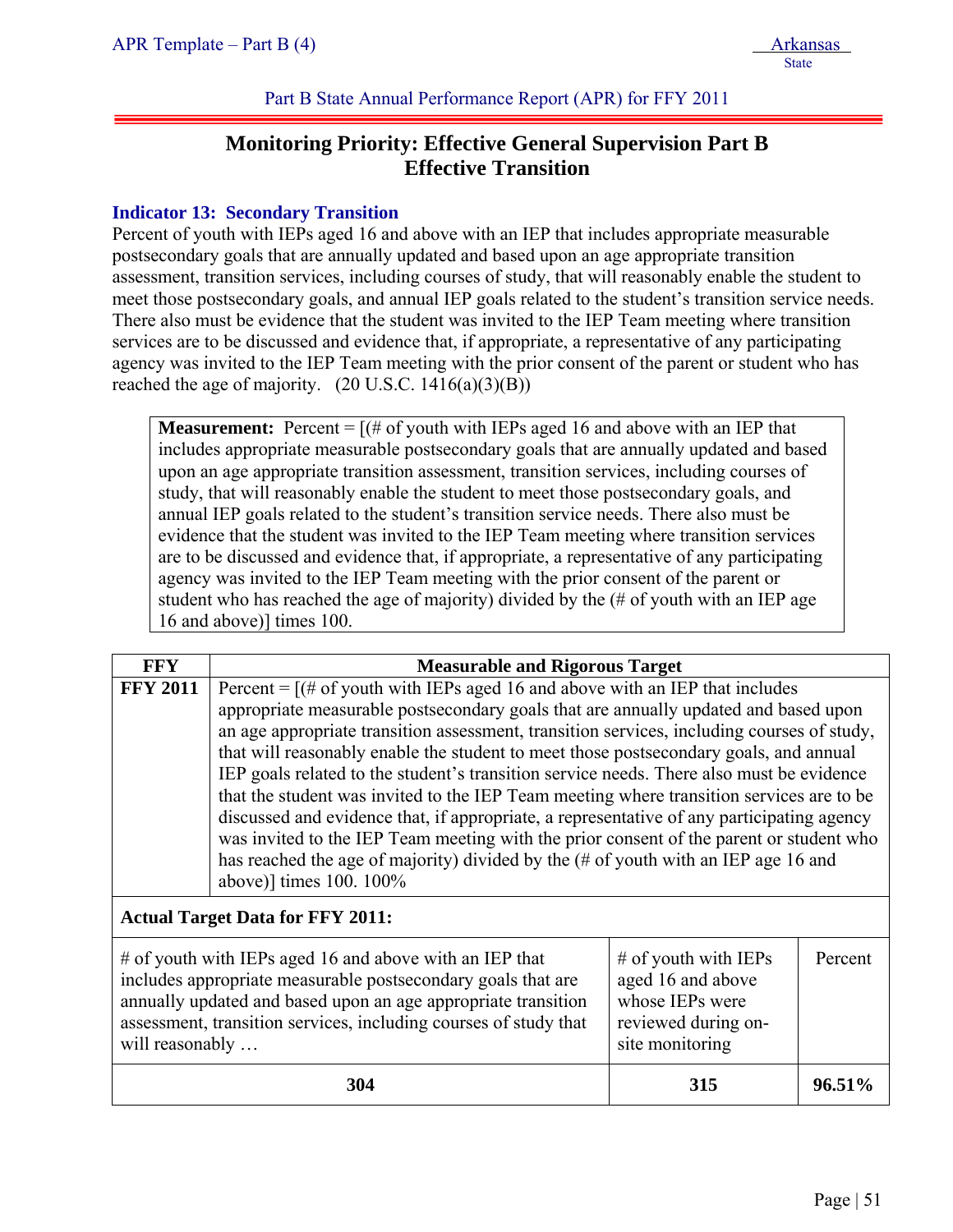# Part B State Annual Performance Report (APR) for FFY 2011

### **Discussion of Improvement Activities Completed and Explanation of Progress or Slippage that Occurred for FFY 2011:**

During the 2011-12 monitoring cycle, 315 IEPs were reviewed for compliance in 64 school districts. There were 11 IEPs found to be out of compliance in relation to secondary transition in four school districts. As of December 15, 2012, two of the four districts had corrected the non-compliance and onsite verification of current IEPs in these districts found no evidence of continued non-compliance.

### **Correction of FFY 2010 Noncompliance**

The State verified that the four findings of noncompliance from FFY 2010 were corrected as soon as possible, but in no case later than one year from identification. A review of policy, procedures, and practices for each LEA with identified noncompliance was conducted to ensure that the specific regulatory requirements were being correctly implemented. The ADE-SEU Monitoring/ Program Effectiveness Section (M/PE) verified the correction of noncompliance via desk audits of LEA submitted documentation and/or on-site visits to the LEAs in question.

#### **Targeted Activities**:

Please see the Improvement Activities Index beginning on page 73. A quick reference excel file is posted on the ADE-SEU website under the policy link. The website can be accessed at https:\\arksped.k12.ar.us.

#### **Correction of FFY 2010 Findings of Noncompliance:**

Level of compliance (actual target data) State reported for FFY 2010 for this indicator:  $96.19\%$ 

| 1. Number of findings of noncompliance the State made during FFY 2010 (the period<br>from July 1, 2010 through June 30, 2011)                                |  |
|--------------------------------------------------------------------------------------------------------------------------------------------------------------|--|
| 2. Number of FFY 2010 findings the State verified as timely corrected (corrected within<br>one year from the date of notification to the LEA of the finding) |  |
| 3. Number of FFY 2010 findings not verified as corrected within one year $[(1)$ minus<br>$(2)$ ]                                                             |  |

Correction of FFY 2010 Findings of Noncompliance Not Timely Corrected (corrected more than one year from identification of the noncompliance):

| 4. Number of FFY 2010 findings not timely corrected (same as the number from (3)       |  |
|----------------------------------------------------------------------------------------|--|
| above)                                                                                 |  |
| 5. Number of FFY 2010 findings the State has verified as corrected beyond the one-year |  |
| timeline ("subsequent correction")                                                     |  |
| 6. Number of FFY 2010 findings not yet verified as corrected $[(4)$ minus $(5)]$       |  |

### **Actions Taken if Noncompliance Not Corrected:**

No action required

### **Verification of Correction (either timely or subsequent):**

The State verified that the four findings of noncompliance from FFY 2010 were corrected as soon as possible, but in no case later than one year from identification. A review of policy, procedures, and practices for each LEA with identified noncompliance was conducted to insure that the specific regulatory requirements were being correctly implemented.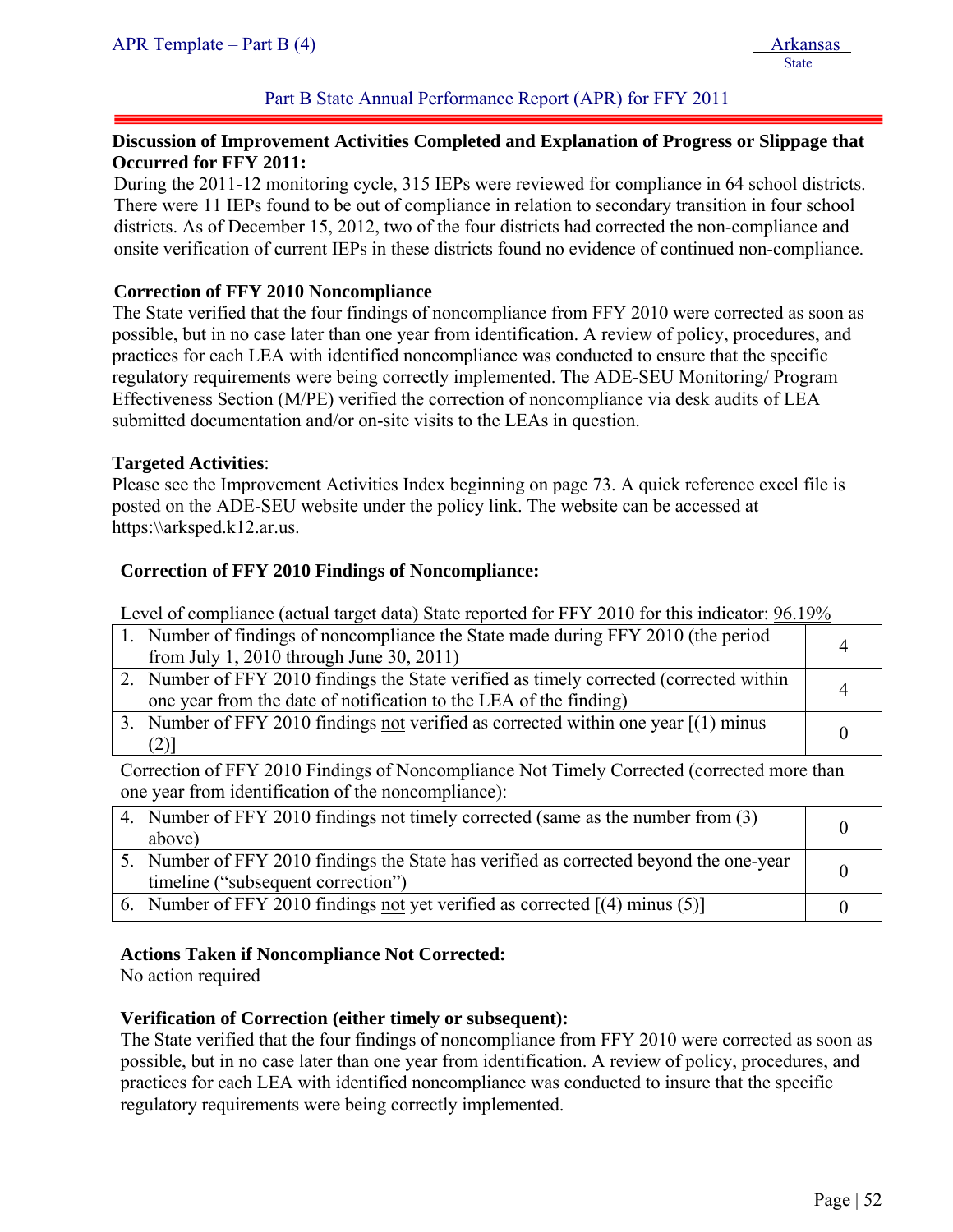### Part B State Annual Performance Report (APR) for FFY 2011

The ADE-SEU Monitoring/ Program Effectiveness Section (M/PE) verified the correction of noncompliance via desk audits of LEA submitted documentation and/or on-site visits to the LEAs in question. Documentation obtained from on-site monitoring visits and/or desk audits confirmed that all individual student files had been corrected in less than one year unless the student was no longer within the jurisdiction of the LEA. The M/PE staff verified compliance through the review of additional student records during on-site visits. Therefore, based on desk audits of documentation submitted by the LEA, and/or on-site visits to the LEAs, it was determined that the 4 findings of noncompliance had been corrected within the one year timeline and the review of updated data verified 100% compliance.

| <b>Statement from the Response Table</b>                                                                                                                                                                                                                                                                                          | <b>State's Response</b>                                                                                                                                                                                                                                                                                                                                                         |
|-----------------------------------------------------------------------------------------------------------------------------------------------------------------------------------------------------------------------------------------------------------------------------------------------------------------------------------|---------------------------------------------------------------------------------------------------------------------------------------------------------------------------------------------------------------------------------------------------------------------------------------------------------------------------------------------------------------------------------|
| OSEP appreciates the State's efforts and looks<br>forward to reviewing in the FFY 2011 APR,<br>the State's data demonstrating that it is in<br>compliance with the secondary transition<br>requirements in 34 CFR §§300.320(b) and<br>300.321(b). Because the State reported less<br>than 100% compliance for FFY 2010, the State | The State verified that the 4 findings of noncompliance<br>from FFY 2010 were corrected as soon as possible but in no<br>case later than one year from identification. A review of<br>policy, procedures, and practices for each LEA with<br>identified noncompliance was conducted to insure that the<br>specific regulatory requirements were being correctly<br>implemented. |
| must report on the status of correction of<br>noncompliance identified in FFY 2010 for this<br>indicator.                                                                                                                                                                                                                         | The ADE-SEU Monitoring/ Program Effectiveness Section<br>(M/PE) verified the correction of noncompliance via desk<br>audits of LEA submitted documentation and/or on-site                                                                                                                                                                                                       |
| When reporting on the correction of                                                                                                                                                                                                                                                                                               | visits to the LEAs in question. Documentation obtained                                                                                                                                                                                                                                                                                                                          |
| noncompliance, the State must report, in its                                                                                                                                                                                                                                                                                      | from on-site monitoring visits and/or desk audits confirmed                                                                                                                                                                                                                                                                                                                     |
| FFY 2011 APR, that it has verified that each<br>LEA with noncompliance identified in FFY                                                                                                                                                                                                                                          | that all individual student files had been corrected in less<br>than one year unless the student was no longer within the                                                                                                                                                                                                                                                       |
| 2010 for this indicator: (1) is correctly                                                                                                                                                                                                                                                                                         | jurisdiction of the LEA. The M/PE staff verified                                                                                                                                                                                                                                                                                                                                |
| implementing 34 CFR §§300.320(b) and                                                                                                                                                                                                                                                                                              | compliance through the review of additional student records                                                                                                                                                                                                                                                                                                                     |
| 300.321(b) (i.e., achieved 100% compliance)                                                                                                                                                                                                                                                                                       | during on-site visits. Therefore, based on desk audits of                                                                                                                                                                                                                                                                                                                       |
| based on a review of updated data such as data                                                                                                                                                                                                                                                                                    | documentation submitted by the LEA, and/or on-site visits                                                                                                                                                                                                                                                                                                                       |
| subsequently collected through on-site                                                                                                                                                                                                                                                                                            | to the LEAs, it was determined that the 4 findings of                                                                                                                                                                                                                                                                                                                           |
| monitoring or a State data system; and (2) has<br>corrected each individual case of                                                                                                                                                                                                                                               | noncompliance had been corrected within the one year<br>timeline and the review of updated data verified 100%                                                                                                                                                                                                                                                                   |
| noncompliance, unless the child is no longer                                                                                                                                                                                                                                                                                      | compliance.                                                                                                                                                                                                                                                                                                                                                                     |
| within the jurisdiction of the LEA, consistent                                                                                                                                                                                                                                                                                    |                                                                                                                                                                                                                                                                                                                                                                                 |
| with OSEP Memo 09-02. In the FFY 2011                                                                                                                                                                                                                                                                                             | The State will continue to refine and implement the<br>verification protocols to ensure LEA compliance with the                                                                                                                                                                                                                                                                 |
| APR, the State must describe the specific                                                                                                                                                                                                                                                                                         | requirements in 34 CFR $\S 300.301(c)(1)$ , including                                                                                                                                                                                                                                                                                                                           |
| actions that were taken to verify the correction.                                                                                                                                                                                                                                                                                 | correction of noncompliance.                                                                                                                                                                                                                                                                                                                                                    |
| If the State does not report 100% compliance                                                                                                                                                                                                                                                                                      |                                                                                                                                                                                                                                                                                                                                                                                 |
| in the FFY 2011 APR, the State must review                                                                                                                                                                                                                                                                                        |                                                                                                                                                                                                                                                                                                                                                                                 |
| its improvement activities and revise them, if                                                                                                                                                                                                                                                                                    |                                                                                                                                                                                                                                                                                                                                                                                 |
| necessary to ensure compliance.                                                                                                                                                                                                                                                                                                   |                                                                                                                                                                                                                                                                                                                                                                                 |

### **Additional Information Required by the OSEP APR Response Table for this Indicator:**

# **Revisions, with Justification, to Proposed Targets/Improvement Activities/Timelines/ Resources for 2011-12:**

No changes were made to the target. Improvement activities, timelines, and resources were updated to reflect activities across the State. See pages 185-186 in the SPP.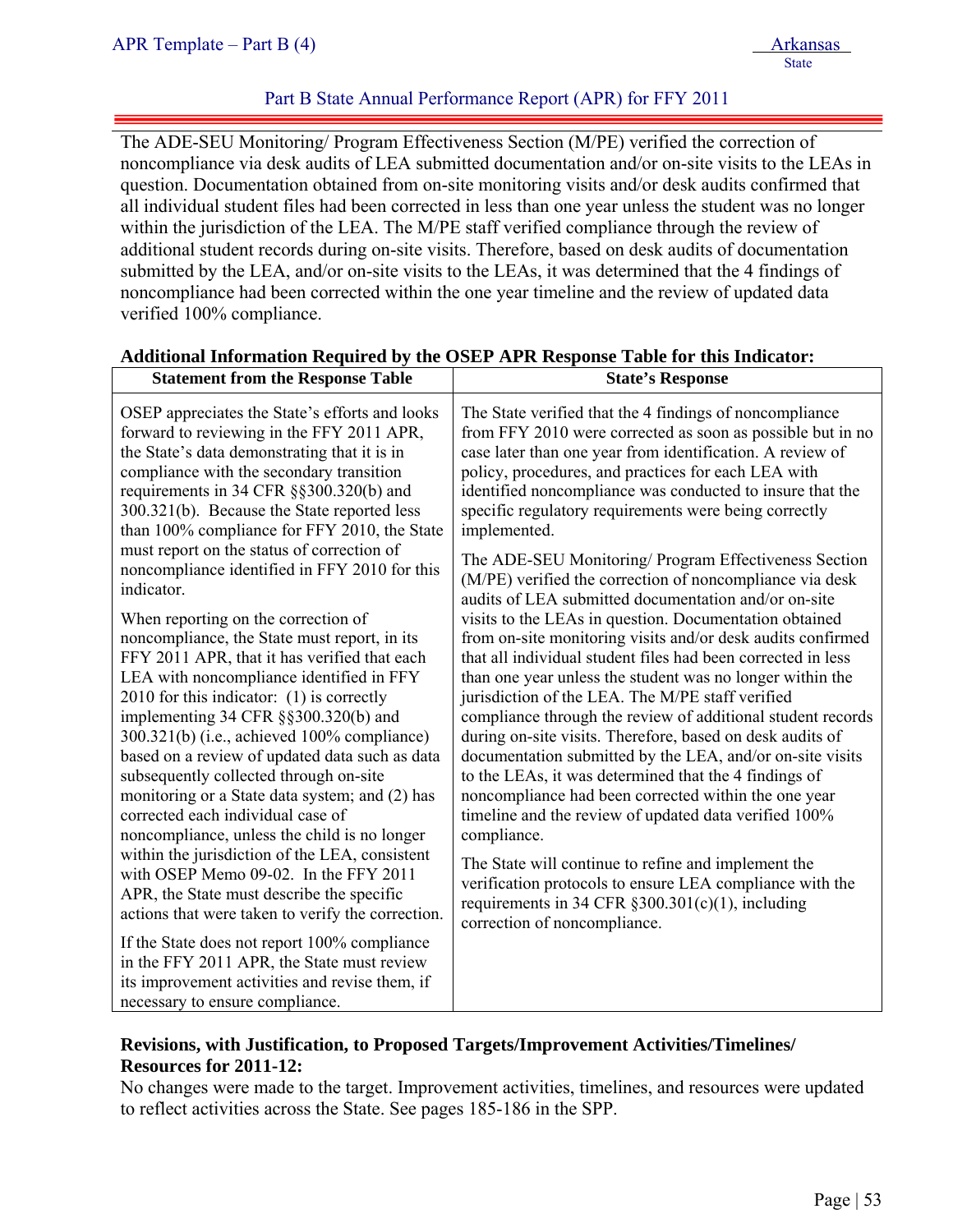Part B State Annual Performance Report (APR) for FFY 2011

# **Monitoring Priority: Effective General Supervision Part B Effective Transition**

# **Indicator 14: Post-school Outcomes**

Percent of youth who are no longer in secondary school, had IEPs in effect at the time they left school, and were:

- A. Enrolled in higher education within one year of leaving high school.
- B. Enrolled in higher education or competitively employed within one year of leaving high school.
- C. Enrolled in higher education or in some other postsecondary education or training program; or competitively employed or in some other employment within one year of leaving high school.  $(20 \text{ U.S.C. } 1416(a)(3)(B))$

# **Measurement:**

- A. Percent enrolled in higher education  $=$  [(# of youth who are no longer in secondary school, had IEPs in effect at the time they left school and were enrolled in higher education within one year of leaving high school) divided by the (# of respondent youth who are no longer in secondary school and had IEPs in effect at the time they left school)] times 100.
- B. Percent enrolled in higher education or competitively employed within one year of leaving high school =  $[(# of$  youth who are no longer in secondary school, had IEPs in effect at the time they left school and were enrolled in higher education or competitively employed within one year of leaving high school) divided by the (# of respondent youth who are no longer in secondary school and had IEPs in effect at the time they left school)] times 100.
- C. Percent enrolled in higher education, or in some other postsecondary education or training program; or competitively employed or in some other employment =  $[(#$ of youth who are no longer in secondary school, had IEPs in effect at the time they left school and were enrolled in higher education, or in some other postsecondary education or training program; or competitively employed or in some other employment) divided by the (# of respondent youth who are no longer in secondary school and had IEPs in effect at the time they left school)] times 100.

| <b>FFY</b>      | <b>Measurable and Rigorous Target</b>                                                                                                                                                                                                                                                                                                                                                                  |
|-----------------|--------------------------------------------------------------------------------------------------------------------------------------------------------------------------------------------------------------------------------------------------------------------------------------------------------------------------------------------------------------------------------------------------------|
| <b>FFY 2011</b> | A. 13% will be enrolled in higher education = $[(# of$ youth who are no longer in<br>secondary school, had IEPs in effect at the time they left school and were enrolled<br>in higher education within one year of leaving high school) divided by the $(\# \text{ of }$<br>respondent youth who are no longer in secondary school and had IEPs in effect at<br>the time they left school)] times 100. |
|                 | B. 49% will be enrolled in higher education or competitively employed within one<br>year of leaving high school = $[(# of youth who are no longer in secondary school,$                                                                                                                                                                                                                                |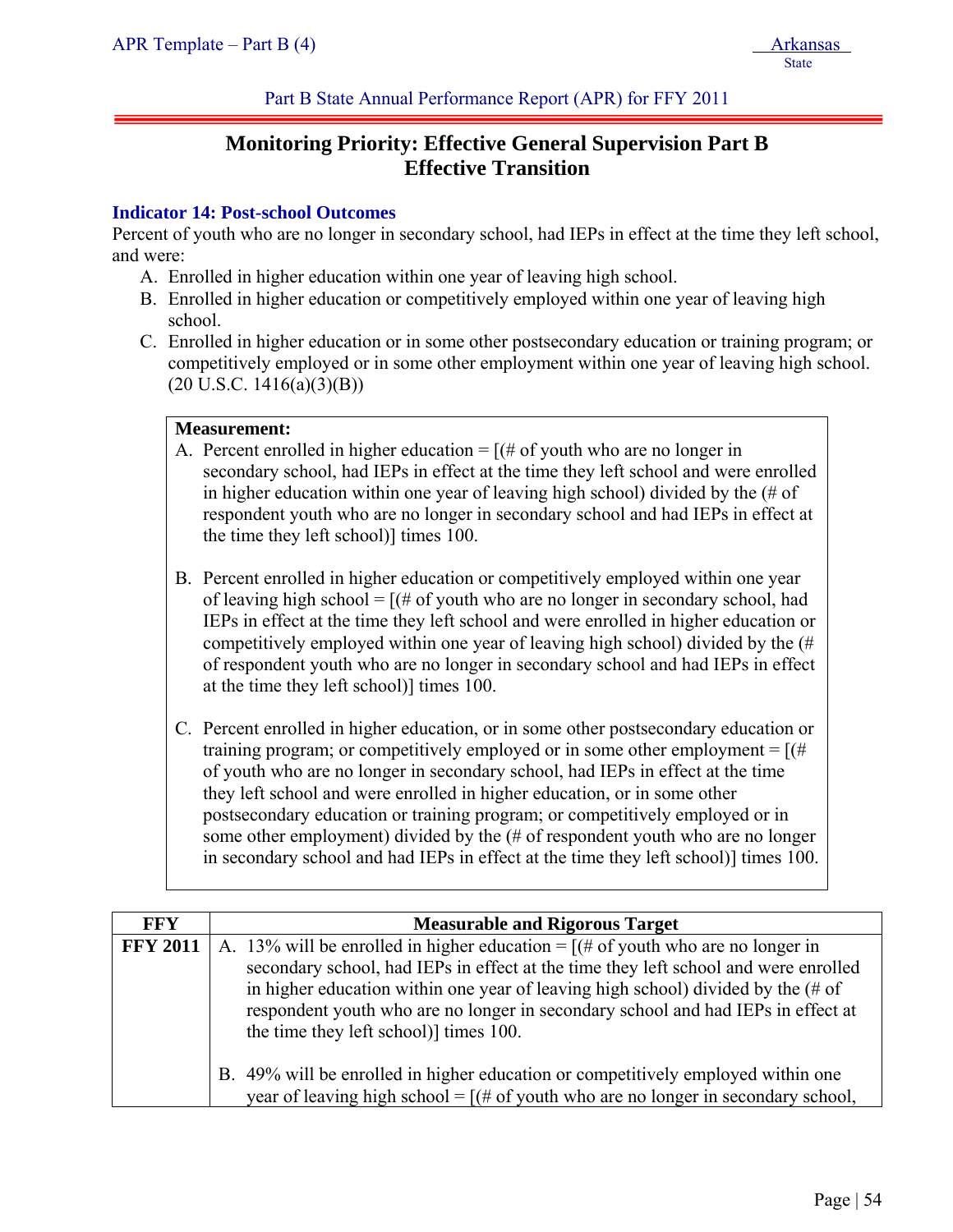# Part B State Annual Performance Report (APR) for FFY 2011

| had IEPs in effect at the time they left school and were enrolled in higher education<br>or competitively employed within one year of leaving high school) divided by the   |
|-----------------------------------------------------------------------------------------------------------------------------------------------------------------------------|
| (# of respondent youth who are no longer in secondary school and had IEPs in<br>effect at the time they left school)] times 100.                                            |
|                                                                                                                                                                             |
| C. 60% will be enrolled in higher education, or in some other postsecondary education<br>or training program; or competitively employed or in some other employment = $[(#$ |
| of youth who are no longer in secondary school, had IEPs in effect at the time they<br>left school and were enrolled in higher education, or in some other postsecondary    |

education or training program; or competitively employed or in some other employment) divided by the (# of respondent youth who are no longer in secondary school and had IEPs in effect at the time they left school)] times 100.

# **Actual Target Data for FFY 2011:**

- A. Percent enrolled in higher education  $=$   $[(# of$  youth who are no longer in secondary school, had IEPs in effect at the time they left school and were enrolled in higher education within one year of leaving high school) divided by the (# of respondent youth who are no longer in secondary school and had IEPs in effect at the time they left school)] times 100.  $98/617 = 15.88\%$
- B. Percent enrolled in higher education or competitively employed within one year of leaving high school =  $[(# of youth who are no longer in secondary school, had IEPs in effect at the time they$ left school and were enrolled in higher education or competitively employed within one year of leaving high school) divided by the (# of respondent youth who are no longer in secondary school and had IEPs in effect at the time they left school)] times  $100. 265/617 = 42.95\%$
- C. Percent enrolled in higher education, or in some other postsecondary education or training program; or competitively employed or in some other employment  $=$  [ $#$  of youth who are no longer in secondary school, had IEPs in effect at the time they left school and were enrolled in higher education, or in some other postsecondary education or training program; or competitively employed or in some other employment) divided by the (# of respondent youth who are no longer in secondary school and had IEPs in effect at the time they left school)] times 100.  $345/617 = 55.92\%$

# **Discussion of Improvement Activities Completed and Explanation of Progress or Slippage that Occurred for FFY 2011:**

Of the 617 leavers in 2010-11, 226 former students completed the phone survey. Information was located for another 212 students through an administrative data mine, bringing the total number of students with post-school outcomes information to 438. The analysis showed that 15.88% of former students were enrolled in higher education and had completed one semester, which is above the state target of 13%. Additionally, 2.76% of respondents were enrolled in other post-secondary education and 27.07% indicated that they were competitively employed. The combination of other post-secondary education and competitive employment resulted in a rate of 42.95%. This represents slippage from the previous rate of 49.42% and is below the 49% target. Former students enrolled in higher education, enrolled in other post-secondary education, competitively employed, or otherwise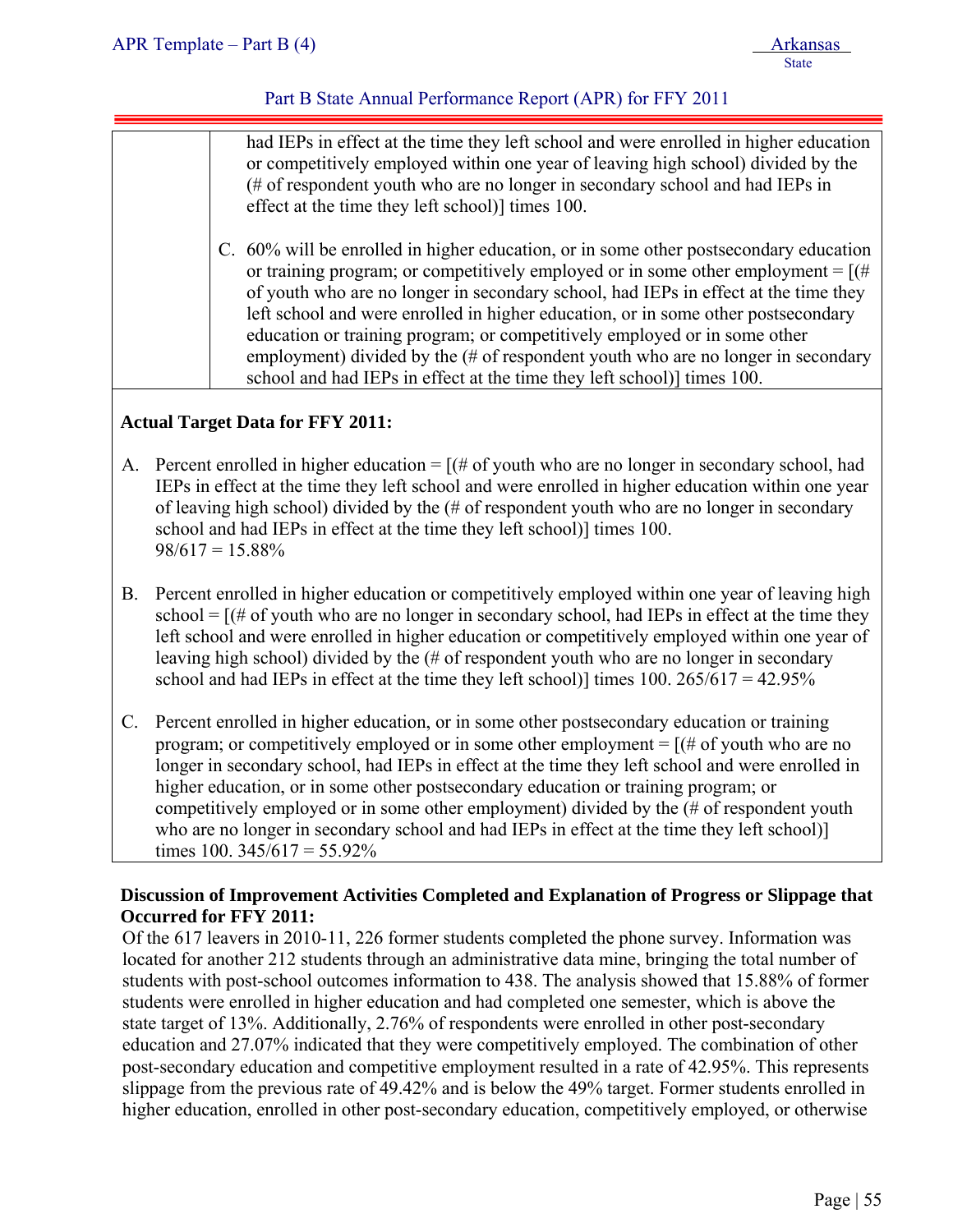# Part B State Annual Performance Report (APR) for FFY 2011

employed represent 55.92% of respondents. The rate is below the target of 60.00% and represents slippage from the 2009-10 rate of 61.05%.

The remaining 44.08% were otherwise engaged or not engaged. Exhibit I-14.1 provides the numbers and rate for each category of postsecondary education and employment.

| <b>Exhibit I-14.1: The Number and Rate of Responses by Post-Secondary Activity</b> |  |  |
|------------------------------------------------------------------------------------|--|--|
|------------------------------------------------------------------------------------|--|--|

| <b>Enrolled</b> in<br><b>Higher Education</b> | 2. Competitively<br><b>Employed</b> | 3. Post-secondary<br><b>Education or</b><br>Training | 4. Other<br><b>Employed</b> | 5. Other or not<br><b>Engaged</b> | <b>Total</b> |
|-----------------------------------------------|-------------------------------------|------------------------------------------------------|-----------------------------|-----------------------------------|--------------|
| 98                                            | 167                                 |                                                      | 63                          | 272                               | 617          |
| $(15.88\%)$                                   | $(27.07\%)$                         | $(2.76\%)$                                           | $10.21\%$                   | $(44.08\%)$                       | $100\%$      |

Of the five (5) categories presented above, the first four (4) are used to calculate the Indicator measurements. The calculation with baseline data is presented below.

> A:  $(98/617)*100 = 15.88%$ B:  $((98+167)/617)*100 = 42.95%$ C:  $((98+167+17+93)/617)*100 = 55.92\%$

LifeTrack began contacting former students in May 2012 and continued with phone surveys through July 2012. Although steps were taken to verify contact information, 63.37% (391/617) of telephone numbers were either disconnected or had changed resulting in wrong numbers. Contact information was valid for 226 of the 617 records or 36.63% of leavers. Additional information was located for 212 students via an administrative data mine bringing the overall response rate to 70.99% (438/617). Exhibit I-14.2 provides an overview of the outcome of student contact information.

**Exhibit I-14.2: Outcome of Student Contact Information** 

| Number of | Invalid Contact/ | Data Collected | Data Collected via              | <b>Total</b> | <b>Response Rate Based</b> |
|-----------|------------------|----------------|---------------------------------|--------------|----------------------------|
| Leavers   | No Information   | via Survey     | <b>Administrative Data Mine</b> | Records      | on Number of Leavers       |
| 617       | 79               | 226            | 212                             | 438          |                            |

An analysis of representativeness was conducted by the IDEA Data & Research Office on the characteristics of disability type, ethnicity, and exit code on the respondent group to determine whether the youth who responded to the surveys were similar to or different from the total population of youth with an IEP who exited school in 2010-11.

A significant difference between the respondent group and the target leaver group is measured by a difference of ±3%. The rate of difference was adopted from the National Post-School Outcomes Center calculator. The negative differences indicate an under-representativeness of the group and positive differences indicate over-representativeness.

The analysis revealed that no responders were under-or –over-represented in the racial/ethnic groups. An analysis of disability representativeness found Intellectual Disability to be underrepresented and SLD to be over-represented. Responders were over-represented in the exit category *graduating with a regular diploma* but slightly under-represented for *dropped out*. These findings are presented in Exhibit I-14.3, Exhibit I-14.4, and Exhibit I-14.5 and the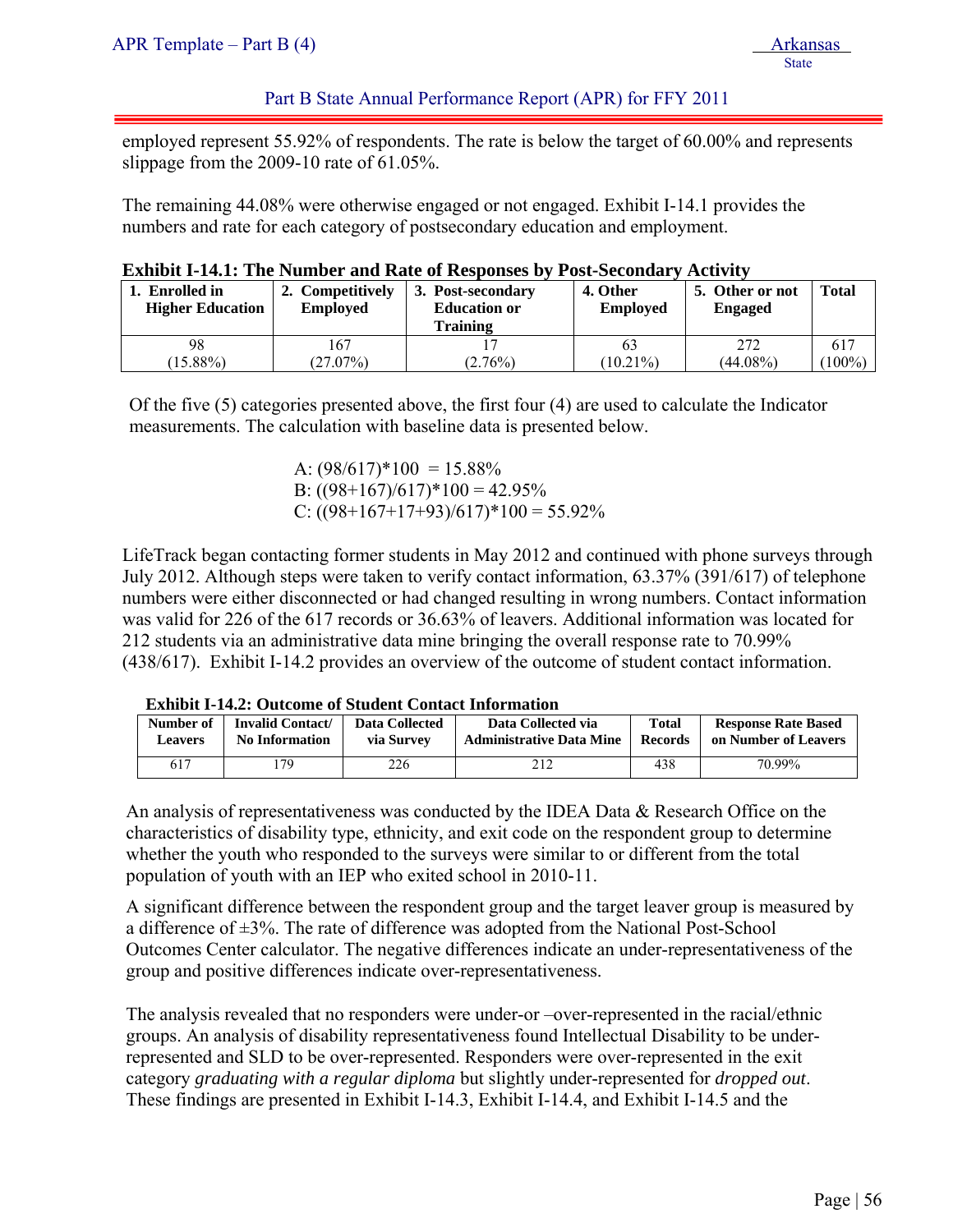### Part B State Annual Performance Report (APR) for FFY 2011

categories with a  $\pm 3\%$  difference are in red.

|                   |                         |          |                |                 |                         | White     |          |
|-------------------|-------------------------|----------|----------------|-----------------|-------------------------|-----------|----------|
|                   | <b>American Indian/</b> |          | <b>Black</b>   |                 | <b>Hawaiian Pacific</b> | (non-     | Two or   |
|                   | Alaskan Native          | Asian    | (non-Hispanic) | <b>Hispanic</b> | <b>Islander</b>         | Hispanic) | More     |
| <b>Leavers</b>    | .46%                    | $0.81\%$ | 31.60%         | $3.57\%$        | $0.00\%$                | 61.26%    | $.30\%$  |
| <b>Responders</b> | $0.91\%$                | $0.46\%$ | 31.74%         | $2.51\%$        | $0.00\%$                | 63.24%    | .14%     |
| <b>Difference</b> | $-0.55\%$               | $-0.35%$ | 0.13%          | $-1.05\%$       | $0.00\%$                | .98%      | $-0.16%$ |

#### **Exhibit I-14.4: Disability Representativeness of Survey Responders by Percentages**

|                   | Autism    | Emotional<br><b>Disturbance</b> | Deaf<br><b>Blindness</b> | <b>Hearing</b><br><b>Impaired</b> | <b>Multiple</b><br><b>Disabilities</b> | <b>Intellectual</b><br><b>Disability</b> |
|-------------------|-----------|---------------------------------|--------------------------|-----------------------------------|----------------------------------------|------------------------------------------|
| <b>Leavers</b>    | $3.24\%$  | $2.11\%$                        | 0.16%                    | $0.49\%$                          | 1.94%                                  | 15.40%                                   |
| <b>Responders</b> | 2.74%     | 1.37%                           | $0.00\%$                 | 0.46%                             | $1.60\%$                               | 10.27%                                   |
| <b>Difference</b> | $-0.50\%$ | $-0.74\%$                       | $-0.16%$                 | $-0.03\%$                         | $-0.35%$                               | $-5.12\%$                                |
|                   |           |                                 |                          |                                   |                                        |                                          |
|                   | Other     |                                 | Speech/                  | <b>Specific</b>                   |                                        |                                          |

|                   | <b>Health</b> | <b>Orthopedic</b> | Language          | Learning          | <b>Traumatic Brain</b> |                          |
|-------------------|---------------|-------------------|-------------------|-------------------|------------------------|--------------------------|
|                   | Impairment    | Impairment        | <b>Impairment</b> | <b>Disability</b> | Injury                 | <b>Visual Impairment</b> |
| <b>Leavers</b>    | 14.42%        | $0.32\%$          | .78%              | 59.48%            | $0.32\%$               | 0.32%                    |
| <b>Responders</b> | 16.44%        | 0.46%             | $.83\%$           | 64.38%            | 0.23%                  | $0.23\%$                 |
| Difference        | $2.01\%$      | 0.13%             | $0.04\%$          | 4.90%             | $-0.10\%$              | $-0.10%$                 |

#### **Exhibit I-14.5: Reason of Exit Representativeness of Survey Responders by Percentage**

|                   | <b>Graduated with a Regular Diploma</b> | <b>Graduated with a Certificate</b> | <b>Dropped Out</b> | <b>Reached</b><br>Maximum Age |
|-------------------|-----------------------------------------|-------------------------------------|--------------------|-------------------------------|
| <b>Leavers</b>    | 86.87%                                  | $.62\%$                             | 11.51%             |                               |
| <b>Responders</b> | $90.64\%$                               | .14%                                | $8.22\%$           |                               |
| <b>Difference</b> | $3.77\%$                                | $-0.48%$                            | $-3.29\%$          | $0.0\%$                       |

#### **Selection Bias**

Arkansas is under-represented in the disability category of intellectual disability and the exit category dropout. For the first time Arkansas is not under-represented in any racial/ethnic group.

#### **Missing Data**

The overall response rate was 70.99%, which means out of 617 students who left school last year, the state is missing post-school outcome information for 29.01% ( $n = 233$ ) of former students in the sample. The contractor reported that student contact information was invalid for the majority of these youth, and therefore these youth could not be located. An analysis of the missing data was conducted to determine any patterns relative to the missing information (i.e., across districts and disability categories).

For a second year, Arkansas conducted a dual collection: phone survey and administrative data mine. This is the first year that Arkansas combined the two collections for reporting post-school outcomes. This combination resulted in post-school outcomes being identified for an additional 212 students; however, 233 students were not found by either methodology.

The SEU will continue to conduct a dual collection for the FFY 2012 reporting cycle. Further, the IDEA Data & Research Office will continue working with the Arkansas Research Center to identify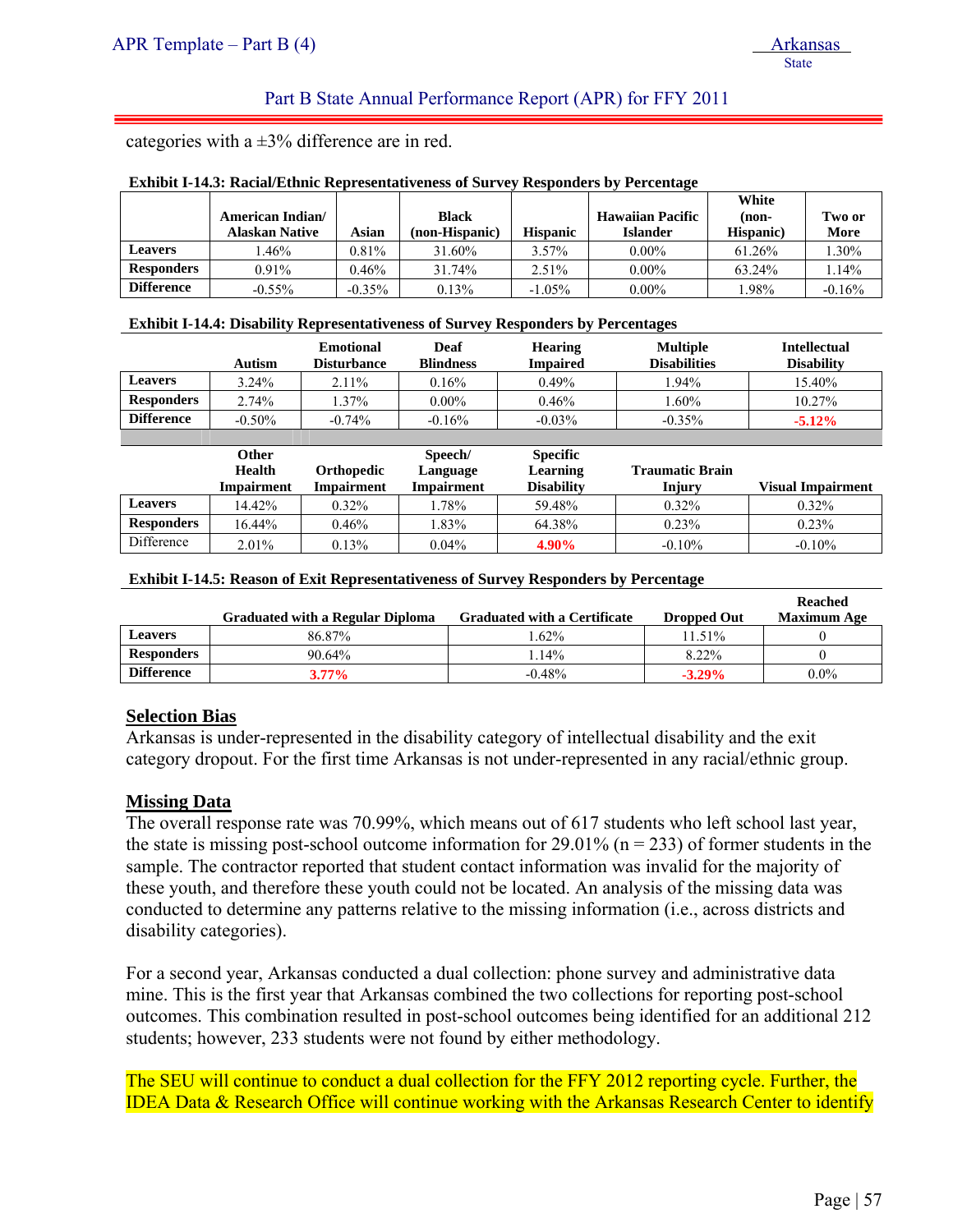other federal, state, and local agencies that may have additional post-school outcomes data which could increase the response rate resulting in improved representativeness.

#### **Targeted Activities:**

j

Please see the Improvement Activities Index beginning on page 73. A quick reference excel file is posted on the ADE-SEU website under the policy link. The website can be accessed at https:\\arksped.k12.ar.us.

### **Revisions, with Justification, to Proposed Targets/Improvement Activities/Timelines/ Resources for FFY 2011:**

Targets were established to align with the new baseline. Improvement activities, timelines, and resources have been updated to reflect activities across the State. See pages 224-225 in the SPP.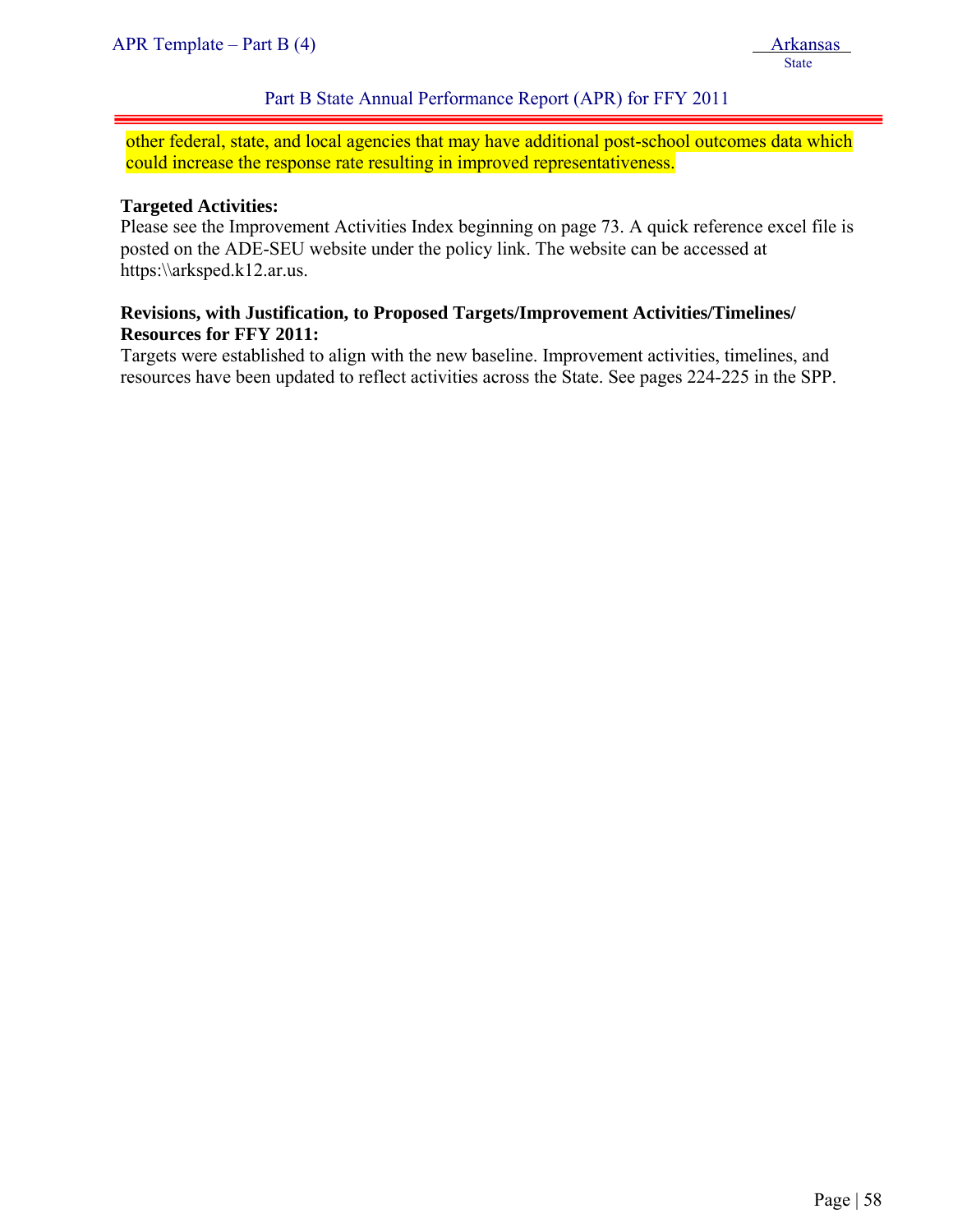Part B State Annual Performance Report (APR) for FFY 2011

# **Monitoring Priority: Effective General Supervision Part B General Supervision**

# **Indicator 15: Identification and Correction of Noncompliance**

General supervision system (including monitoring, complaints, hearings, etc.) identifies and corrects noncompliance as soon as possible but in no case later than one year from identification.  $(20 U.S.C. 1416(a)(3)(B))$ 

### **Measurement:**

Percent of noncompliance corrected within one year:

- a. Number of findings of noncompliance
- b. Number of corrections completed as soon as possible but in no case later than one year from identification

Percent =  $[(b)$  divided by  $(a)$ ] times 100.

For any noncompliance not corrected within one year of identification, describe what actions, including technical assistance and or enforcement that the State has taken.

| <b>FFY</b>      | <b>Measurable and Rigorous Target</b>                                                                                                                              |                                                          |         |  |  |  |
|-----------------|--------------------------------------------------------------------------------------------------------------------------------------------------------------------|----------------------------------------------------------|---------|--|--|--|
| <b>FFY 2011</b> |                                                                                                                                                                    | Percent of noncompliance corrected within one year: 100% |         |  |  |  |
|                 | <b>Actual Target Data for FFY 2011:</b><br>Percent of noncompliance corrected within one year                                                                      |                                                          |         |  |  |  |
|                 | Number of corrections completed as soon as possible but<br>Number of Findings of<br>in no case later than one year from identification<br>noncompliance<br>Percent |                                                          |         |  |  |  |
| 116             |                                                                                                                                                                    | 116                                                      | $100\%$ |  |  |  |

# **Discussion of Improvement Activities Completed and Explanation of Progress or Slippage that Occurred for FFY 2011:**

The target for FFY 2011 (2010-11) was 100%. Overall there were 116 findings of noncompliance identified through monitoring, dispute resolution, APR, and data reviews in 2010-11. All corrections were completed as soon as possible but in no case later than one year from identification. The LEA count of findings may be duplicated for LEAs found noncompliant in more than one General Supervision System Component (On-site visits, selfassessment, local APR, desk audit, etc.).

The ADE-SEU Monitoring/Program Effectiveness Section (M/PE), Dispute Resolution Section, Grants/Data Management Section, and the IDEA Data & Research Office verified the correction of noncompliance via desk audits of LEA submitted documentation, on-site visits and review through the student management system. This evidence confirmed that all noncompliance had been corrected as soon as possible but no later than one year. Subsequent data reviewed demonstrated the correction of noncompliance. The areas of noncompliance identified in 2010- 11 and cleared within one year are presented in Exhibit I-15.1.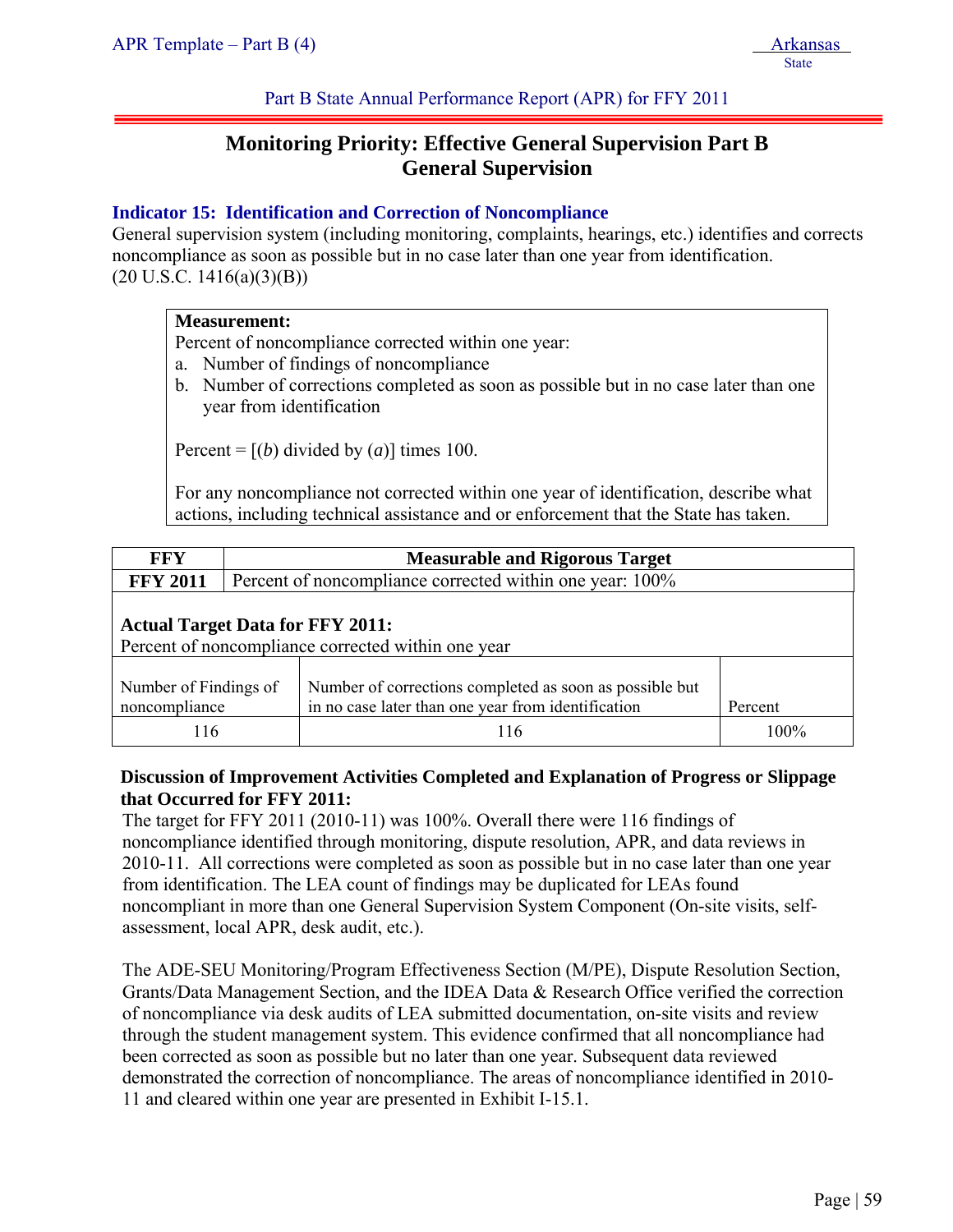ī

# Part B State Annual Performance Report (APR) for FFY 2011

| <b>Exhibit I-15.1: Part B Indicator 15 Worksheet</b>                                                                                                                                                                                                                                                                                                                                                                                                                                                         |                                                                                                               |                                                                                  |                                                                                            |                                                                                                                                        |  |  |
|--------------------------------------------------------------------------------------------------------------------------------------------------------------------------------------------------------------------------------------------------------------------------------------------------------------------------------------------------------------------------------------------------------------------------------------------------------------------------------------------------------------|---------------------------------------------------------------------------------------------------------------|----------------------------------------------------------------------------------|--------------------------------------------------------------------------------------------|----------------------------------------------------------------------------------------------------------------------------------------|--|--|
| <b>Indicator/Indicator Clusters</b>                                                                                                                                                                                                                                                                                                                                                                                                                                                                          | <b>General Supervision</b><br><b>System Components</b>                                                        | $#$ of LEAs<br><b>Issued Findings</b><br>in FFY 2010<br>$(7/1/10)$ to<br>6/30/11 | $(a)$ # of Findings<br>of noncompliance<br>identified in FFY<br>2010 (7/1/10 to<br>6/30/11 | (b) $#$ of Findings of<br>noncompliance from (a)<br>for which correction was<br>verified no later than one<br>vear from identification |  |  |
| 1. Percent of youth with IEPs graduating<br>from high school with a regular diploma.<br>2. Percent of youth with IEPs dropping out<br>of high school.                                                                                                                                                                                                                                                                                                                                                        | Monitoring Activities: Self-<br>Assessment/Local APR,<br>Data Review, Desk Audit,<br>On-Site Visits, or Other | $\boldsymbol{0}$                                                                 | $\boldsymbol{0}$                                                                           | $\mathbf{0}$                                                                                                                           |  |  |
| 14. Percent of youth who had IEPs, are no<br>longer in secondary school and who have<br>been competitively employed, enrolled in<br>some type of postsecondary school or<br>training program, or both, within one year of<br>leaving high school.                                                                                                                                                                                                                                                            | Dispute Resolution:<br>Complaints, Hearings                                                                   | $\boldsymbol{0}$                                                                 | $\boldsymbol{0}$                                                                           | $\mathbf{0}$                                                                                                                           |  |  |
| 3. Participation and performance of children<br>with disabilities on statewide assessments.<br>7. Percent of preschool children with IEPs                                                                                                                                                                                                                                                                                                                                                                    | Monitoring Activities: Self-<br>Assessment/Local APR,<br>Data Review, Desk Audit,                             | $\mathbf{0}$                                                                     | $\mathbf{0}$                                                                               | $\mathbf{0}$                                                                                                                           |  |  |
| who demonstrated improved outcomes.                                                                                                                                                                                                                                                                                                                                                                                                                                                                          | On-Site Visits, or Other<br>Dispute Resolution:<br>Complaints, Hearings                                       | $\boldsymbol{0}$                                                                 | $\boldsymbol{0}$                                                                           | $\boldsymbol{0}$                                                                                                                       |  |  |
| 4A. Percent of districts identified as having a<br>significant discrepancy in the rates of<br>suspensions and expulsions of children with<br>disabilities for greater than 10 days in a<br>school year.                                                                                                                                                                                                                                                                                                      | Monitoring Activities: Self-<br>Assessment/Local APR,<br>Data Review, Desk Audit,<br>On-Site Visits, or Other | 1                                                                                | 1                                                                                          | 1                                                                                                                                      |  |  |
| 4B. Percent of districts that have: (a) a<br>significant discrepancy, by race or ethnicity,<br>in the rate of suspensions and expulsions of<br>greater than 10 days in a school year for<br>children with IEPs; and (b) policies,<br>procedures or practices that contribute to the<br>significant discrepancy and do not comply<br>with requirements relating to the<br>development and implementation of IEPs,<br>the use of positive behavioral interventions<br>and supports, and procedural safeguards. | Dispute Resolution:<br>Complaints, Hearings                                                                   | $\mathbf{0}$                                                                     | $\boldsymbol{0}$                                                                           | $\mathbf{0}$                                                                                                                           |  |  |
| 5. Percent of children with IEPs aged 6<br>through 21 -educational placements.<br>6. Percent of preschool children aged 3                                                                                                                                                                                                                                                                                                                                                                                    | Monitoring Activities: Self-<br>Assessment/Local APR,<br>Data Review, Desk Audit,<br>On-Site Visits, or Other | 5                                                                                | 7                                                                                          | $\tau$                                                                                                                                 |  |  |
| through $5$ – early childhood placement.                                                                                                                                                                                                                                                                                                                                                                                                                                                                     | Dispute Resolution:<br>Complaints, Hearings                                                                   | $\overline{0}$                                                                   | $\mathbf{0}$                                                                               | $\boldsymbol{0}$                                                                                                                       |  |  |
| 8. Percent of parents with a child receiving<br>special education services who report that<br>schools facilitated parent involvement as a<br>means of improving services and results for                                                                                                                                                                                                                                                                                                                     | Monitoring Activities: Self-<br>Assessment/Local APR,<br>Data Review, Desk Audit,<br>On-Site Visits, or Other | 3                                                                                | 3                                                                                          | 3                                                                                                                                      |  |  |
| children with disabilities.                                                                                                                                                                                                                                                                                                                                                                                                                                                                                  | Dispute Resolution:<br>Complaints, Hearings                                                                   | $\boldsymbol{0}$                                                                 | $\boldsymbol{0}$                                                                           | $\mathbf{0}$                                                                                                                           |  |  |
| 9. Percent of districts with disproportionate<br>representation of racial and ethnic groups in<br>special education that is the result of<br>inappropriate identification.                                                                                                                                                                                                                                                                                                                                   | Monitoring Activities: Self-<br>Assessment/Local APR,<br>Data Review, Desk Audit,<br>On-Site Visits, or Other | $\boldsymbol{0}$                                                                 | $\boldsymbol{0}$                                                                           | $\mathbf{0}$                                                                                                                           |  |  |
| 10. Percent of districts with disproportionate<br>representation of racial and ethnic groups in<br>specific disability categories that is the result<br>of inappropriate identification.                                                                                                                                                                                                                                                                                                                     | Dispute Resolution:<br>Complaints, Hearings                                                                   | $\boldsymbol{0}$                                                                 | $\boldsymbol{0}$                                                                           | $\boldsymbol{0}$                                                                                                                       |  |  |
| 11. Percent of children who were evaluated<br>within 60 days of receiving parental consent<br>for initial evaluation or, if the State<br>establishes a timeframe within which the<br>evaluation must be conducted, within that                                                                                                                                                                                                                                                                               | Monitoring Activities: Self-<br>Assessment/Local APR,<br>Data Review, Desk Audit,<br>On-Site Visits, or Other | 20                                                                               | 32                                                                                         | 32                                                                                                                                     |  |  |
| timeframe.                                                                                                                                                                                                                                                                                                                                                                                                                                                                                                   | Dispute Resolution:<br>Complaints, Hearings                                                                   | $\boldsymbol{0}$                                                                 | $\boldsymbol{0}$                                                                           | $\mathbf{0}$                                                                                                                           |  |  |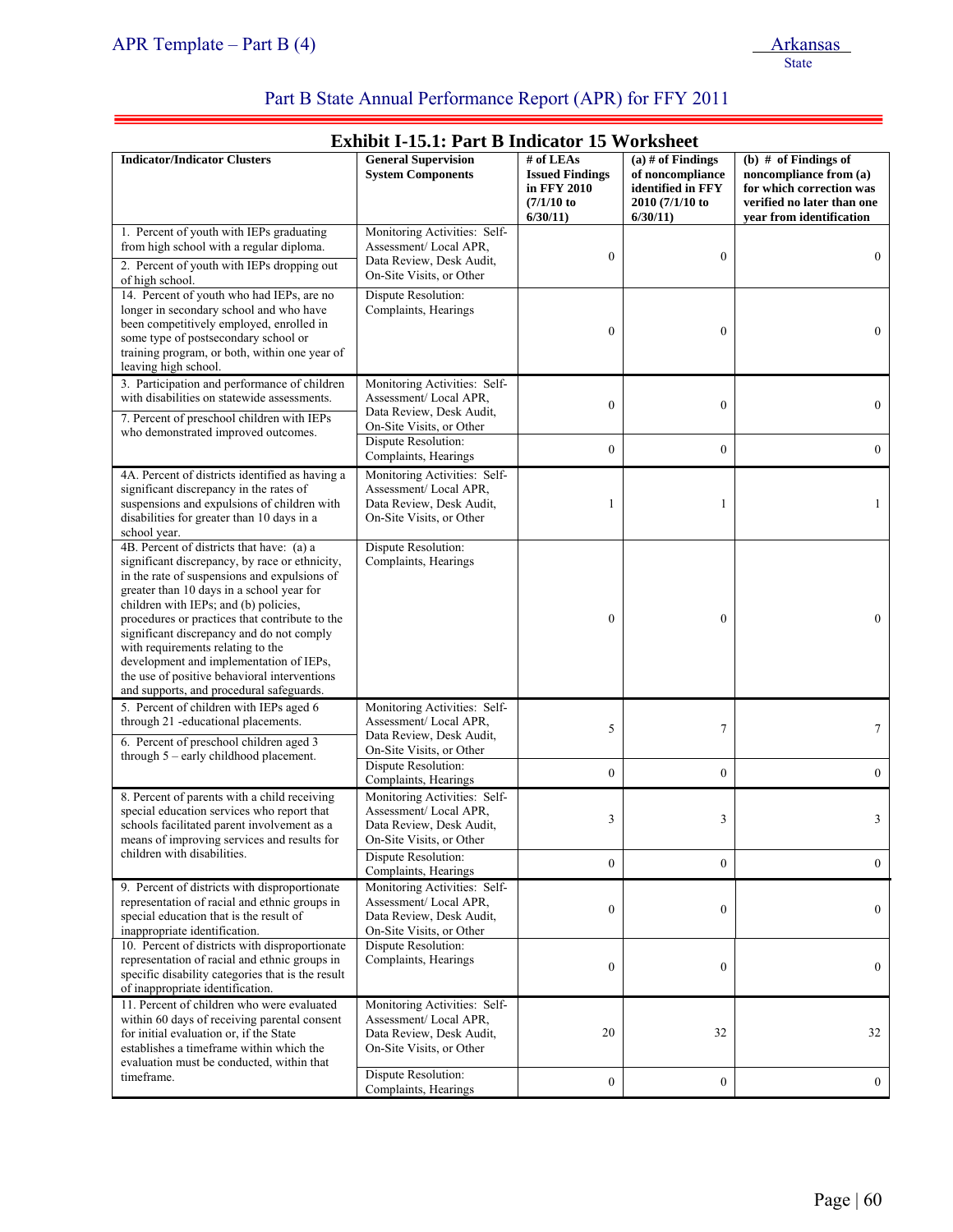| 12. Percent of children referred by Part C<br>prior to age 3, who are found eligible for Part<br>B, and who have an IEP developed and<br>implemented by their third birthdays.                                               | Monitoring Activities: Self-<br>Assessment/Local APR,<br>Data Review, Desk Audit,<br>On-Site Visits, or Other   | 1                | 1                   | $\mathbf{1}$    |
|------------------------------------------------------------------------------------------------------------------------------------------------------------------------------------------------------------------------------|-----------------------------------------------------------------------------------------------------------------|------------------|---------------------|-----------------|
|                                                                                                                                                                                                                              | Dispute Resolution:<br>Complaints, Hearings                                                                     | $\boldsymbol{0}$ | $\overline{0}$      | $\overline{0}$  |
| 13. Percent of youth aged 16 and above with<br>IEP that includes appropriate measurable<br>postsecondary goals that are annually<br>updated and based upon an age appropriate<br>transition assessment, transition services, | Monitoring Activities: Self-<br>Assessment/Local APR.<br>Data Review, Desk Audit,<br>On-Site Visits, or Other   | $\overline{4}$   | $\overline{4}$      | 4               |
| including courses of study, that will<br>reasonably enable the student to meet those<br>postsecondary goals, and annual IEP goals<br>related to the student's transition service<br>needs.                                   | Dispute Resolution:<br>Complaints, Hearings                                                                     | $\boldsymbol{0}$ | $\boldsymbol{0}$    | $\overline{0}$  |
| Other areas of noncompliance:<br>Child Find                                                                                                                                                                                  | Monitoring Activities: Self-<br>Assessment/Local APR,<br>Data Review, Desk Audit,<br>On-Site Visits, or Other   | $\mathbf{0}$     | $\mathbf{0}$        | $\overline{0}$  |
|                                                                                                                                                                                                                              | Dispute Resolution:<br>Complaints, Hearings                                                                     | 1                | $\mathbf{1}$        | $\mathbf{1}$    |
| Other areas of noncompliance:<br>Due Process                                                                                                                                                                                 | Monitoring Activities: Self-<br>Assessment/Local APR.<br>Data Review, Desk Audit,<br>On-Site Visits, or Other   | 3                | 5                   | 5               |
|                                                                                                                                                                                                                              | Dispute Resolution:<br>Complaints, Hearings                                                                     | 3                | 3                   | $\mathbf{3}$    |
| Other areas of noncompliance:<br>Evaluation Procedures and Procedures for<br>Evaluation of SLD                                                                                                                               | Monitoring Activities: Self-<br>Assessment/Local APR,<br>Data Review, Desk Audit,<br>On-Site Visits, or Other   | 11               | 21                  | 21              |
|                                                                                                                                                                                                                              | Dispute Resolution:<br>Complaints, Hearings                                                                     | $\overline{0}$   | $\theta$            | $\overline{0}$  |
| Other areas of noncompliance:<br>Individualized Education Programs                                                                                                                                                           | Monitoring Activities:<br>Self-Assessment/Local<br>APR, Data Review, Desk<br>Audit, On-Site Visits, or<br>Other | 3                | 5                   | 5               |
|                                                                                                                                                                                                                              | Dispute Resolution:<br>Complaints, Hearings                                                                     | 14               | 22                  | 22              |
| Other areas of noncompliance: FAPE and<br><b>LRE</b>                                                                                                                                                                         | Monitoring Activities:<br>Self-Assessment/Local<br>APR, Data Review, Desk<br>Audit, On-Site Visits, or<br>Other | 2                | 2                   | 2               |
|                                                                                                                                                                                                                              | Dispute Resolution:<br>Complaints, Hearings                                                                     | 5                | 7                   | $7\phantom{.0}$ |
| Other areas of noncompliance:<br>Confidentiality and Personnel Development                                                                                                                                                   | Monitoring Activities:<br>Self-Assessment/Local<br>APR, Data Review, Desk<br>Audit, On-Site Visits, or<br>Other | 2                | 2                   | $\overline{2}$  |
|                                                                                                                                                                                                                              | Dispute Resolution:<br>Complaints, Hearings                                                                     | $\boldsymbol{0}$ | $\mathbf{0}$        | $\overline{0}$  |
| Sum the numbers down Column a and Column b                                                                                                                                                                                   |                                                                                                                 |                  | 116                 | 116             |
| Percent of noncompliance corrected within one year of identification =<br>(column (b) sum divided by column (a) sum) times 100.                                                                                              |                                                                                                                 |                  | (b) $/$ (a) X 100 = | 100.00%         |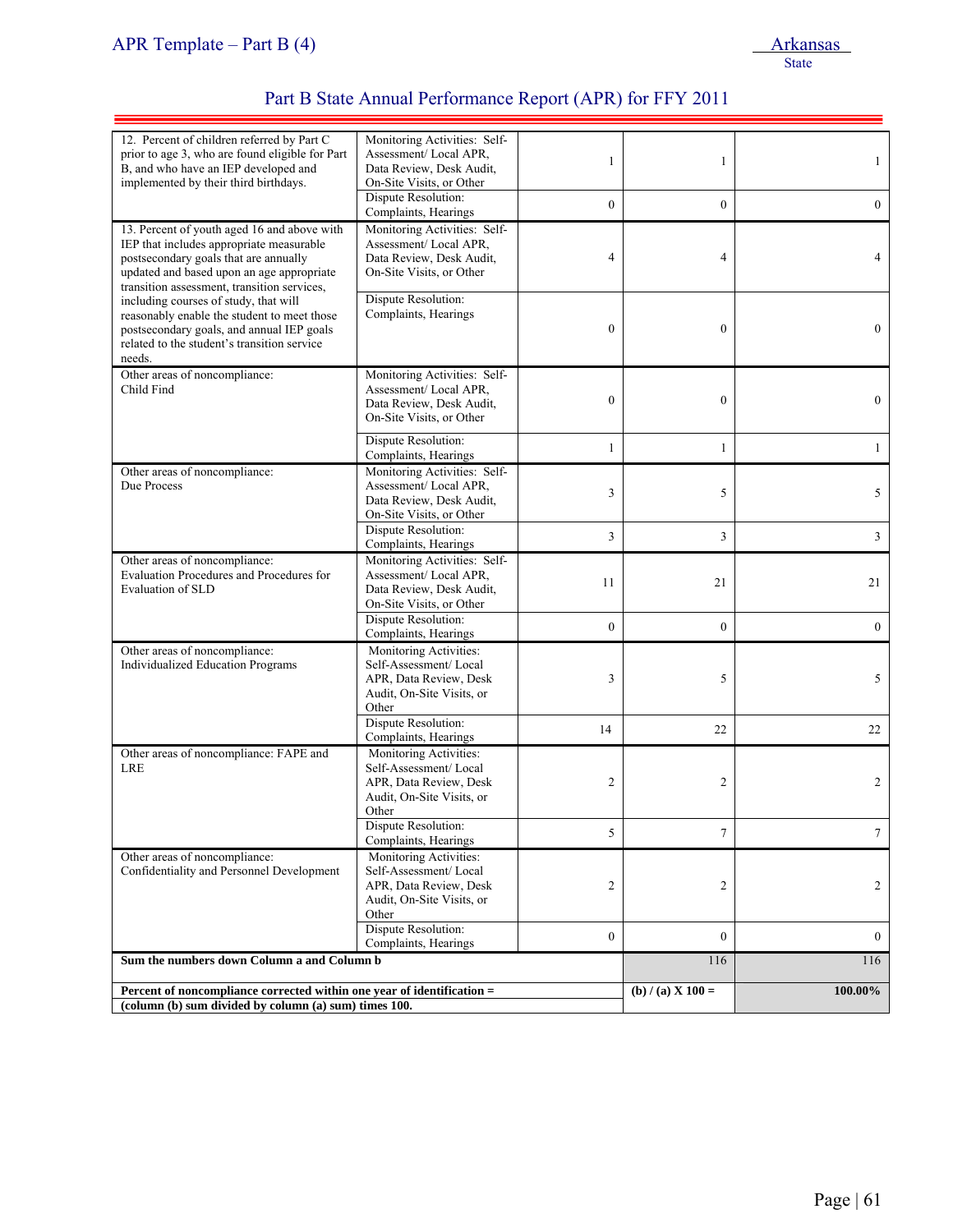# Part B State Annual Performance Report (APR) for FFY 2011

#### **Correction of FFY 2010 Findings of Noncompliance:**

Level of compliance (actual target data) State reported for FFY 2010 for this indicator:

| 1. Number of findings of noncompliance the State made during FFY 2010 (the period     |     |
|---------------------------------------------------------------------------------------|-----|
| from July 1, 2010 through June 30, 2011) (Sum of Column a on the Indicator B15        | 116 |
| Worksheet)                                                                            |     |
| 2. Number of FFY 2010 findings the State verified as timely corrected (corrected)     |     |
| within one year from the date of notification to the LEA of the finding) (Sum of      | 116 |
| Column a on the Indicator B15 Worksheet)                                              |     |
| 3. Number of FFY 2010 findings not verified as corrected within one year $[(1)$ minus |     |
| $^{(2)}$ ]                                                                            |     |

Correction of FFY 2010 Findings of Noncompliance Not Timely Corrected (corrected more than one year from identification of the noncompliance):

| 4. Number of FFY 2010 findings not timely corrected (same as the number from (3)   |  |
|------------------------------------------------------------------------------------|--|
| above)                                                                             |  |
| 5. Number of FFY 2010 findings the State has verified as corrected beyond the one- |  |
| year timeline ("subsequent correction")                                            |  |
| 6. Number of FFY 2010 findings not yet verified as corrected $[(4)$ minus (5)      |  |

### **Actions Taken if Noncompliance Not Corrected:**

No action was required; all noncompliance was corrected

### **Verification of Correction (either timely or subsequent):**

There were 116 findings of noncompliance identified through monitoring, dispute resolution, APR, and data reviews in the 2010-11 school year. In accordance with OSEP Memo 09-02, the State verified that all findings of noncompliance were corrected as soon as possible but in no case later than one year from identification, ensuring that regulatory requirements were met. In addition, based on a review of updated data acquired through onsite monitoring, student management system, financial management system, dispute resolution and submitted documentation, the State verified 100% compliance with specific regulatory requirements.

### **Additional Information Required by the OSEP APR Response Table for this Indicator:**

| <b>Statement from the Response Table</b>       | <b>State's Response</b>                                        |  |  |
|------------------------------------------------|----------------------------------------------------------------|--|--|
| OSEP appreciates the State's efforts in timely | There were 116 findings of noncompliance identified            |  |  |
| correcting findings of noncompliance           | through monitoring, dispute resolution, APR, and data          |  |  |
| identified in FFY 2009.                        | reviews in the 2010-11 school year. In accordance with         |  |  |
|                                                | OSEP Memo 09-02, the State has verified that all findings      |  |  |
| When reporting in the FFY 2011 APR on the      | of noncompliance were corrected as soon as possible but in     |  |  |
| correction of findings of noncompliance        | no case later than one year from identification, ensuring that |  |  |
| identified in FFY 2010, the State must report  | regulatory requirements were met. In addition, based on a      |  |  |
| that it verified that each LEA with            | review of updated data acquired through onsite monitoring,     |  |  |
| noncompliance identified in FFY 2010: (1) is   | student management system, financial management system         |  |  |
| correctly implementing the specific regulatory | and submitted documentation, the State verified 100%           |  |  |
| requirements (i.e., achieved 100%              | compliance with specific regulatory requirements.              |  |  |
| compliance) based on a review of updated       |                                                                |  |  |
| data such as data subsequently collected       | The ADE-SEU sections contributing to the review and            |  |  |
| through on-site monitoring or a State data     | verification of correction include:                            |  |  |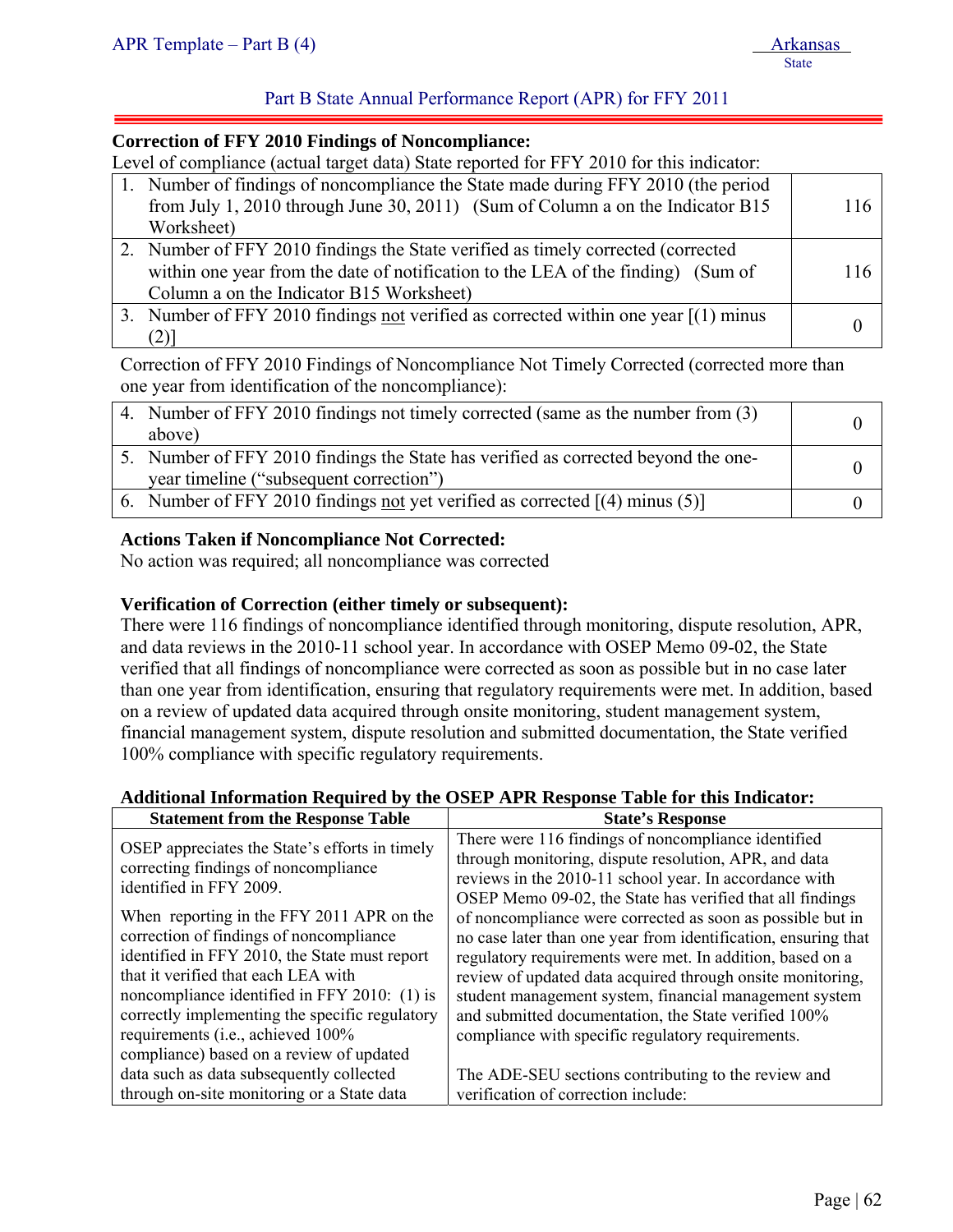| system; and (2) has corrected each individual<br>case of noncompliance, unless the child is no<br>longer within the jurisdiction of the LEA,<br>consistent with OSEP Memo 09-02. In the<br>FFY 2011 APR, the State must describe the                                                | Dispute Resolution Section (DRS) verifies the correction of<br>noncompliance via desk audits of submitted documentation<br>and/or on-site visits. Any continual findings of<br>noncompliance are reported to the Associate Director of<br>Special Education for additional review and action.                                                                                                                                                                                                                                                                                                                                                                                                                                                                                                                                                                                                                                                                                                                                                                                                                                                                                                                                                                                                                                                                                                                                                              |
|-------------------------------------------------------------------------------------------------------------------------------------------------------------------------------------------------------------------------------------------------------------------------------------|------------------------------------------------------------------------------------------------------------------------------------------------------------------------------------------------------------------------------------------------------------------------------------------------------------------------------------------------------------------------------------------------------------------------------------------------------------------------------------------------------------------------------------------------------------------------------------------------------------------------------------------------------------------------------------------------------------------------------------------------------------------------------------------------------------------------------------------------------------------------------------------------------------------------------------------------------------------------------------------------------------------------------------------------------------------------------------------------------------------------------------------------------------------------------------------------------------------------------------------------------------------------------------------------------------------------------------------------------------------------------------------------------------------------------------------------------------|
| specific actions that were taken to verify the<br>correction. In addition, in reporting on<br>Indicator 15 in the FFY 2011 APR, the State<br>must use the Indicator 15 Worksheet.<br>In addition, in responding to Indicators 11, 12,<br>and 13 in the FFY 2011 APR, the State must | Grants and Data Management Section (G/DM), which<br>includes finance, verifies the correction of noncompliance<br>via financial audits, financial management system, student<br>management system, desk audits of documentation<br>submitted by the LEAs, the LEAs ACSIP, and/or on-site                                                                                                                                                                                                                                                                                                                                                                                                                                                                                                                                                                                                                                                                                                                                                                                                                                                                                                                                                                                                                                                                                                                                                                   |
| report on correction of the noncompliance<br>described in this table under those indicators.                                                                                                                                                                                        | visits to the LEAs. Any continual findings of noncompliance<br>are reported to the Associate Director of Special Education<br>for additional review and action.                                                                                                                                                                                                                                                                                                                                                                                                                                                                                                                                                                                                                                                                                                                                                                                                                                                                                                                                                                                                                                                                                                                                                                                                                                                                                            |
|                                                                                                                                                                                                                                                                                     | Monitoring and Program Effectiveness Section (M/PE) staff<br>conducts verification of correction through desk audits of<br>documentation submitted by the LEA, the LEAs' ACSIP,<br>and/or on-site visits. LEAs with findings of noncompliance<br>under the State's monitoring system were required to submit<br>a corrective action plan (CAP) to ensure correct<br>implementation and compliance with specific regulatory<br>requirements as soon as possible but no later than one year<br>from identification. The M/PE staff reviewed individual<br>student files for evidence of compliance related to the<br>general supervision of required components for students<br>with IEPs for the provision of special education services,<br>including compliance with corrective action plans as the<br>result of the state complaint system. For each individual<br>student that noncompliance was found, the LEA was<br>required to correct it as soon as possible but no later than<br>one year from identification. The M/PE staff verified 100%<br>compliance through the review of additional student records<br>during on-site visits by reviewing (1) the folders that<br>resulted in the noncompliance and (2) additional files of<br>individual students to substantiate compliance were<br>ongoing. Any continual findings of noncompliance are<br>reported to the Associate Director of Special Education for<br>additional review and action. |
|                                                                                                                                                                                                                                                                                     | The IDEA Data & Research Office examines data in the<br>student management system to identify areas of<br>noncompliance considered systemic and child specific.<br>Correction of noncompliance was verified through periodic<br>reviews of student data in the system. Any continual<br>findings of noncompliance are reported to the Associate<br>Director of Special Education for additional review and<br>action.                                                                                                                                                                                                                                                                                                                                                                                                                                                                                                                                                                                                                                                                                                                                                                                                                                                                                                                                                                                                                                      |
|                                                                                                                                                                                                                                                                                     | Correction of noncompliance related to other indicators as                                                                                                                                                                                                                                                                                                                                                                                                                                                                                                                                                                                                                                                                                                                                                                                                                                                                                                                                                                                                                                                                                                                                                                                                                                                                                                                                                                                                 |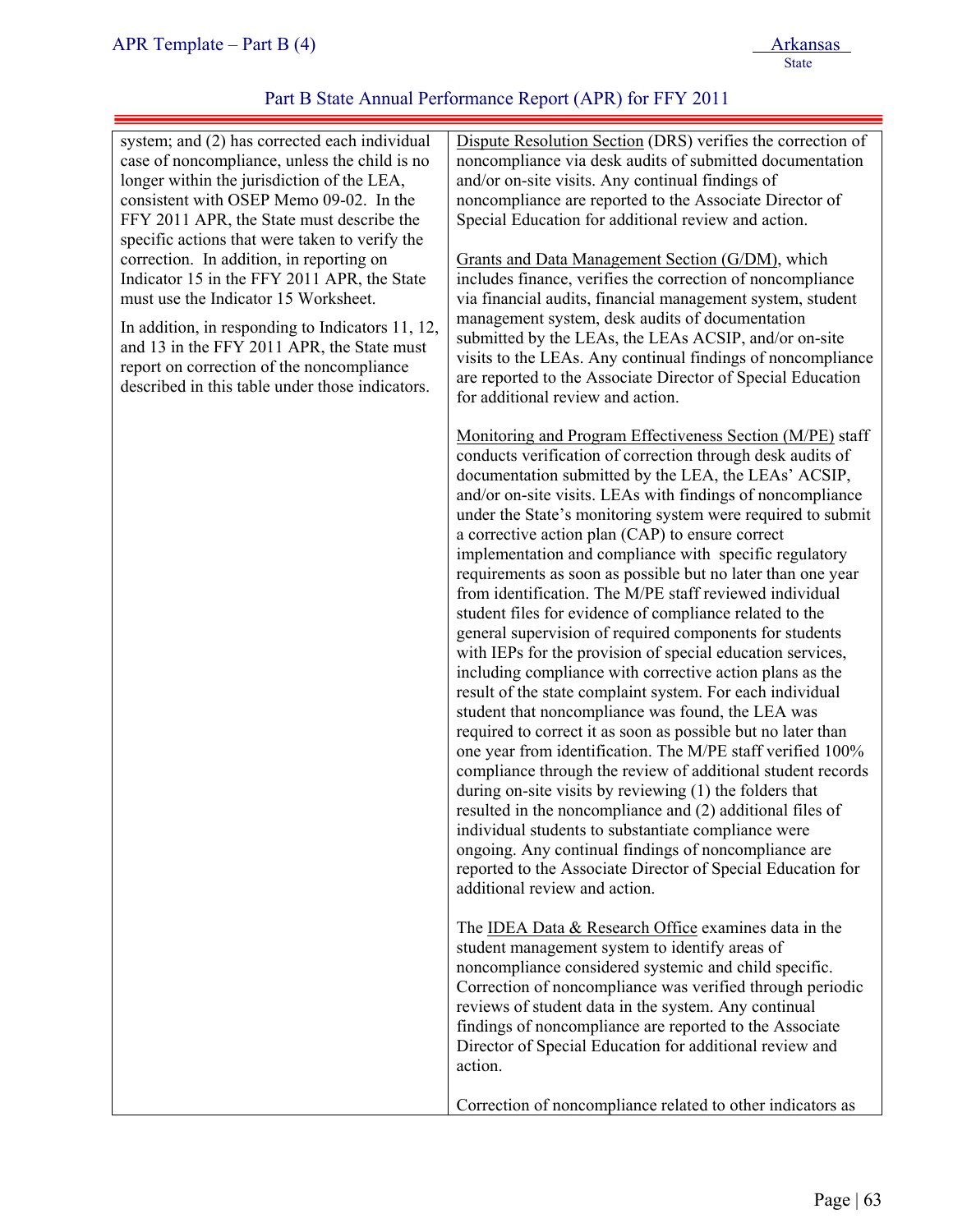| reported in Indicator 15 was addressed under the |
|--------------------------------------------------|
| corresponding indicators.                        |

#### **Targeted Activities:**

Arkansas met its FFY 2011 target for this result indicator and is not required to provide a discussion of targeted activities. However, identified activities have been included in the Improvement Activities Index beginning on page 73. A quick reference excel file is posted on the ADE-SEU website under the policy link. The website can be accessed at https:\\arksped.k12.ar.us.

# **Revisions, with Justification, to Proposed Targets/Improvement Activities/Timelines/ Resources for FFY 2011:**

No changes have been made to the proposed targets. Improvement activities, timelines, and resources have been updated to reflect activities across the State. See page 237 in the SPP.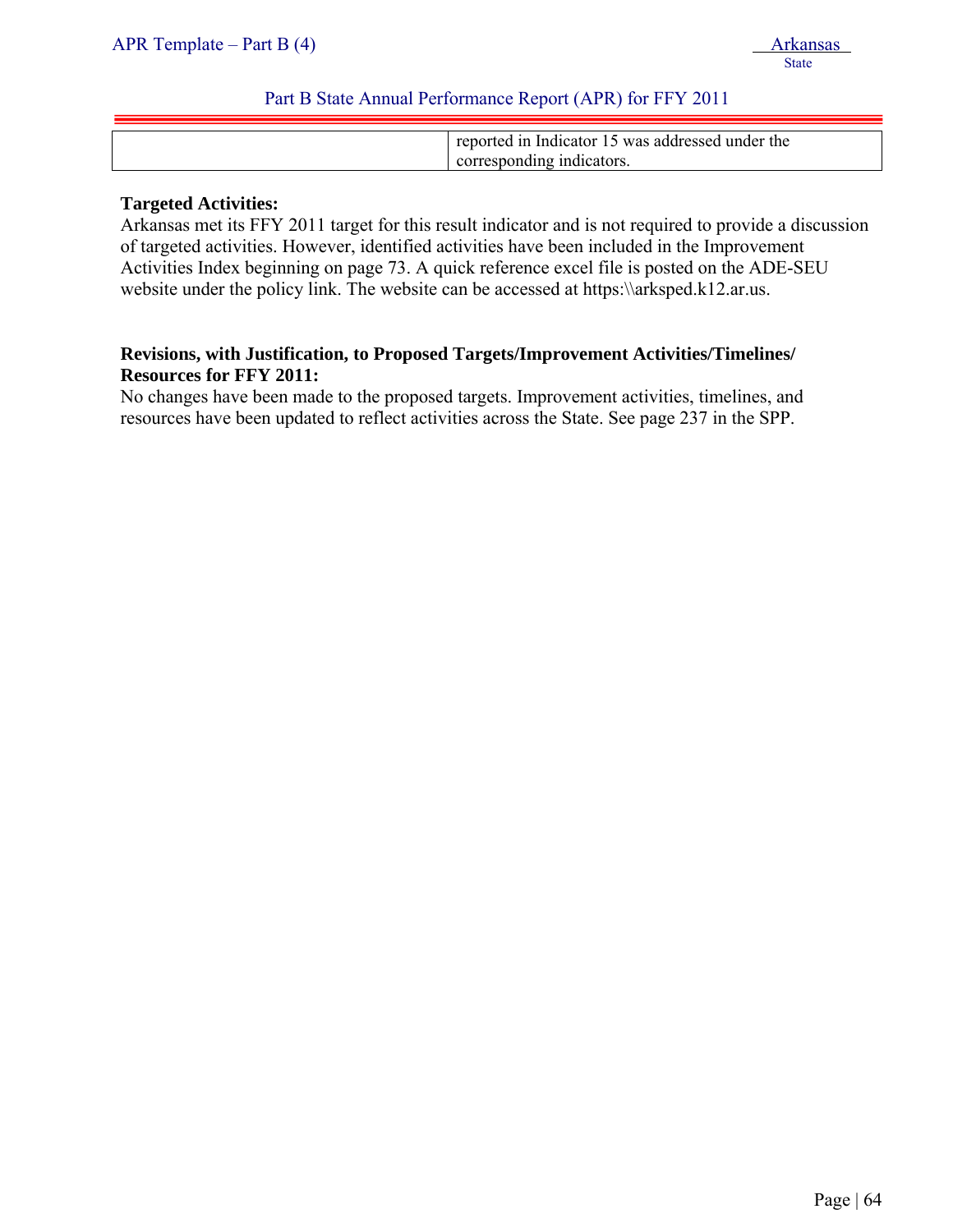Part B State Annual Performance Report (APR) for FFY 2011

# **Monitoring Priority: Effective General Supervision Part B — General Supervision**

# **Indicator 16: Complaint Timelines**

This Indicator is no longer being reported in the APR.

# **Indicator 17: Due Process Timelines**

This Indicator is no longer being reported in the APR.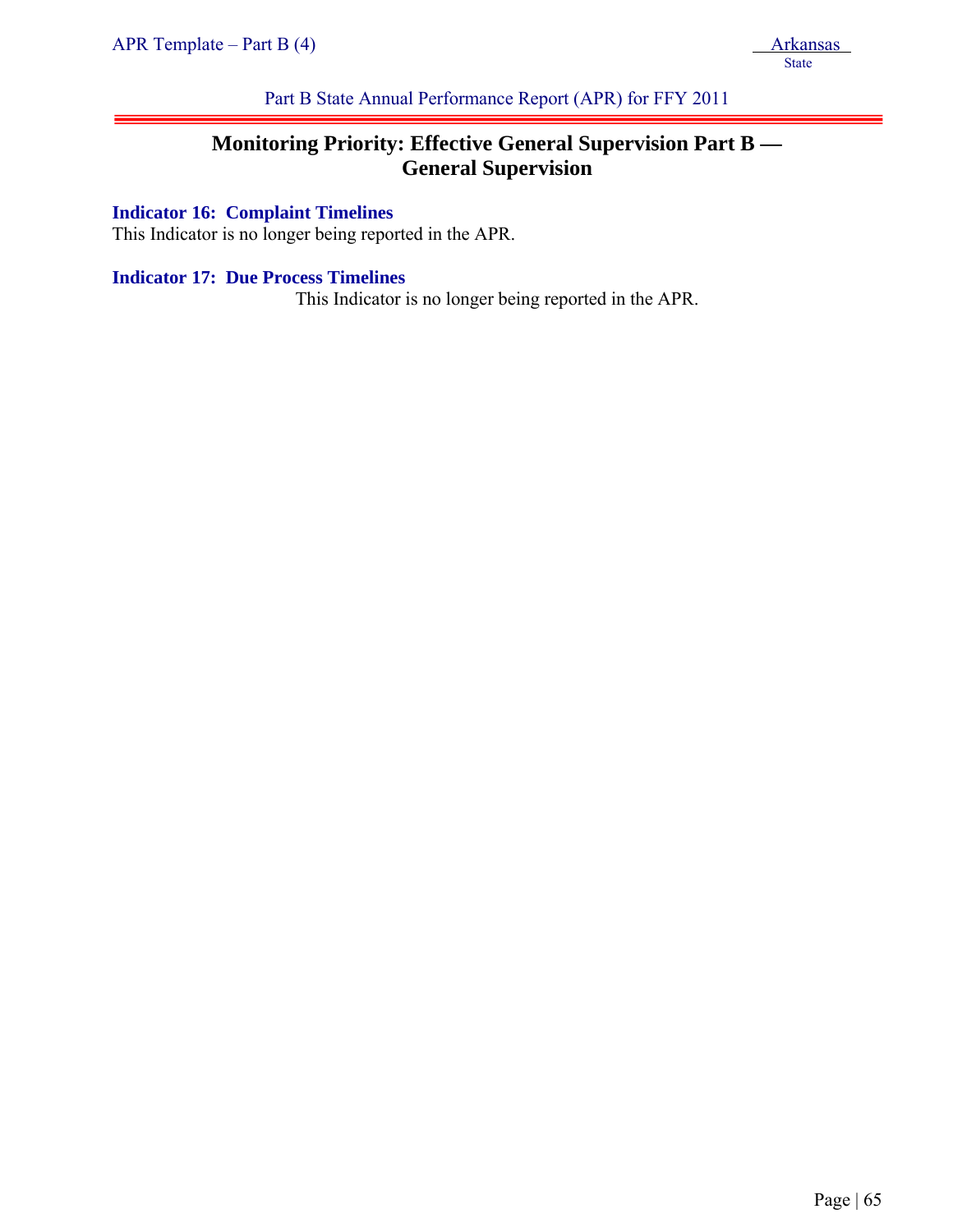Part B State Annual Performance Report (APR) for FFY 2011

# **Monitoring Priority: Effective General Supervision Part B General Supervision**

# **Indicator 18: Hearing Requests Resolved by Resolution Sessions**

Percent of hearing requests that went to resolution sessions that were resolved through resolution session settlement agreements (20 U.S.C. 1416(a)(3)(B))

#### **Measurement:**

Percent of hearing requests that went to resolution sessions that were resolved through resolution session settlement agreements.

Percent =  $[3.1(a)]$  divided by  $(3.1)$  times 100.

| <b>FFY</b>                     | <b>Measurable and Rigorous Target</b>                                                                                                       |                        |  |  |
|--------------------------------|---------------------------------------------------------------------------------------------------------------------------------------------|------------------------|--|--|
| <b>FFY 2011</b>                | Percent of hearing requests that went to resolution sessions that were resolved                                                             |                        |  |  |
|                                | through resolution session settlement agreements: 55%                                                                                       |                        |  |  |
| <b>Actual Target Data for:</b> | Percent of hearing requests that went to resolution sessions that were<br>resolved through resolution session settlement agreements: 78.95% | $(15/19)*100 = 78.95%$ |  |  |

# **Discussion of Improvement Activities Completed and Explanation of Progress or Slippage that Occurred for FFY 2011:**

Arkansas had 19 hearing requests, including one was an expedited hearing request, throughout 2011-12. Nineteen (19) of the hearing requests went to resolution sessions with 15 resulting in settlement agreements. The resolution session settlement agreement rate of 78.95% exceeds the target of 55.00%. Of the remaining four (4) hearing requests one (1) was fully adjudicated and three (3) were withdrawn or dismissed.

### **Targeted Activities:**

Arkansas met its FFY 2011 target for this result indicator and is not required to provide a discussion of targeted activities. However, identified activities have been included in the Improvement Activities Index beginning on page 73. A quick reference excel file is posted on the ADE-SEU website under the policy link. The website can be accessed at https:\\arksped.k12.ar.us.

### **Revisions, with Justification, to Proposed Targets/Improvement Activities/Timelines/ Resources for FFY 2011:**

No revisions were made to the proposed targets. Improvement activities, timelines, and resources for 2011-12 were updated in the SPP to reflect activities across the State. See page 254-255 in the SPP.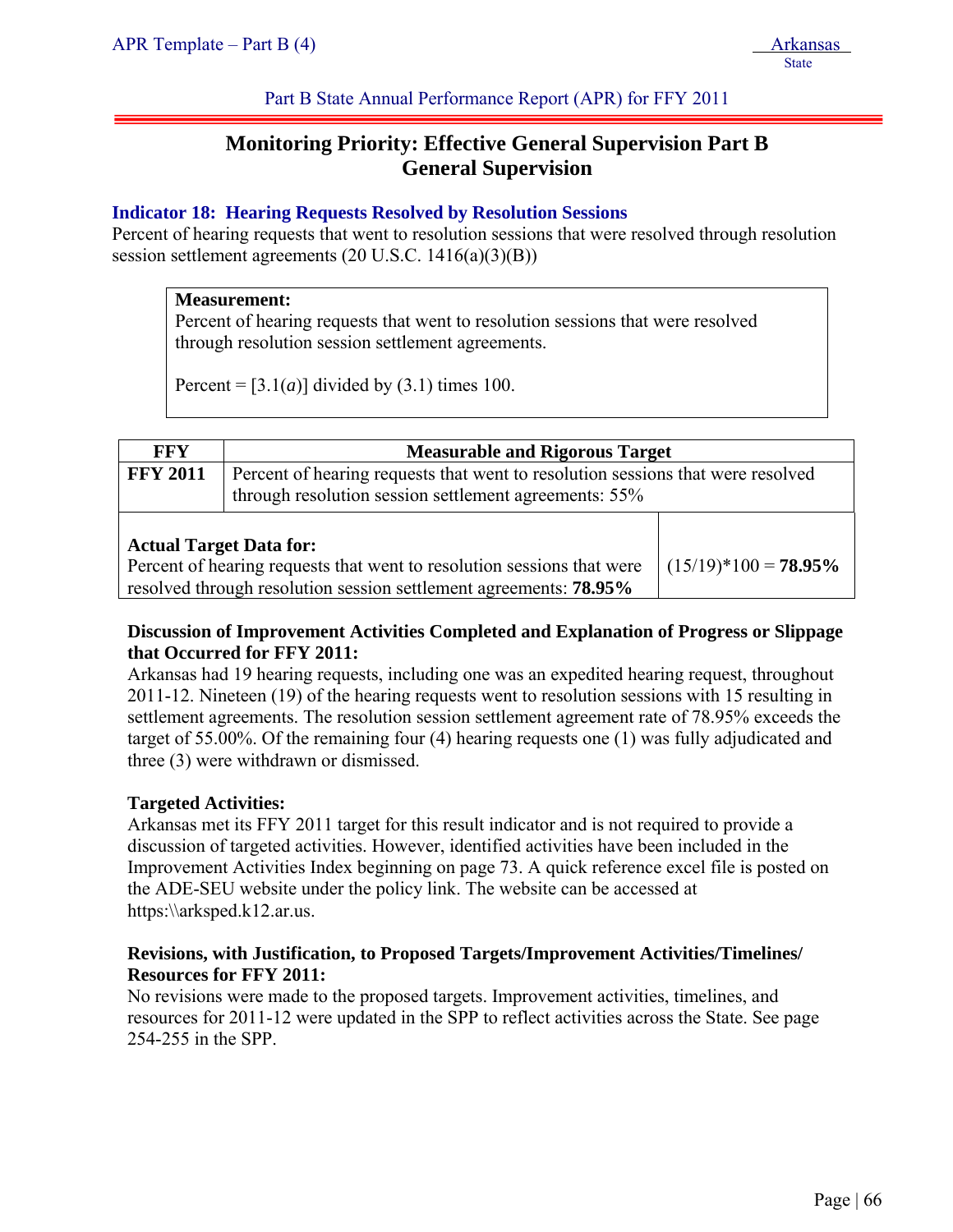State State State State State State State State State State State State State State State State State State State State State State State State State State State State State State State State State State State State State

Part B State Annual Performance Report (APR) for FFY 2011

# **Monitoring Priority: Effective General Supervision Part B General Supervision**

### **Indicator 19: Mediation Agreements**

Percent of mediations held that resulted in mediation agreements (20 U.S.C. 1416(a)(3)(B))

#### **Measurement:**

Percent =  $[2.1(a)(i) + 2.1(b)(i)]$  divided by (2.1) times 100

| <b>FFY</b>            | <b>Measurable and Rigorous Target</b>                                                                 |                            |  |  |
|-----------------------|-------------------------------------------------------------------------------------------------------|----------------------------|--|--|
| <b>FFY 2011</b>       | Percent of mediations held that resulted in mediation agreements: 75.00%                              |                            |  |  |
| agreements was 72.72% | <b>Actual Target Data for FFY 2011:</b><br>The percentage of mediations requested resulting mediation | $((0+8)/11)*100 = 72.72\%$ |  |  |

**Discussion of Improvement Activities Completed and Explanation of Progress or Slippage that Occurred for FFY 2011:** The ADE and the University of Arkansas at Little Rock Bowen School of Law Mediation Project had 15 mediation requests in 2011-12, none of which were related to due process. Four mediations were withdrawn or not held. Of the eleven mediations held, eight reached agreements. No mediation sessions were pending as of June 30, 2012. The mediation agreement rate of 72.72% misses the target of 75% by 2.28 percentage points. Exhibit I-19.1 illustrates the mediation agreement rates over the past ten years.



#### **Targeted Activities:**

Please see the Improvement Activities Index beginning on page 73. A quick reference excel file is posted on the ADE-SEU website under the policy link. The website can be accessed at https:\\arksped.k12.ar.us.

### **Revisions, with Justification, to Proposed Targets/Improvement Activities/ Timelines/ Resources for FFY 2011:**

No revisions were made to the proposed targets. Improvement activities, timelines, and resources for 2011-12 were updated in the SPP to reflect activities across the State. See page 259 in the SPP.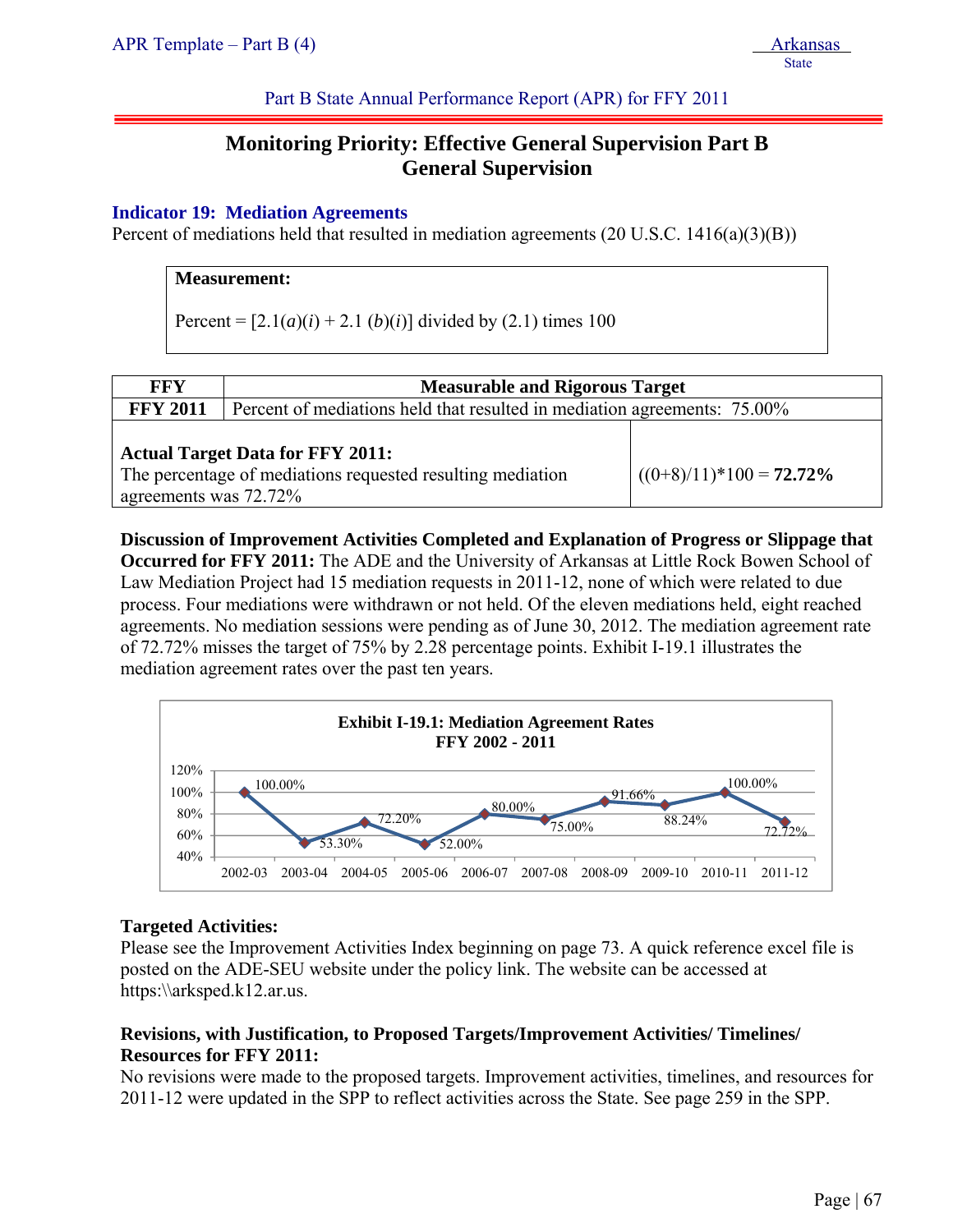Part B State Annual Performance Report (APR) for FFY 2011

# **Monitoring Priority: Effective General Supervision Part B General Supervision**

### **Indicator 20: State Reported Data**

State reported data (618 and State Performance Plan and Annual Performance Report) are timely and accurate. (20 U.S.C. 1416(a)(3)(B))

# **Measurement:**

State reported data, including 618 data, State Performance Plan, and Annual Performance Reports, are:

- A. Submitted on or before due dates (February 1 for child count, including race and ethnicity; placement; November 1 for exiting, discipline, personnel and dispute resolution; and February 1 for Annual Performance Reports and assessment); and
- B. Accurate, including covering the correct year and following the correct measurement.

States are required to use the "Indicator 20 Scoring Rubric" for reporting data for this indicator (see Attachment B).

| FFY             | <b>Measurable and Rigorous Target</b>                                                                                                                                                                                                                                               |
|-----------------|-------------------------------------------------------------------------------------------------------------------------------------------------------------------------------------------------------------------------------------------------------------------------------------|
| <b>FFY 2011</b> | Submitted on or before due dates (February 1 for child count, including race and<br>$A_{\cdot}$<br>ethnicity; placement; November 1 for exiting, discipline, personnel and dispute<br>resolution; and February 1 for Annual Performance Reports and assessment):<br>100% compliance |
|                 | B. Accurate, including covering the correct year and following the correct<br>measurement: 100% compliance.                                                                                                                                                                         |

### **Actual Target Data for FFY 2011:**

In 2011-12, Arkansas was 100% compliant with timely and accurate data reporting. All reports were submitted to OSEP on or before the due dates.

Arkansas submits data via EDFacts for six of six reports: child count, environment, exiting, personnel, discipline, and Assessment. Dispute Resolution and the MOE/CEIS tables were submitted to the DANS system at DAC.

The data tables loaded into EDFacts and the DANS system with no errors. Requests for data notes were submitted to DAC.

The SPP/APR was submitted electronically and hard copy sent to OSEP on or before the due date. The data used in the SPP/APR were examined for validity and reliability at the time of the submission. Calculations and directions were reviewed to ensure proper application.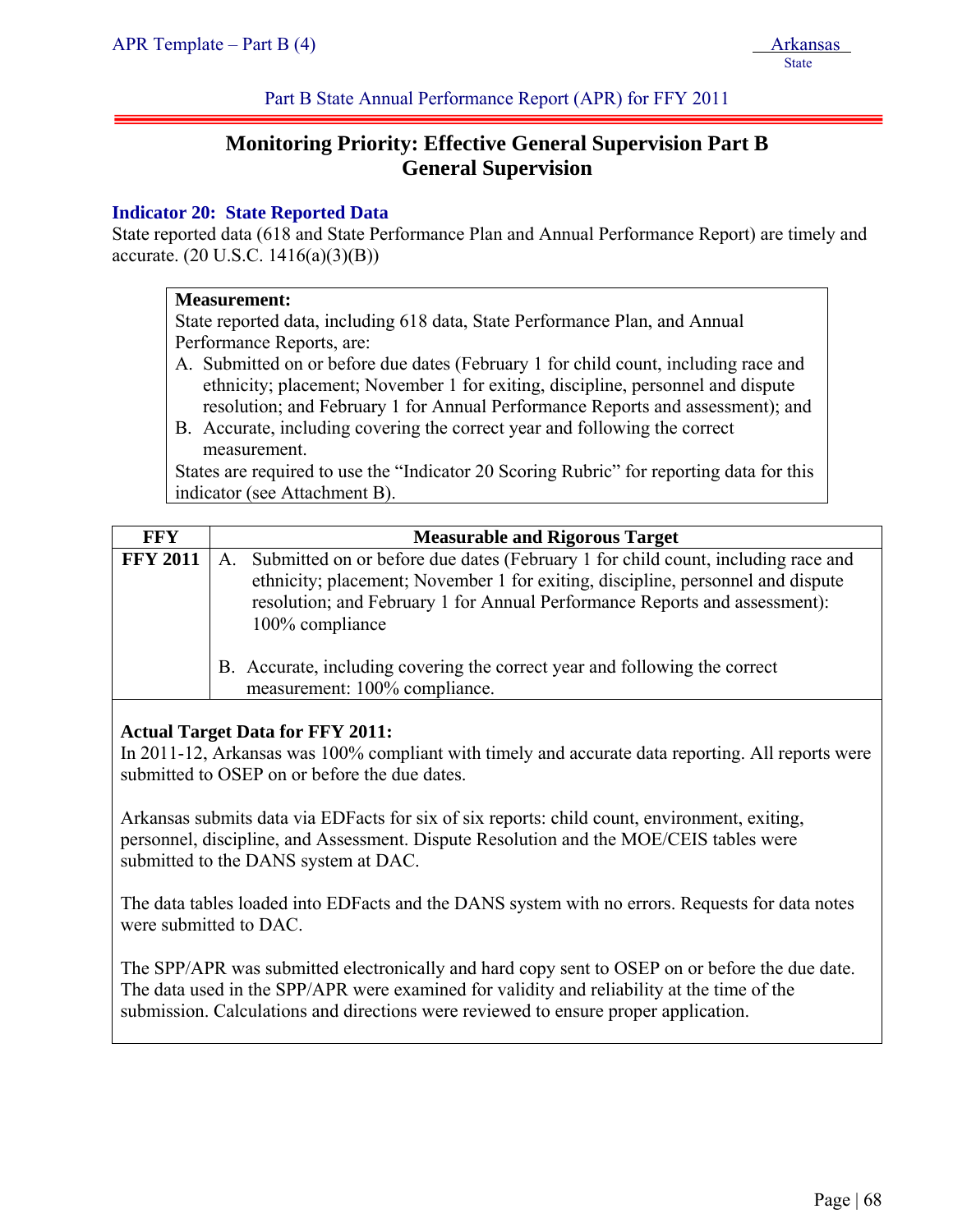#### **Part B Indicator 20 Data Rubric**

j

| <b>SPP/APR Data - Indicator 20</b> |                                                                                                                          |                 |                |  |  |
|------------------------------------|--------------------------------------------------------------------------------------------------------------------------|-----------------|----------------|--|--|
| <b>APR Indicator</b>               | <b>Valid and Reliable</b><br><b>Correct Calculation</b>                                                                  |                 | <b>Total</b>   |  |  |
| 1                                  | 1                                                                                                                        |                 | $\mathbf{1}$   |  |  |
| $\overline{2}$                     | 1                                                                                                                        |                 | $\mathbf{1}$   |  |  |
| 3A                                 | 1                                                                                                                        | 1               | $\overline{2}$ |  |  |
| 3B                                 | 1                                                                                                                        |                 | $\mathbf 2$    |  |  |
| 3C                                 | 1                                                                                                                        | 1               | $\overline{2}$ |  |  |
| 4A                                 | 1                                                                                                                        | 1               | $\overline{2}$ |  |  |
| 4B                                 | 1                                                                                                                        | 1               | $\overline{2}$ |  |  |
| 5                                  | 1                                                                                                                        | 1               | $\overline{2}$ |  |  |
| 7                                  | 1                                                                                                                        | 1               | $\overline{2}$ |  |  |
| ${\bf 8}$                          | 1                                                                                                                        |                 | $\mathbf 2$    |  |  |
| $\boldsymbol{9}$                   | 1                                                                                                                        | 1               | $\overline{2}$ |  |  |
| 10                                 | 1                                                                                                                        | 1               | $\overline{2}$ |  |  |
| 11                                 | 1                                                                                                                        | 1               | $\overline{2}$ |  |  |
| 12                                 | 1                                                                                                                        | 1               | $\overline{2}$ |  |  |
| 13                                 | 1                                                                                                                        | 1               | $\overline{2}$ |  |  |
| 14                                 | 1                                                                                                                        |                 | $\overline{2}$ |  |  |
| 15                                 | 1                                                                                                                        | 1               | $\overline{2}$ |  |  |
| 16                                 | 1                                                                                                                        | 1               | $\overline{2}$ |  |  |
| 17                                 | 1                                                                                                                        | 1               | $\overline{2}$ |  |  |
| 18                                 | 1                                                                                                                        | 1               | $\overline{2}$ |  |  |
| 19                                 | 1                                                                                                                        |                 | $\overline{2}$ |  |  |
|                                    |                                                                                                                          | <b>Subtotal</b> | 40             |  |  |
| <b>APR Score Calculation</b>       | Timely Submission Points - If the FFY 2010<br>APR was submitted on-time, place the<br>number 5 in the cell on the right. |                 | 5              |  |  |
|                                    | <b>Grand Total - (Sum of subtotal and Timely</b><br>Submission Points) =                                                 | 45.00           |                |  |  |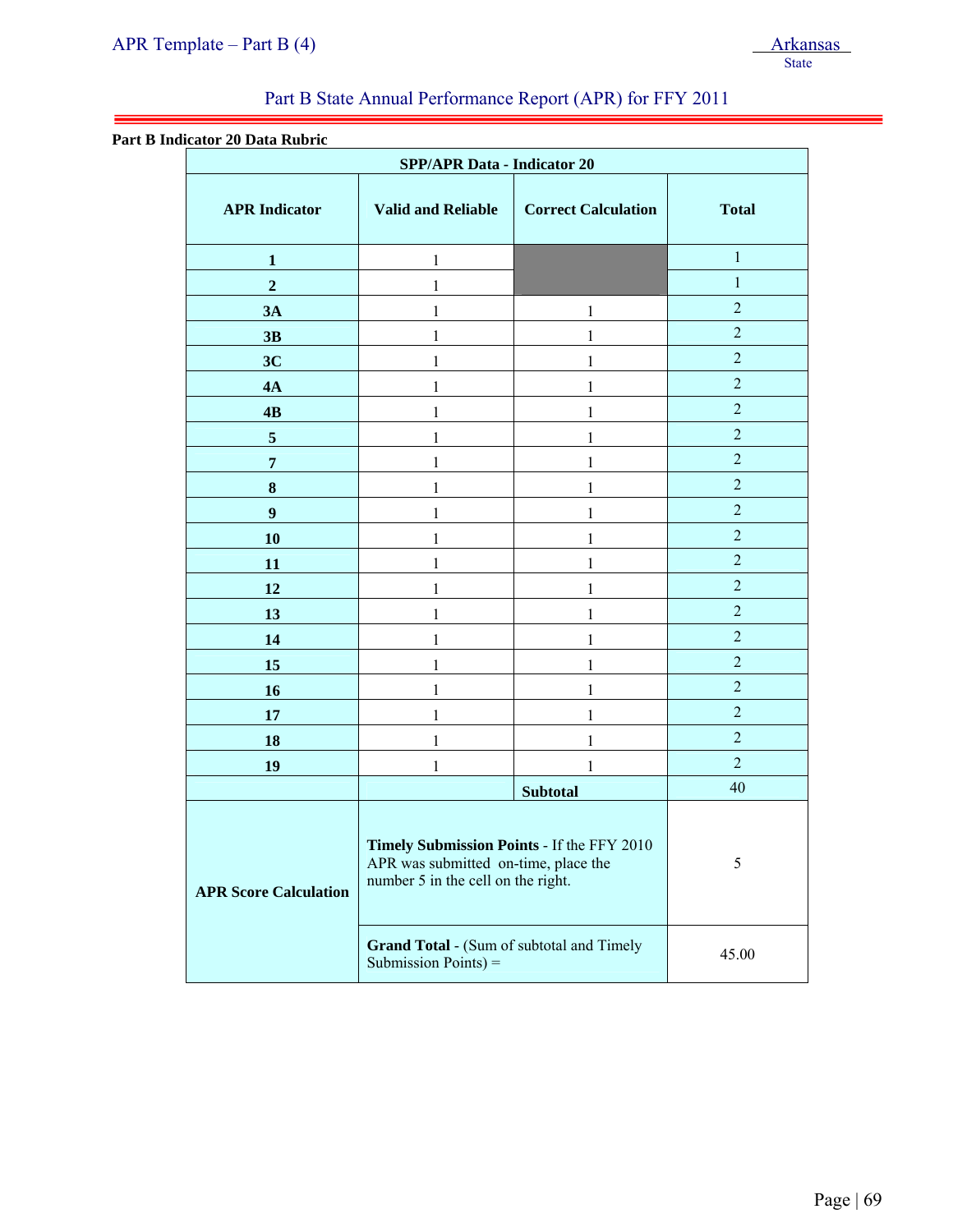| 618 Data - Indicator 20                                                          |               |                  |                                    |                                                  |                |  |
|----------------------------------------------------------------------------------|---------------|------------------|------------------------------------|--------------------------------------------------|----------------|--|
| <b>Table</b>                                                                     | <b>Timely</b> | Complete<br>Data | <b>Passed Edit</b><br><b>Check</b> | <b>Responded to Data</b><br><b>Note Requests</b> | <b>Total</b>   |  |
| <b>Table 1 - Child Count</b><br><b>Due Date: 2/2/11</b>                          | 1             | 1                | 1                                  | 1                                                | $\overline{4}$ |  |
| <b>Table 2 - Personnel</b><br>Due Date: 11/2/11                                  | 1             | 1                | 1                                  | N/A                                              | 3              |  |
| <b>Table 3 - Ed. Environments</b><br><b>Due Date: 2/2/11</b>                     | $\mathbf{1}$  | 1                | 1                                  | 1                                                | $\overline{4}$ |  |
| Table 4 - Exiting<br><b>Due Date: 11/2/11</b>                                    | $\mathbf{1}$  | 1                | 1                                  | N/A                                              | 3              |  |
| <b>Table 5 - Discipline</b><br>Due Date: 11/2/11                                 |               | 1                | 1                                  | N/A                                              | $\overline{3}$ |  |
| <b>Table 6 - State Assessment</b><br>Due Date: 12/15/11                          |               | N/A              | N/A                                | N/A                                              | $\mathbf{1}$   |  |
| <b>Table 7 - Dispute Resolution</b><br>Due Date: 11/2/11                         | $\mathbf{1}$  | 1                | 1                                  | N/A                                              | 3              |  |
| <b>Table 8 - MOE/CEIS Due Date:</b><br>5/1/11                                    | $\mathbf{1}$  | N/A              | N/A                                | N/A                                              | $\mathbf{1}$   |  |
|                                                                                  |               |                  |                                    | <b>Subtotal</b>                                  | 22             |  |
| <b>Grand Total</b><br>(Subtotal X<br>$2.045$ ) =<br><b>618 Score Calculation</b> |               |                  |                                    | 45.00                                            |                |  |

| <b>Indicator #20 Calculation</b>                   |        |
|----------------------------------------------------|--------|
| A. APR Grand Total                                 | 45.00  |
| B. 618 Grand Total                                 | 45.00  |
| C. APR Grand Total $(A)$ + 618 Grand Total $(B)$ = | 90.00  |
| Total N/A in APR                                   |        |
| Total $N/A$ in 618                                 |        |
| <b>Base</b>                                        | 90.00  |
| D. Subtotal (C divided by Base*) $=$               | 1.000  |
| E. Indicator Score (Subtotal D x $100$ ) =         | 100.00 |

\* Note any cell marked as N/A will decrease the denominator by 1 for APR and 2.045 for 618

### **Discussion of Improvement Activities Completed and Explanation of Progress or Slippage that Occurred for FFY 2011:**

The ADE-SEU goes to great lengths to ensure the data are timely and accurate. Districts have the opportunity to review and correct their data after submitting to APSCN via the special education website application known as MySped Resource. Reports are generated directly from the special education SQL server using Crystal Reports. The staff then cross-references each report looking for inconsistencies within the data set prior to using the data for federal and state reporting.

The ADE-SEU continues the development of a seamless and public data environment for the purpose of increasing the accuracy, validity, and timeliness of data used in general supervision activities. The primary vehicle for public and restricted reviews of special education data will continue to be the Special Education website at http://arksped.k12.ar.us/.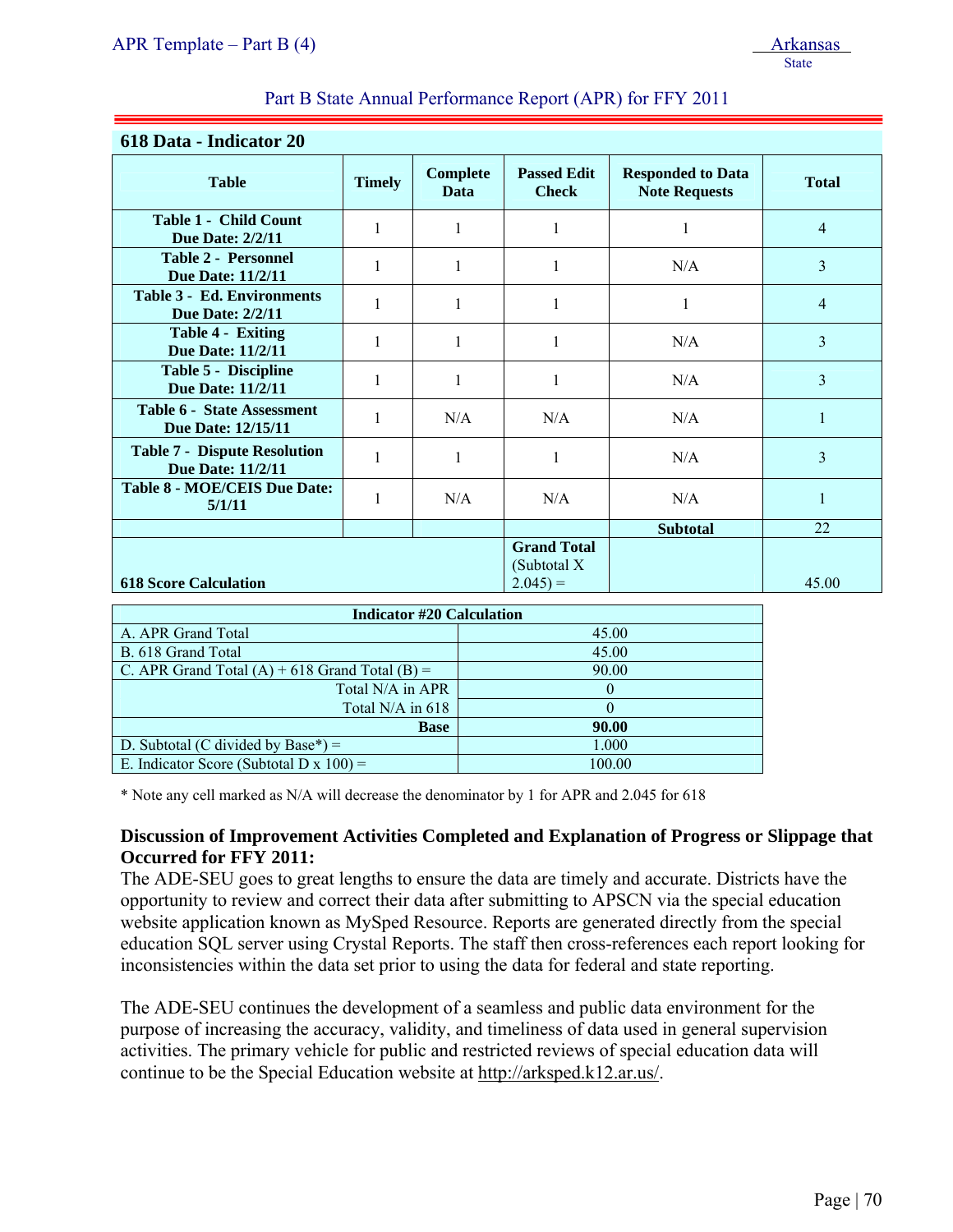#### **Targeted Activities:**

j

Arkansas met its FFY 2011 target for this result indicator and is not required to provide a discussion of targeted activities. However, identified activities have been included in the Improvement Activities Index beginning on page 73. A quick reference excel file is posted on the ADE-SEU website under the policy link. The website can be accessed at https:\\arksped.k12.ar.us.

#### **Revisions, with Justification, to Proposed Targets/Improvement Activities/Timelines/ Resources for FFY 2011:**

No revisions were made to the proposed targets; however, improvement activities, timelines, and resources were updated to reflect activities across the State. See page 268 in the SPP.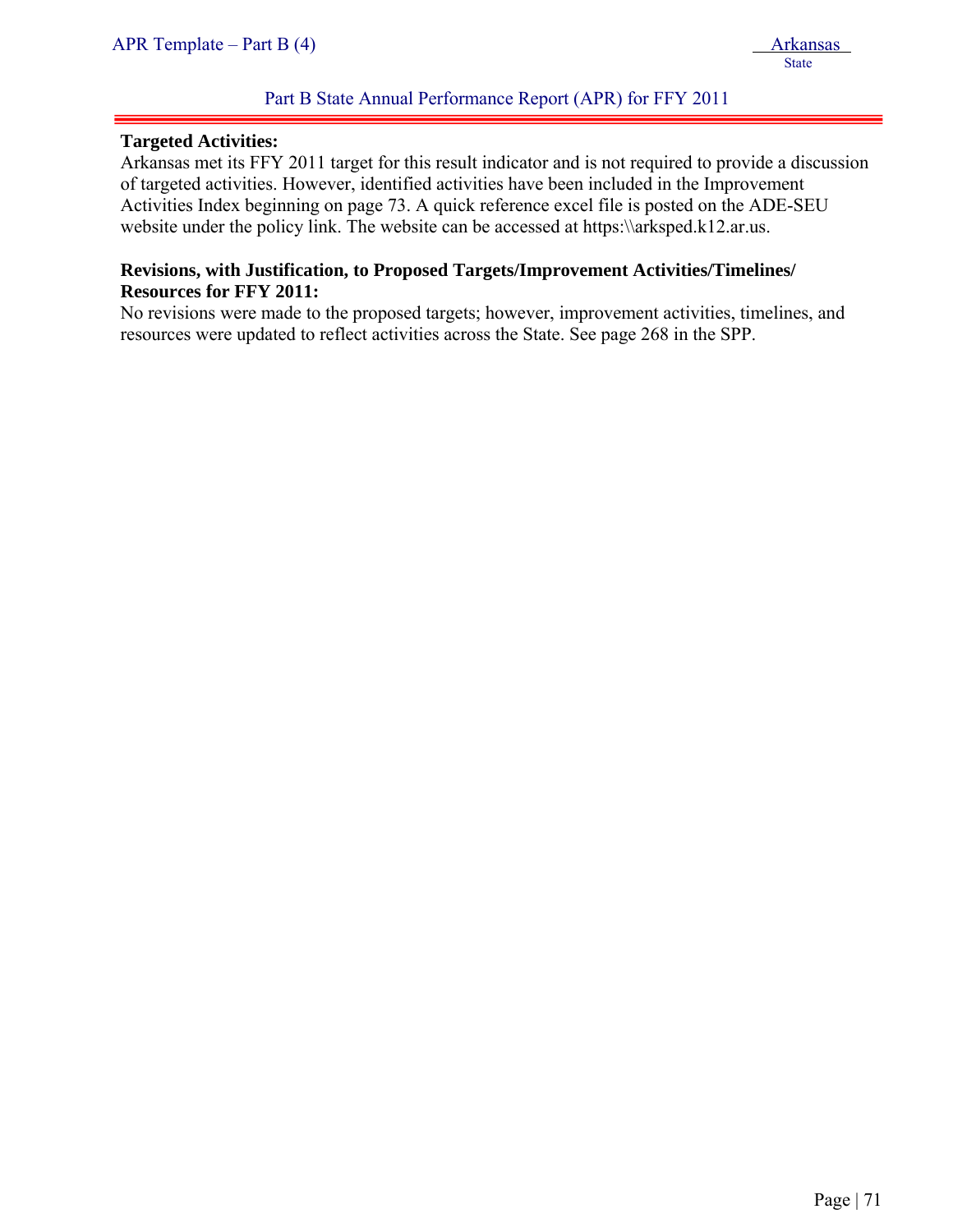j

Part B State Annual Performance Report (APR) for FFY 2011

# **Improvement Activities Index**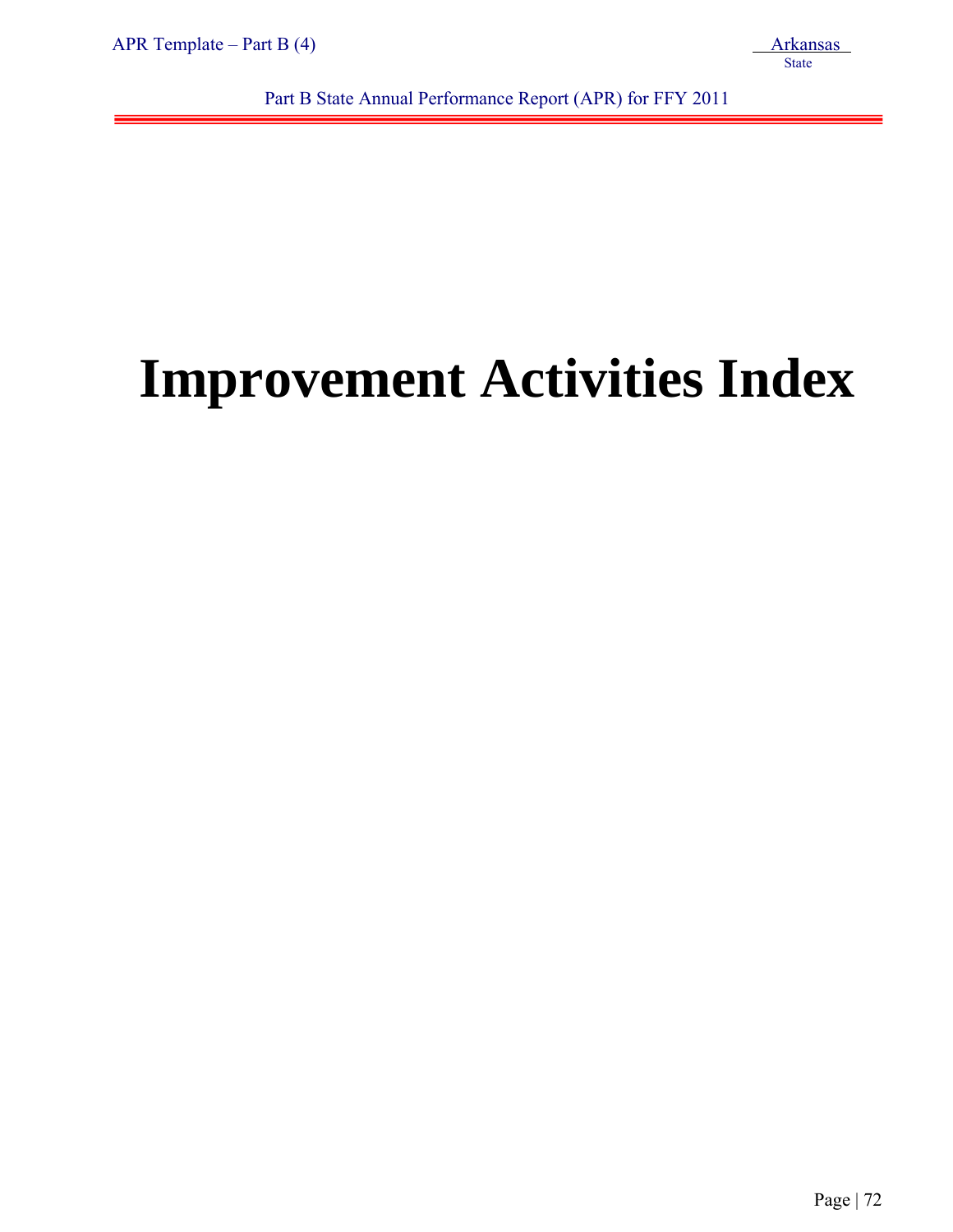j

#### Part B State Annual Performance Report (APR) for FFY 2011

#### **Improvement Activities Index**

| <b>Activity</b>                                                                                                                                                                                                                                                                                                                                                                                                                                                                                                                                                                   | <b>Description</b>                                                                                                                                                                                                                                                                                                                                                                                                                                                                                                                                                                                                                                                                                              |                          | <b>Related</b><br><b>Indicators</b> |  |
|-----------------------------------------------------------------------------------------------------------------------------------------------------------------------------------------------------------------------------------------------------------------------------------------------------------------------------------------------------------------------------------------------------------------------------------------------------------------------------------------------------------------------------------------------------------------------------------|-----------------------------------------------------------------------------------------------------------------------------------------------------------------------------------------------------------------------------------------------------------------------------------------------------------------------------------------------------------------------------------------------------------------------------------------------------------------------------------------------------------------------------------------------------------------------------------------------------------------------------------------------------------------------------------------------------------------|--------------------------|-------------------------------------|--|
| Arkansas Local Education Agency Resource Network (ARLEARN): ARLEARN is a broker of professional development<br>resources to support special education programs in the state. The mission is to promote sound research-based educational<br>practices that lead to improved educational results and functional outcomes for students with disabilities. ARLEARN is<br>designed to build the capacity of local special education programs and their personnel.<br>ARLEARN served as a clearinghouse for many of the professional development activities outlined in the Improvement |                                                                                                                                                                                                                                                                                                                                                                                                                                                                                                                                                                                                                                                                                                                 |                          |                                     |  |
|                                                                                                                                                                                                                                                                                                                                                                                                                                                                                                                                                                                   | Activities Index.<br>Centralized Intake and Referral/ Consultant Unified Intervention Team (CIRCUIT): The Individuals with Disabilities<br>Education Act (IDEA) of 2004 (Public Law 108-446) authorizes State activities to Local Education Agencies, including direct<br>and supportive service activities, to improve results for children with disabilities, ages 3 to 21, by ensuring a free, appropriate<br>public education in the least restrictive environment. For this purpose, a regional cadre of special education consultants is<br>available who can assist in interventions for students with sensory disabilities, multiple physical disabilities, behavior, and<br>autism spectrum disorders. |                          |                                     |  |
| CIRCUIT Services can be requested by parents, guardians, caregivers, school personnel, or any other concerned party.<br>• Request for services will automatically generate a confirmation that the request has been received.<br>• Service requests warranting the involvement of state consultant resources will generate a service referral to the appropriate<br>CIRCUIT Unit.<br>Request for services will result in a follow-up telephone call or email from a CIRCUIT resource within 2 weeks. Depending on                                                                 |                                                                                                                                                                                                                                                                                                                                                                                                                                                                                                                                                                                                                                                                                                                 |                          |                                     |  |
|                                                                                                                                                                                                                                                                                                                                                                                                                                                                                                                                                                                   | the results for the follow up, additional information may be required.                                                                                                                                                                                                                                                                                                                                                                                                                                                                                                                                                                                                                                          |                          |                                     |  |
| <b>Activity</b>                                                                                                                                                                                                                                                                                                                                                                                                                                                                                                                                                                   | <b>Description</b>                                                                                                                                                                                                                                                                                                                                                                                                                                                                                                                                                                                                                                                                                              |                          | <b>Related</b><br><b>Indicators</b> |  |
| <b>CIRCUIT</b>                                                                                                                                                                                                                                                                                                                                                                                                                                                                                                                                                                    | A breakdown of CIRCUIT referrals for the 2011-12 school year is presented below.                                                                                                                                                                                                                                                                                                                                                                                                                                                                                                                                                                                                                                |                          | $1 - 14$                            |  |
|                                                                                                                                                                                                                                                                                                                                                                                                                                                                                                                                                                                   | <b>Consulting Group</b>                                                                                                                                                                                                                                                                                                                                                                                                                                                                                                                                                                                                                                                                                         | <b>CIRCUIT Referrals</b> |                                     |  |
|                                                                                                                                                                                                                                                                                                                                                                                                                                                                                                                                                                                   | <b>Arkansas Transition Services</b>                                                                                                                                                                                                                                                                                                                                                                                                                                                                                                                                                                                                                                                                             | 9                        |                                     |  |
|                                                                                                                                                                                                                                                                                                                                                                                                                                                                                                                                                                                   | Children and Youth with Sensory Impairments                                                                                                                                                                                                                                                                                                                                                                                                                                                                                                                                                                                                                                                                     | $\overline{c}$           |                                     |  |
|                                                                                                                                                                                                                                                                                                                                                                                                                                                                                                                                                                                   | Easter Seals Arkansas Outreach Program                                                                                                                                                                                                                                                                                                                                                                                                                                                                                                                                                                                                                                                                          | 202                      |                                     |  |
|                                                                                                                                                                                                                                                                                                                                                                                                                                                                                                                                                                                   | <b>Behavioral Intervention Consultants</b>                                                                                                                                                                                                                                                                                                                                                                                                                                                                                                                                                                                                                                                                      | 287                      |                                     |  |
|                                                                                                                                                                                                                                                                                                                                                                                                                                                                                                                                                                                   | Educational Audiology Resources Services (EARS)                                                                                                                                                                                                                                                                                                                                                                                                                                                                                                                                                                                                                                                                 | 6                        |                                     |  |
|                                                                                                                                                                                                                                                                                                                                                                                                                                                                                                                                                                                   | Educational Services for the Visually Impaired<br><b>TBI</b> Consultant                                                                                                                                                                                                                                                                                                                                                                                                                                                                                                                                                                                                                                         | 211<br>10                |                                     |  |
|                                                                                                                                                                                                                                                                                                                                                                                                                                                                                                                                                                                   | <b>Grand Total</b>                                                                                                                                                                                                                                                                                                                                                                                                                                                                                                                                                                                                                                                                                              | 738                      |                                     |  |

**Arkansas Transition Services Summary:** In 2011-2012, Arkansas Transition Services (ATS) provided professional development opportunities to more than 1,400 participants, over 150 general consultations and at least 100 transition plan review sessions to school districts around the State. The following is a partial list of trainings with outcomes measures where available ― the percent change in knowledge and skills as a result of the training. The percentages below are based on attendees who completed pre and post-test for trainings they attended.

| # of<br><b>Trainings</b> | <b>Name of Activity</b>                  | <b>Participants</b> | # of Participating<br><b>Districts</b> | % improvement from<br>pre- and post-test |
|--------------------------|------------------------------------------|---------------------|----------------------------------------|------------------------------------------|
|                          | Person Centered Planning                 | 69                  | 18                                     | 51%                                      |
|                          | Self-Advocacy Strategy                   |                     |                                        | 25%                                      |
|                          | Take OFF                                 | 32                  |                                        | 56%                                      |
|                          | <b>Transition Class: Getting Started</b> | 53                  | 26                                     | 31%                                      |
|                          | Transition Class: Integrating Ideas      | 48                  | 25                                     | 22%                                      |
|                          | Transition Class: Getting the Job        | 31                  | 21                                     | 21%                                      |
| 44                       | <b>Transition Toolkit 1</b>              | 600                 | 68                                     | 24%                                      |
| 25                       | <b>Transition Toolkit 2</b>              | 194                 | 35                                     | 34%                                      |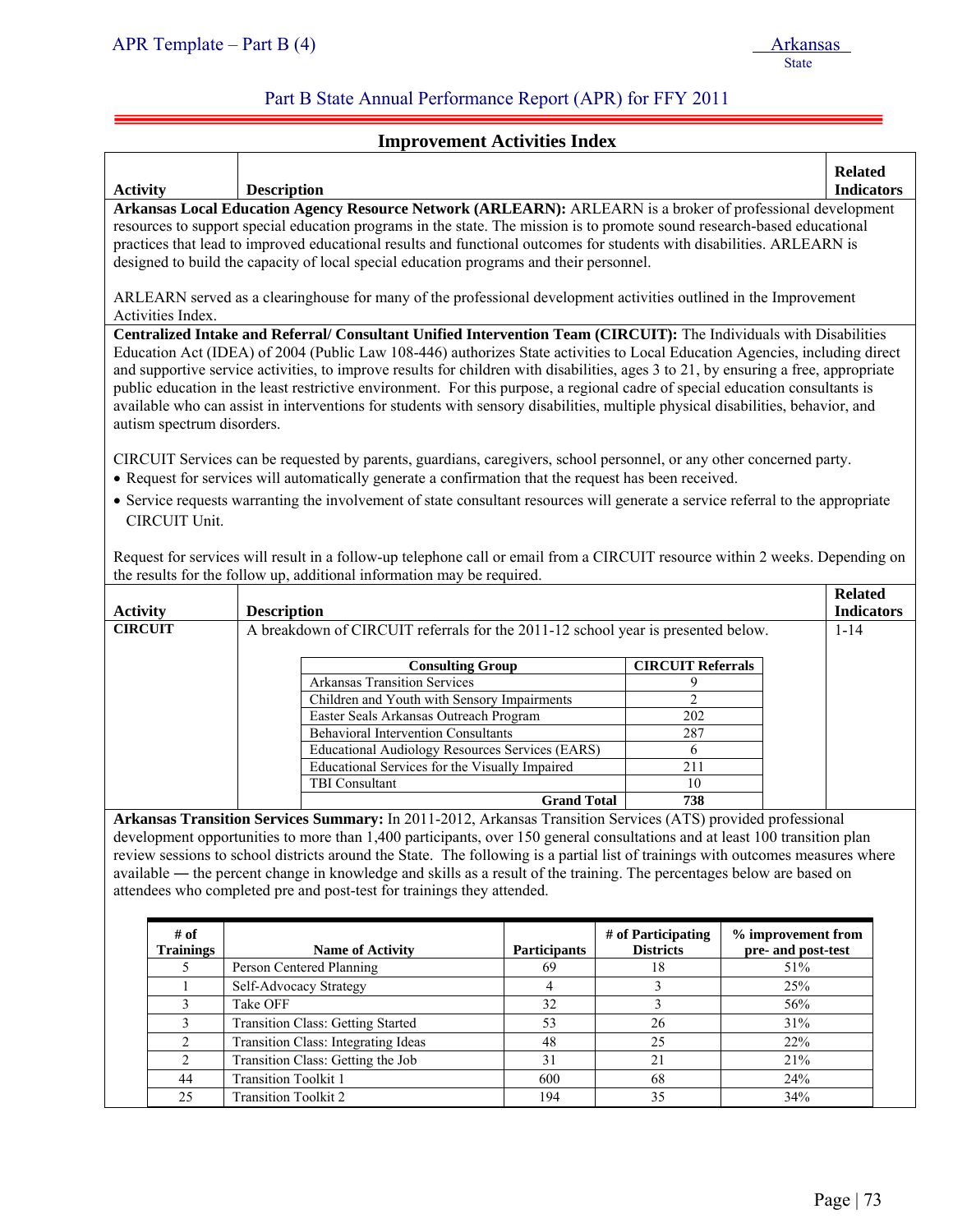|                 | 12                       | Customized training: Transition overview and<br>curricula                                                                                         | 91                                                                                         | 10 | n/a |                   |  |
|-----------------|--------------------------|---------------------------------------------------------------------------------------------------------------------------------------------------|--------------------------------------------------------------------------------------------|----|-----|-------------------|--|
|                 | $\overline{c}$           | ME and Student Directed Transition Planning                                                                                                       | 62                                                                                         | 34 | 25% |                   |  |
|                 | $\overline{c}$           | Writing Transition Plans for the<br>Indirect/Speech Only Student                                                                                  | 56                                                                                         |    | 16% |                   |  |
|                 | 3                        | Yes Including Parent Participation Is Essential<br>(YIPPIE)                                                                                       | 52                                                                                         | 5  | 22% |                   |  |
|                 |                          |                                                                                                                                                   |                                                                                            |    |     |                   |  |
|                 |                          |                                                                                                                                                   |                                                                                            |    |     | <b>Related</b>    |  |
| <b>Activity</b> |                          | <b>Description</b>                                                                                                                                |                                                                                            |    |     | <b>Indicators</b> |  |
|                 | <b>Interagency</b>       | In a continued effort to establish and maintain working relationships with Arkansas school                                                        |                                                                                            |    |     | 13                |  |
|                 | <b>Agreements with</b>   | districts, Arkansas Transition Services revised the 2011 Interagency Agreement between                                                            |                                                                                            |    |     |                   |  |
|                 | <b>School Districts</b>  | school districts and ATS to reflect the provision of training and technical assistance at no                                                      |                                                                                            |    |     |                   |  |
|                 |                          | charge. One hundred and seventeen districts signed a revised Interagency Agreement with                                                           |                                                                                            |    |     |                   |  |
|                 |                          | Arkansas Transition Services in an effort to establish a more effective working                                                                   |                                                                                            |    |     |                   |  |
|                 |                          | relationship. The revised agreement establishes an ongoing commitment to work with ATS                                                            |                                                                                            |    |     |                   |  |
|                 | Partnership with         | and no need to re-sign each year.<br>The Arkansas Department of Education (via ATS) has continued its work with National                          |                                                                                            |    |     | 14                |  |
| <b>NPSO</b>     |                          | Post-School Outcomes (NPSO) Center which provides intensive technical assistance (TA)                                                             |                                                                                            |    |     |                   |  |
|                 |                          | to the State for the purpose of improving the State's collection, analysis, and use of post-                                                      |                                                                                            |    |     |                   |  |
|                 |                          | school outcomes data for students with disabilities. The NPSO continues to assist the                                                             |                                                                                            |    |     |                   |  |
|                 |                          | State's efforts to improve collection, analysis, reporting, and use of post-school outcome                                                        |                                                                                            |    |     |                   |  |
|                 |                          | data by identifying strategies to increase the response rate and representativeness of                                                            |                                                                                            |    |     |                   |  |
|                 |                          | respondents. ATS and the IDEA Data & Research Office partner with Arkansas Research                                                               |                                                                                            |    |     |                   |  |
|                 |                          | Center to improve Indicator 14 data collection by obtaining interagency agreements with                                                           |                                                                                            |    |     |                   |  |
|                 |                          | various state agencies. The information in these shared databases reflects the most accurate                                                      |                                                                                            |    |     |                   |  |
|                 | Partnership with         | post-school outcomes data on students with disabilities.<br>Arkansas (via Arkansas Transition Services and Data and Research sections of SEU) and |                                                                                            |    |     | 1, 2, 13, 14      |  |
| NDPC-SD         |                          | the National Dropout Prevention Center for Students with Disabilities (NDPC-SD)                                                                   |                                                                                            |    |     |                   |  |
|                 |                          |                                                                                                                                                   | continued working with six school districts to decrease the drop-out rate and increase the |    |     |                   |  |
|                 |                          | graduation rate. NDPC-SD conducted four meetings during the 2011-2012 school year with                                                            |                                                                                            |    |     |                   |  |
|                 |                          | a focus on the five phases of their framework. The ATS Coordinator, Director of IDEA                                                              |                                                                                            |    |     |                   |  |
|                 |                          | Data and Research and a local special education supervisor representing the six districts                                                         |                                                                                            |    |     |                   |  |
|                 |                          | attended the 2012 NDPC-SD Summit in Baltimore.                                                                                                    |                                                                                            |    |     |                   |  |
|                 | <b>Person-Centered</b>   | Two statewide and three regional trainings for person-centered planning were provided by                                                          |                                                                                            |    |     | 13                |  |
| <b>Planning</b> |                          | ATS. Eighteen districts participated in these trainings. ATS consultants modeled the PCP                                                          |                                                                                            |    |     |                   |  |
|                 |                          | facilitation process for district staff by conducting student meetings on site in an effort to<br>increase local capacity.                        |                                                                                            |    |     |                   |  |
|                 | <b>Transitions</b>       | The expansion of "transitions" classes continues to be a focus for Arkansas. Fifty-three                                                          |                                                                                            |    |     | 13                |  |
|                 | <b>Class-Getting</b>     | teachers and supervisors received the Getting Started training in 2011-12. The training                                                           |                                                                                            |    |     |                   |  |
| <b>Started</b>  |                          | provided attendees with tools and instructions needed to start a Transitions Class.                                                               |                                                                                            |    |     |                   |  |
|                 |                          | Attendees learned about Transitions Classes, how they benefit the students, and all forms                                                         |                                                                                            |    |     |                   |  |
|                 |                          | necessary to get one started. Important components such as using assessments, agency                                                              |                                                                                            |    |     |                   |  |
|                 |                          | linkage, incorporating life skills, self-determination, and employment possibilities for                                                          |                                                                                            |    |     |                   |  |
|                 |                          | students with disabilities were discussed. All attendees received a manual to initiate a class                                                    |                                                                                            |    |     |                   |  |
|                 |                          | which included resources and tools to use in the classroom. There are approximately 170                                                           |                                                                                            |    |     |                   |  |
|                 | <b>Transitions</b>       | transition classes in school districts at this time.<br>Two Integrating Ideas trainings were held in 2011-2012 with 48 participants from 25       |                                                                                            |    |     | 13                |  |
|                 | <b>Class—Integrating</b> | school districts attending. This training is for teachers who have attended the Transitions                                                       |                                                                                            |    |     |                   |  |
| <b>Ideas</b>    |                          | Class: Getting Started training. It provides attendees with a comprehensive overview of a                                                         |                                                                                            |    |     |                   |  |
|                 |                          | Transitions Class, and attendees receive a general scope and sequence of the class as well                                                        |                                                                                            |    |     |                   |  |
|                 |                          | as a preview of possible materials and suggestions for use in the classroom. A variety of                                                         |                                                                                            |    |     |                   |  |
|                 |                          | lesson plans are presented to help the class run smoothly and accomplish the goal of                                                              |                                                                                            |    |     |                   |  |
|                 |                          | improving post school outcomes. There is also a $Q & A$ time for teachers and a "share"                                                           |                                                                                            |    |     |                   |  |
|                 |                          | time to gather strategies and ideas from other teachers teaching a Transitions Class.                                                             |                                                                                            |    |     |                   |  |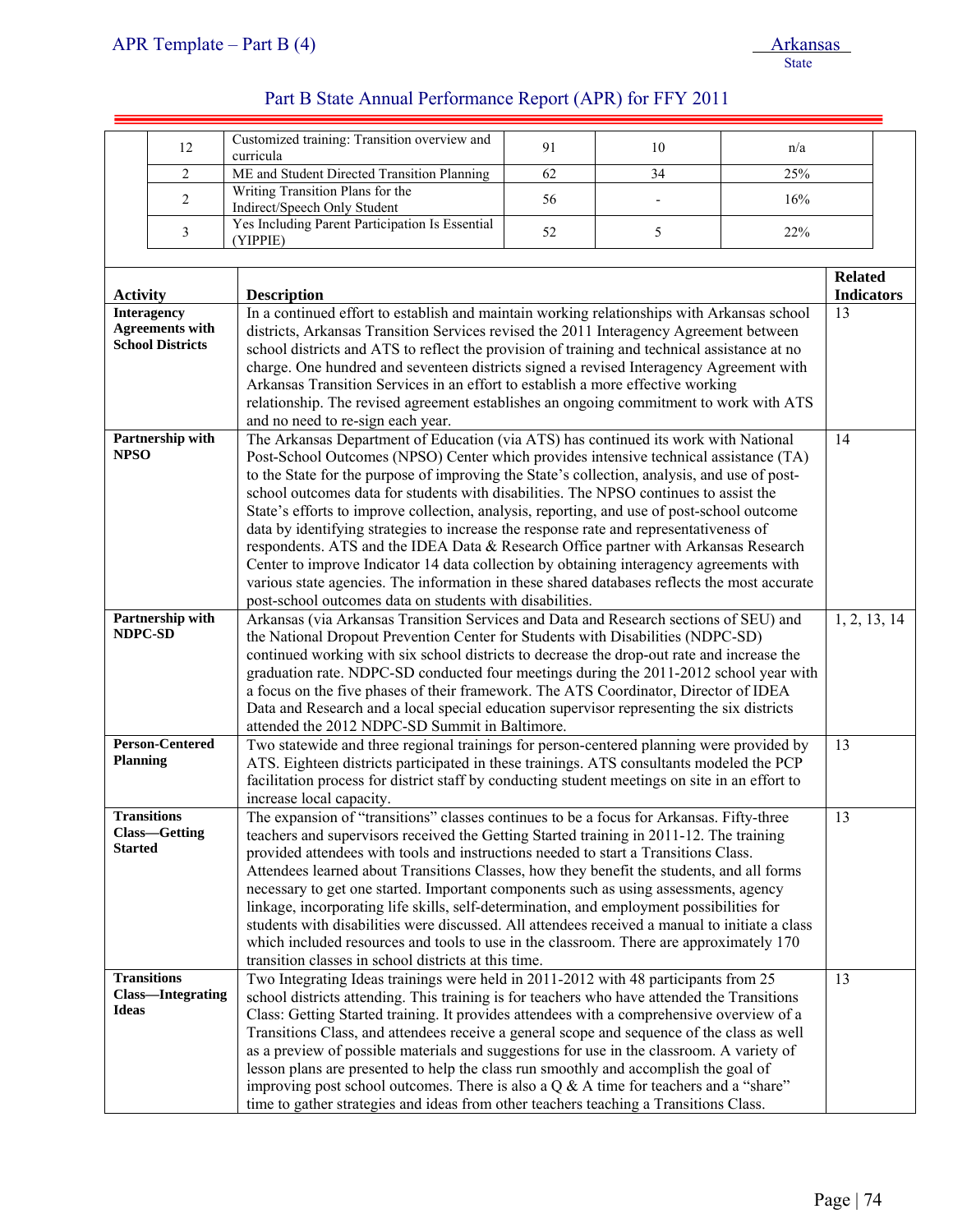| APR Template – Part B $(4)$ | <b>Arkansas</b> |
|-----------------------------|-----------------|
|                             | State           |

|                                          | Statewide trainings are offered two to three times a year.                                      |              |
|------------------------------------------|-------------------------------------------------------------------------------------------------|--------------|
| <b>Transitions</b>                       | Transitions Class: Getting the Job: In 2011-2012, two Getting the Job trainings was held        | 13           |
| <b>Class—Getting</b>                     | with 31 participants from 21 districts. This training focused on establishing the               |              |
| the Job                                  | employment part of a Transitions Class to improve post-school outcomes of students in           |              |
|                                          | special education. It is for teachers who have been trained in Getting Started and              |              |
|                                          | Integrating Ideas. It includes an in-depth review of the Getting Started manual, plus           |              |
|                                          | information on the components involved in providing work experience to students.                |              |
|                                          | Teachers receive templates for pamphlets, power points, and other resources to assist in        |              |
|                                          | gaining community and school level support for implementing employment into the                 |              |
|                                          | Transitions Class.                                                                              |              |
| <b>Transitions Class</b>                 | ATS sponsored an event to highlight the work of teachers of transitions classes. Teachers       | 13           |
| <b>Celebration</b>                       | received additional resources related to assessments, goal-setting curriculum and "things"      |              |
|                                          |                                                                                                 |              |
|                                          | that work"-strategies teachers have used in their classrooms. Fifty-four teachers and           |              |
|                                          | supervisors from 34 districts attended the event which provided a networking opportunity        |              |
|                                          | for teachers of transitions classes across the state. Plans are in place to make this an annual |              |
| <b>Self-Advocacy</b>                     | event.                                                                                          |              |
| <b>Strategy Training</b>                 | Self-Advocacy Strategy Training was provided to four individuals representing one district.     | 13           |
|                                          | This is a motivation and self-determination strategy designed to prepare students to            |              |
|                                          | participate in education or transition planning conferences. The strategy consists of five      |              |
|                                          | steps which are taught over a series of seven acquisition and generalization stages. The five   |              |
|                                          | steps are presented using the acronym "I PLAN" to help cue students to remember the steps       |              |
|                                          | of the strategy.                                                                                |              |
| Self-Determination<br>in the Middle      | ATS continued its work with NSTTAC in the implementation of the self-determination              | 1, 2, 13     |
| <b>School Project</b>                    | curriculum for students with disabilities in two middle schools. Plans are in place to engage   |              |
|                                          | additional middle schools in the implementation of this curriculum for the spring semester      |              |
|                                          | of 2013.                                                                                        |              |
| <b>Local Consults</b>                    | ATS consultants provided 184 consults to districts within their regions. These consults         | 1, 2, 13, 14 |
|                                          | consisted of information sharing, file reviews, classroom set up and general planning for       |              |
|                                          | the transition process. Some districts received ongoing technical assistance on a monthly       |              |
|                                          | basis.                                                                                          |              |
| <b>TAKE OFF!</b>                         | TAKE OFF! training was offered three times during the 2011-12 school year with a total of       | 1, 13, 14    |
| (Transition<br><b>Activities Keeping</b> | 32 participants. This training provided teachers with information on how to implement an        |              |
| <b>Effective Options</b>                 | exit portfolio for senior students with IEPs. Training components included how to assist        |              |
| <b>First and</b>                         | students in (1) writing their Summary of Performance (SOP), (2) recording agency contacts       |              |
| Foremost)                                | and correspondence, (3) completing qualifying assessments for enrollment in post-               |              |
|                                          | secondary schools, and (4) maintaining a record of all qualifying assessments results. The      |              |
|                                          | training also included activities to engage parents in the SOP process and culminated with a    |              |
|                                          | portfolio overview for use at the exit conference. Since TAKE OFF was introduced, over          |              |
|                                          | 100 parent manuals and teacher manuals have been distributed and approximately 1000             |              |
|                                          | student graduation packets have been distributed.                                               |              |
| <b>College Bound</b>                     | College Bound was held June 12-14, 2012 at the University of Central                            | 14           |
| 2012                                     | Arkansas (UCA) in Conway, AR. There were 60 students, parents and professionals who             |              |
|                                          | attended and participated in team activities. Sessions topics included self-determination,      |              |
|                                          | organizational skills, assistive technology, academic advising, faculty expectations,           |              |
|                                          | disability support services, financial aid, rights and responsibilities, campus resources, and  |              |
|                                          | study aids/habits. In an effort to gain information about its effectiveness and to make         |              |
|                                          | improvements to College Bound 2013, a post College Bound survey will go out to 2012             |              |
|                                          | participants. College Bound 2013 is scheduled for June 12-14, 2013 at UCA. Tentative            |              |
|                                          | plans for a one day workshop targeting high school freshmen interested in going to college      |              |
|                                          | are also in development.                                                                        |              |
| Child and                                | CASSP teams develop multi-agency plans of care for children and adolescents with serious        | 1, 2, 4, 5,  |
| <b>Adolescent Service</b>                | emotional disturbance when additional services are needed outside of the current system.        | 13, 14       |
| <b>System Program</b>                    | Arkansas Transition Services consultants and ADE-SEU monitoring staff continue to               |              |
| (CASSP) Teams                            | participate in regional Child and Adolescent Service System Program (CASSP) team                |              |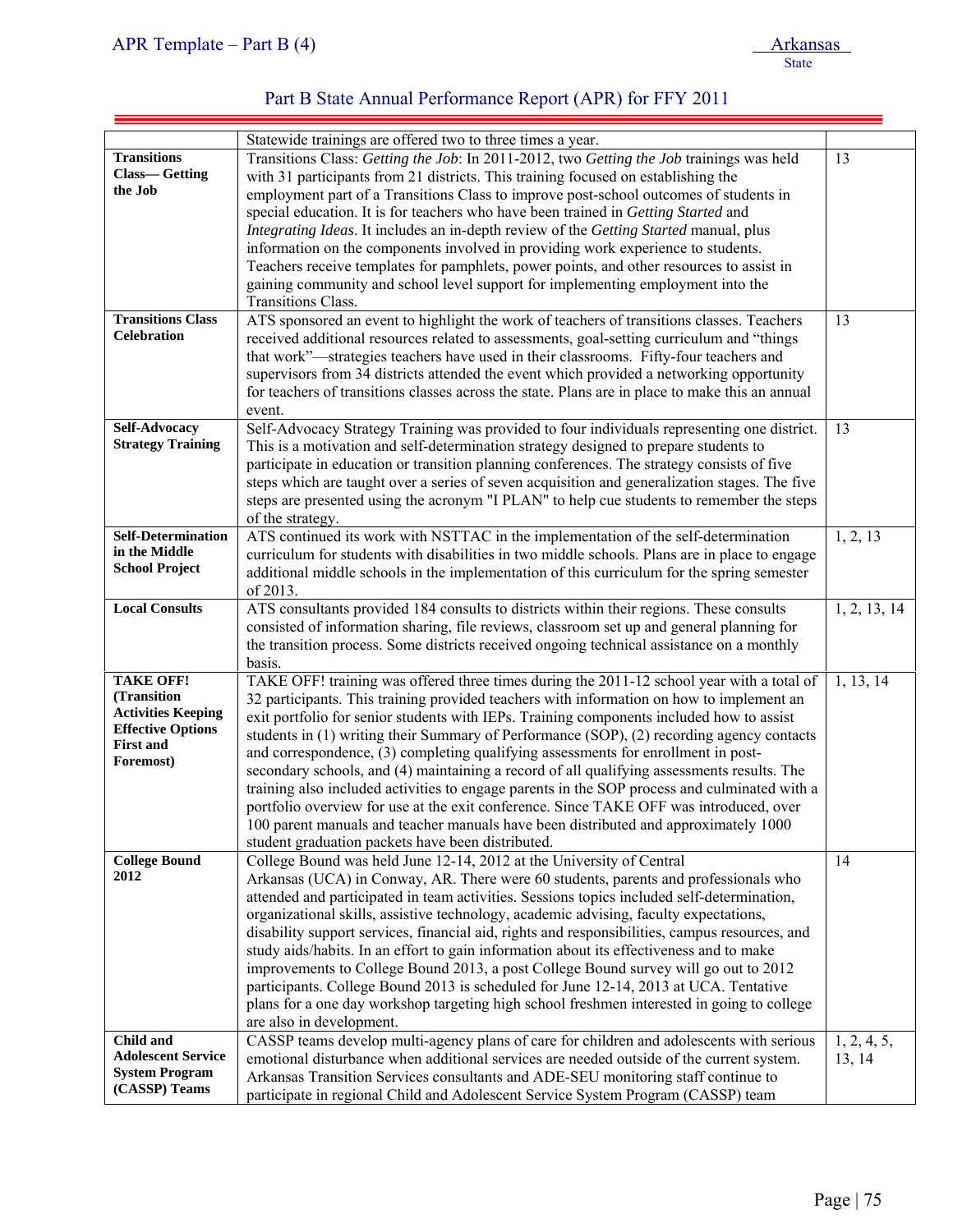|                                                                                                         | meetings.                                                                                                                                                                                                                                                                                                                                                                                                                                                                                                                                                                                                                                                                                                                                                                                                                                            |                      |
|---------------------------------------------------------------------------------------------------------|------------------------------------------------------------------------------------------------------------------------------------------------------------------------------------------------------------------------------------------------------------------------------------------------------------------------------------------------------------------------------------------------------------------------------------------------------------------------------------------------------------------------------------------------------------------------------------------------------------------------------------------------------------------------------------------------------------------------------------------------------------------------------------------------------------------------------------------------------|----------------------|
| <b>Collaboration with</b><br><b>Arkansas Rehab</b><br><b>Services</b>                                   | ATS works to assist Transition Vocational Rehabilitation Counselors established in six<br>high schools in Arkansas. These counselors are included on local transition teams, dropout<br>prevention teams and frequently attend trainings, Cadre meetings, AITP meetings and<br><b>Transition Fairs.</b>                                                                                                                                                                                                                                                                                                                                                                                                                                                                                                                                              | 1, 2, 13, 14         |
| <b>Transition</b><br><b>Orientation Nights</b><br>for Parents                                           | General information on the transition process was presented to parents at four orientation<br>nights. These events provided general information on the transition process to parents and<br>gave them an opportunity to ask questions and participate in the assessment process.<br>Representatives from outside agencies were available to share information on post-school<br>services.                                                                                                                                                                                                                                                                                                                                                                                                                                                            | 1, 2, 8, 13,<br>14   |
| <b>Transition Fairs</b>                                                                                 | Transition fairs provide an opportunity for students and families to learn about area<br>agencies and their services. ATS assisted with approximately 20 fairs held across the state.                                                                                                                                                                                                                                                                                                                                                                                                                                                                                                                                                                                                                                                                | 1, 2, 13, 14         |
| <b>Presentations of</b><br><b>Transition</b><br><b>Activities at the</b><br>state and national<br>level | Arkansas Transition Services provided presentations on numerous Transition topics and<br>practices at three state and national conferences.<br>Arkansas Council for Exceptional Children<br>$\bullet$<br>ARS' Youth Leadership Forum<br>$\bullet$<br>NSTTAC's National State Planning Institute<br>$\bullet$                                                                                                                                                                                                                                                                                                                                                                                                                                                                                                                                         | 1, 2, 13, 14         |
|                                                                                                         | ATS will be submitting proposals for presentations at the National State Planning Institute<br>in May 2013 and future national DCDT conferences.                                                                                                                                                                                                                                                                                                                                                                                                                                                                                                                                                                                                                                                                                                     |                      |
| <b>Cadre Meetings</b>                                                                                   | Meetings are held twice a year to present local transition teams with the latest information<br>and professional development. Cadre meetings for leaders and co-leaders of local teams<br>around the state were held in December 2011 and February 2012 in Little Rock. The<br>December meetings provided participants with information on developing local transition<br>teams and forms and strategies to incorporate in employment programs. Presentations were<br>made by: Alliance for Full Participation, Employment First Initiative, AmeriCorps and<br>Project Search. The February 2012 meetings focused on work incentives, Summit<br>preparation, building assessment libraries, vocational curriculum, transition indicators and<br>College Bound Arkansas. A total of 86 individuals attended representing 47 districts in<br>Arkansas. | 1, 2, 13, 14         |
| Secondary<br><b>Transition State</b><br><b>Planning Institute</b>                                       | Members of Arkansas Transition Services attended this annual meeting in May 2012 to<br>continue work on our state plan to improve indicator outcomes. The team reviewed the<br>state's progress relative to the plan established during the May 2011 Institute, and the plan<br>was revised to include an additional goal focusing on the promotion of family involvement<br>in transition activities. AITP members presented project outcomes which included video<br>vignettes developed on transition topics (e.g., employment incentives, post-secondary<br>goals, College Bound Arkansas, and guardianship).                                                                                                                                                                                                                                    | 1, 2, 13, 14         |
| <b>Transition Driven</b><br><b>Annual Review</b>                                                        | TDAR training was provided to seven teachers from around the state in an effort to<br>promote student involvement in transition planning. Teachers learned strategies and<br>resources to increase student involvement in the development of their post-secondary goals.<br>Eighteen students participated in various types of TDAR curriculum and seven students<br>participated in their annual review meeting. ATS consultants provided technical assistance<br>and when possible attended the transition driven annual review conferences of participating<br>students.                                                                                                                                                                                                                                                                          | $\overline{13}$ , 14 |
| <b>ME!</b> Lessons in<br><b>Self-Advocacy</b>                                                           | ME! Lessons for Teaching Self-Awareness and Self-Advocacy focuses on students<br>understanding their disability and abilities, rights and responsibilities, and the development<br>of self-advocacy skills. The ME! Lessons have been aligned with the Arkansas<br>Frameworks, as well as the new Common Core Standards. ME! was presented on two<br>occasions involving 62 teachers from 34 districts.                                                                                                                                                                                                                                                                                                                                                                                                                                              | 1, 2, 13, 14         |
| <b>Student Directed</b><br><b>Transition</b><br><b>Planning (SDTP)</b>                                  | SDTP curriculum includes:<br>• Awareness of Self, Family, Community, and Disability<br>• Concepts and Terms for Transition Planning<br>• Vision for Employment<br>• Vision for Further Education                                                                                                                                                                                                                                                                                                                                                                                                                                                                                                                                                                                                                                                     | 1, 2, 13, 14         |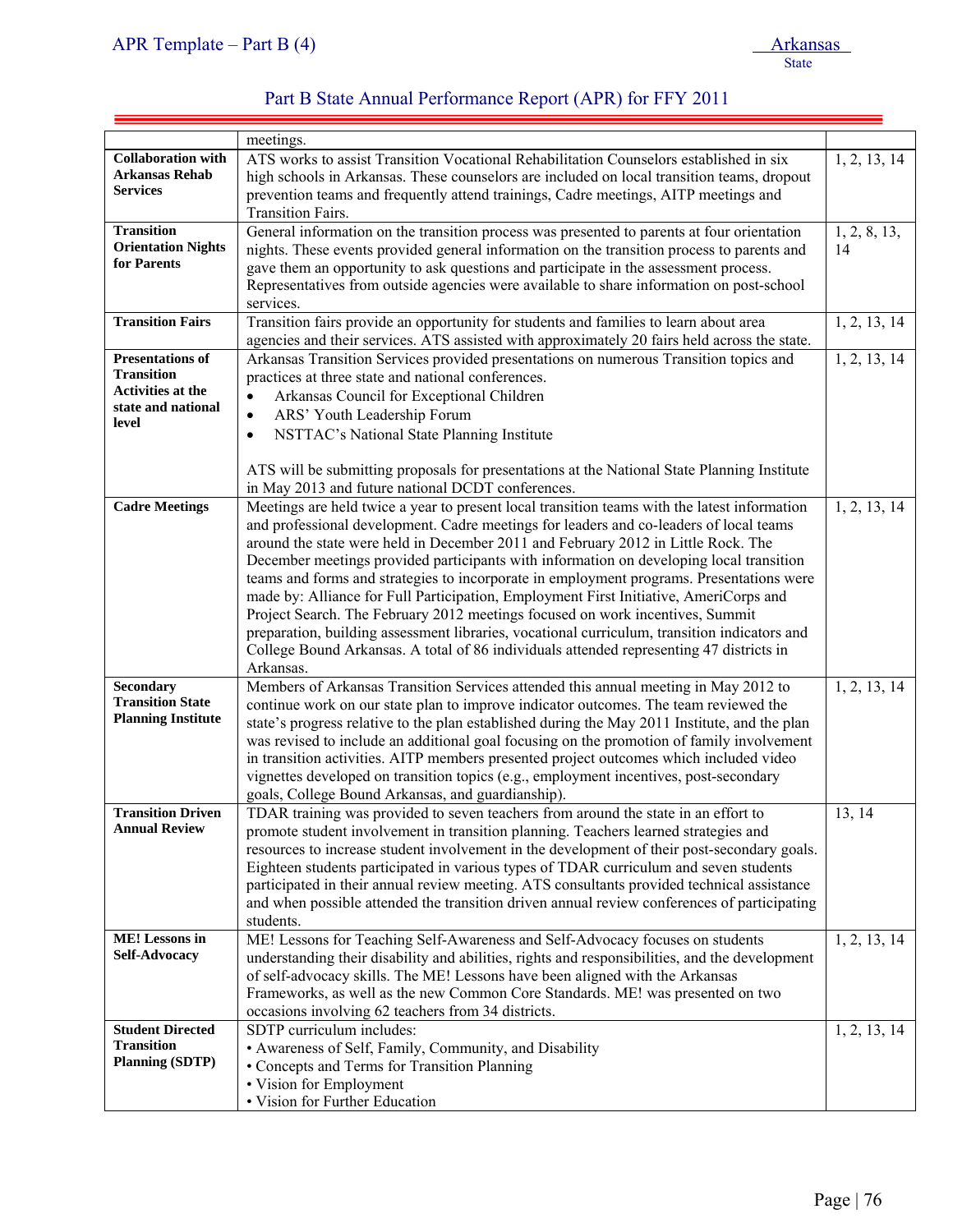j

#### Part B State Annual Performance Report (APR) for FFY 2011

| • Vision for Adult Living                                                                 |  |
|-------------------------------------------------------------------------------------------|--|
| • Course of Study                                                                         |  |
| • Connecting with Adult Supports and Services                                             |  |
| • Putting It All Together: The Summary of Performance                                     |  |
| Student-Directed Transition Planning (SDTP) curriculum systematically teaches students to |  |
| complete their summary of performance. Sixty-two teachers representing 34 districts       |  |

received training on SDTP curriculum.

**The Arkansas State Personnel Development Grant (SPDG):** The Arkansas SPDG maintains a collaborative relationship with the broader ADE, and the SPDG staff is involved in numerous ADE initiatives including the ESEA Flexibility.

SPDG staff continued to work with the ADE Professional Development Office to provide professional development/trainings on school leadership, strategic planning and organizational development, RtI/Closing the Achievement Gap (CTAG—the state's RtI process) and Positive Behavioral Support Systems.

| <b>Activity</b>                                                      | <b>Description</b>                                                                                                                                                                                                                                                                                                                                                                                                                                                                                                                                                                                                                                                                                                                                                                                                                                                      | <b>Related</b><br><b>Indicators</b> |
|----------------------------------------------------------------------|-------------------------------------------------------------------------------------------------------------------------------------------------------------------------------------------------------------------------------------------------------------------------------------------------------------------------------------------------------------------------------------------------------------------------------------------------------------------------------------------------------------------------------------------------------------------------------------------------------------------------------------------------------------------------------------------------------------------------------------------------------------------------------------------------------------------------------------------------------------------------|-------------------------------------|
| <b>Arkansas</b><br>Adolescent<br>Literacy<br>Intervention<br>Project | The Arkansas Adolescent Literacy Intervention (AALI), based on the Strategic Instruction<br>Model from the University of Kansas Center for Research on Learning, continues to be an<br>integral part of educational reform in Arkansas. The primary goal of the Arkansas<br>Adolescent Literacy Intervention (AALI) is to increase capacity within the state of<br>Arkansas to improve academic outcomes for students at risk for school failure by ensuring<br>access to high quality, research-based, strategy instruction. This is achieved by providing<br>high-quality, research-based professional development to general and special education<br>teachers who work with adolescents with learning problems. The AALI uses the Strategic<br>Instruction Model (SIM), which is comprised of a variety of Content Enhancement<br>Routines and Learning Strategies. | 3, 5                                |
|                                                                      | Forty seven school districts and groups of state content specialists (math, science, and<br>literacy) are currently involved in the Arkansas Adolescent Literacy Intervention. There<br>were 479 teachers and instructional specialists who participated in developing the<br>necessary skills to effectively implement the Strategic Instruction Model (SIM).                                                                                                                                                                                                                                                                                                                                                                                                                                                                                                          |                                     |
|                                                                      | <b>AALI/SIM Professional Development Leadership Team:</b><br>SIM Professional Developers provide PD and technical assistance to participating<br>district/school sites. The professional development team is the critical piece that allows<br>districts/schools to sustain their investment in this intervention through ongoing support to<br>teachers and administrators. In 2003, Arkansas did not have any SIM Professional<br>Developers. At the present time, there are 22 certified professional developers and 22<br>planning to graduate from the potential professional developers institute in approximately<br>one year.                                                                                                                                                                                                                                   |                                     |
|                                                                      | The University of Central Arkansas' Mashburn Center for Learning, the ADE's AALI<br>professional development partner in this initiative, provides several options for those<br>interested in SIM training. In summer 2011 the Center posted a course on Arkansas<br>IDEAS, the ADE professional development website. This course gives participants an<br>overview of the SIM model and how it can be used to impact learning for students in<br>Arkansas. The Center also maintains a website dedicated to SIM which contains videos,<br>newsletters, background information, and even a wiki used for collaboration among<br>stakeholders. The Center is also using "Arkansas on iTunes U" to showcase the learning<br>that is taking place through implementation of SIM across Arkansas.                                                                            |                                     |
| <b>Arkansas Math</b><br><b>Intervention</b><br><b>Matrix</b>         | Guided by the SPDG's Coordinator for Literacy and Mathematics, a Blue Ribbon Panel of<br>mathematics experts across the state began meeting in February, 2010 to develop a web-<br>based mathematics intervention tool to support implementation of the Common Core State<br>Standards with students with disabilities and other struggling learners.                                                                                                                                                                                                                                                                                                                                                                                                                                                                                                                   | 3, 5                                |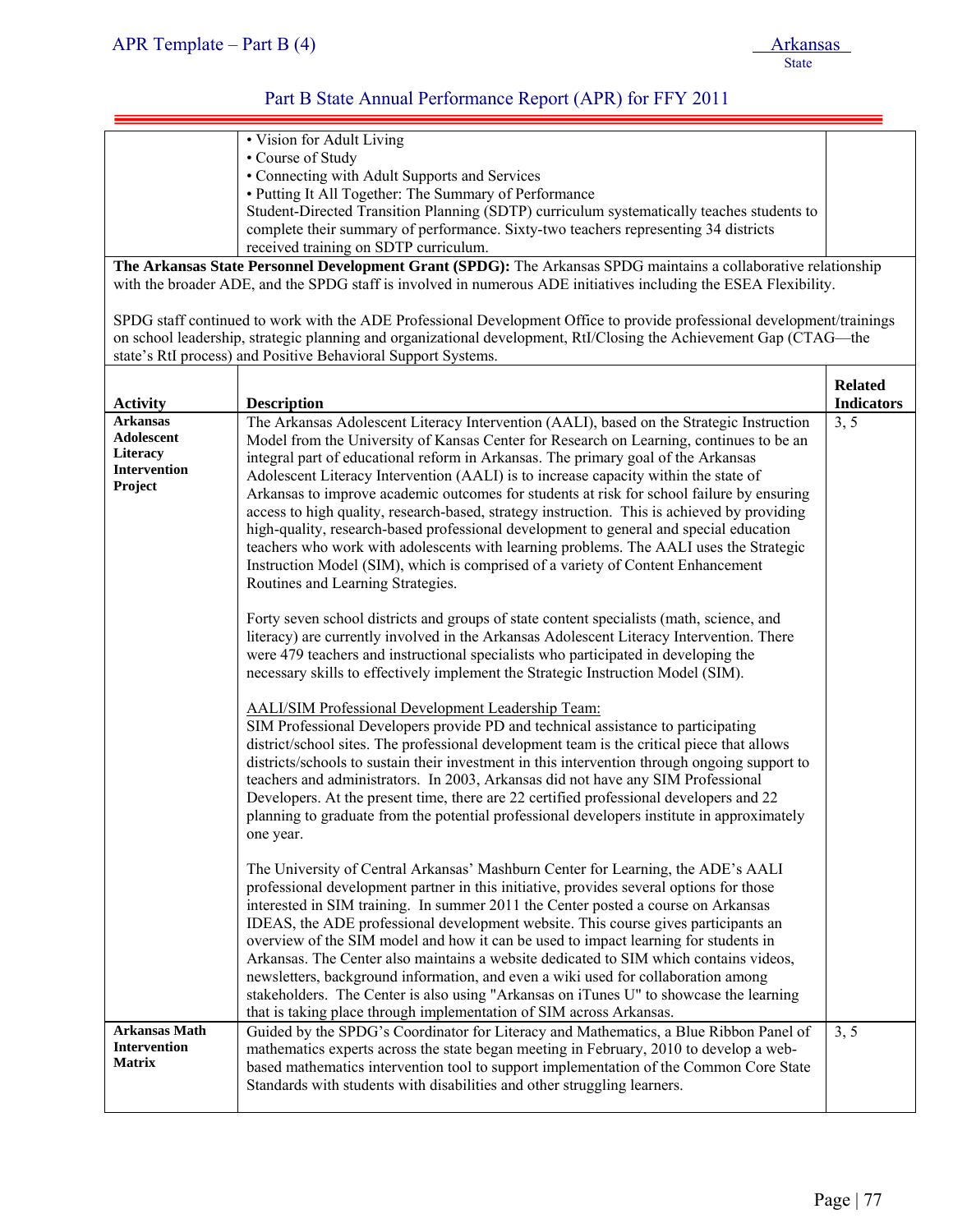|                                                                                                                   | As of February 29, 2012, the Math Matrix content was completed and the SPDG staff<br>began working with a website developer to load the math instruction and intervention<br>content into an interactive "Mathematics Intervention Matrix" website<br>(www.mathinterventions.org). Teachers and other educators are now using the matrix to<br>identify and access targeted interventions for students struggling in mathematics.                                                                                                                                                                                                                                                                                                                                                                                     |            |
|-------------------------------------------------------------------------------------------------------------------|-----------------------------------------------------------------------------------------------------------------------------------------------------------------------------------------------------------------------------------------------------------------------------------------------------------------------------------------------------------------------------------------------------------------------------------------------------------------------------------------------------------------------------------------------------------------------------------------------------------------------------------------------------------------------------------------------------------------------------------------------------------------------------------------------------------------------|------------|
|                                                                                                                   | In addition to the website, professional development was written to support this tool's<br>implementation across the state of Arkansas through the SPDG and the ADE. Some of this<br>professional development is web-based and is available on the Math Interventions website.                                                                                                                                                                                                                                                                                                                                                                                                                                                                                                                                        |            |
| <b>Arkansas Literacy</b><br>Intervention<br><b>Matrix</b>                                                         | The Literacy Intervention Matrix is a comprehensive literacy intervention website,<br>organized across three grade-level clusters (Kindergarten through Grade 4, Grade 5 through<br>8, and Grade 9 through 12), that provides interventions across the five recognized areas of<br>literacy (phonemic awareness, phonics, fluency, comprehension, and vocabulary). It also<br>provides interventions for oral language and writing.                                                                                                                                                                                                                                                                                                                                                                                   | 3, 5       |
|                                                                                                                   | Going "live" in 2007, the Literacy Intervention Matrix received over 10,000 "page hits"<br>during 2011-2012. A new state-wide blue ribbon committee is already working to revise<br>and update the website, and to bring it into alignment with the Common Core State<br>Standards.                                                                                                                                                                                                                                                                                                                                                                                                                                                                                                                                   |            |
| <b>The Literacy</b><br>Intervention<br>Project                                                                    | The Literacy Intervention Project (LIP) began in November 2011 and is a combined effort<br>of the Arkansas Department of Education and the Arkansas State Personnel Development<br>Grant. The LIP will result in an online literacy intervention tool which will be a free,<br>research-based K-12 resource used to help educators identify and implement interventions<br>for SWD and students struggling to master literacy skills in the Common Core State<br>Standards (CCSS). The literacy intervention tool will address the skills, understanding and<br>success criteria required by the rigor in the English Language Arts CCSS. The tool will be<br>developed by a blue ribbon committee made up of literacy experts from across the state.<br>The anticipated completion date of the project is fall 2013. | 3, 5       |
| <b>Teaching</b><br><b>Mathematics to</b><br><b>Students within the</b><br><b>RtI Process</b><br><b>Symposiums</b> | Arkansas SPDG staff in partnership with the ADE continued its participation on a state<br>team that applied, and was selected, to be part of a collaborative effort between the<br>National Center for Teachers of Mathematics (NCTM) and the Council for Exceptional<br>Children (CEC). The focus for this national effort is research and professional development<br>materials on Response to Intervention (RtI) and the teaching and learning of mathematics.<br>The Math Intervention Matrix project was the foundation for the SPDG proposal.                                                                                                                                                                                                                                                                   | 3, 5       |
| <b>Home-Based</b><br>Literacy                                                                                     | A subcontract with the state's two U.S. Department of Education-funded parent training<br>centers (the PTI and CPRC) was finalized in January, 2011 giving them the responsibility<br>to identify and train Parent Mentors in the areas of home-based literacy and social<br>skills/discipline in districts across the state over a four year period (through 2014). Under<br>this model, PTI and CPRC staffs trained Parent Mentors who in turn trained other parents<br>in their districts on the content provided. The schools/districts were targeted for this project<br>based on their school improvement status as well as performance on special education<br>indicators.<br>Eighteen Home Literacy or Behavioral Trainings were conducted by CPRC/PTI-Trained                                                | 3, 4, 5, 8 |
| <b>Positive Behavioral</b><br><b>Support System</b><br>(PBSS) Facilitator<br><b>Certification</b>                 | Parent Mentors between March, 2011 and October 2011.<br>PBSS Facilitator training sessions were held in Little Rock on November 8-9, 2011 and<br>March 8-9, 2012. As a result there are currently 52 individuals who have completed the<br>certification process who are employed across 17 LEAs.                                                                                                                                                                                                                                                                                                                                                                                                                                                                                                                     | 4, 5       |
|                                                                                                                   | In addition, a more specialized PBSS Facilitator training focusing on the $\text{Stop & Think}$<br>Social Skills curriculum occurred January 26-27, 2012 and May 3-4, 2012.<br>During 2011-12, the following PBSS resources were developed:<br>Positive Behavioral Support System (PBSS) School Implementation Guidebook<br>$\bullet$                                                                                                                                                                                                                                                                                                                                                                                                                                                                                 |            |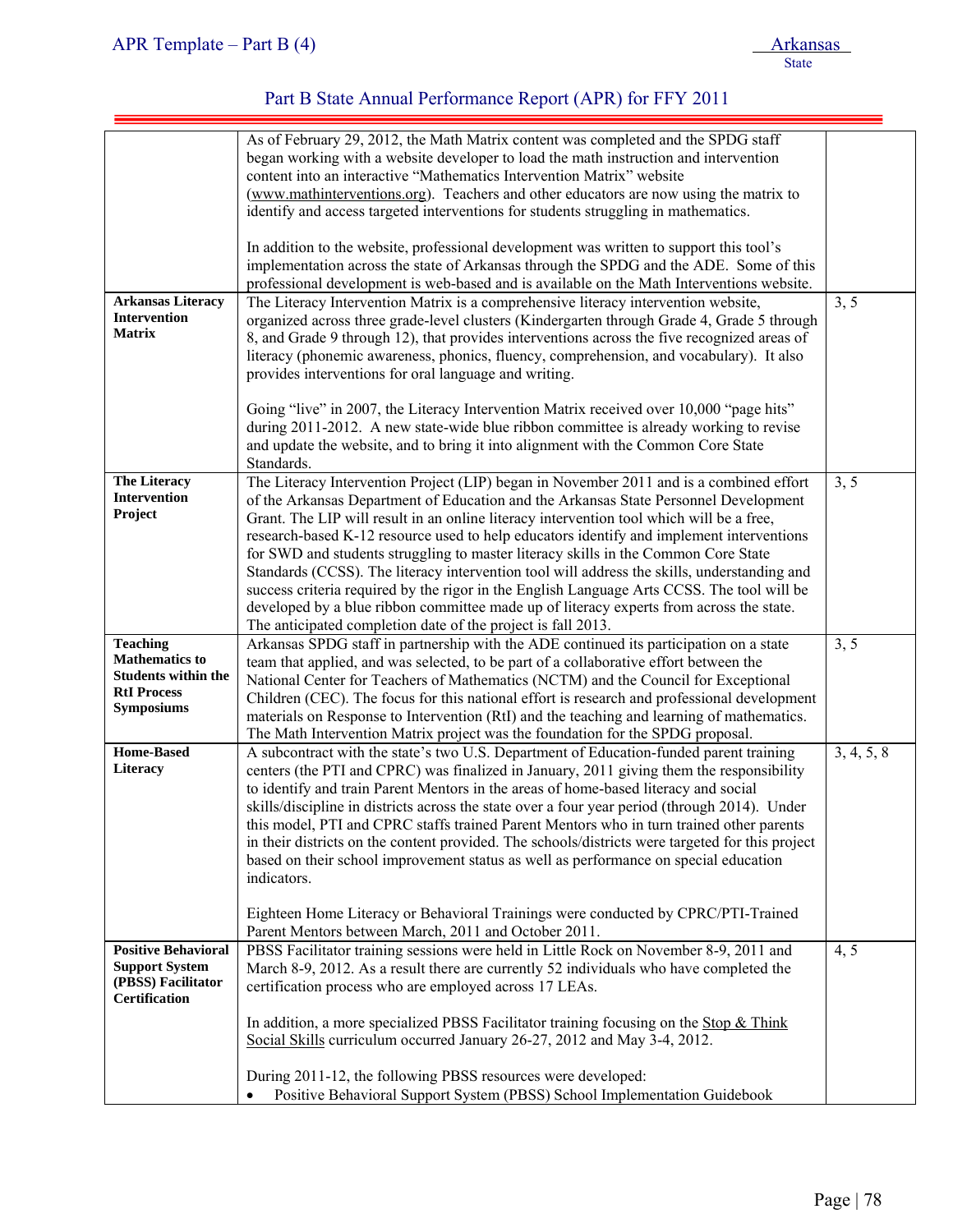| initiatives.                                                                            | PBSS Resource Analysis Guidebook<br>$\bullet$<br>PBSS Behavioral Matrix Training Guidebook<br>$\bullet$<br>PBSS Organizational Assessment Guidebook<br>$\bullet$<br>The development of three PBSS and/or $RtI2$ PowerPoint presentations —with the<br>٠<br>Illinois Administrators' Association-that will be posted on our website, and that can<br>be downloaded onto an iPod or iPad for viewing<br>Four PBSS or RtI <sup>2</sup> webinars (completed during the 2011-12 school year) for two<br>$\bullet$<br>different national companies—that are now posted on the SPDG website;<br>An RtI <sup>2</sup> (Response-to-Instruction and Intervention) Model Implementation Guidebook<br>$\bullet$<br>An RtI <sup>2</sup> /CTAG (Closing the Achievement Gap) Essential Questions and Answers<br>document<br>The translation of SPDG Parent Mentoring power points (in literacy and PBSS), along<br>with selected information brochures and materials into Spanish<br>Arkansas Behavior Intervention Consultants: The behavior consultants assist schools in their efforts to ensure that all<br>students are able to access and progress in the general education curriculum. Technical assistance is provided to (1) identify<br>and program for students with autism spectrum disorders; (2) conduct functional assessment and develop appropriate<br>intervention plans for students at-risk for a more restrictive placement; and (3) develop early intervention and mental health |                   |
|-----------------------------------------------------------------------------------------|------------------------------------------------------------------------------------------------------------------------------------------------------------------------------------------------------------------------------------------------------------------------------------------------------------------------------------------------------------------------------------------------------------------------------------------------------------------------------------------------------------------------------------------------------------------------------------------------------------------------------------------------------------------------------------------------------------------------------------------------------------------------------------------------------------------------------------------------------------------------------------------------------------------------------------------------------------------------------------------------------------------------------------------------------------------------------------------------------------------------------------------------------------------------------------------------------------------------------------------------------------------------------------------------------------------------------------------------------------------------------------------------------------------------------------------------------------------------------------------|-------------------|
|                                                                                         |                                                                                                                                                                                                                                                                                                                                                                                                                                                                                                                                                                                                                                                                                                                                                                                                                                                                                                                                                                                                                                                                                                                                                                                                                                                                                                                                                                                                                                                                                          | <b>Related</b>    |
| <b>Activity</b>                                                                         | <b>Description</b>                                                                                                                                                                                                                                                                                                                                                                                                                                                                                                                                                                                                                                                                                                                                                                                                                                                                                                                                                                                                                                                                                                                                                                                                                                                                                                                                                                                                                                                                       | <b>Indicators</b> |
| <b>Accommodations</b>                                                                   | Participants of the Accommodations training learned about differentiating accommodations                                                                                                                                                                                                                                                                                                                                                                                                                                                                                                                                                                                                                                                                                                                                                                                                                                                                                                                                                                                                                                                                                                                                                                                                                                                                                                                                                                                                 | 1, 2, 3, 4,       |
|                                                                                         | and modifications, individualization, and measuring the need, success and applicability of<br>various accommodation strategies. This activity based training was held twice in January<br>2012 with a total of 98 participants.                                                                                                                                                                                                                                                                                                                                                                                                                                                                                                                                                                                                                                                                                                                                                                                                                                                                                                                                                                                                                                                                                                                                                                                                                                                          | 5, 13, 14         |
| <b>Advanced Pivotal</b><br><b>Response</b>                                              | Advanced Pivotal Response training provided the seven participants with expanded<br>knowledge on the implementation of Pivotal Response as well as hands on practice and<br>exposure to data collection procedures. The two-day training was held in August 2011.                                                                                                                                                                                                                                                                                                                                                                                                                                                                                                                                                                                                                                                                                                                                                                                                                                                                                                                                                                                                                                                                                                                                                                                                                        | 4, 5              |
| <b>Autism Diagnostic</b><br><b>Observation</b><br><b>System</b>                         | The ADOS is a structured interaction and interview session to assess social and<br>communication behaviors of students suspected of having ASD. Two trainings were held in<br>October 2011 with a total of three participants                                                                                                                                                                                                                                                                                                                                                                                                                                                                                                                                                                                                                                                                                                                                                                                                                                                                                                                                                                                                                                                                                                                                                                                                                                                            | 9, 10             |
| <b>Autism Strategies/</b><br><b>Modifications</b>                                       | Autism Strategies/Modifications training provided 168 participants with information on<br>how to define characteristics of ASD, evidence based interventions, and environment<br>design.                                                                                                                                                                                                                                                                                                                                                                                                                                                                                                                                                                                                                                                                                                                                                                                                                                                                                                                                                                                                                                                                                                                                                                                                                                                                                                 | 3, 4, 5           |
| <b>Behavior</b><br><b>Intervention Plans</b>                                            | This training addressed necessary components of an effective BIP as researched and<br>developed by Diana Browning Wright. The 100 participants also reviewed guidelines for<br>evaluating BIPs for the necessary key components.                                                                                                                                                                                                                                                                                                                                                                                                                                                                                                                                                                                                                                                                                                                                                                                                                                                                                                                                                                                                                                                                                                                                                                                                                                                         | 1, 2, 4, 5        |
| <b>Behavior Tools</b>                                                                   | Behavior Tools trainings focused on positive behavior support strategies and interactions<br>skills to manage behavior and prevent crisis. The Behavior Tools training was offered<br>seven times in 2011-12 with a total of 132 participants.                                                                                                                                                                                                                                                                                                                                                                                                                                                                                                                                                                                                                                                                                                                                                                                                                                                                                                                                                                                                                                                                                                                                                                                                                                           | 1, 2, 4, 5        |
| <b>Consultation</b><br><b>Training Series</b>                                           | This three-part training series for behavioral consultation included specific strategies for<br>building and maintaining cooperative, change-focused relationships with providers<br>involved in the care of young children with behavior problems. Two half-day follow up<br>workshops were held to support participants' efforts to implement consultation techniques<br>in their everyday work. Twenty preschool behavior interventionists attended the three-part<br>training series.                                                                                                                                                                                                                                                                                                                                                                                                                                                                                                                                                                                                                                                                                                                                                                                                                                                                                                                                                                                                | 4, 6, 7           |
| <b>Dealing with</b><br><b>Challenging</b><br><b>Behavior</b> in the<br><b>Classroom</b> | This training provided 50 participants with information on analyzing challenging behaviors<br>using an Antecedent, Behavior, and Consequences (ABC) approach and utilizing data<br>related to the behavior.                                                                                                                                                                                                                                                                                                                                                                                                                                                                                                                                                                                                                                                                                                                                                                                                                                                                                                                                                                                                                                                                                                                                                                                                                                                                              | 1, 2, 4, 5,<br>14 |
| <b>Discrete Trial</b><br><b>Training</b>                                                | This training was provided to both school age (6) and early childhood (10) personnel. The<br>participants were provided basic information on Discrete Trial procedures and program<br>development.                                                                                                                                                                                                                                                                                                                                                                                                                                                                                                                                                                                                                                                                                                                                                                                                                                                                                                                                                                                                                                                                                                                                                                                                                                                                                       | 4, 5, 6, 7        |
| Dive into Autism                                                                        | Dive into Autism presented information on the characteristics of autism spectrum disorder                                                                                                                                                                                                                                                                                                                                                                                                                                                                                                                                                                                                                                                                                                                                                                                                                                                                                                                                                                                                                                                                                                                                                                                                                                                                                                                                                                                                | 4, 5              |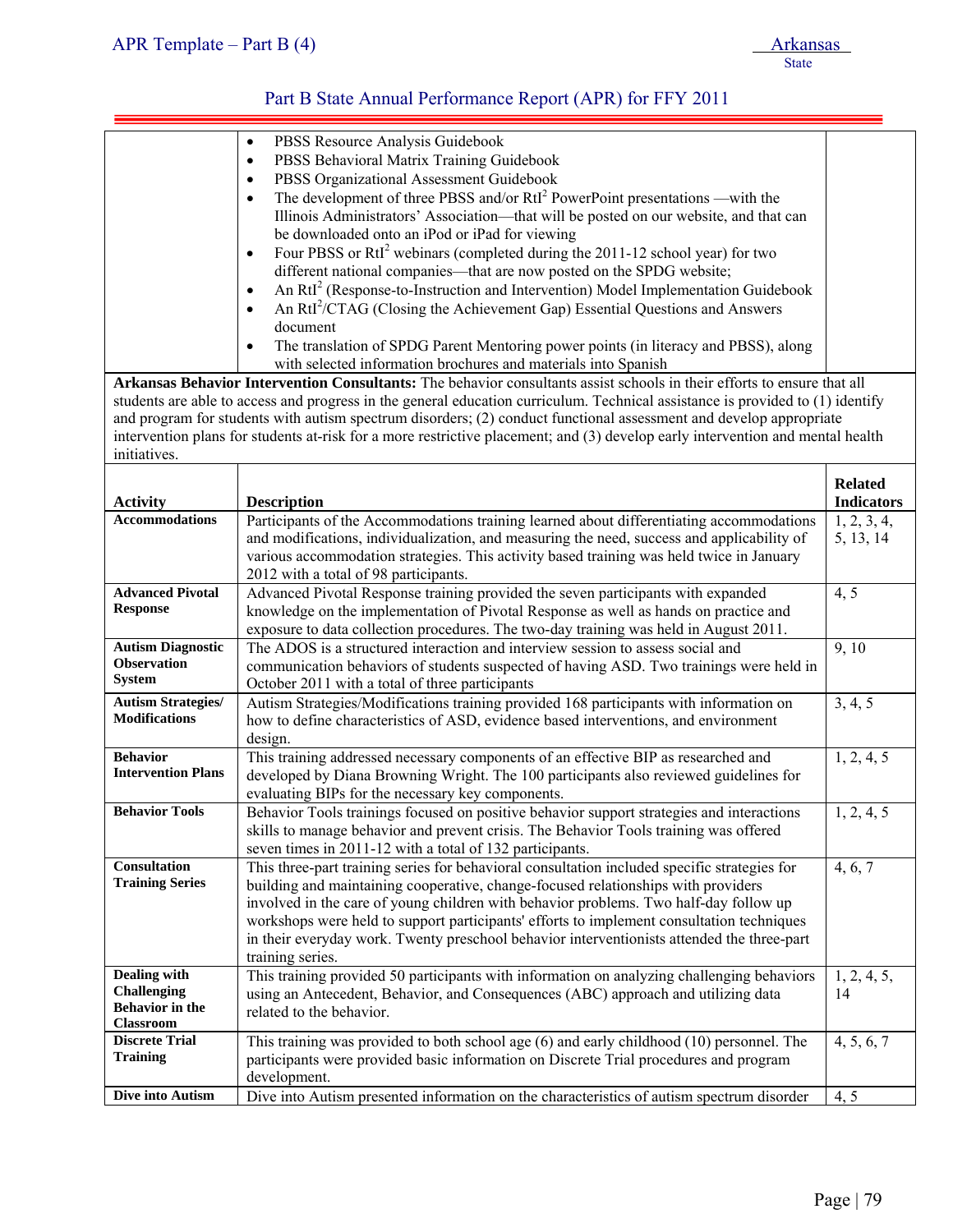|                                       | and gave the 13 attendees practical strategies to use when working with children on the                                                                                                |               |
|---------------------------------------|----------------------------------------------------------------------------------------------------------------------------------------------------------------------------------------|---------------|
|                                       | autism spectrum.                                                                                                                                                                       |               |
| <b>Emotional</b>                      | This training provided an overview of the requirements for establishing ED eligibility to 40                                                                                           | 4, 9, 10      |
| <b>Disturbance</b>                    | participants.                                                                                                                                                                          |               |
| <b>Guidelines</b>                     |                                                                                                                                                                                        |               |
| <b>Functional</b>                     | This training focused on how to conduct a FBA and develop a BIP using the results of the                                                                                               | 4, 5          |
| <b>Behavior</b><br>Assessment/        | FBA. The resulting behavior intervention plan includes these components: modifications                                                                                                 |               |
| <b>Behavior</b>                       | to the student's environment, teaching skills to replace problem behaviors, and effective                                                                                              |               |
| <b>Intervention Plan</b>              | management of consequences to promote positive changes in the student's self-                                                                                                          |               |
| Foster                                | management. There were 16 participants in attendance.                                                                                                                                  |               |
| <b>Grandparents</b>                   | The State's Behavior Intervention Consultants presented an informational session on the                                                                                                | 4, 5, 6, 7, 8 |
| Conference                            | characteristics of autism spectrum disorder and gave attendees practical strategies for use                                                                                            |               |
|                                       | when working with children on the autism spectrum. The conference had approximately<br>200 in attendance.                                                                              |               |
| <b>Functional</b>                     | This training provided 45 participants information regarding an abbreviated Functional                                                                                                 | 4, 5          |
| <b>Assessment</b>                     | Assessment procedure applicable to school settings.                                                                                                                                    |               |
| <b>IEP</b> and                        | The 25 attendees of this training were provided an overview of practical modifications that                                                                                            | 3, 4, 5       |
| <b>Modifications</b>                  | could be implemented by elementary school staff.                                                                                                                                       |               |
| <b>Pivotal Response</b>               | The Pivotal Response Treatment training was offered seven times in 2011-12 with a total                                                                                                | 3, 4, 5       |
| <b>Treatment</b>                      | of 88 participants. The training is based on the principles of Applied Behavior Analysis                                                                                               |               |
|                                       | that can be used to increase language and other academic skills. Pivotal Response Training                                                                                             |               |
|                                       | can be used as a stand-alone intervention or in combination with other interventions.                                                                                                  |               |
| <b>Positive Behavior</b>              | This training was held twice in 2011-12 and provided 142 participants information on the                                                                                               | 4, 5          |
| <b>Supports</b>                       | use of positive behavioral strategies as a preventive intervention.                                                                                                                    |               |
| <b>Precision Teaching</b>             | Precision Teaching is a system of strategies and tactics that allow the measurement of                                                                                                 | 3, 4, 5       |
|                                       | teaching effectiveness. This training covered how to precisely define, measure, record,                                                                                                |               |
|                                       | analyze, and make changes to student programs. The seven participants learned to chart                                                                                                 |               |
|                                       | student data on the Standard Celeration Chart to guide instruction.                                                                                                                    |               |
| Preschool-Life                        | The goals of the training were to provide attendees with an understanding of factors that                                                                                              | 4, 6, 7, 8    |
| <b>Skills</b>                         | contribute to a child's success in a preschool setting including (a) age-appropriate amounts                                                                                           |               |
|                                       | of sleep, (b) toileting independence and (c) compliance with parental requests and                                                                                                     |               |
|                                       | instructions. Effective and family-friendly strategies for promoting these skills were also                                                                                            |               |
|                                       | included. There were 75 participants for this training.                                                                                                                                |               |
| <b>Professional Crisis</b>            | Professional Crisis Management (PCM) is a comprehensive, research-based system that                                                                                                    | 4, 5          |
| <b>Management</b>                     | provides powerful strategies to prevent and diffuse dangerous behaviors. It is a complete                                                                                              |               |
|                                       | crisis management system that includes a full range of strategies and procedures targeting a                                                                                           |               |
|                                       | wide spectrum of adaptive functioning (positive and productive behaviors) and maladaptive                                                                                              |               |
|                                       | functioning (aggressive and self-injurious behaviors). PCM supports and integrates                                                                                                     |               |
|                                       | smoothly with existing educational and treatment programming. This training was held                                                                                                   |               |
|                                       | twice during the 2011-12 school year with a total of 15 participants.                                                                                                                  |               |
| <b>Quick Start</b><br><b>Training</b> | The Quick Start program is a parent empowerment program designed for families with                                                                                                     | 4, 6, 7, 8    |
|                                       | children age 2-5 who have been identified as, or are suspected of, being on the autism                                                                                                 |               |
|                                       | spectrum. Quick Start is a 10-session program based on the principles of applied behavior                                                                                              |               |
|                                       | analysis that consist of professionally led discussions, direct observation of one-to-one                                                                                              |               |
|                                       | intervention sessions, and a structured classroom environment. The Quick Start program is<br>designed to address the areas of language and behavior with the overall goal of providing |               |
|                                       | children a quick start on their education. Quick Start was developed with the assistance of                                                                                            |               |
|                                       | the Southwest Autism Research and Resource Center (SARRC) and is modeled after                                                                                                         |               |
|                                       | SARRC's research based Jump Start program. Twenty-nine parents participated in the                                                                                                     |               |
|                                       | Quick Start training.                                                                                                                                                                  |               |
| <b>Splash</b>                         | Splash is a five day workshop with the following objectives: (1) understand characteristics                                                                                            | 3, 4, 5       |
|                                       | of ASD; (2) understand and demonstrate teaching methods for beginning, moderate and                                                                                                    |               |
|                                       | higher level students with ASD; (3) design visual schedules and visual supports for                                                                                                    |               |
|                                       | students with ASD; and (4) understand the importance of social skills for students with                                                                                                |               |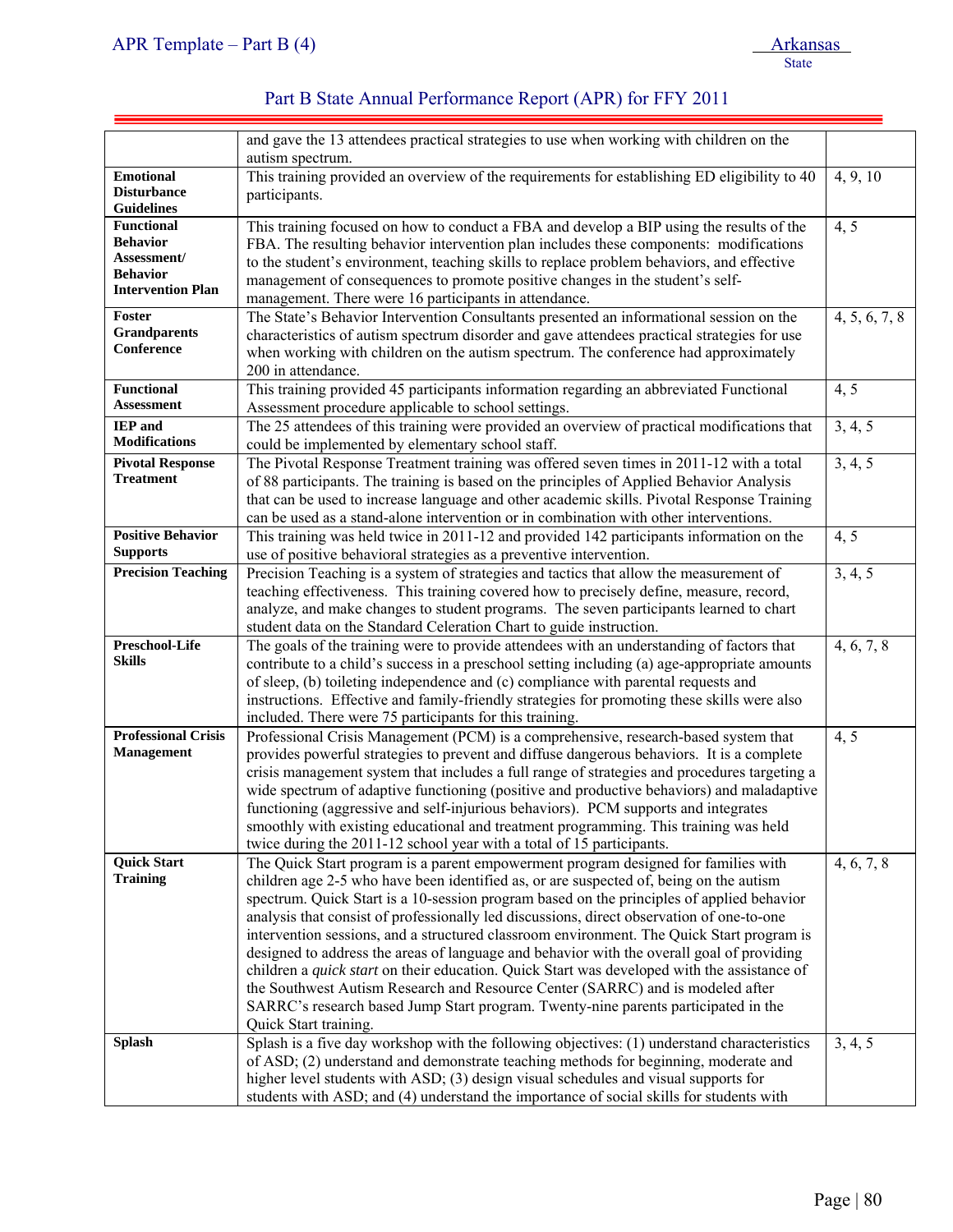═

|                                                                                                                         | ASD. The Splash workshop was held in June 2012 and had 35 participants.                                                    |                   |  |  |  |
|-------------------------------------------------------------------------------------------------------------------------|----------------------------------------------------------------------------------------------------------------------------|-------------------|--|--|--|
| <b>Strategies Using</b>                                                                                                 | Forty-six participants of this training learned strategies on how to manage children's                                     | 1, 2, 4, 5,       |  |  |  |
| <b>ABA</b>                                                                                                              | behavior using the principles of applied behavior analysis.                                                                | 14                |  |  |  |
| <b>TAG-Teach</b>                                                                                                        | TAG-Teach is a three-step system to identify, highlight, and reinforce elements crucial to                                 | 3, 4, 5           |  |  |  |
|                                                                                                                         | skill acquisition and retention. The application of TAG-Teach methodologies to teaching                                    |                   |  |  |  |
|                                                                                                                         | students with autism was included in this training. This workshop was offered three times                                  |                   |  |  |  |
|                                                                                                                         | in 2011-12 with a total of 32 participants.                                                                                |                   |  |  |  |
|                                                                                                                         | Dispute Resolution Section: The DRS encourages the use of mediation and other collaborative strategies to resolve          |                   |  |  |  |
|                                                                                                                         | disagreements about special education. This section provides ongoing technical assistance to LEAs on due process rules and |                   |  |  |  |
|                                                                                                                         | regulations, mediations, complaints and hearings.                                                                          |                   |  |  |  |
|                                                                                                                         |                                                                                                                            |                   |  |  |  |
|                                                                                                                         | The ADE-SEU will continue to contract with the University of Arkansas at Little Rock Bowen School of Law Mediation         |                   |  |  |  |
|                                                                                                                         | Center. The Center conducts mediation sessions for parents and public agencies (local school districts) on any matters in  |                   |  |  |  |
|                                                                                                                         | dispute concerning the provision of education to students with and without disabilities.                                   |                   |  |  |  |
|                                                                                                                         |                                                                                                                            | <b>Related</b>    |  |  |  |
|                                                                                                                         | <b>Description</b>                                                                                                         | <b>Indicators</b> |  |  |  |
| <b>Activity</b><br><b>National Academy</b>                                                                              | In July 2011 four Hearing Officers attended the 10 <sup>th</sup> Annual National Academy for                               | 15, 18, 19        |  |  |  |
| for Administrative                                                                                                      | Administrative Law Judges in Seattle, WA                                                                                   |                   |  |  |  |
| <b>Law Judges</b>                                                                                                       |                                                                                                                            |                   |  |  |  |
| <b>AAEA</b> Summer                                                                                                      | The AAEA Summer Conference was held August, 2011. The ADE-SEU Dispute                                                      | 15, 18, 19        |  |  |  |
| Conference                                                                                                              | Resolution Administrator and Compliance Specialist presented on Hearings and                                               |                   |  |  |  |
|                                                                                                                         | Complaints. They also attended a session on Special Education Discipline by David                                          |                   |  |  |  |
|                                                                                                                         | Hodgins.                                                                                                                   |                   |  |  |  |
| <b>Special Education</b>                                                                                                | The ADE-SEU Special Education Academy was held September, 2011. Participants                                               | 15, 18, 19        |  |  |  |
| <b>Academy</b>                                                                                                          | included LEA supervisors, early childhood coordinators, ADE-SEU staff and four Hearing                                     |                   |  |  |  |
|                                                                                                                         | Officers. The meeting topics included (1) a review of case law by Dr. Perry Zirkel; (2)                                    |                   |  |  |  |
|                                                                                                                         | hearing and complaint procedures by the ADE-SEU Dispute Resolution Administrator; and                                      |                   |  |  |  |
|                                                                                                                         | (3) the Mediation Project by the project's director.                                                                       |                   |  |  |  |
| <b>National</b>                                                                                                         | The CADRE's 5 <sup>th</sup> National Symposium on Dispute Resolution in Special Education was                              | 15, 18, 19        |  |  |  |
| Symposium on                                                                                                            | held in Eugene, Oregon in October, 2011. The ADE-SEU Dispute Resolution                                                    |                   |  |  |  |
| <b>Dispute Resolution</b>                                                                                               | Administrator and Mediation Project Director attended this meeting.                                                        |                   |  |  |  |
| in Special                                                                                                              |                                                                                                                            |                   |  |  |  |
| <b>Education</b><br><b>ADE Beginning</b>                                                                                | The ADE Beginning Administrator's Induction training was held December, 2011. The                                          | 15, 18, 19        |  |  |  |
| Administrator's                                                                                                         | ADE-SEU Dispute Resolution Administrator provided training on the dispute resolution                                       |                   |  |  |  |
| <b>Induction</b>                                                                                                        | system and discipline procedures to new district administrators.                                                           |                   |  |  |  |
| <b>LRP</b> Special                                                                                                      | In January, 2012, the 18 <sup>th</sup> Annual LRP Special Education School Attorney's Conference                           | 15, 18, 19        |  |  |  |
| <b>Education School</b>                                                                                                 | was held in Palm Beach, FL. The Administrator for ADE-SEU Dispute Resolution and an                                        |                   |  |  |  |
| Attorney's                                                                                                              | attorney representing the Arkansas Attorney General's Office attended.                                                     |                   |  |  |  |
| Conference                                                                                                              |                                                                                                                            |                   |  |  |  |
| <b>IDEA ALJ/IHO</b>                                                                                                     | The IDEA ALJ/IHO Academy was held at Duke Law School in Durham, NC in March,                                               | 15, 18, 19        |  |  |  |
| <b>Academy</b>                                                                                                          | 2012. One Hearing Officer was in attendance.                                                                               |                   |  |  |  |
| <b>LRP</b> National                                                                                                     | The 33 <sup>rd</sup> Annual LRP National Institute was held in San Antonio, TX in May 2012. The                            | 15, 18, 19        |  |  |  |
| <b>Institute</b>                                                                                                        | ADE-SEU Dispute Resolution Administrator, Compliance Specialist, and an attorney                                           |                   |  |  |  |
|                                                                                                                         | representing the Arkansas Attorney General's Office attended.                                                              |                   |  |  |  |
| <b>Mediation</b>                                                                                                        | The ADE-SEU will continue to contract with the University of Arkansas at Little Rock                                       | 19                |  |  |  |
| <b>Center</b>                                                                                                           | Bowen School of Law Mediation Center.                                                                                      |                   |  |  |  |
| <b>Special Education</b>                                                                                                | One Hearing Officer attended the June 2012 Special Education Law Symposium in                                              | 15, 18, 19        |  |  |  |
| Law Symposium                                                                                                           | Bethlehem, PA.                                                                                                             |                   |  |  |  |
|                                                                                                                         | Monitoring/Program Effectiveness: The IDEA requires that the primary focus of IDEA monitoring be on improving              |                   |  |  |  |
| education results and functional outcomes for children with disabilities, and ensuring the State meets the IDEA program |                                                                                                                            |                   |  |  |  |
| requirements. The M/PE section monitors LEAs for procedural compliance on regulatory issues and provides technical      |                                                                                                                            |                   |  |  |  |
|                                                                                                                         | assistance to support their efforts toward improving results for students with disabilities and their families.            |                   |  |  |  |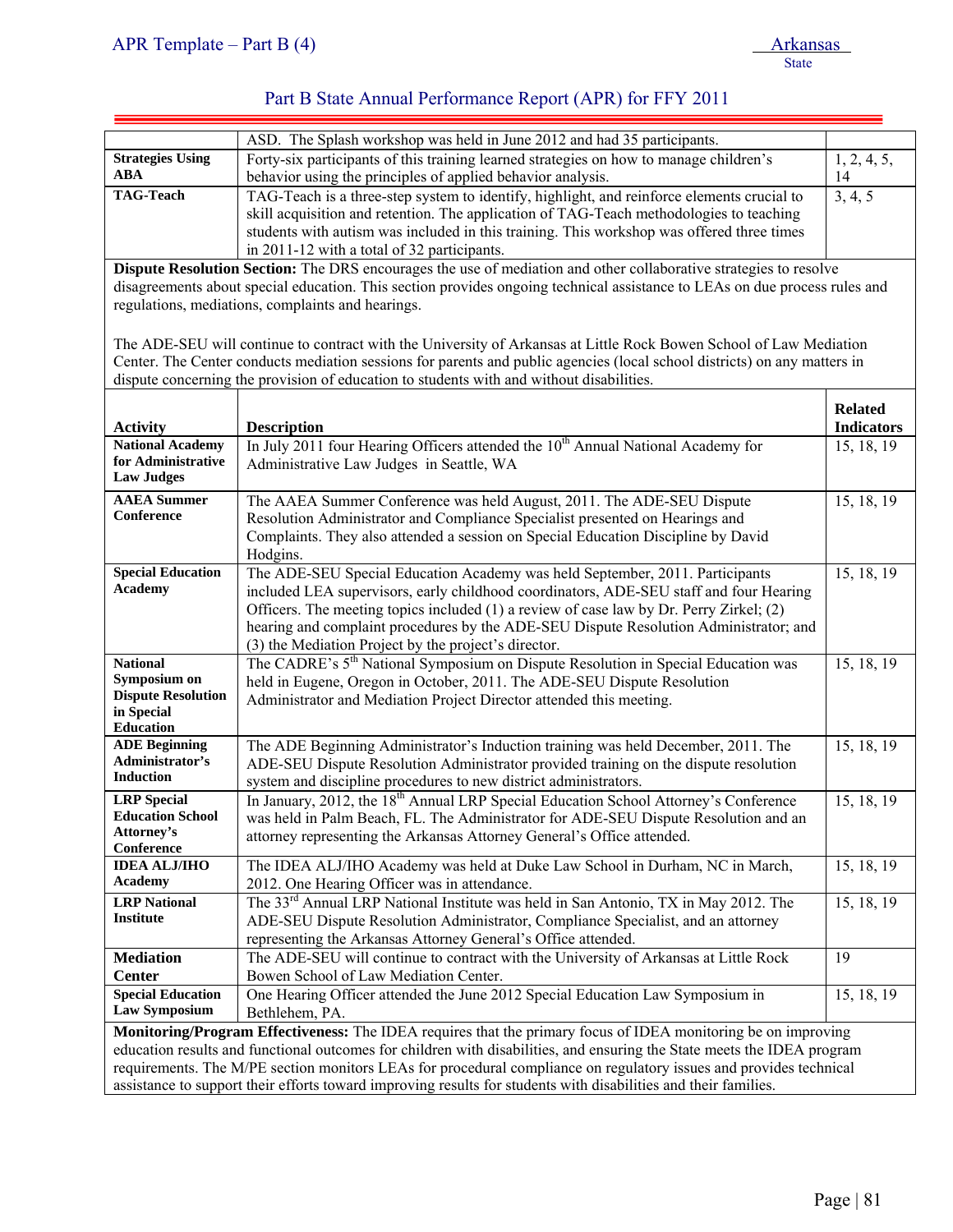| Part B State Annual Performance Report (APR) for FFY 2011 |  |
|-----------------------------------------------------------|--|
|-----------------------------------------------------------|--|

| <b>Activity</b>                       | <b>Description</b>      |                                                                                                                                                                                    |                 |              | <b>Related</b><br><b>Indicators</b> |
|---------------------------------------|-------------------------|------------------------------------------------------------------------------------------------------------------------------------------------------------------------------------|-----------------|--------------|-------------------------------------|
| <b>Verification</b>                   |                         | ADE-SEU M/PE staff continued to implement and refine the monitoring and verification                                                                                               |                 |              | $1 - 15$                            |
| <b>Procedures</b>                     |                         | procedures for correction of noncompliance.                                                                                                                                        |                 |              |                                     |
| <b>Early Child</b>                    |                         | In accordance with the monitoring cycle, the M/PE staff reviewed child outcomes summary                                                                                            |                 |              | 7, 20                               |
| <b>Outcomes</b>                       |                         | forms (COSF), child outcomes, and assessments. Program staff is expected to review their                                                                                           |                 |              |                                     |
| <b>Summary Forms</b>                  |                         | data to identify professional development needs relative to improving child outcomes.                                                                                              |                 |              |                                     |
| <b>Early Childhood</b>                |                         | Early Childhood Outcomes Technical Assistance: The M/PE staff provided individualized                                                                                              |                 |              | 7, 20                               |
| <b>Outcomes</b>                       |                         | technical assistance for Early Childhood Special Education Programs throughout the year                                                                                            |                 |              |                                     |
| <b>Technical</b><br><b>Assistance</b> |                         | on the administration of the ECO 7 point scale.                                                                                                                                    |                 |              |                                     |
| <b>Review of LEA</b>                  |                         | The M/PE section of the Special Education Unit (SEU) reviews the LEA APR profiles to                                                                                               |                 |              | $1 - 14$                            |
| <b>APR Profiles</b>                   |                         | target monitoring and technical assistance activities based on Indicator performance. M/PE                                                                                         |                 |              |                                     |
|                                       |                         | staff assists districts in developing strategies and actions to address localized concerns                                                                                         |                 |              |                                     |
|                                       | around the indicators.  |                                                                                                                                                                                    |                 |              |                                     |
| <b>Review of Policy,</b>              |                         | The State reviewed LEAs policies, procedures and practices relating to the development                                                                                             |                 |              | 4, 9, 10                            |
| Procedures, and                       |                         | and implementation of IEPs, the use of positive behavioral interventions and supports, and                                                                                         |                 |              |                                     |
| <b>Practices</b>                      |                         | procedural safeguards via an LEA self-assessment. The State verified each LEA's self-                                                                                              |                 |              |                                     |
|                                       |                         | assessment through desk audits and/or on-site visits to determine whether an LEA was in                                                                                            |                 |              |                                     |
|                                       |                         | compliance with Part B requirements. The ADE-SEU M/PE Section continued to review                                                                                                  |                 |              |                                     |
|                                       |                         | and refine the protocol for identifying inappropriate policies, procedures, and practices.                                                                                         |                 |              |                                     |
| <b>Family Outcomes</b>                |                         | The Arkansas IDEA Data & Research Office, in cooperation with the                                                                                                                  |                 |              | 8, 20                               |
| <b>Report</b>                         |                         | M/PE Section, analyzed the family survey results from 2011-12 and issued a report to each                                                                                          |                 |              |                                     |
|                                       |                         | LEA and EC Program. The information assisted LEAs and EC Programs with enhancing                                                                                                   |                 |              |                                     |
|                                       |                         | their service delivery and interaction with family members.                                                                                                                        |                 |              | $1 - 15$                            |
| <b>On-site Monitoring</b>             |                         | The M/PE section continued its cyclical monitoring of LEAs for procedural compliance on<br>regulatory issues. Districts failing to meet requirements were issued a written finding |                 |              |                                     |
|                                       |                         | requiring the noncompliance to be corrected as soon as possible and no later than one year.                                                                                        |                 |              |                                     |
|                                       |                         | The SEA supervisor assigned to the LEA assisted in the development of the corrective                                                                                               |                 |              |                                     |
|                                       |                         | action plan, and verified corrections through submitted documentation, database review                                                                                             |                 |              |                                     |
|                                       |                         | and/or on-site visits. Technical assistance was provided to support the LEA's efforts                                                                                              |                 |              |                                     |
|                                       |                         | toward maintaining compliance and improving results for students with disabilities and                                                                                             |                 |              |                                     |
|                                       | their families.         |                                                                                                                                                                                    |                 |              |                                     |
|                                       |                         | School Psychology Services: The consultant for School Psychology Services provides professional development and                                                                    |                 |              |                                     |
|                                       |                         | consultation to Arkansas schools, state and community agencies and organizations related to supporting all students/children                                                       |                 |              |                                     |
|                                       |                         | (Data-based Decision Making related to academics and behavior, Special Education Eligibility, Placement and Programming,                                                           |                 |              |                                     |
|                                       |                         | Early Intervention/Response to Intervention, School-based Mental Health Services, School Improvement).                                                                             |                 |              |                                     |
| <b>Activity</b>                       | <b>Description</b>      |                                                                                                                                                                                    |                 |              | <b>Related</b><br><b>Indicators</b> |
| <b>School Psychology</b>              | Number of               |                                                                                                                                                                                    | Number of       | Number of    |                                     |
| <b>Services Summary</b>               | <b>Trainings</b>        | <b>Name of Activity</b>                                                                                                                                                            | Participants    | Locations    |                                     |
|                                       |                         | Arkansas School Psychology Association Panel                                                                                                                                       | 25              |              | 9, 10                               |
|                                       |                         | Discussion on Specific Learning Disability                                                                                                                                         |                 |              |                                     |
|                                       | 1                       | Best Practices in Conducting Psycho-educational<br>Evaluations                                                                                                                     | 4               | 1            | 9, 10, 11                           |
|                                       | 1                       | Best Practices in the Referral and Evaluation of<br>ELL Students with Disabilities                                                                                                 | $\overline{32}$ | $\mathbf{1}$ | 9, 10, 11                           |
|                                       | $\overline{\mathbf{3}}$ | Beyond the Numbers-Making Sense of                                                                                                                                                 | 49              | 3            | 9, 10, 11                           |
|                                       |                         | Evaluation Data (in collaboration with TBI<br>Consultant, Aleecia Starkey)                                                                                                         |                 |              |                                     |
|                                       | $\mathbf{1}$            | Cultural Competence and Non-discriminatory                                                                                                                                         | 9               | $\mathbf{1}$ | 9, 10                               |
|                                       | 1                       | Assessment<br>Professional Ethics and Conduct for bilingual                                                                                                                        | 6               | 1            | 5, 6, 9, 10                         |
|                                       |                         | interpreters (in collaboration with UAMS-                                                                                                                                          |                 |              |                                     |
|                                       |                         | Partners for Inclusive Communities)                                                                                                                                                |                 |              |                                     |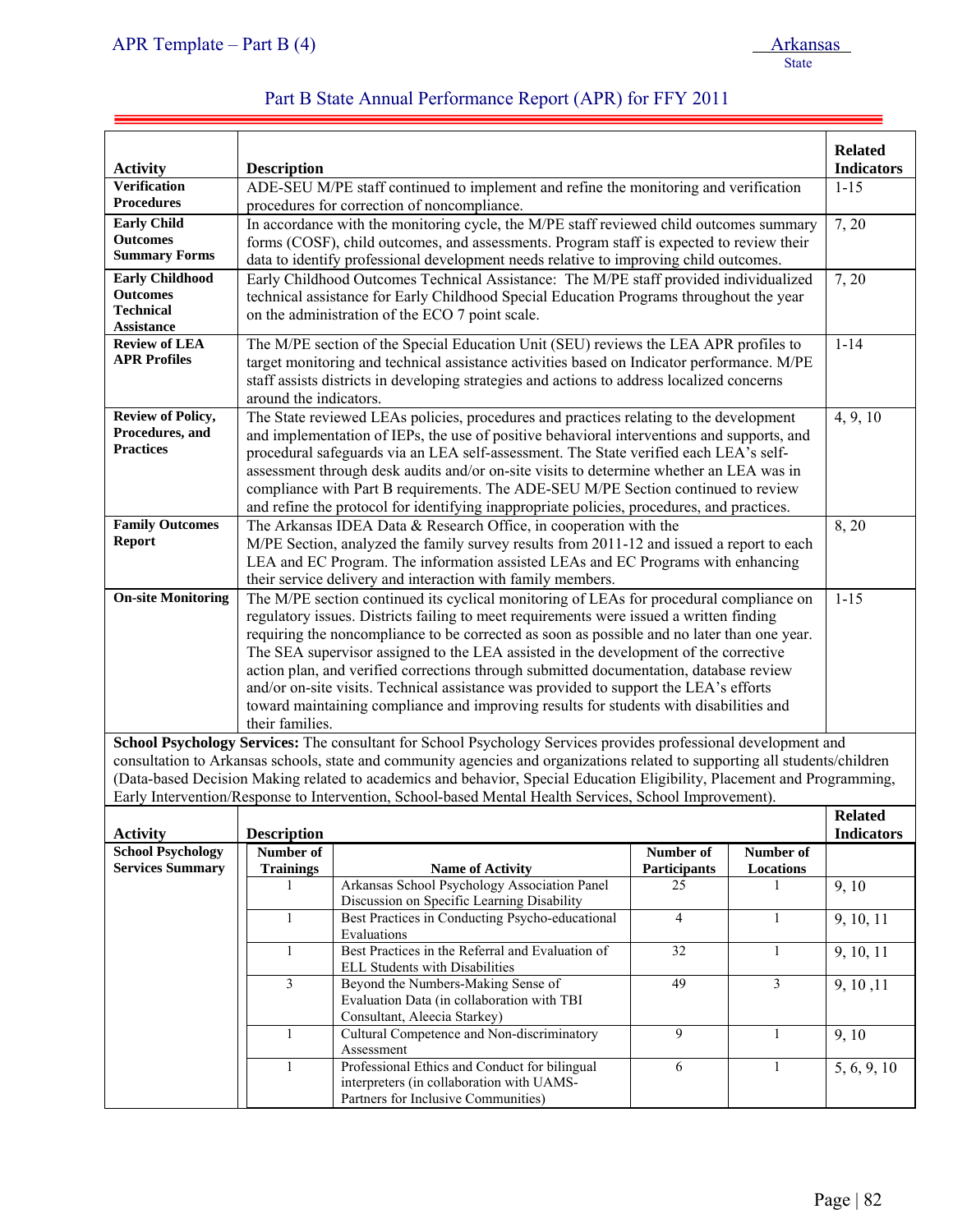|                          | 1                        | Closing the Achievement Gap in Arkansas-Model<br>for RtI Implementation                                                                                                                                                                     | 35                      | 1                   | 1, 2, 3, 4,<br>5, 8, 9, 10 |
|--------------------------|--------------------------|---------------------------------------------------------------------------------------------------------------------------------------------------------------------------------------------------------------------------------------------|-------------------------|---------------------|----------------------------|
|                          | $\overline{8}$           | Comprehensive Evaluation for Special Education<br>Services: From Pre-referral to Eligibility                                                                                                                                                | 92                      | 6                   | 9, 10, 11                  |
|                          | 3                        | <b>Cultural Competence and Assessment</b>                                                                                                                                                                                                   | 62                      | 3                   | $\overline{9}$ , 10        |
|                          | $\mathbf{1}$             | Essential Components of the Psycho-educational<br>Evaluation                                                                                                                                                                                | 17                      | $\mathbf{1}$        | 9, 10, 11                  |
|                          | 1                        | Interpretation of Psycho-educational Evaluation<br>Data                                                                                                                                                                                     | $\overline{25}$         | $\mathbf{1}$        | 9,10                       |
|                          | 1                        | Revisiting Specific Learning Disability: What has<br>changed and what has remained the same?                                                                                                                                                | 39                      | 1                   | 9, 10                      |
|                          | 1                        | The Assessment of Adaptive Behavior                                                                                                                                                                                                         | 13                      | 1                   | 9, 10                      |
|                          | $\overline{c}$           | The Psycho-educational Evaluation Process                                                                                                                                                                                                   | 24                      | $\overline{2}$      | 9, 10, 11                  |
|                          | 40                       | <b>On-site Consultations</b>                                                                                                                                                                                                                | 40                      | Statewide           | $1 - 11$                   |
|                          |                          | Co-Teaching Project: During 2011-12, the Arkansas Co-Teaching Project continued to base the components and content of<br>its comprehensive professional development package on the previous year's implementation evaluation data analysis. |                         |                     |                            |
|                          |                          |                                                                                                                                                                                                                                             |                         |                     | <b>Related</b>             |
| <b>Activity</b>          | <b>Description</b>       |                                                                                                                                                                                                                                             |                         |                     | <b>Indicators</b>          |
| <b>Cohort</b>            |                          | Two cohorts of schools participated in 2011-12 comprehensive professional development                                                                                                                                                       |                         |                     | 3, 4, 5                    |
| Participation            |                          | package. Cohort 1 was composed of 16 schools from across the state and Cohort 2 was                                                                                                                                                         |                         |                     |                            |
|                          |                          | composed of 10 schools from a single district.                                                                                                                                                                                              |                         |                     |                            |
|                          |                          |                                                                                                                                                                                                                                             |                         |                     |                            |
|                          |                          | The Cohort 1 Statewide staff participated in the following activities:                                                                                                                                                                      |                         |                     |                            |
|                          |                          | <b>ACTIVITY</b>                                                                                                                                                                                                                             |                         | <b>NUMBER OF</b>    |                            |
|                          |                          | Phase I: Co-Teaching Foundational Sessions                                                                                                                                                                                                  | 98                      | <b>PARTICIPANTS</b> |                            |
|                          |                          | Phase II: Building Leadership Team Sessions                                                                                                                                                                                                 | 118                     |                     |                            |
|                          |                          | Phase III: "Hands On" Co-Teaching Partners Follow-Up Sessions                                                                                                                                                                               | 87                      |                     |                            |
|                          |                          | Phase III: Webinars "Differentiated Instruction in Co-Taught                                                                                                                                                                                | 16 teams attended 5     |                     |                            |
|                          | Classroom"               |                                                                                                                                                                                                                                             | webinars                |                     |                            |
|                          |                          |                                                                                                                                                                                                                                             |                         |                     |                            |
|                          |                          | Staff from Cohort 2 participated in a package that was customized for their needs:<br><b>ACTIVITY</b>                                                                                                                                       |                         | <b>NUMBER OF</b>    |                            |
|                          |                          |                                                                                                                                                                                                                                             |                         | <b>PARTICIPANTS</b> |                            |
|                          |                          | Phase I: Co-Teaching Foundational Sessions Part 1                                                                                                                                                                                           | 91                      |                     |                            |
|                          |                          | Phase I: Co-Teaching Foundational Session Part 2                                                                                                                                                                                            | 82                      |                     |                            |
|                          |                          | Phase I: Providing Administrative Support to Co-Teaching Programs<br>Phase II: Building Leadership Team Sessions                                                                                                                            | $\overline{24}$<br>81   |                     |                            |
|                          |                          | Phase III: "Hands On" Co-Teaching Partners Follow-Up Sessions                                                                                                                                                                               | 86                      |                     |                            |
|                          |                          | Phase III: Webinars for Building Leadership Team                                                                                                                                                                                            |                         | 10 teams attended 2 |                            |
|                          |                          |                                                                                                                                                                                                                                             | webinars                |                     |                            |
|                          |                          | Phase III: "Differentiated Instruction in Co-Taught Classroom"                                                                                                                                                                              |                         | 7 teams attended 3  |                            |
|                          | webinars for co-teachers |                                                                                                                                                                                                                                             | webinars                |                     |                            |
|                          |                          | Phase III: "Differentiated Instruction in Co-Taught Classroom"<br>professional learning community recorded versions                                                                                                                         | 3 teams<br>participated |                     |                            |
| <b>Evaluation of Co-</b> |                          | Session evaluations were completed by participants at the end of each session. All of the                                                                                                                                                   |                         |                     | 3, 4, 5                    |
| <b>Teaching Project</b>  |                          | sessions received a rating of 4.0 or more on a 5-point scale on the item, "overall rating of                                                                                                                                                |                         |                     |                            |
|                          |                          | the session," with an average rating of 4.58.                                                                                                                                                                                               |                         |                     |                            |
|                          |                          |                                                                                                                                                                                                                                             |                         |                     |                            |
|                          |                          | Pre and post findings for the <i>Needs Assessment</i> indicate progress across schools for co-                                                                                                                                              |                         |                     |                            |
|                          |                          | teaching implementation. Cohort 1 Statewide and Cohort 2 District-wide included schools                                                                                                                                                     |                         |                     |                            |
|                          |                          | new to co-teaching and schools continuing their professional development. Results Cohort                                                                                                                                                    |                         |                     |                            |
|                          |                          | 1 State-wide's fall 2011 administration of the APC suggested dramatic progress on this                                                                                                                                                      |                         |                     |                            |
|                          |                          | instrument between fall 2011 and spring 2012 with the average school addressing 86% of                                                                                                                                                      |                         |                     |                            |
|                          |                          | the items to some extent in spring 2012. Although the change for the Cohort 2 District-                                                                                                                                                     |                         |                     |                            |
|                          |                          | wide was not as dramatic, there was progress with the average school addressing 78% of                                                                                                                                                      |                         |                     |                            |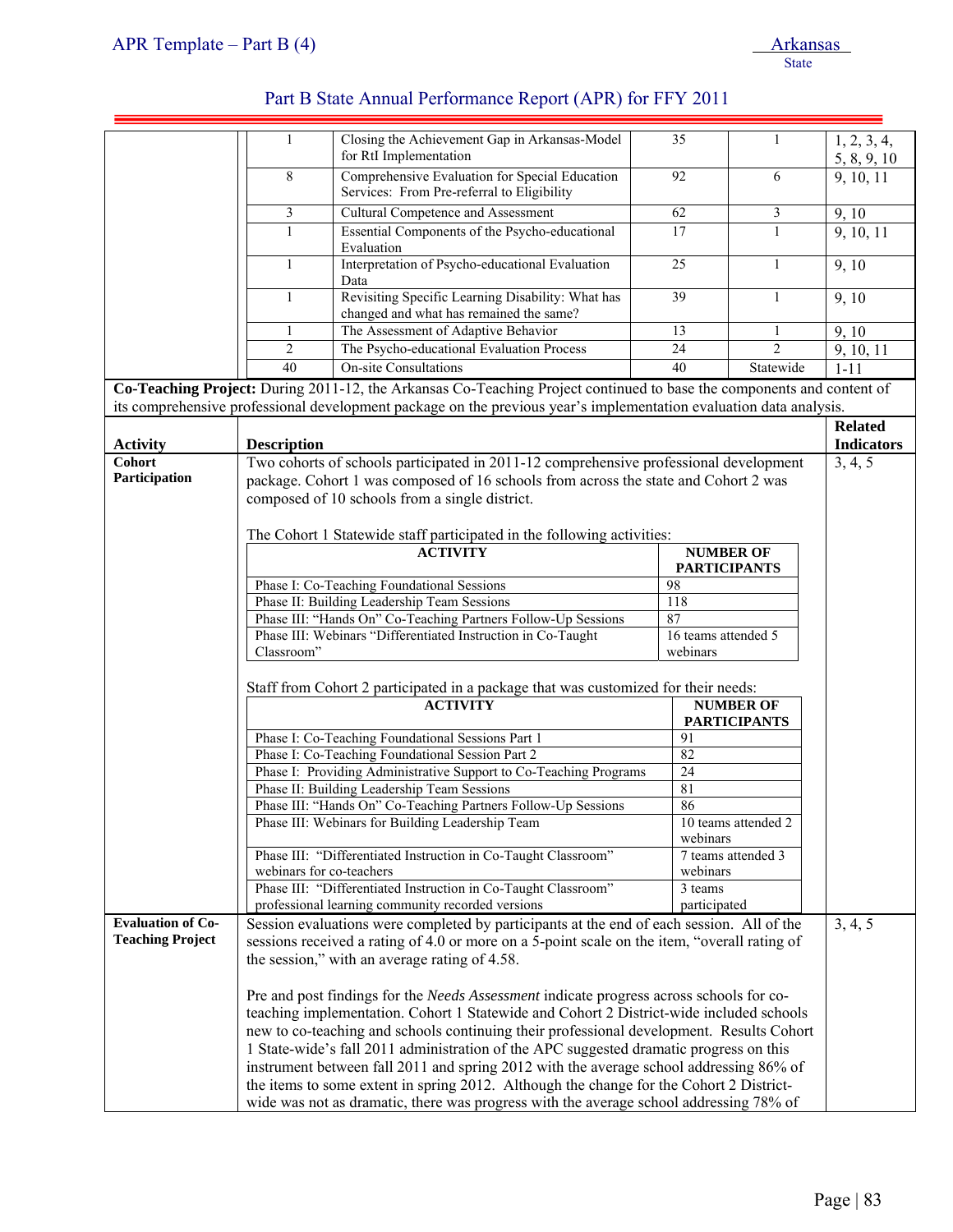| the items to some extent.                                                                                                                                                                                                                                                                                                                                                                                                                                                                                                                                                                                                                                                                                                                                                                                                                                                                                                                                                                                                                                                                                                                                                                                                                                                                                                                                             |  |
|-----------------------------------------------------------------------------------------------------------------------------------------------------------------------------------------------------------------------------------------------------------------------------------------------------------------------------------------------------------------------------------------------------------------------------------------------------------------------------------------------------------------------------------------------------------------------------------------------------------------------------------------------------------------------------------------------------------------------------------------------------------------------------------------------------------------------------------------------------------------------------------------------------------------------------------------------------------------------------------------------------------------------------------------------------------------------------------------------------------------------------------------------------------------------------------------------------------------------------------------------------------------------------------------------------------------------------------------------------------------------|--|
| The Cohort 1 Statewide means for the Colorado Assessment of Co-Teaching (CO-ACT)<br>survey Factor Total Scores (Factor 1- Personal Prerequisites, Factor 2 – Professional<br>Relationship, and Factor 3 – Classroom Dynamics) were computed in the spring 2012 and<br>compared to the fall 2011 scores. Gains were across all three factors with an overall gain<br>for Factors 1, 2, and 3 totaling of approximately 9 points. In spring 2012, the average co-<br>teaching partnership fell just short of the average exemplary team score. An independent-<br>samples T-test was conducted on fall 2011 and spring 2012 data to compare total scores of<br>Factors 1, 2, and 3 for general educators (26) and special educators (18). A comparison<br>between fall and spring data indicated that there was no statistically significant impact on<br>teacher perceptions based on subject area although grade level did significantly impact<br>teacher perceptions with less favorable perceptions noted on the high school level.                                                                                                                                                                                                                                                                                                                                |  |
| Cohort 2 District-wide means for the Colorado Assessment of Co-Teaching (CO-ACT)<br>survey Factor Total Scores (Factor 1- Personal Prerequisites, Factor 2 – Professional<br>Relationship, and Factor 3 - Classroom Dynamics) were also computed in the spring 2012<br>and compared to the fall 2011 scores. The fall data suggested that most teams had<br>progressed beyond the initial stages of co-teaching implementation, so the changes in<br>perceptions measured with the spring administration of the CO-ACT were not as great as<br>the Cohort 1 Statewide. In spring 2012, the average co-teaching partnership fell just short<br>of the average exemplary team score for the 3 factor scores and 9 points short of the<br>average exemplary team score for Factors 1, 2, and 3. As in Cohort 1 Statewide, the<br>independent-samples T-tests were conducted to determine if grade level, subject area or<br>role significantly impacted teacher perception. For Cohort 2 District-wide, grade level did<br>not impact perception although impact was noted for subject area with literacy/English<br>teachers indicating a more positive perception than math teachers. In addition, a significant<br>impact difference was noted between general and special education teachers with general<br>education teachers' perceptions ranking somewhat lower. |  |
| In Cohort 1 Statewide, the percent of all students in co-taught classrooms earning grades in<br>categories A through F were calculated for each of the 55 sites. The percent of students<br>with and without disabilities earning grades in categories A-F were also calculated for the<br>55 sites. Grades for all students in co-taught classes were positively skewed (higher<br>percentages in the A and B categories as compared to the D and F categories). Across the<br>55 sites, the mean percent of all students earning A's was 18%, B's was 29%, C's was<br>30%, D's was 16%, and F's was 7%. When disaggregated for students with disabilities, the<br>mean percent earning A's was 7%; mean percent B's was 27%; mean percent C's was<br>38%; mean percent D's was 24%; and mean percent F's was 4%. In this cohort group, 96%<br>of students with disabilities received passing grades in their co-taught classrooms.                                                                                                                                                                                                                                                                                                                                                                                                                                  |  |
| Mean GPA for all students (with and without disabilities) was 2.36 which approaches a C+<br>average, whereas mean GPA for students with disabilities was 2.09 which is only slightly<br>above a C average. Mean GPA for students without disabilities was 2.44, which is only<br>slightly higher than mean GPA for all students. Mean GPA was disaggregated by subject<br>area. Mean GPA was 2.52 for the 32 co-taught Literacy/English classes. In co-taught<br>literacy/English classes, mean GPA was lower (2.21) for students with disabilities than<br>mean GPA (2.61) for students without disabilities. In comparison, mean GPA for students<br>in the 17 co-taught mathematics classes was lower (2.22) than mean GPA in co-taught<br>literacy/English classes. Students with disabilities in co-taught mathematics classes earned<br>a mean GPA of 1.96, in comparison to a mean GPA of 2.28 for students without<br>disabilities. Results by grade level revealed that students with and without disabilities<br>generally earned better grades at the elementary and middle/junior high school levels than<br>at the high school level.                                                                                                                                                                                                                    |  |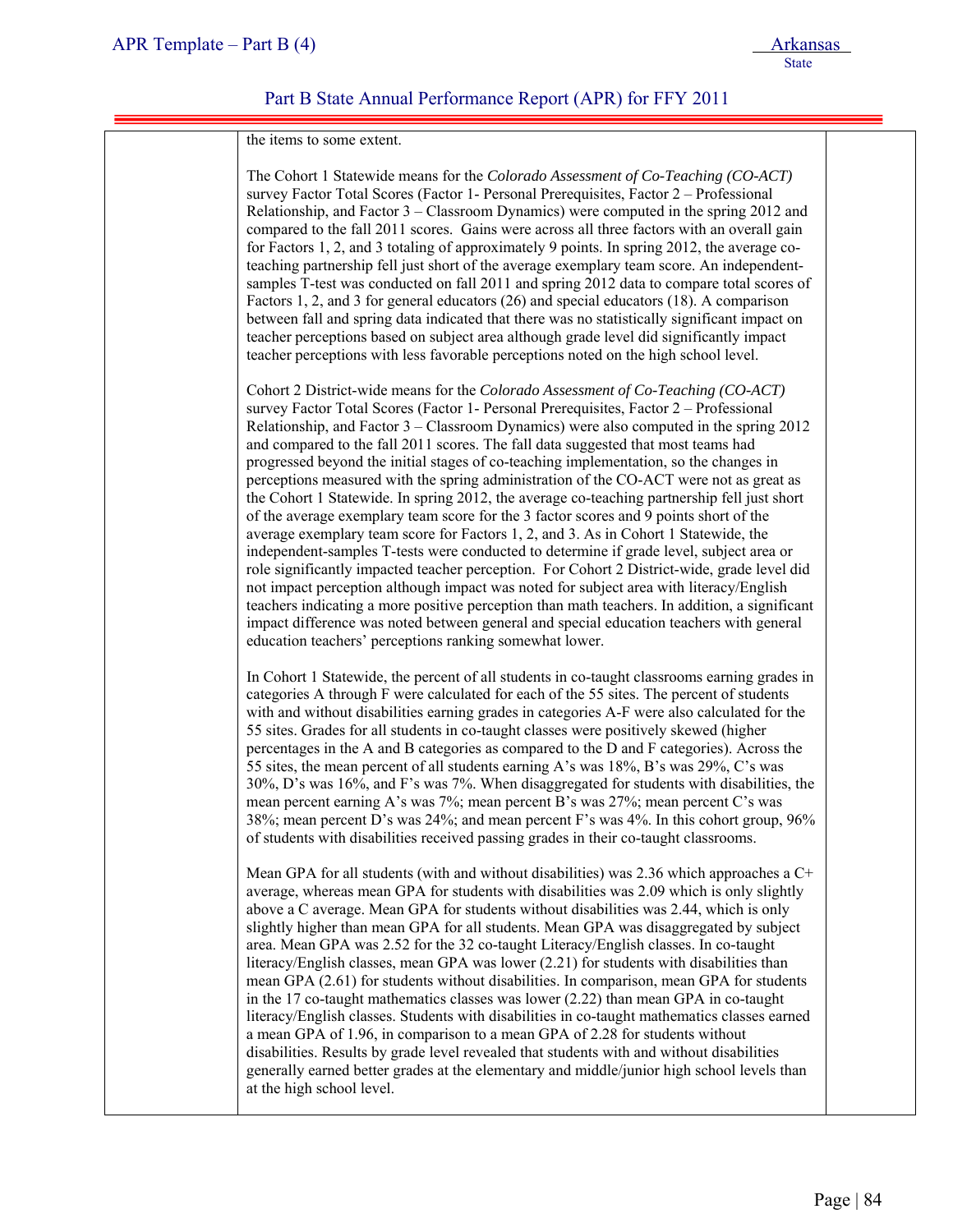|                                                     | Final grades of students with and without disabilities from 98 classes in Cohort 2 District-<br>wide were compiled and analyzed. Mean GPA for all students (with and without<br>disabilities) in co-taught classes were positively skewed (higher percentages in the A and B<br>categories as compared to the D and F categories. Across the 98 classes, the mean percent<br>earning A's was 16%, B's was 28%, C's was 29%, D's was 18%, and F's was 8%. When<br>the grades were disaggregated by students with and without disabilities, the mean percent<br>of students with disabilities' earning A's was 5%, B's was 26%, C's was 32%, D's was<br>28%, and F's was 10%. In Cohort 2 District-wide, 90% of students with disabilities<br>received passing grades in their co-taught classrooms.<br>Mean GPA was disaggregated by subject area. In co-taught Literacy/English classes, the<br>mean GPA was slightly lower (2.30) for students with disabilities and slightly higher (2.59)<br>for students without disabilities. In comparison, mean GPA for students in co-taught                                                                                                                                                                     |                                     |
|-----------------------------------------------------|----------------------------------------------------------------------------------------------------------------------------------------------------------------------------------------------------------------------------------------------------------------------------------------------------------------------------------------------------------------------------------------------------------------------------------------------------------------------------------------------------------------------------------------------------------------------------------------------------------------------------------------------------------------------------------------------------------------------------------------------------------------------------------------------------------------------------------------------------------------------------------------------------------------------------------------------------------------------------------------------------------------------------------------------------------------------------------------------------------------------------------------------------------------------------------------------------------------------------------------------------------|-------------------------------------|
|                                                     | Mathematics classes was much lower (1.95). As with Cohort 1 Statewide, results by grade<br>level revealed students with and without disabilities generally earned better grades at the<br>elementary school level than at the middle/junior high school or high school levels. The<br>project provided each school with two individualized reports summarizing their fall and<br>spring implementation evaluation reports. For Cohort 2 District-wide, the project also                                                                                                                                                                                                                                                                                                                                                                                                                                                                                                                                                                                                                                                                                                                                                                                  |                                     |
|                                                     | provided the district leadership team with a copy of their cohort report in addition to the                                                                                                                                                                                                                                                                                                                                                                                                                                                                                                                                                                                                                                                                                                                                                                                                                                                                                                                                                                                                                                                                                                                                                              |                                     |
| <b>Co-Teaching</b><br><b>Summary</b>                | individual school reports.<br>The AR Co-Teaching Project also continued its efforts to provide technical assistance to<br>schools that did not participate in its professional development package but were interested<br>in improving or implementing a co-teaching program. Members of the Project's team<br>worked with the ADE Professional Development Unit state specialist and ADE Special<br>Education Unit state area supervisors to provide technical assistance to district leadership<br>teams to assist them in improving their special education subpopulation scores and other<br>targeted areas including LRE. In a collaborative venture with the AR State Personnel<br>Development Grant (SPDG), the Project's national partner, Dr. Lisa Dieker, offered a<br>statewide co-teaching implementation planning webinar to interested districts in the spring<br>of 2012.<br>The project continued to publicize its resources including a Co-Teaching Classroom Walk<br>Through (CWT) survey through TeachScape, access to a library of co-teaching DVDs, a<br>website providing useful resources, a WIKI devoted to tools for co-teachers, and<br>email/telephone technical assistance. The project also began videotaping exemplary co- | 3, 4, 5                             |
|                                                     | taught classrooms to create new materials for professional development sessions. In<br>addition, project staff offered informational presentations at the Arkansas Council for<br>Exceptional Children (ARCEC) conference, and when possible, provided on-demand<br>onsite presentations at district sites.<br>The use of co-teaching in Arkansas is leveling off. Based on fulltime equivalency (FTE), in<br>2011-12 there were 458.07 teachers in 96 districts engaged in co-teaching in the K-12<br>classroom, a decrease from 459.71 teachers (FTE) in 108 districts from 2010-11. While the<br>number of teachers (FTE) has remained steady fewer districts reported the use of co-<br>teaching.                                                                                                                                                                                                                                                                                                                                                                                                                                                                                                                                                    |                                     |
|                                                     | Interagency Collaborations: The ADE-SEU continues to be involved in interagency collaborations to enhance the provision                                                                                                                                                                                                                                                                                                                                                                                                                                                                                                                                                                                                                                                                                                                                                                                                                                                                                                                                                                                                                                                                                                                                  |                                     |
|                                                     | of special education services for children with disabilities.                                                                                                                                                                                                                                                                                                                                                                                                                                                                                                                                                                                                                                                                                                                                                                                                                                                                                                                                                                                                                                                                                                                                                                                            |                                     |
| <b>Activity</b>                                     | <b>Description</b>                                                                                                                                                                                                                                                                                                                                                                                                                                                                                                                                                                                                                                                                                                                                                                                                                                                                                                                                                                                                                                                                                                                                                                                                                                       | <b>Related</b><br><b>Indicators</b> |
| Quarterly<br><b>Meetings with</b><br><b>DHS-DDS</b> | The ADE-SEU 619 Coordinator and the Director of IDEA Data & Research met quarterly<br>with DDS 3-5 and early intervention program leadership.                                                                                                                                                                                                                                                                                                                                                                                                                                                                                                                                                                                                                                                                                                                                                                                                                                                                                                                                                                                                                                                                                                            | 6, 7, 11, 12                        |
| <b>Expanding</b><br><b>Opportunities</b><br>Grant   | The ADE-SEU 619 Coordinator is a member of the Inclusion Training Team. The Team<br>continued to work with the National Early Childhood Technical Assistance Center<br>(NECTAC) on the implementation of the grant.                                                                                                                                                                                                                                                                                                                                                                                                                                                                                                                                                                                                                                                                                                                                                                                                                                                                                                                                                                                                                                      | 6                                   |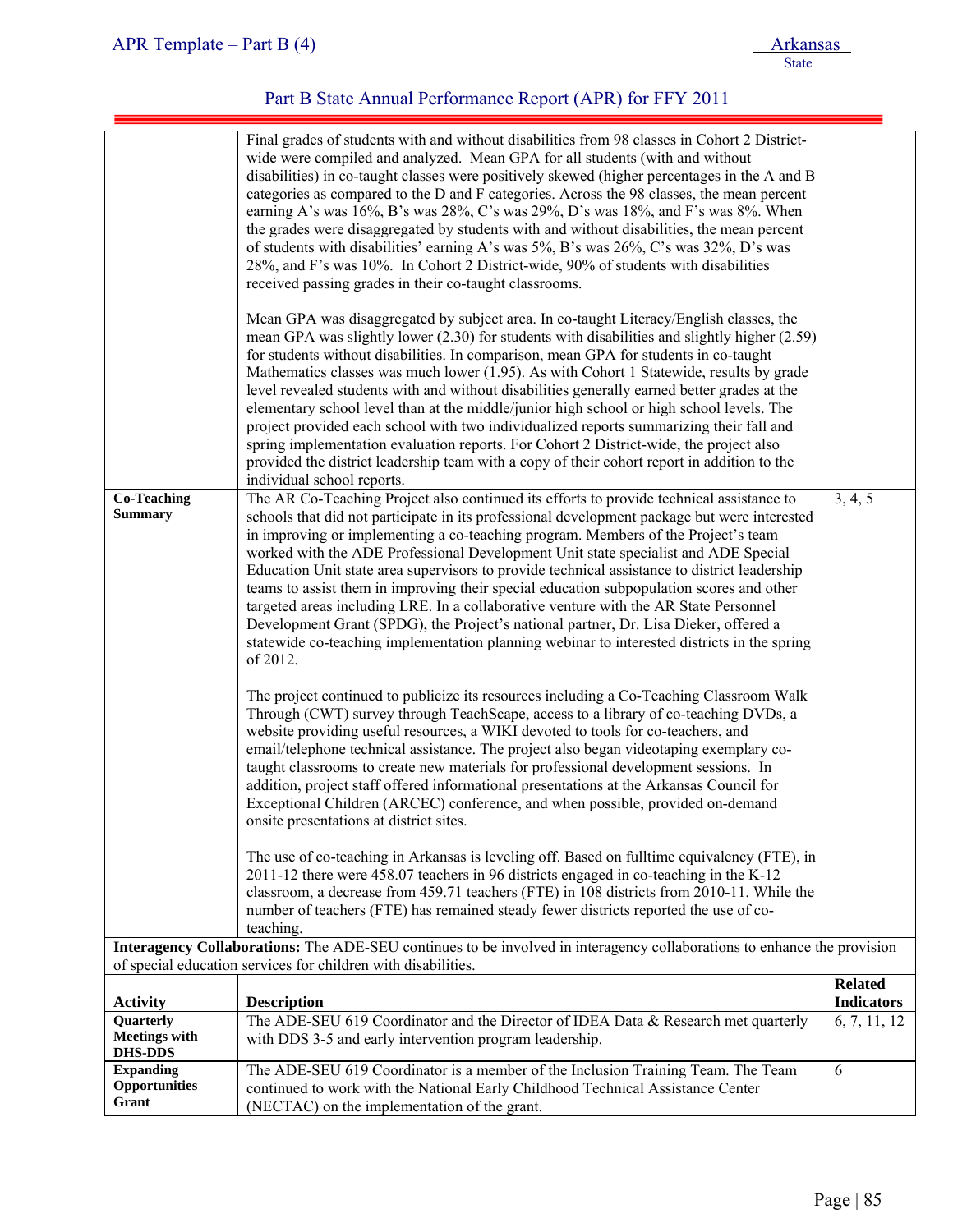| <b>Monthly Meetings</b>                 | The M/PE section of the ADE-SEU met monthly with the Division of Youth Services                                      | $1-5$ ; $8-14$    |
|-----------------------------------------|----------------------------------------------------------------------------------------------------------------------|-------------------|
| with the Division                       | education system personnel to support them in their implementation of special education                              |                   |
| of Youth Services                       | services to incarcerated youth.                                                                                      |                   |
| Quarterly                               | The ADE-SEU participated in quarterly meetings with the DYS Oversight Committee.                                     | 1, 2, 4, 5,       |
| <b>Meetings with DYS</b>                |                                                                                                                      | 13, 14            |
| Oversight                               |                                                                                                                      |                   |
| Committee                               |                                                                                                                      |                   |
| <b>Regional Inclusion</b>               | The ADE-SEU 619 Coordinator in collaboration with the Division of Child Care and Early                               | 6, 11, 12         |
| <b>Professional</b>                     | Childhood Education and the Department of Human Services/Division of Developmental                                   |                   |
| <b>Development</b>                      | Disability Services (DHS-DDS) Children Services Section hosted five (5) regional                                     |                   |
|                                         | professional developmental opportunities during the 2011-12 school year. Participants                                |                   |
|                                         | included Part C, Part B, and regular early childhood providers. The training included:                               |                   |
|                                         |                                                                                                                      |                   |
|                                         | Part C Services<br>$\bullet$                                                                                         |                   |
|                                         | Early Childhood Special Education Part B services<br>$\bullet$                                                       |                   |
|                                         | New minimum licensure requirements for all licensed day care programs. The new<br>$\bullet$                          |                   |
|                                         | licensure standards became effective January 1, 2012. The new regulations are located                                |                   |
|                                         | in the Minimum Licensing Requirements for Child Care Centers Page 49 regulation                                      |                   |
|                                         | 1400 Special Needs at:                                                                                               |                   |
|                                         | http://humanservices.arkansas.gov/dccece/licensing_docs/MLR%20-                                                      |                   |
|                                         | %20Center%202011.pdf                                                                                                 |                   |
| Conscious                               | The Division of Child Care and Early Childhood Education in collaboration with the                                   | 4, 6, 7           |
| <b>Discipline Training</b>              | Arkansas Special Education Early Childhood Association provided six days of training on                              |                   |
|                                         | "Conscious Discipline" by Dr. Becky A. Bailey. The training which was conducted as                                   |                   |
|                                         | three (3), two (2) day trainings had approximately 500 early childhood regular and special                           |                   |
|                                         | education teachers in attendance.                                                                                    |                   |
| Collaborative                           | Professional Development Opportunities sponsored by the Division of Child Care and                                   | 6, 7, 8           |
| <b>Professional</b>                     | Early Childhood Education included:                                                                                  |                   |
| <b>Development</b>                      | Investigate Discover and Explore: Math and Science for Young Children. A 30 hour                                     |                   |
| Opportunities                           |                                                                                                                      |                   |
|                                         | course focusing on the framework and benchmarks for math and science strategies in                                   |                   |
|                                         | working with young children.                                                                                         |                   |
|                                         | Pre-K Framework Handbook. A 30 hour course providing an introduction to the<br>$\bullet$                             |                   |
|                                         | Arkansas Framework and curriculum development. The course information on                                             |                   |
|                                         | developing topics of study, planning activities, engaging families, involving                                        |                   |
|                                         | communities, assessment and evaluation and portfolio development.                                                    |                   |
|                                         | Pre-K Early Literacy Learning in Arkansas. A 30 hour course to assist teachers with<br>$\bullet$                     |                   |
|                                         | planning programs for language and literacy development.                                                             |                   |
|                                         | Pre-K Social-Emotional Learning for Young Children. A 45 hour course addressing<br>$\bullet$                         |                   |
|                                         | strategies and activities to ensure healthy social emotional development in programs                                 |                   |
|                                         | for children ages 3-5.                                                                                               |                   |
|                                         | Welcome the Children. A program that assists early childhood professionals to better<br>$\bullet$                    |                   |
|                                         | understand diversity, appreciate cultural differences and similarities, learn strategies to                          |                   |
|                                         | support English Language Learners, and promote inclusion. Training and technical                                     |                   |
|                                         | assistance is available on the followings topics: (1) Cross Cultural Perspectives: Focus                             |                   |
|                                         | on Latin American Families, (2) Anti-Bias Every Day, (3) Enhancing Language                                          |                   |
|                                         | Development for English Language Learners, (4) Building Skill Sets of Bilingual                                      |                   |
|                                         | Personnel, (5) Building Sets for Bilingual Meetings, (6) Exploring Differences within                                |                   |
|                                         | Families, and (7) Including children with Disabilities in Early Childhood Settings.                                  |                   |
|                                         | Curriculum and Assessment: The ADE-SEU works closely with the Student Assessment Unit and the Curriculum and         |                   |
|                                         | Instruction Unit to ensure all students have access and progress in the general education curriculum with meaningful |                   |
| participation in statewide assessments. |                                                                                                                      |                   |
|                                         |                                                                                                                      | <b>Related</b>    |
| <b>Activity</b>                         | <b>Description</b>                                                                                                   | <b>Indicators</b> |
| <b>Alternate Portfolio</b>              |                                                                                                                      |                   |
| <b>Assessment</b>                       | Statewide training on preparation and submission of the alternate portfolio assessment was                           | 3                 |
|                                         | provided by webinar on September 2, 2011, by the staff of the Student Assessment Unit.                               |                   |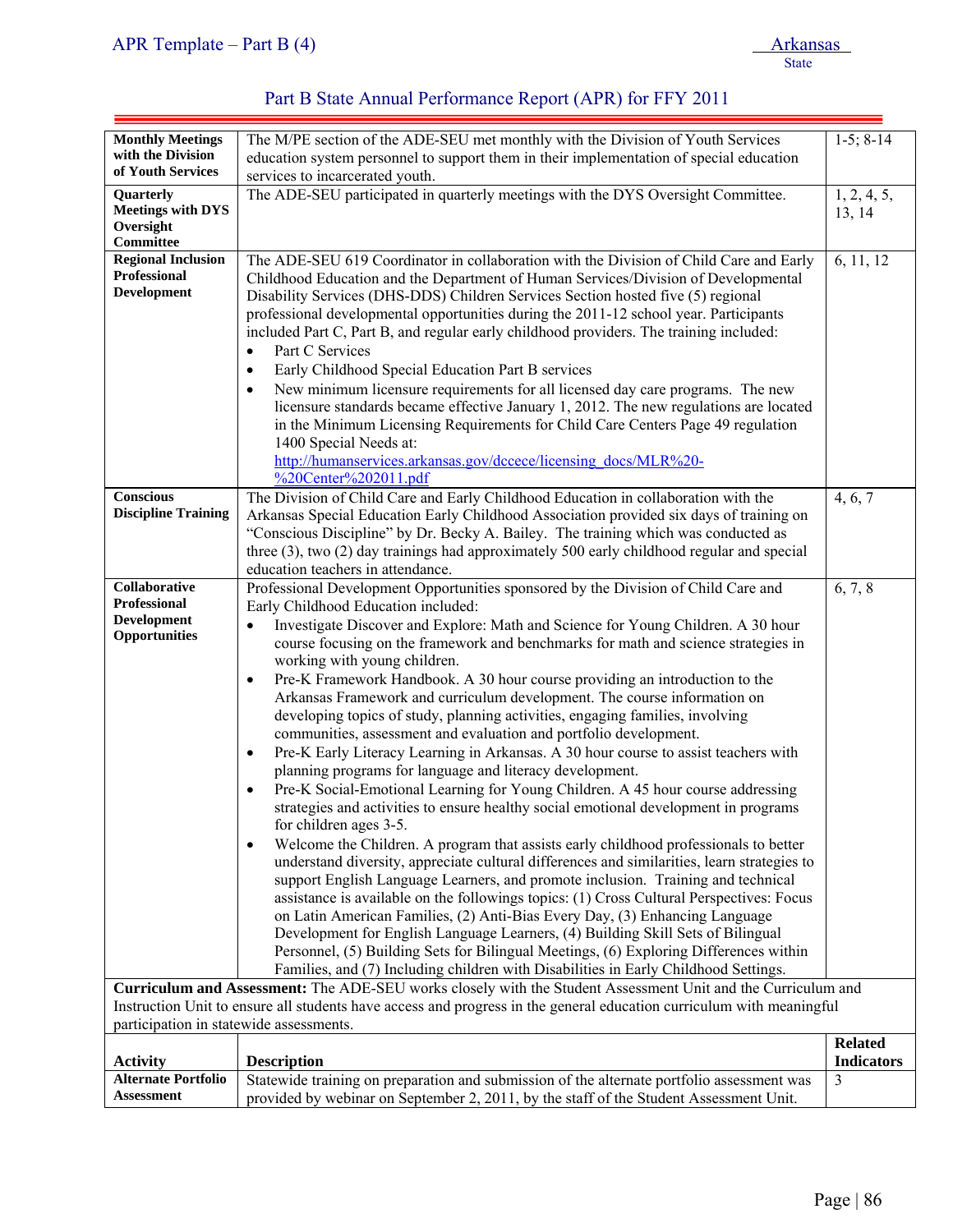| <b>Webinar Training</b>                                                                                                                                                                                                                                                                                                                                                                         |                                                                                                                                                                                                                                                                                                                                                                     | This two-hour training covered all the basic information regarding preparation, alignment,<br>and scoring. More than 500 teachers and administrators participated in the training.                                                                                                                                                                                                                                                                                                                                                                                                                                                                                                                                                          |                     |           |                                     |  |
|-------------------------------------------------------------------------------------------------------------------------------------------------------------------------------------------------------------------------------------------------------------------------------------------------------------------------------------------------------------------------------------------------|---------------------------------------------------------------------------------------------------------------------------------------------------------------------------------------------------------------------------------------------------------------------------------------------------------------------------------------------------------------------|---------------------------------------------------------------------------------------------------------------------------------------------------------------------------------------------------------------------------------------------------------------------------------------------------------------------------------------------------------------------------------------------------------------------------------------------------------------------------------------------------------------------------------------------------------------------------------------------------------------------------------------------------------------------------------------------------------------------------------------------|---------------------|-----------|-------------------------------------|--|
| <b>Arkansas</b><br><b>Alternate Portfolio</b><br><b>Assessment</b><br><b>Professional</b><br>Development<br>Workshops                                                                                                                                                                                                                                                                           |                                                                                                                                                                                                                                                                                                                                                                     | District staff from across the State participated in a series of one-day workshops on the<br>Alternate Portfolio Assessment for Students with Disabilities. The workshops were held the<br>week of September 20–23, 2011, at the Holiday Inn Airport Conference Center. The<br>workshops provided a Recap of the 2010-11 Assessment Administration and a What's New<br>for the 2011-12 as well as breakout sessions for staff at all grade levels.                                                                                                                                                                                                                                                                                          |                     |           | 3                                   |  |
| <b>Bias Committee</b><br>Work<br><b>District Test</b>                                                                                                                                                                                                                                                                                                                                           |                                                                                                                                                                                                                                                                                                                                                                     | 3<br>In an effort to provide the most effective test items, free from unintended distractions for<br>all students, but especially for students with disabilities, the Assessment Unit conducts a<br>bias review of all test items before they are field tested. This review is to remove any item<br>which might suggest, reference, or imply any unacceptable language related to race,<br>gender, ethnic, cultural, or disabling conditions. A member of the Special Education Unit<br>staff participates on this important committee. This review is conducted every year on the<br>hundreds of proposed test items from the test publisher.<br>The Assessment Unit of the Department of Education presented nine regional trainings for |                     |           |                                     |  |
| Coordinator<br><b>Training</b>                                                                                                                                                                                                                                                                                                                                                                  |                                                                                                                                                                                                                                                                                                                                                                     | all of the local test coordinators and test administrators across the state in January and<br>February 2012. State law requires each test coordinator to attend this training every year<br>for an update on administration and testing procedures.                                                                                                                                                                                                                                                                                                                                                                                                                                                                                         |                     |           | $\overline{\mathbf{3}}$             |  |
| <b>Arkansas EOC</b><br>and Grade 11<br>Literacy-<br><b>Professional</b><br><b>Development</b><br>Workshops                                                                                                                                                                                                                                                                                      |                                                                                                                                                                                                                                                                                                                                                                     | 3<br>The Arkansas Department of Education, in conjunction with Questar Assessment,<br>Inc., provided a series of one-day workshops for school districts. The workshops<br>focused on scoring and rubric development for constructed response items. There were<br>workshops for Algebra I, Biology, Geometry, and Grade 11 Literacy.                                                                                                                                                                                                                                                                                                                                                                                                        |                     |           |                                     |  |
| <b>Public Reporting</b><br>of Assessment<br><b>Results</b>                                                                                                                                                                                                                                                                                                                                      |                                                                                                                                                                                                                                                                                                                                                                     | Assessment results for all students with disabilities at the state level as well as participation<br>by school building and grade level is available on the Special Education website under<br>Data and Research, http://arksped.k12.ar.us/documents/data_n_research.                                                                                                                                                                                                                                                                                                                                                                                                                                                                       |                     |           | $\mathfrak{Z}$                      |  |
| <b>Standards Based</b><br><b>IEPs</b>                                                                                                                                                                                                                                                                                                                                                           | instruction.                                                                                                                                                                                                                                                                                                                                                        | In an effort to improve results for students with disabilities, the Special Education Unit has<br>3, 4, 5, 6,<br>developed a Standards-Based IEP system which will be fully operational beginning April<br>7, 8, 13<br>1, 2013. With the implementation of Standards Based IEPs, the SEU expects to see an<br>increased correlation between the Common Core State Standards, IEP goals and classroom                                                                                                                                                                                                                                                                                                                                        |                     |           |                                     |  |
|                                                                                                                                                                                                                                                                                                                                                                                                 |                                                                                                                                                                                                                                                                                                                                                                     | Pilot activities continued in the participating school districts: Magnolia, Bryant, and<br>Springdale. These activities included trial use of the professional development modules and<br>draft versions of the new IEP forms. Final reports and recommendations from these sites<br>were presented at a meeting in spring 2012.                                                                                                                                                                                                                                                                                                                                                                                                            |                     |           |                                     |  |
|                                                                                                                                                                                                                                                                                                                                                                                                 | A state-wide Summer Institute held for Special Education Supervisors provided an<br>opportunity for the Supervisors to learn the Standards-Based IEP process and practice<br>using the training materials. This Institute allowed the Supervisors to become more<br>knowledgeable and prepared for offering Standards-Based IEP training in their own<br>districts. |                                                                                                                                                                                                                                                                                                                                                                                                                                                                                                                                                                                                                                                                                                                                             |                     |           |                                     |  |
| Technology and Curriculum Access Center: During the 2011-2012 school year, the Technology and Curriculum Access<br>Center (TCC), located in the Easter Seals Arkansas facility, provided technical assistance to school districts on alternate<br>portfolio assessment. The staff from TCC is well trained and has many years of experience working with the alternate portfolio<br>assessment. |                                                                                                                                                                                                                                                                                                                                                                     |                                                                                                                                                                                                                                                                                                                                                                                                                                                                                                                                                                                                                                                                                                                                             |                     |           |                                     |  |
| <b>Activity</b>                                                                                                                                                                                                                                                                                                                                                                                 | <b>Description</b>                                                                                                                                                                                                                                                                                                                                                  |                                                                                                                                                                                                                                                                                                                                                                                                                                                                                                                                                                                                                                                                                                                                             |                     |           | <b>Related</b><br><b>Indicators</b> |  |
| <b>Technology and</b>                                                                                                                                                                                                                                                                                                                                                                           | Number of                                                                                                                                                                                                                                                                                                                                                           |                                                                                                                                                                                                                                                                                                                                                                                                                                                                                                                                                                                                                                                                                                                                             | Number of           | Number of |                                     |  |
| Curriculum                                                                                                                                                                                                                                                                                                                                                                                      | <b>Trainings</b>                                                                                                                                                                                                                                                                                                                                                    | <b>Name of Activity</b>                                                                                                                                                                                                                                                                                                                                                                                                                                                                                                                                                                                                                                                                                                                     | <b>Participants</b> | Locations |                                     |  |
| <b>Access Center</b><br><b>Summary of</b><br><b>Activities</b>                                                                                                                                                                                                                                                                                                                                  | 6                                                                                                                                                                                                                                                                                                                                                                   | <b>AAC Devices and Services</b>                                                                                                                                                                                                                                                                                                                                                                                                                                                                                                                                                                                                                                                                                                             | 29                  | 4         | 1,2,4,5,13,<br>14                   |  |
|                                                                                                                                                                                                                                                                                                                                                                                                 | $\mathfrak{Z}$                                                                                                                                                                                                                                                                                                                                                      | Accommodations and Curriculum                                                                                                                                                                                                                                                                                                                                                                                                                                                                                                                                                                                                                                                                                                               | 57                  | 1         | 1,2,3,5,13,                         |  |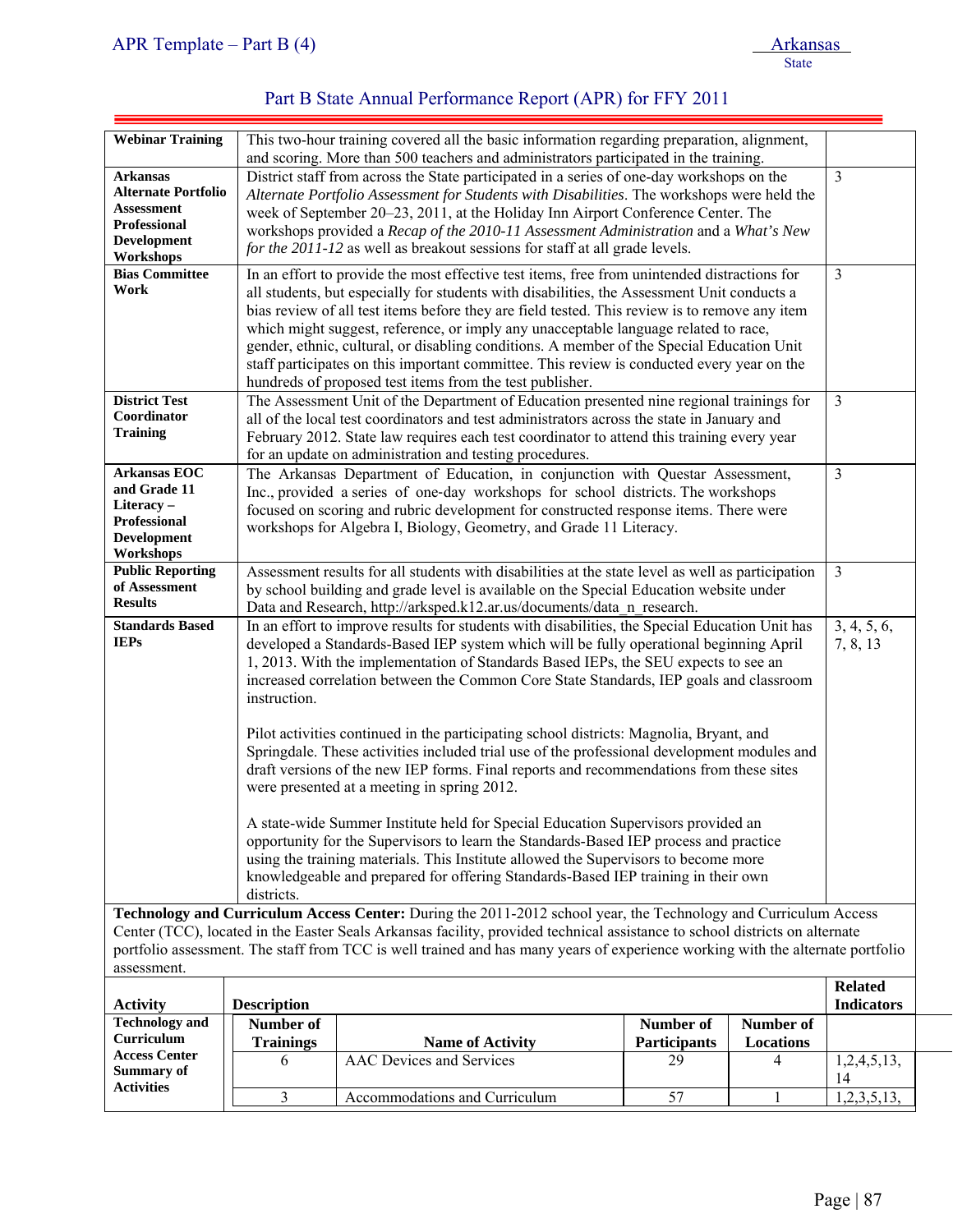|                                       |                                  |                                                                                                                                                                                          |                    |                       | 14                |
|---------------------------------------|----------------------------------|------------------------------------------------------------------------------------------------------------------------------------------------------------------------------------------|--------------------|-----------------------|-------------------|
|                                       | $\overline{2}$                   | Accommodations and Modifications for<br>General and Special Education                                                                                                                    | 71                 | $\overline{2}$        | 3,5               |
|                                       | 1                                | Accommodations and Universal Design<br>for Students with Significant Cognitive<br>Disorders                                                                                              | 22                 | 1                     | 3,5               |
|                                       | 3                                | <b>ACTAAP Range Finding</b>                                                                                                                                                              | 36                 | 3                     | $\mathfrak{Z}$    |
|                                       | $\mathbf{1}$                     | Adaption to Curriculum                                                                                                                                                                   | 14                 | $\mathbf{1}$          | 3,5               |
|                                       | $\overline{2}$                   | Algebra and Geometry Alternate<br>Assessment                                                                                                                                             | 17                 | $\overline{2}$        | 3,5,13            |
|                                       | 58                               | Alternate Portfolio Consultation                                                                                                                                                         | 834                | 26                    | 3,5               |
|                                       | 1                                | Alternate Portfolio Training                                                                                                                                                             | 11                 | 1                     | 3,5               |
|                                       | 30                               | <b>Assistive Technology</b>                                                                                                                                                              | 341                | 10                    | 3,5,6,7,13        |
|                                       | $\overline{2}$                   | Biology and Science APA                                                                                                                                                                  | 24                 | 1                     | 3,5,13            |
|                                       | $\mathbf{1}$                     | <b>Bookshare Training</b>                                                                                                                                                                | 27                 | $\mathbf{1}$          | 3,5               |
|                                       | 2                                | <b>Braille Consultation</b>                                                                                                                                                              | 3                  | 1                     | 5                 |
|                                       | 1                                | <b>Common Core Strategies</b>                                                                                                                                                            | 11                 | 1                     | 5,8               |
|                                       | 1                                | Data Collection and Autism                                                                                                                                                               | 9                  |                       | 5,8,13,14         |
|                                       | 1                                | Tying the Knot Parent and Professional<br>Training                                                                                                                                       | 36                 | 1                     | 8                 |
|                                       | 5                                | Video Modeling for Students with Autism                                                                                                                                                  | 78                 | 5                     | 4,5,6,7,8         |
|                                       | 26                               | <b>Individual Student</b>                                                                                                                                                                | 26                 | 20                    | 9,10              |
|                                       |                                  | Evaluation/Consultation<br><b>IDEA Data and Research Office:</b> The IDEA Data & Research Office is to provide quality data management, analysis,                                        |                    |                       |                   |
| reporting.                            |                                  | education agencies' special education programs by ensuring accurate, valid, and timely data to meet all state and federal                                                                |                    |                       |                   |
| <b>Activity</b><br><b>IDEA</b> Data & |                                  |                                                                                                                                                                                          |                    |                       | <b>Related</b>    |
|                                       | <b>Description</b>               |                                                                                                                                                                                          |                    |                       | <b>Indicators</b> |
| <b>Research</b><br><b>Training</b>    |                                  | The IDEA Data and Research Office continued regular training with local special education<br>data staff. Face-to-face, as well as web-based trainings were conducted in conjunction with |                    |                       | $1-15, 20$        |
| <b>Summary</b>                        |                                  | APSCN, DHS-DDS, and other ADE program and data administration staff.                                                                                                                     |                    |                       |                   |
|                                       | Number of                        | <b>Name of Activity</b>                                                                                                                                                                  | Number of          | Number of             |                   |
|                                       | <b>Trainings</b><br>2            | DHS-DDS MySped Application Data Entry: Face-<br>to-Face Training                                                                                                                         | Participants<br>23 | <b>Programs</b><br>18 |                   |
|                                       | $\overline{2}$                   | Early Childhood Special Education Module Data<br>Entry Training: Face-to-Face Training                                                                                                   | 15                 | $12\,$                |                   |
|                                       | 11                               | School Age Special Education Module Data Entry<br>Training: Face-to-Face Training                                                                                                        | $\overline{92}$    | 63                    |                   |
|                                       | $\overline{4}$                   | School Age Special Education MySped Cycle 7<br>Review Process: WebEx Training                                                                                                            | 114                | 93                    |                   |
|                                       | $\overline{\mathbf{3}}$          | Early Childhood Special Education Cycle 7<br>Review Process: WebEx Training                                                                                                              | $\overline{38}$    | 22                    |                   |
|                                       | $\overline{2}$                   | DHS-DDS 3-5 Cycles 4-7 Reporting<br>Requirements: WebEx Training                                                                                                                         | 62                 | 27                    |                   |
|                                       | $\overline{2}$                   | Early Childhood Cycles $2 - 7$ Reporting<br>Requirements: WebEx Training                                                                                                                 | 42                 | 24                    |                   |
|                                       | $\overline{4}$                   | School Age Cycles $2 - 7$ Reporting Requirements:<br>WebEx Training                                                                                                                      | 147                | 124                   |                   |
|                                       | $\overline{2}$<br>$\overline{2}$ | DHS-DDS Cycle 4 (Employee & Child Count)<br>Reporting & Review: WebEx Training<br>Early Childhood Cycle 4 (Employee & Child                                                              | 72<br>48           | 47<br>26              |                   |